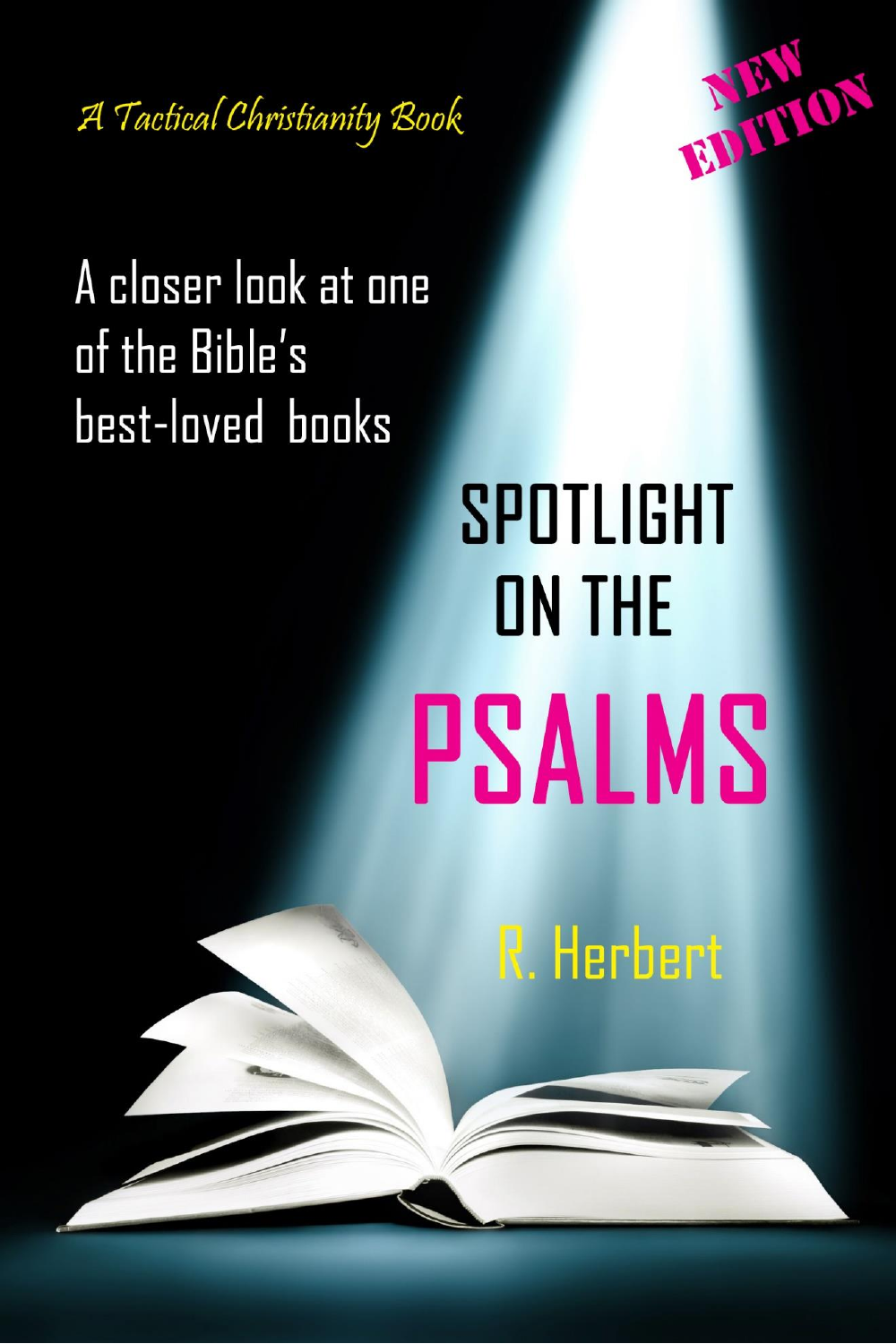# SPOTLIGHT on the PSALMS

 A closer look at one of the Bible's best-loved books

 **By R. Herbert**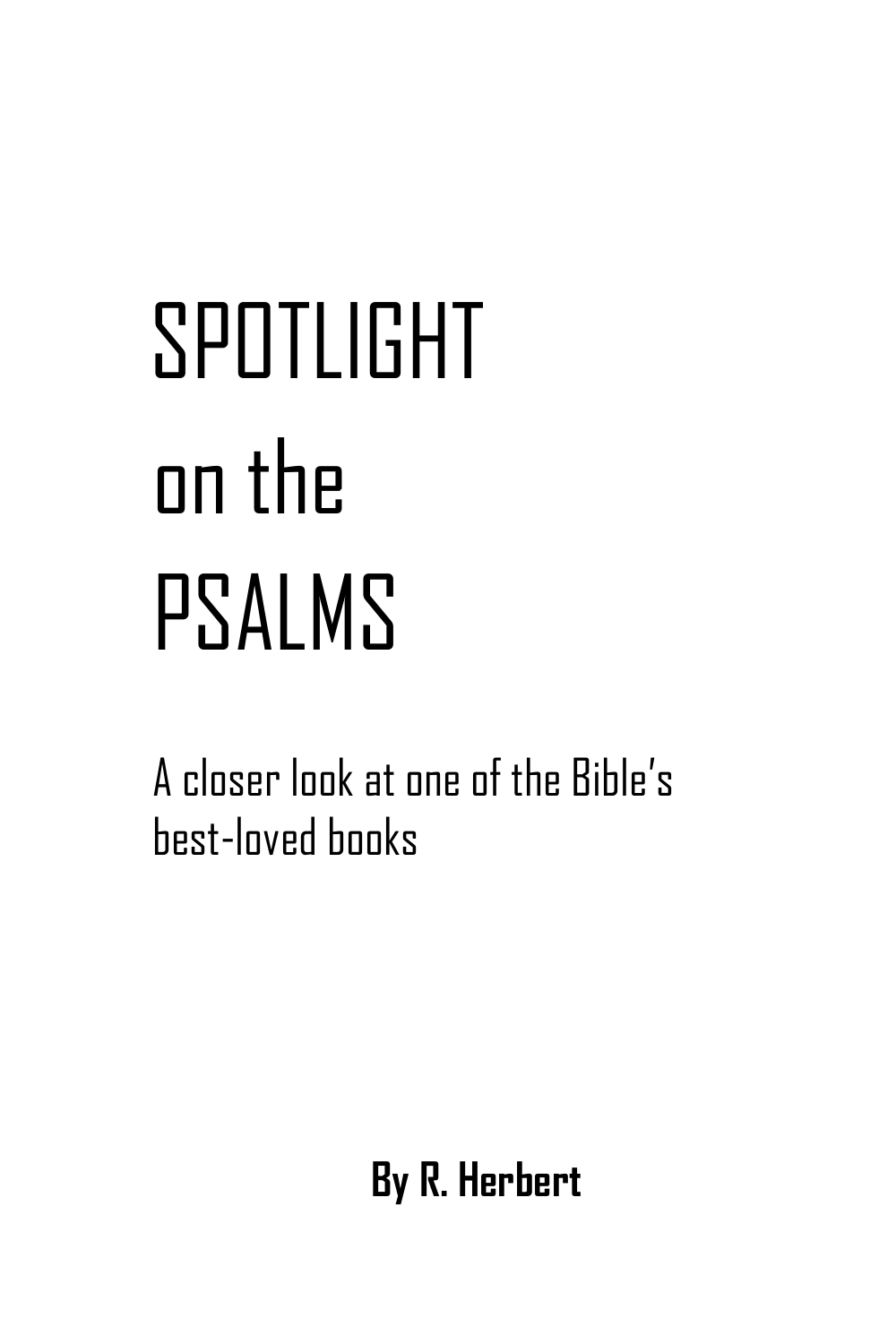**©** 2015, 2022, Tactical Belief Books **–** an imprint of TacticalChristianity.org & LivingWithFaith.org

Second edition, revised and expanded © 2022.

```
ISBN 978-1-943846-56-6
```
The text and images in this e-book are copyright. All Rights Reserved.

This book is not to be sold. It is made available by the publisher without charge and free copies can be downloaded from: TacticalChristianity.org or LivingWithFaith.org.

Unless otherwise indicated, all Scripture quotations are from THE HOLY BIBLE, NEW INTERNATIONAL VERSION® NIV® Copyright © 1973, 1978, 1984 by International Bible Society® Used by permission. All rights reserved worldwide.

In addition to the NIV, in a few cases the ESV (English Standard Version ©), HCSB (Holman Christian Standard Bible ©), KJV (King James Version), NKJV (New King James Version ©), and NRSV (New Revised Standard Version ©) are also cited.

**About the Author**: The author served as an ordained minister and church pastor for a number of years and holds an earned Ph.D. degree in the languages, cultures and archaeology of the ancient Near East and biblical world. He writes for a number of Christian publications and for the websites www.LivingWithFaith.org and www.TacticalChristianity.org. His other e-books are available for free download from those sites and from FreeChristianEBooks.org.

**Cover**: *Base image © by saiva*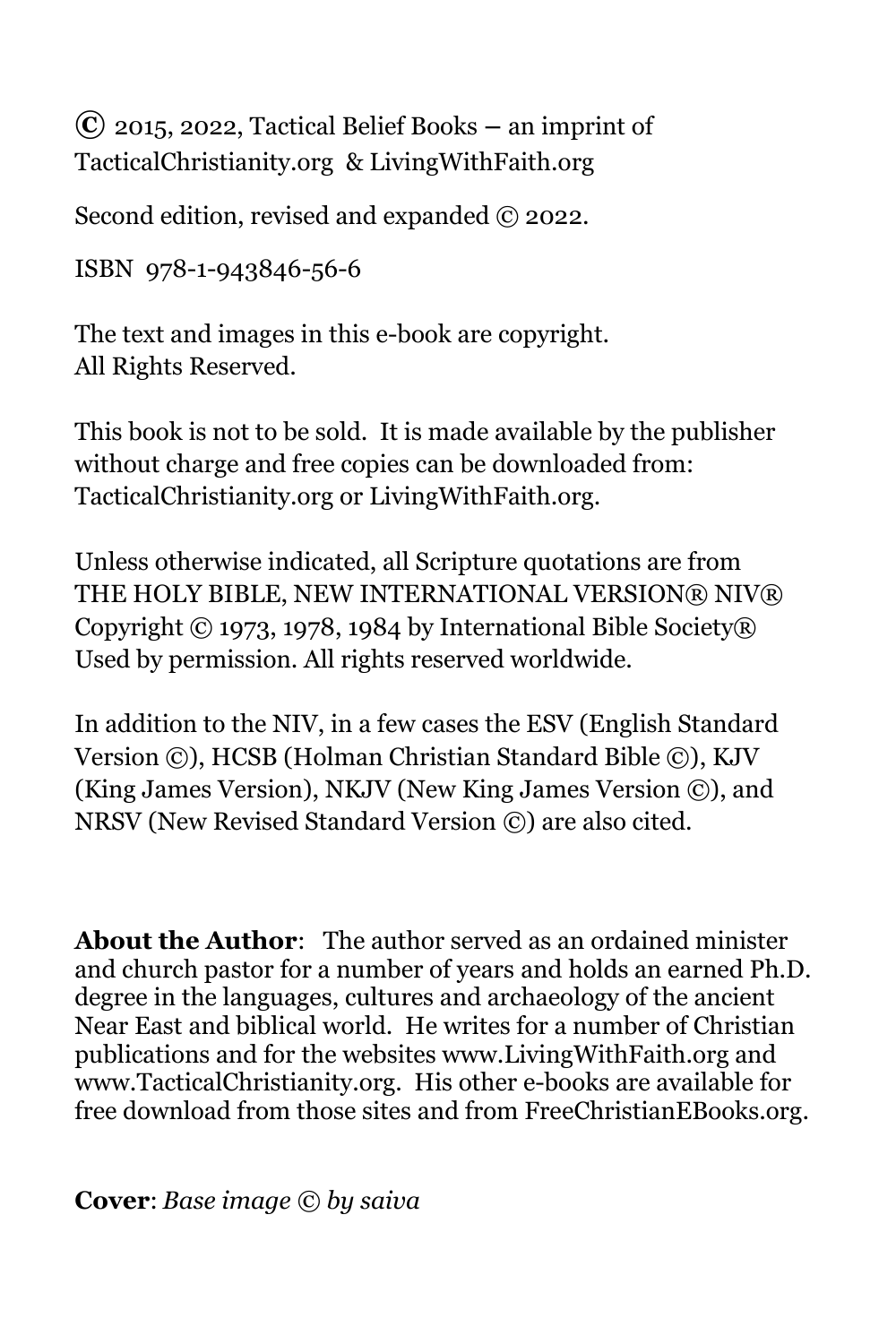## **CONTENTS**

#### [Preface](#page-6-0)

Introduction

#### **PART ONE: WISDOM**

[Wisdom in the Psalms](#page-13-0)

[Psalm 1: Two Ways of Life](#page-14-0)

[Psalm 19: The Benefits of Wisdom](#page-17-0)

[Psalm 34: Proverbial Wisdom](#page-20-0)

[Psalm 37: What We Want in Life](#page-23-0)

#### **PART TWO: PROTECTION**

[Protection in the Psalms](#page-25-0)

[Psalm 17: In the Shadow of Wings](#page-27-0)

[Psalm 23: The Shepherd and Host](#page-29-0)

[Psalm 91: The Dweller in Secret Places](#page-31-0)

[Psalm 121: Ascending Mountains](#page-34-0)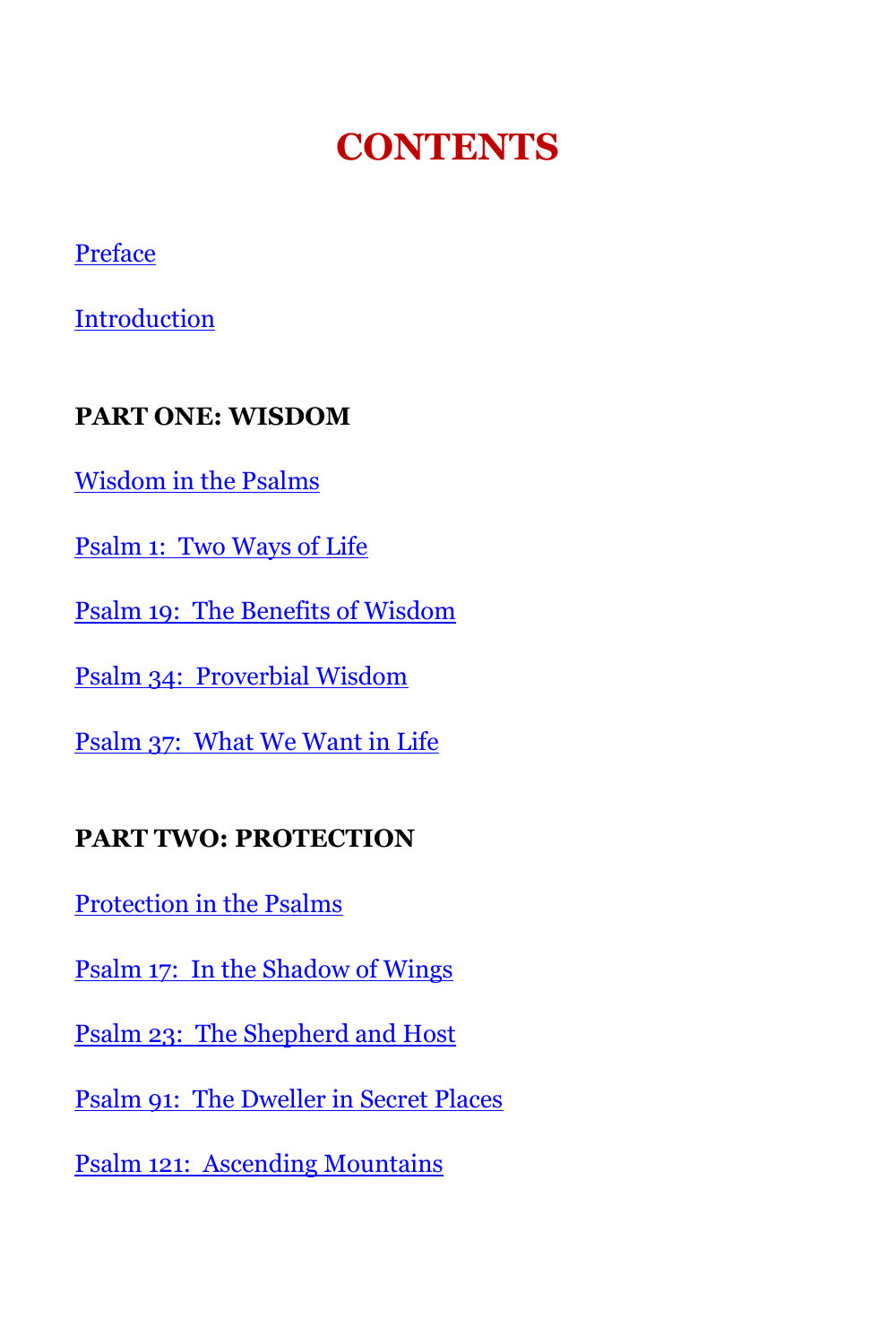#### **PART THREE: PRAISE**

[Praise in the Psalms](#page-37-0)

Psalm 18: A Rock, a [Fortress, and Thundering Clouds](#page-38-0)

[Psalm 65: Gates of the Morning and Evening](#page-40-0)

[Psalm 104: An Egyptian Hymn of Praise?](#page-42-0)

[Psalm 103: Seven Blessings](#page-44-0)

[Psalm 63: Patterns of Praise](#page-46-0)

#### **PART FOUR: PRAYER**

[Prayer in the Psalms](#page-49-0)

[Psalm 9: Praise before Prayer](#page-50-0)

[Psalm 25: A Wider Circle of Prayer](#page-52-0)

[Psalm 51: A Psalm of Repentance](#page-54-0)

[Psalm 55: A Prayer of Trust](#page-57-0)

[Psalm 139: To the God Who Sees All](#page-60-0)

#### **PART FIVE: KINGSHIP**

[Kingship in the Psalms](#page-64-0)

[Psalm 45: A Royal Wedding Song](#page-65-0)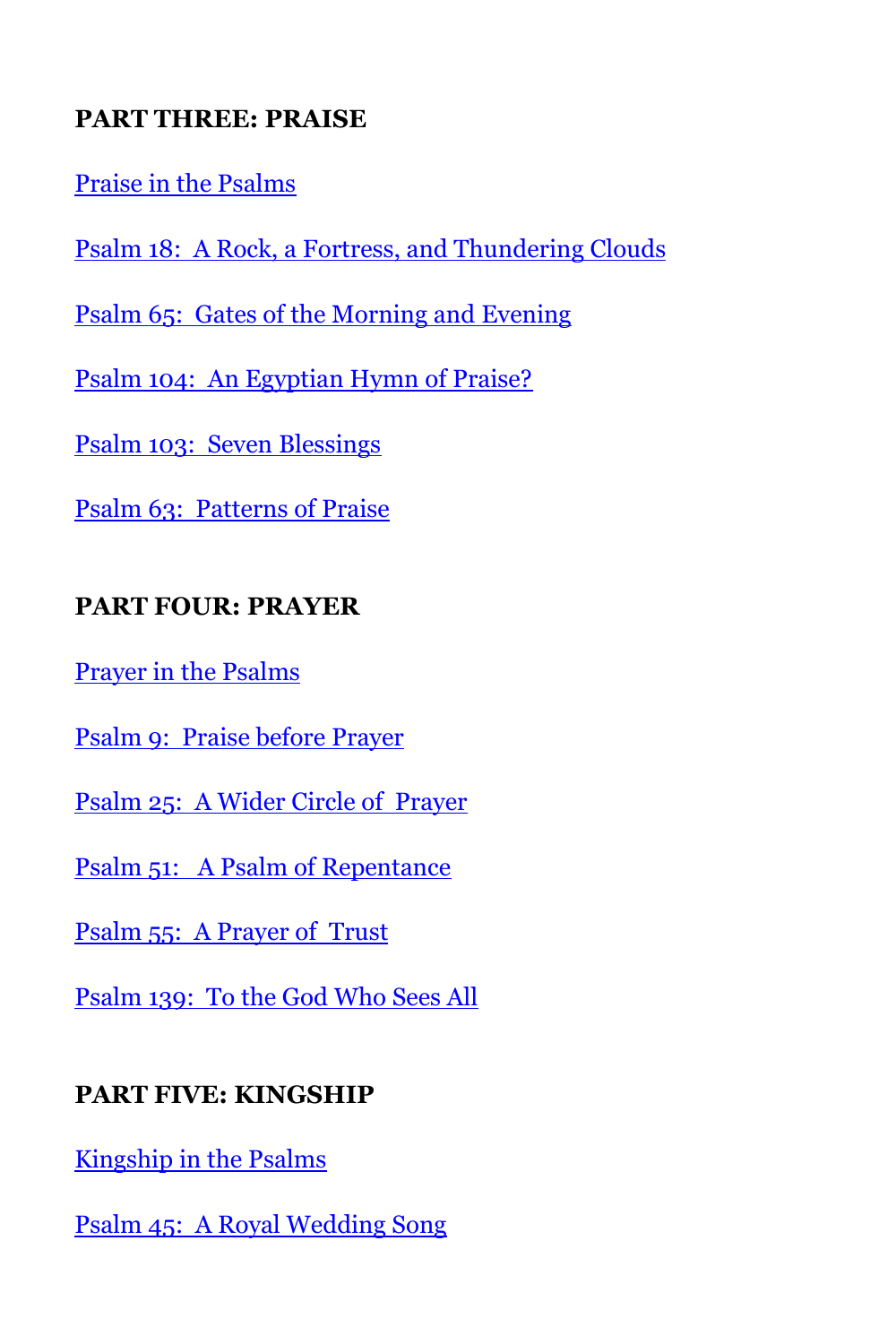[Psalm 16: At the King's Right Hand](#page-67-0)

[Psalm 2: Once and Future Kings](#page-69-0)

[Psalm 89: The Throne of David](#page-71-0)

#### **PART SIX: PROPHECY**

[Prophecy in the Psalms](#page-75-0)

[Psalm 22: The Messiah's Death Foretold](#page-76-0)

[Psalm 69: A Psalm of Suffering](#page-79-0)

[Psalm 110: An Eternal King and Priest](#page-82-0)

[Psalm 118: A Psalm of Salvation](#page-84-0)

[Appendix 1: Understanding the Psalms of Vengeance](#page-86-0)

Appendix [2: The Musical Nature of the](#page-86-0) Psalms

[Index of Psalms Discussed in Detail](#page-93-0)

[About Our Books](#page-94-0)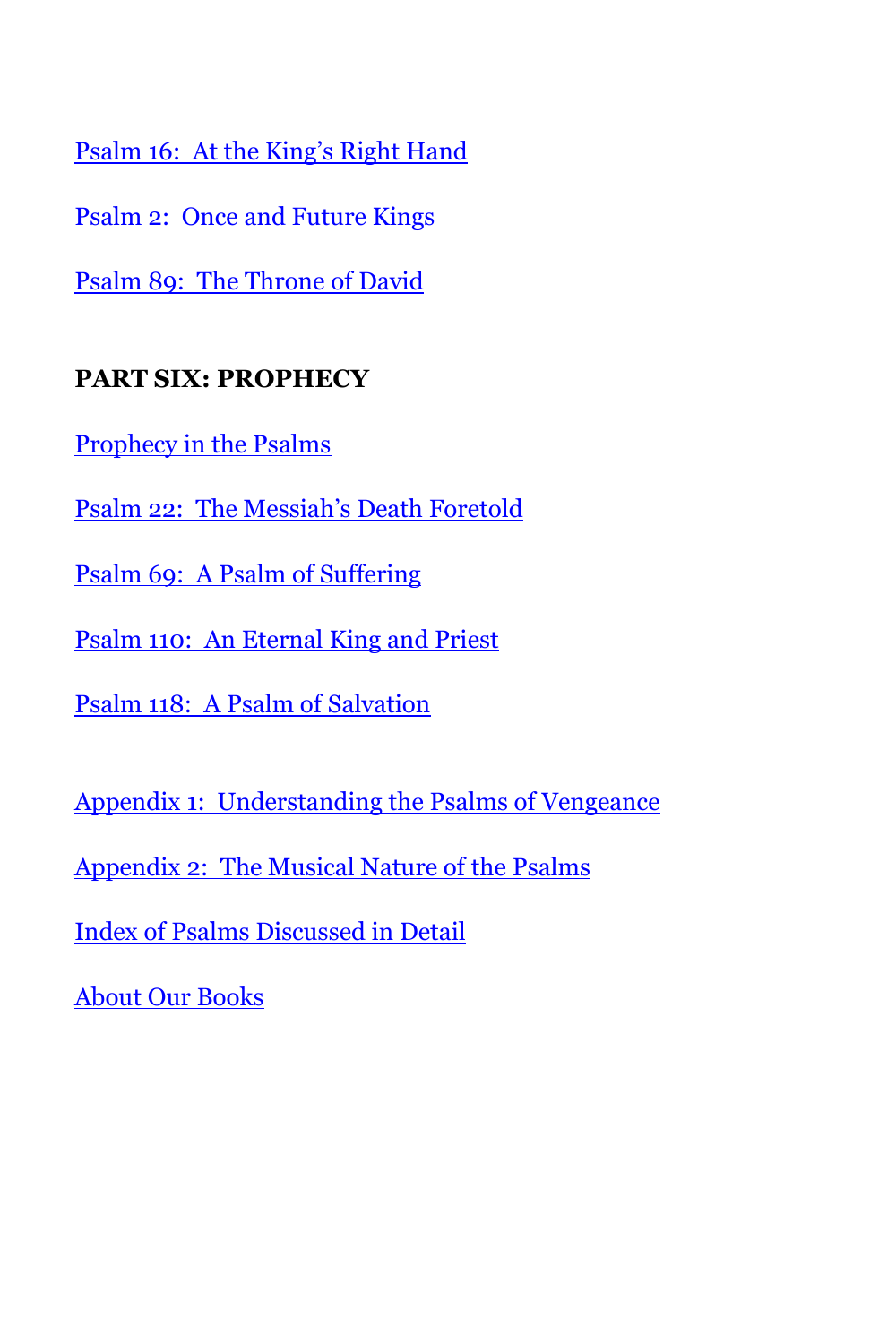## **PREFACE**

<span id="page-6-0"></span>Every book of the Bible is important, of course, but the collection of compositions we know as the book of Psalms is one of the most important. It is the biblical book Jesus quoted more often than any other, and he constantly used it to explain his own purpose and ministry. Psalms is also the book of the Old Testament quoted most (almost a hundred times) throughout the New Testament – it is quoted by almost every writer and in a great majority of the New Testament books.

Today the book of Psalms is the Old Testament book most Christians know best and the one to which many frequently turn for encouragement and inspiration. But Psalms is a treasure house of virtually inexhaustible riches, and even if you have read the book many times, we think you will find *Spotlight on the Psalms* worth your time.

Using understandable cultural and archaeological background information from the time the Psalms were composed, this book provides a practical commentary on selected psalms that can help you both to better understand the book of Psalms and to better apply its messages in your own life.

Each of the included psalms was carefully chosen to show an aspect of the book with which you might be unfamiliar and which you might find helpful. Principles you learn from study of these psalms will help you to better understand many of the others.

The following Introduction gives a brief background to the book and then, in Chapter 1, we turn the spotlight on the psalms themselves.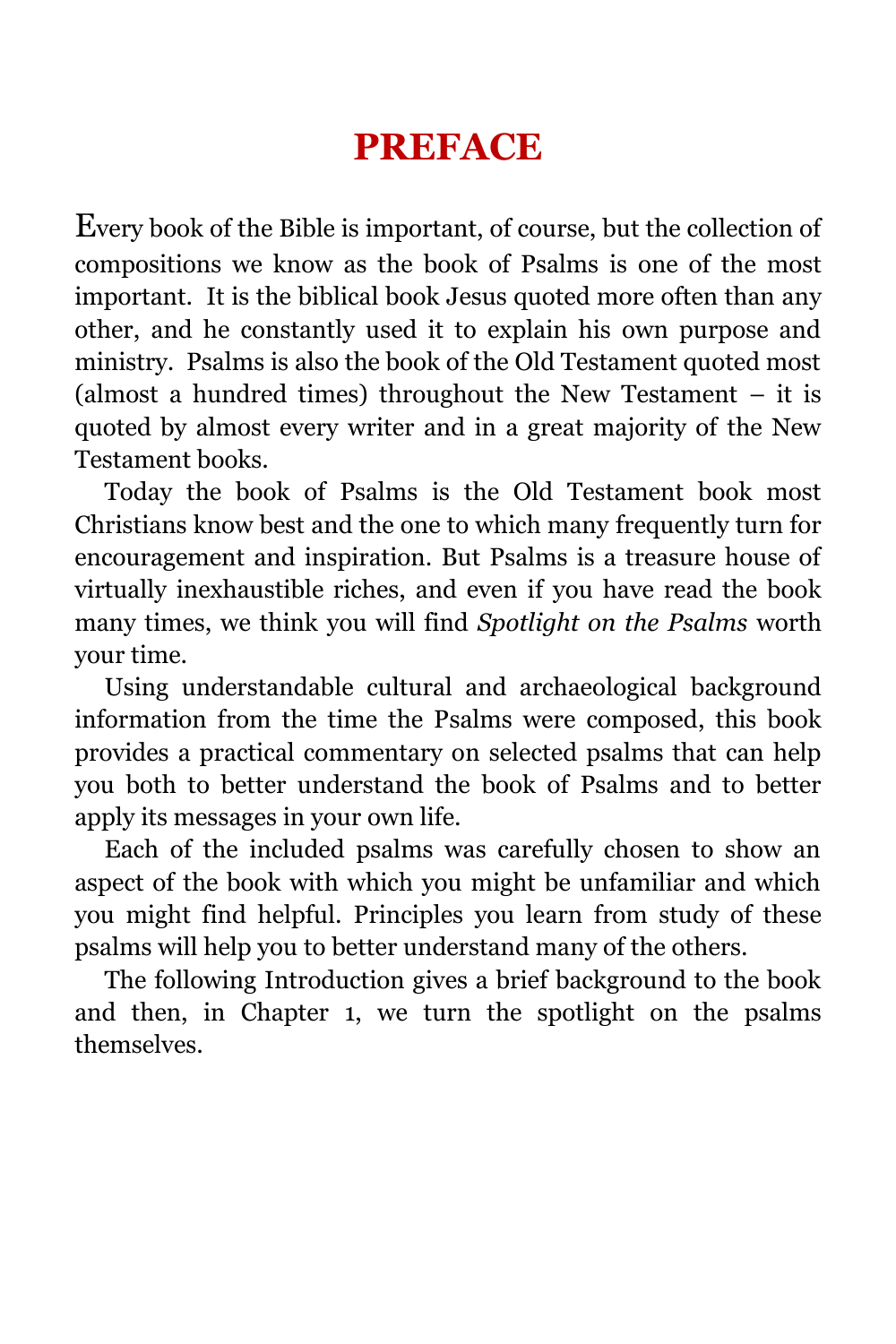## **INTRODUCTION**

The book of Psalms is one of the most-read and best-loved books of the Bible. Among Christians, it is certainly the most-read book of the Old Testament, but many read the Psalms for the poetic beauty of the compositions and the inspiration they offer without realizing things about the background to the book that can significantly enrich our understanding of what the psalms say and their message for us today.

This Introduction provides a summary of that background material – what the psalms are, who wrote them, and what types of literature they represent. But if you wish to go to the featured psalms immediately, you can jump over this material and begin reading in Chapter 1. (Of course, you can always come back to this introductory material later if you find it would be helpful as you get into the book.)

#### **The Books of Psalms**

In the Hebrew text of the Old Testament, Psalms is the first book of the section called the "Writings," and its importance led to the fact that by New Testament times this whole section of the Scriptures was sometimes referred to as simply "the Psalms" (Luke 24:44). The book's one hundred fifty psalms are grouped into five smaller "books" as follows: Book 1 (Psalms  $1-41$ ), Book 2 (Psalms  $42-72$ ), Book 3 (Psalms 73–89), Book 4 (Psalms 90–106), Book 5 (Psalms  $107-150$ ).

The numbering of the individual psalms differs among branches of Christianity because the number assigned to each psalm varies slightly between the Hebrew text and its ancient translation, the Greek Septuagint. While most Protestant translations use the Hebrew numbering, many Catholic and Eastern Orthodox Bibles follow the Greek numbering. This means that when we are reading about the psalms in books such as this one, we should keep in mind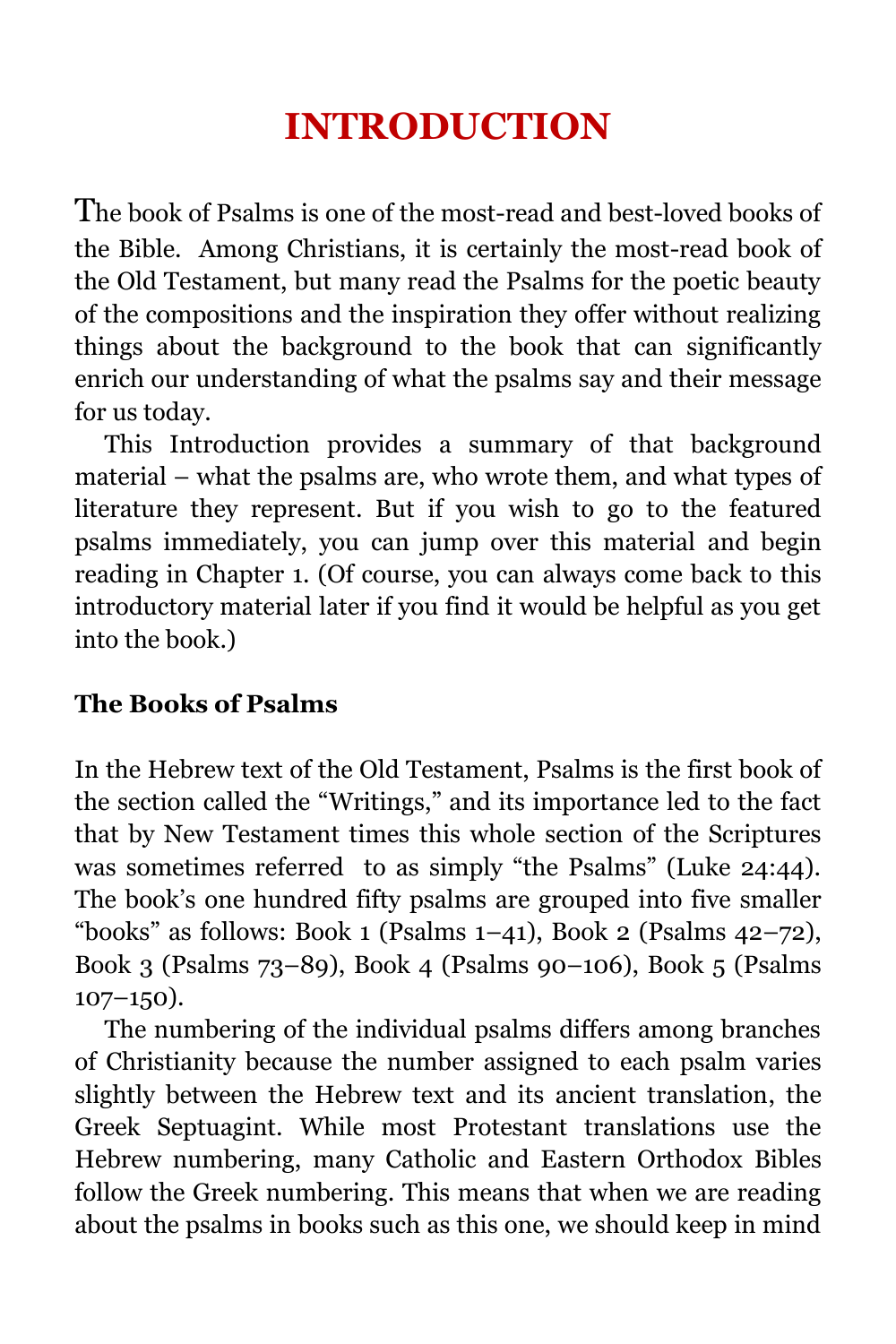that the number of an individual psalm may be slightly different (usually only by one) in our Bibles if we are using a Catholic or Greek Orthodox translation. But looking at the verses quoted in a specific chapter of this book and comparing them with your own Bible will enable you to see which psalm is being discussed.

The psalms found in our Bibles were evidently selected from a wide range of compositions that originally existed. The ancient Greek Septuagint includes a Psalm 151 (a Hebrew version of which was found in the Dead Sea Scrolls), and some ancient Syriac versions of the Bible include Psalms 152–155. Additionally, there are a further eighteen "Psalms of Solomon" which were possibly of Hebrew origin, but which have survived only in some later Greek and Syriac translations.

#### **The Authorship of the Psalms**

Many people assume the Psalms were written by King David, who ruled Israel c. 1010–970 BC, but a number of authors are actually represented in the book. David is said to have written about half of the psalms. The Hebrew Bible attributes seventy-three of the compositions to David, and the Greek Septuagint attributes eightythree to him.

Although some literary critics reject the idea that the ancient Israelite king composed any of the psalms, this is an approach which routinely tries to divorce famous literary works from their traditional authors (including Shakespeare and other relatively modern writers). There is no historical reason to preclude Davidic authorship of the psalms ascribed to him – and for those who believe in the inspiration of the Bible, the fact that Jesus specifically attributed a number of the psalms that he quoted to David (Matthew 22:43-45; etc.) is proof enough that David was indeed their author.

The Psalms also name five other individual authors and two families in their superscriptions (the small introductory notes mentioning the psalm's author, musical instructions and sometimes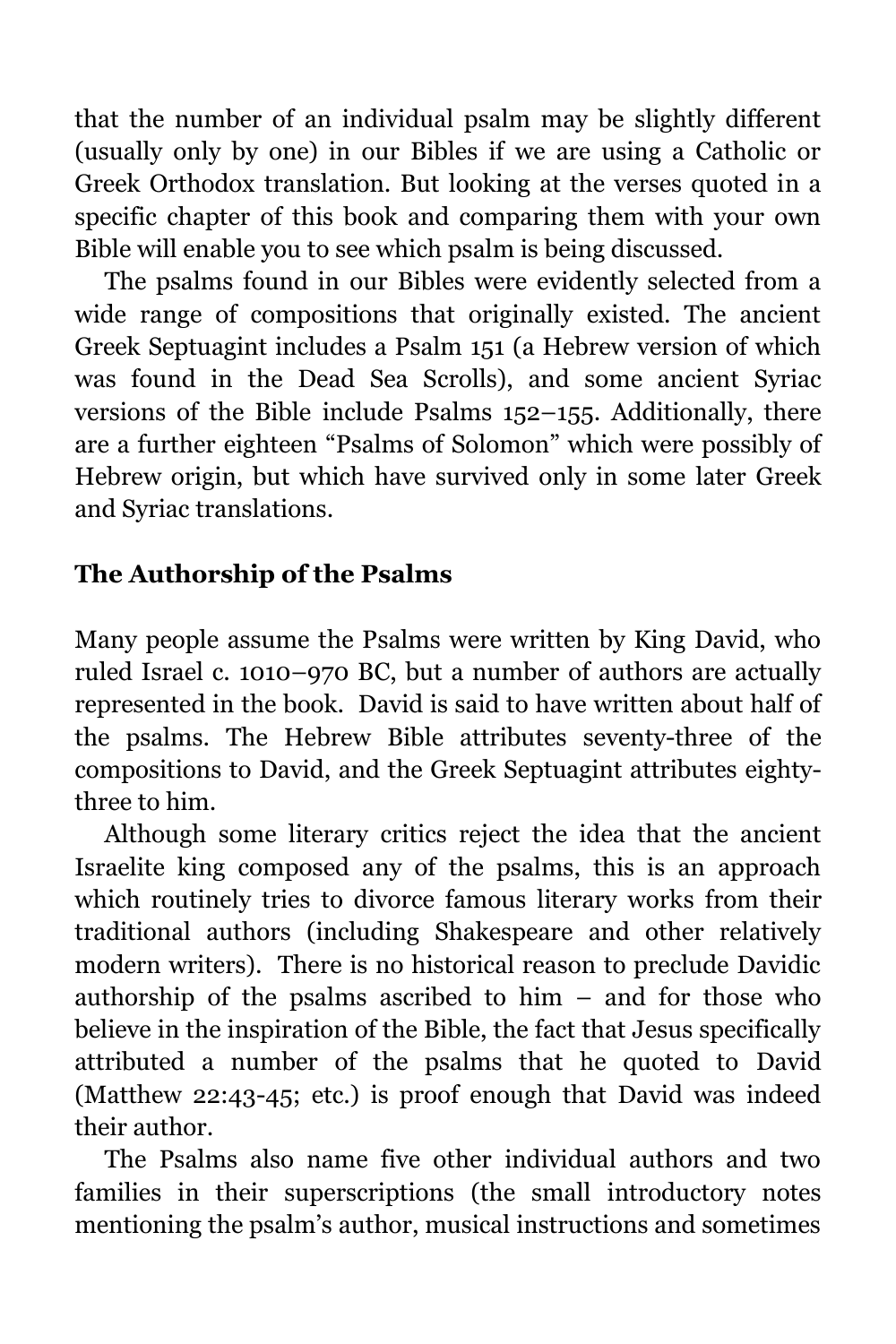other information). We should realize, however, that these notes were added after the psalms were originally composed – and in some cases, perhaps considerably later. Also, it is unclear if some of the notes that say "A psalm of …" mean that the psalm was written *by* or *for* an individual. But if we presume the people named are authors, in addition to David we find the following:

*Asaph, the sons of*: The sons of Asaph were selected by David to lead the people in worship and were later recommissioned when Nehemiah rebuilt Jerusalem. Twelve psalms (50 and 73-83) are ascribed to the family of Asaph.

*Ethan*: A man of wisdom (1 Kings 4:31 tells us Solomon was *even* wiser than Ethan the Ezrahite) and a musician who apparently composed Psalm 89.

*Heman*: A grandson of the prophet Samuel, the Levite Heman is listed along with Jeduthan (perhaps the same individual as Ethan) and Asaph as one of three main musicians appointed by King David (1 Chronicles 25:1). He was apparently the author of Psalm 88.

*Korah, the sons of*: The book of Numbers records that a man named Korah rebelled against Moses and Aaron, but his sons continued to serve in the tabernacle and temple. The sons of Korah apparently wrote 11 psalms (42, 44-49, 84-85, 87-88).

*Moses*: The greatest Old Testament leader who wrote the books of Genesis, Exodus, Leviticus, Numbers, and Deuteronomy apparently also wrote at least one psalm (Psalm 90) and perhaps several others.

*Solomon*: David's son and successor, King Solomon, who is associated with Proverbs, Ecclesiastes, and the Song of Songs, also has two of the psalms (72 and 127) attributed to him in the Hebrew Bible.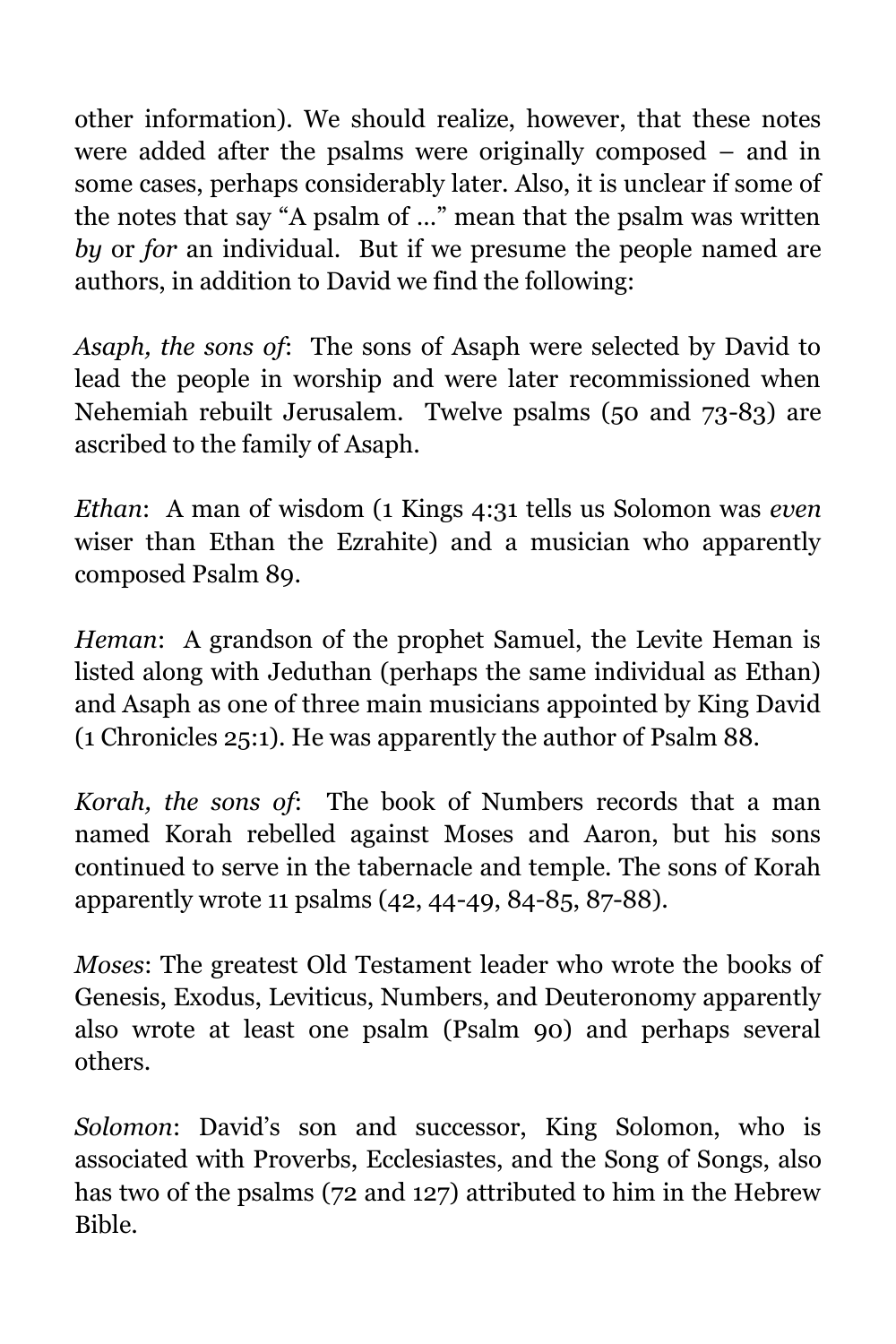The remaining fifty psalms are not credited to any author, but based on their vocabulary and style it seems very possible that some of these so-called "orphan psalms" were composed by David.

This variety of authorship means the psalms were written over the course of a number of centuries. The oldest psalm in the collection is probably the prayer of Moses (Psalm 90), and the latest psalm included in the book is probably Psalm 137, a lament composed during the time when the Jews were the captives of the Babylonians, from about 586 to 538 B.C.

#### **Types of Psalms**

The book of Psalms contains a number of different types of material. In some cases, much if not most of a psalm consists of one type of material – such as praise or prayer – and in those situations the compositions can be said to be psalms of that particular type. The Hebrew title of the whole book is *tehillim*, meaning "praises," and many psalms are almost purely songs of praise. But other psalms are called *tephillot*, meaning "prayers." The title of the whole of Book 2 of the Psalms (42–72) is "the prayers of David son of Jesse" (Psalm 72:20).

In addition to praise and prayer, there are also many other types of material in the psalms. For example, there are songs of thanksgiving (such as Psalm 100), psalms of complaint (such as Psalm 3), and the so-called imprecatory psalms, which invoke judgment or curses upon those perceived to be the enemies of God (such as Psalms 69 – see Appendix 1).

The exact number of types of psalms depends on how we define the material itself. Some scholars note as few as five types while others feel there are as many as ten or more. In this book we have selected examples from six types of psalms which are explained at the beginning of each section.

Note, however, that although many psalms fall neatly within these categories, most psalms actually contain a number of kinds of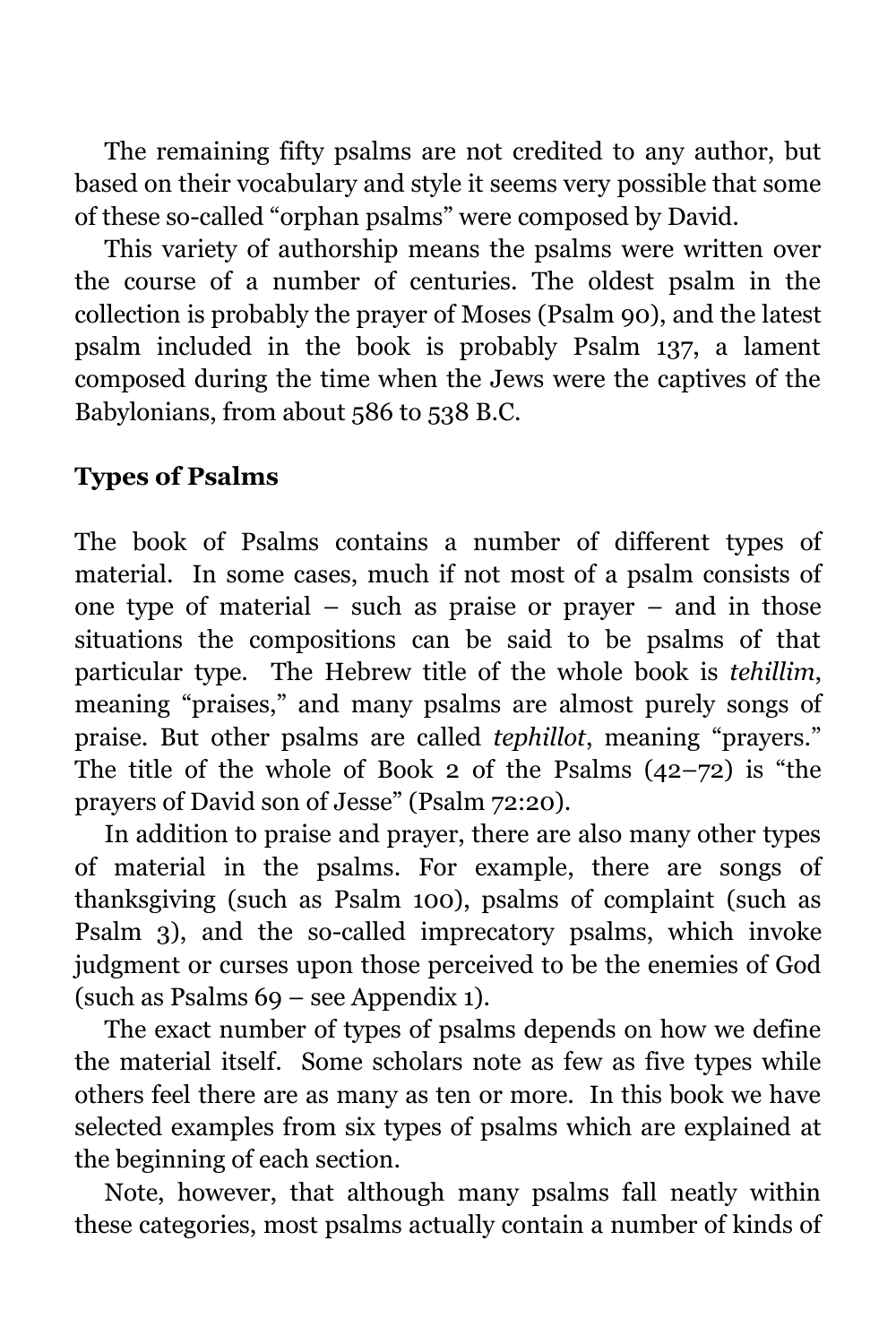material. A given psalm may, in fact, be half praise and half thanksgiving, or even half thanksgiving and half complaint! Looked at this way, for understanding the psalms, it is often important to be able to recognize the nature of the blocks of material within the composition we are reading rather than trying to classify the whole psalm as one particular type.

#### **Bringing the Psalms to Life**

However we choose to categorize the psalms, one of the main things we can do to increase our understanding of these compositions is to learn more about the situations in which they were written and some of the influences on their writers that can help us to better appreciate what is being said.

In fact, even a little knowledge of the literary and historical – and even musical (see Appendix 2) – background to the psalms can make many of them come to life so that we see them in a new light and with a deeper understanding. We hope that as you read the comments on the selected psalms, the "spotlight" this book provides through this kind of background material will help to illuminate these wonderful compositions for you personally.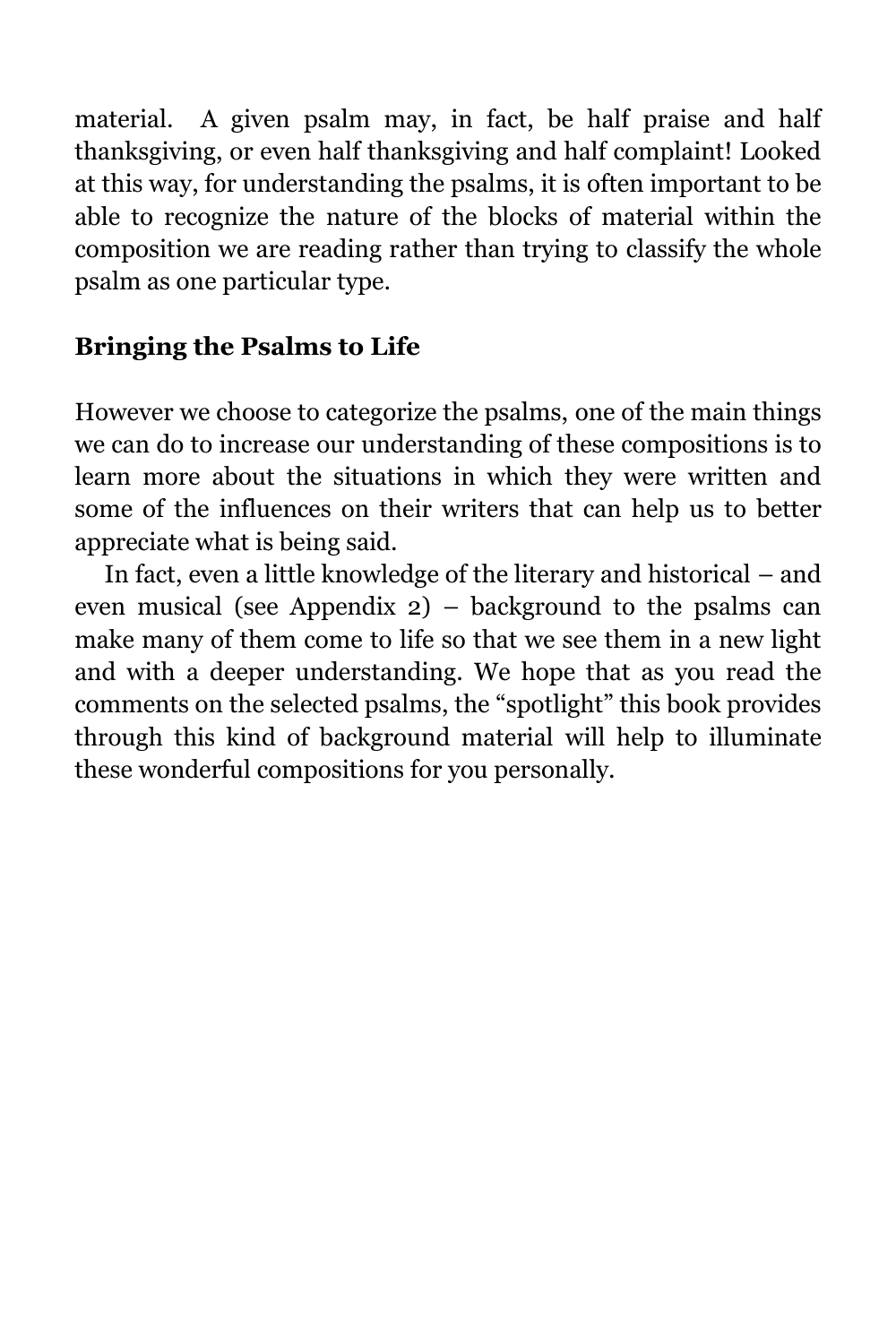## **PART ONE: WISDOM**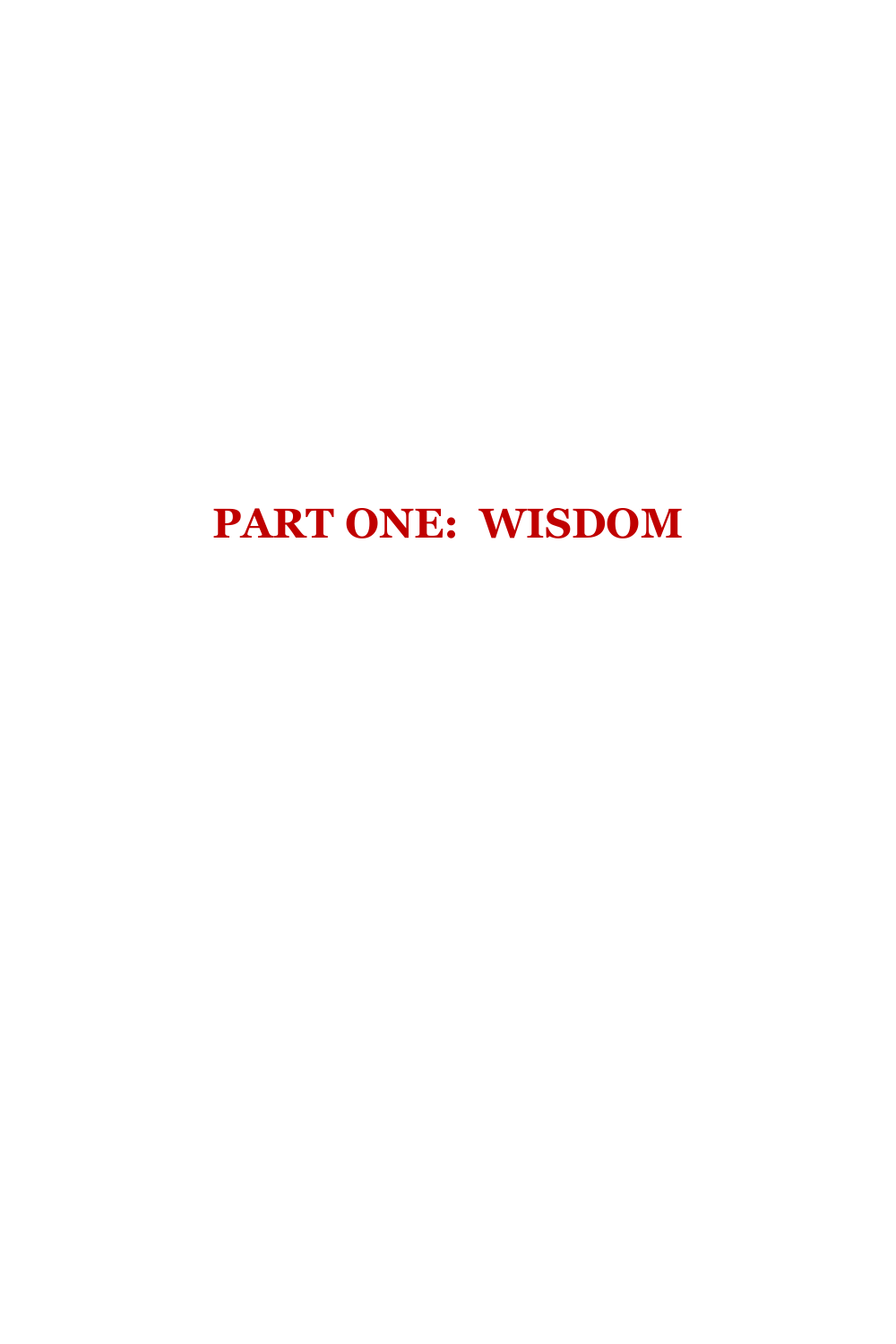## **WISDOM IN THE PSALMS**

<span id="page-13-0"></span>Proverbs tells us "Wisdom is the principal thing; therefore get wisdom" (Proverbs 4:7 NKJV), and the authors of many of the psalms would agree. The importance of wisdom is certainly seen in the psalms of David, as well as those composed by Solomon and other individuals renowned for their knowledge and understanding.

The psalms that are classified as "wisdom psalms" are given this name because of their similarity to the wisdom literature represented in the Bible by the books of Job, Proverbs, and Ecclesiastes, as well as books that were produced in other cultures of the ancient Near East. Regardless of their specific content, these psalms consistently contrast the actions and lifestyles of those who reject God's way (the "foolish" or "wicked") with those who obey God (the "wise" or "righteous"). In the wisdom psalms the discussions of these characteristics may be found alongside prayers for help or hymns of praise, but they form the core of all the psalms of this type.

It is important to realize that the wisdom psalms give an ideal picture of life, however. For example, the righteous person is said to be " like a tree planted by streams of water, which yields its fruit in season and whose leaf does not wither. Whatever he does prospers" (Psalm 1:3), while the wicked "are like chaff that the wind blows away" (Psalm 1:4). Other psalms may complain that the wicked often succeed in life and that the righteous suffer, but the purpose of the wisdom approach is to teach the usual and ultimate outcomes of our life choices.

In that regard, as we study psalms of this type, we should remember that the essential meaning of the Hebrew word *hokhma* or "wisdom" is to live life skillfully. The purpose of the wisdom psalms is to encourage and help us to do that – as we will see in the following examples.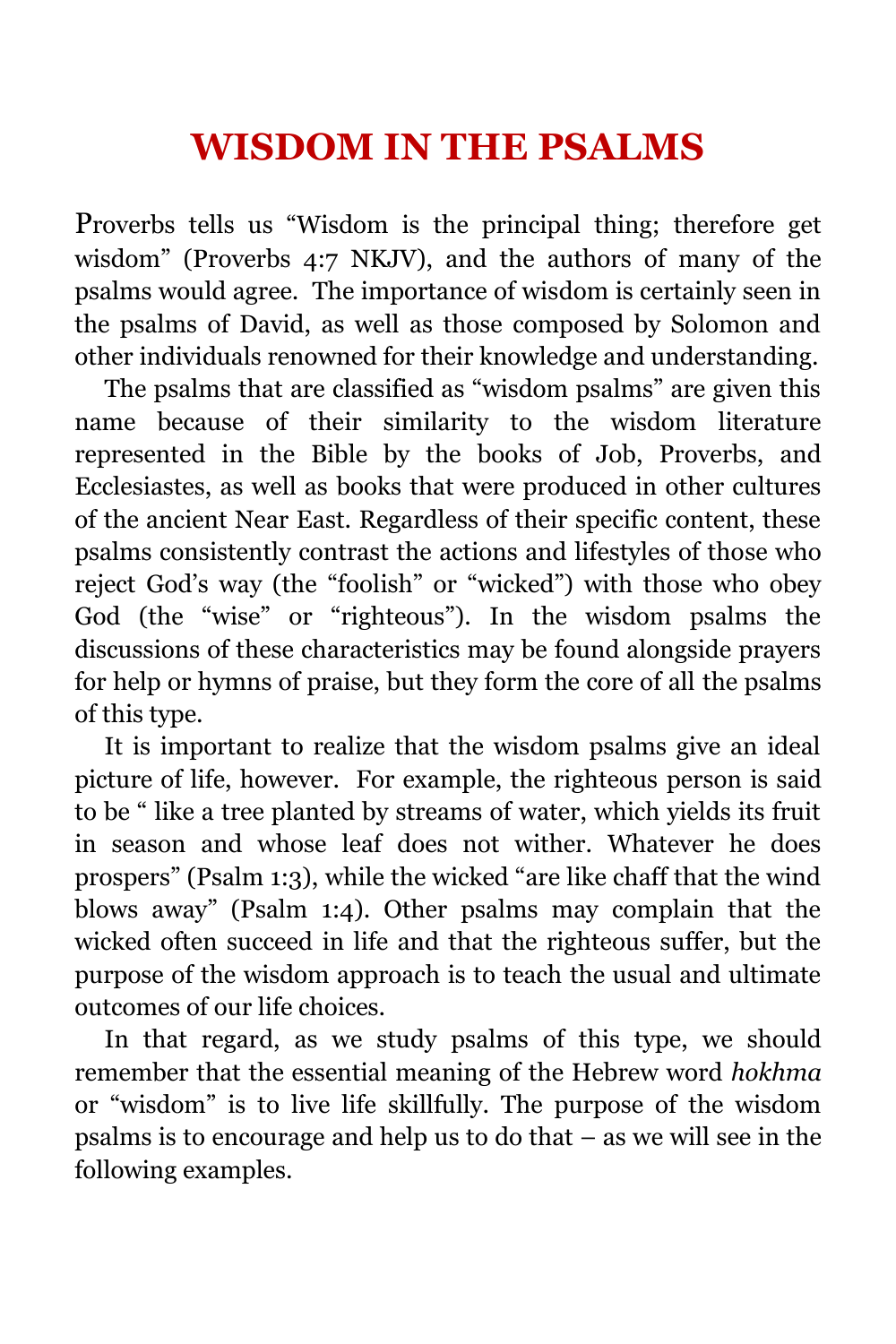### <span id="page-14-0"></span>**PSALM 1: TWO WAYS OF LIFE**

Psalm 1 introduces a theme that runs throughout the whole book of Psalms – the idea that there are two ways of life in this world: the way of those King David calls the "wise" or "righteous" and the way of those he calls the "foolish" or "wicked." But David's approach is far from a simplistic "black and white" mentality that sees people only as good or bad.

While the literature of most of the nations that surrounded ancient Israel characterized people in exactly that way – as good or bad, as heroes or villains – David's approach is remarkably sophisticated and looks beneath the surface of human character in a profound way which is profitable for us to consider.

David shows that people exist, in fact, along a spectrum or range of behavior and moral attitude, but he does this in a remarkably simple way – by comparing the range of human behavior to basic human actions or postures:

"Blessed is the one who does not walk in step with the wicked, or stand in the way that sinners take, or sit in the company of mockers" (vs. 1).

In this opening verse David uses metaphorical language for specific types of wrong behavior from the perspective of our "posture" (which, as most dictionaries show, can reflect our attitude as well as the position of our bodies).

It's easy to read over these words without thinking about the analogy David was making, but we see in Psalm 1:1 three different ways we can be in error in our lives. First, David speaks of the person who walks "in step with the wicked" or "in the way of the wicked," as other translations word it. When we read the entirety of Psalms we see that this isn't just a poetic way to say "does wrong" – it is a specific comment regarding those who choose to actively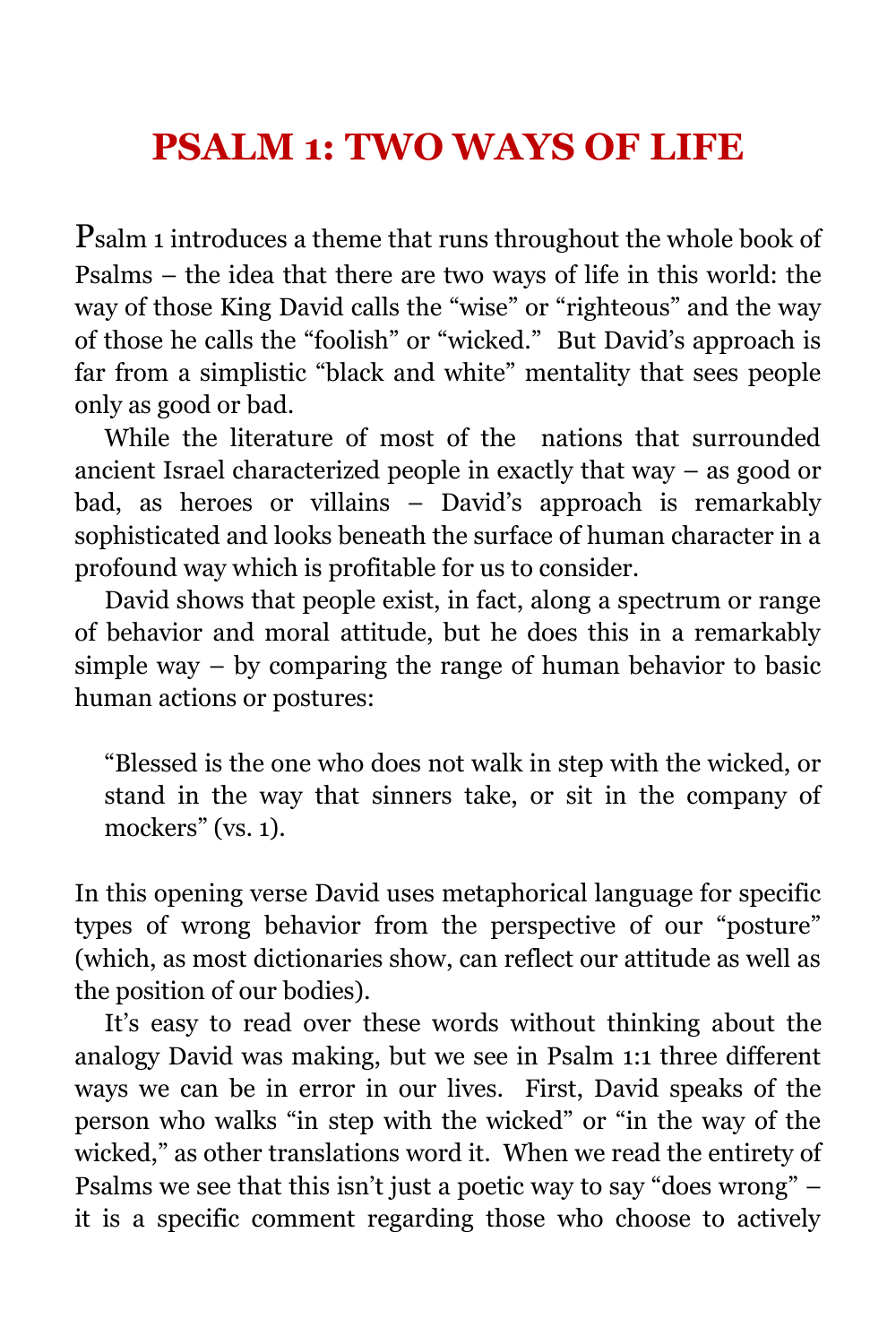move toward or along with what is wrong. It's an expression based on a Hebrew way of thought that is found not only in the Psalms, but also in many other biblical books: "They rush to commit evil deeds" (Proverbs 1:16), "Feet that run rapidly to evil" (Proverbs 6:18), "Their feet run to evil" (Isaiah 59:7), etc. This is ultimate wrongdoing in that it encompasses a deliberate choosing of evil.

Next, David speaks of those who "Stand in the way that sinners take." By contrast with those who "run to evil," such people do not necessarily desire to go in a wrong way. This is evident in the fact that they are not "walking" or "running" with evil, but they "stand" in that way in the sense that they do not remove themselves from it. This can apply to those who know better but do not choose to avoid evil or even feel trapped in its hold through the force of habit, addiction, or lack of resolve. In Ecclesiastes 8:3 we are warned not to "stand" in an evil situation or to "stand" for evil by supporting those who further it.

Finally, in this analogy David speaks of those who "sit in the company of mockers." Being a "mocker" in the Hebrew Scriptures is often synonymous with being someone in rebellion against the way of God (Proverbs 29:8; Isaiah 29:20; etc.). In this case, we are not told of those who actively seek evil or who do not remove themselves from it, but those who, perhaps in weakness of character, "sit" with those who do wrong – they passively accept what is not right, because of peer pressure, work pressure, or whatever.

It's a simple analogy, but David's three "postures" of sin should remind us all that we can be "good" without being "all good" – it is possible to fail by degree. We may not actively be seeking evil by "walking" or "running" after it, but are we still allowing ourselves to "stand" or stay in wrongdoing, or to be influenced by those around us so that we "sit" with and do not truly separate ourselves from those we know influence us to do wrong?

Elsewhere, the word of God gives us alternatives to these failing behaviors. We are told in 2 John 1:6 "this is love: that we *walk* in obedience to his commands." Philippians 4:1 tells us that we should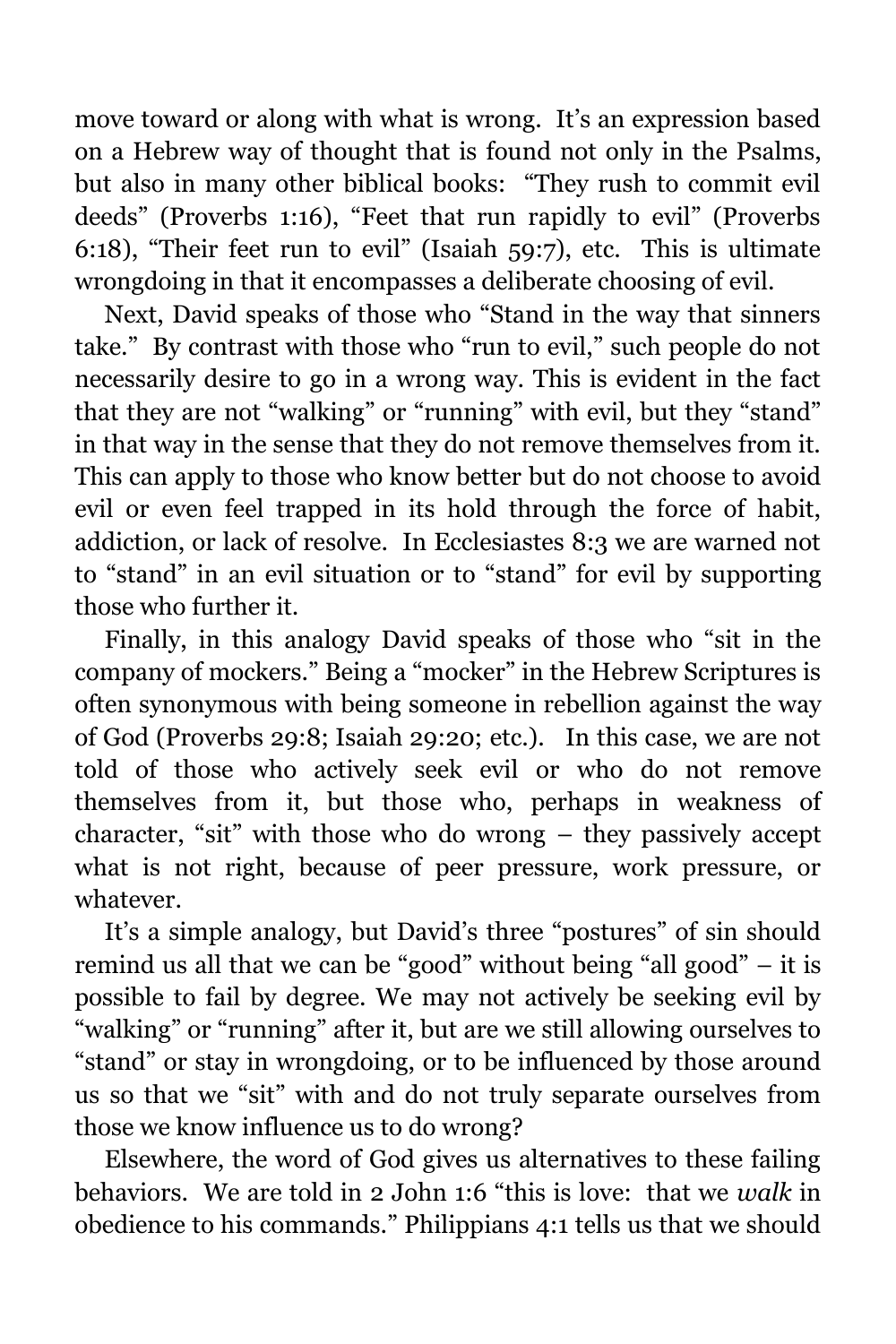"*stand* firm in the Lord in this way" and Revelation 3:21 states "To the one who is victorious, I will give the right to *sit* with me on my throne." The common denominator in all these positive spiritual "postures" is clearly that of obedience – of walking, standing and sitting with God.

David confirms this fact by stressing that in contrast to those who follow the way of unrighteousness, the person is blessed "whose delight is in the law of the Lord, and who meditates on his law day and night" (Psalm 1:2). It is through that kind of commitment, David tells us:

That person is like a tree planted by streams of water, which yields its fruit in season and whose leaf does not wither whatever they do prospers (Psalm 1:3).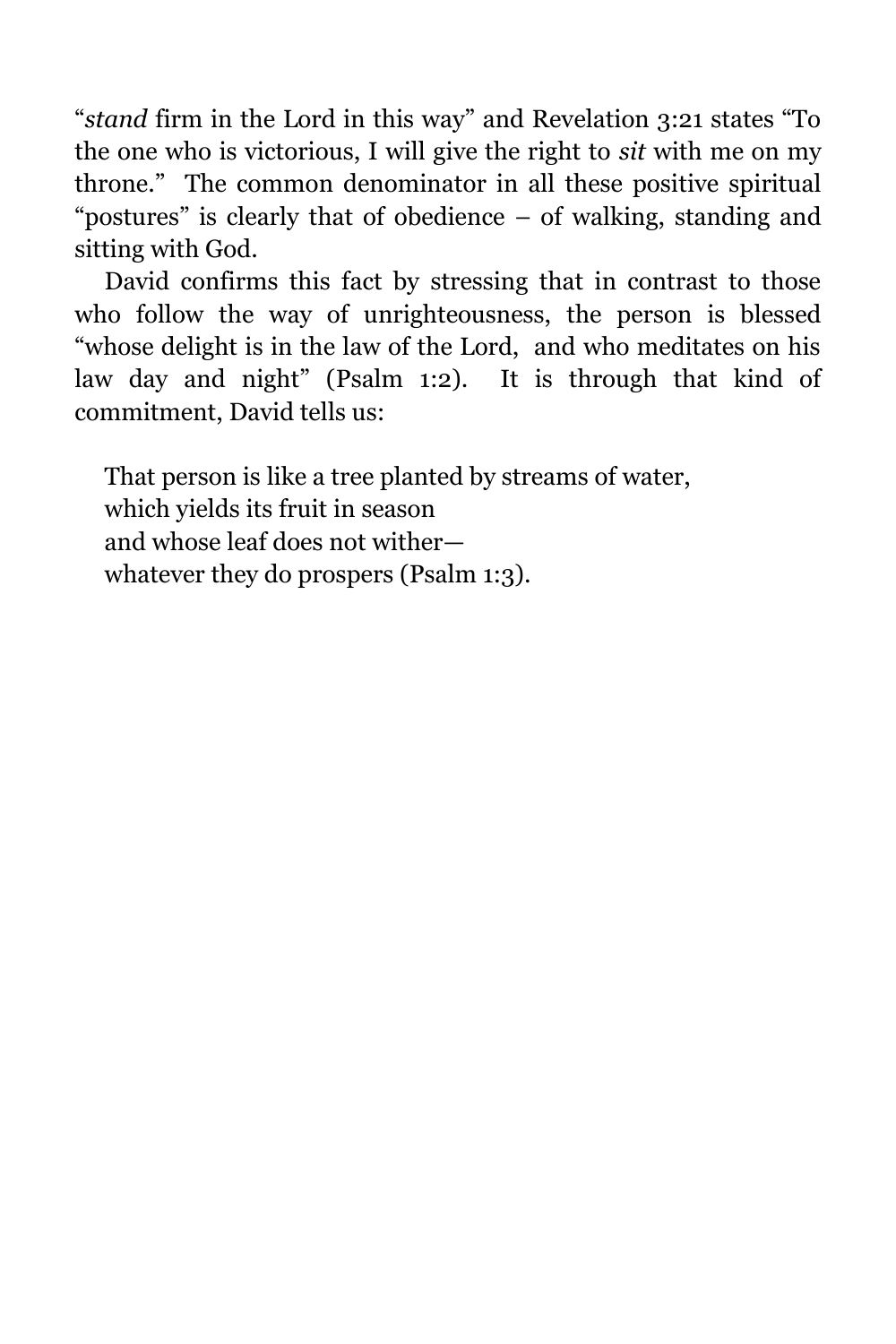## <span id="page-17-0"></span>**PSALM 19: THE BENEFITS OF WISDOM**

This psalm of David begins with a well-known and beautiful outpouring of praise:

The heavens declare the glory of God; the skies proclaim the work of his hands. Day after day they pour forth speech; night after night they reveal knowledge (vss. 1-2).

But the theme of the composition soon changes, and the core of the psalm – verses  $7-11$  – is a detailed statement of the benefits of wisdom:

The law of the Lord is perfect, refreshing the soul. The statutes of the Lord are trustworthy, making wise the simple. The precepts of the Lord are right, giving joy to the heart. The commands of the Lord are radiant, giving light to the eyes. The fear of the Lord is pure, enduring forever. The decrees of the Lord are firm, and all of them are righteous. They are more precious than gold, than much pure gold; they are sweeter than honey, than honey from the honeycomb. By them your servant is warned; in keeping them there is great reward (vss. 7-11).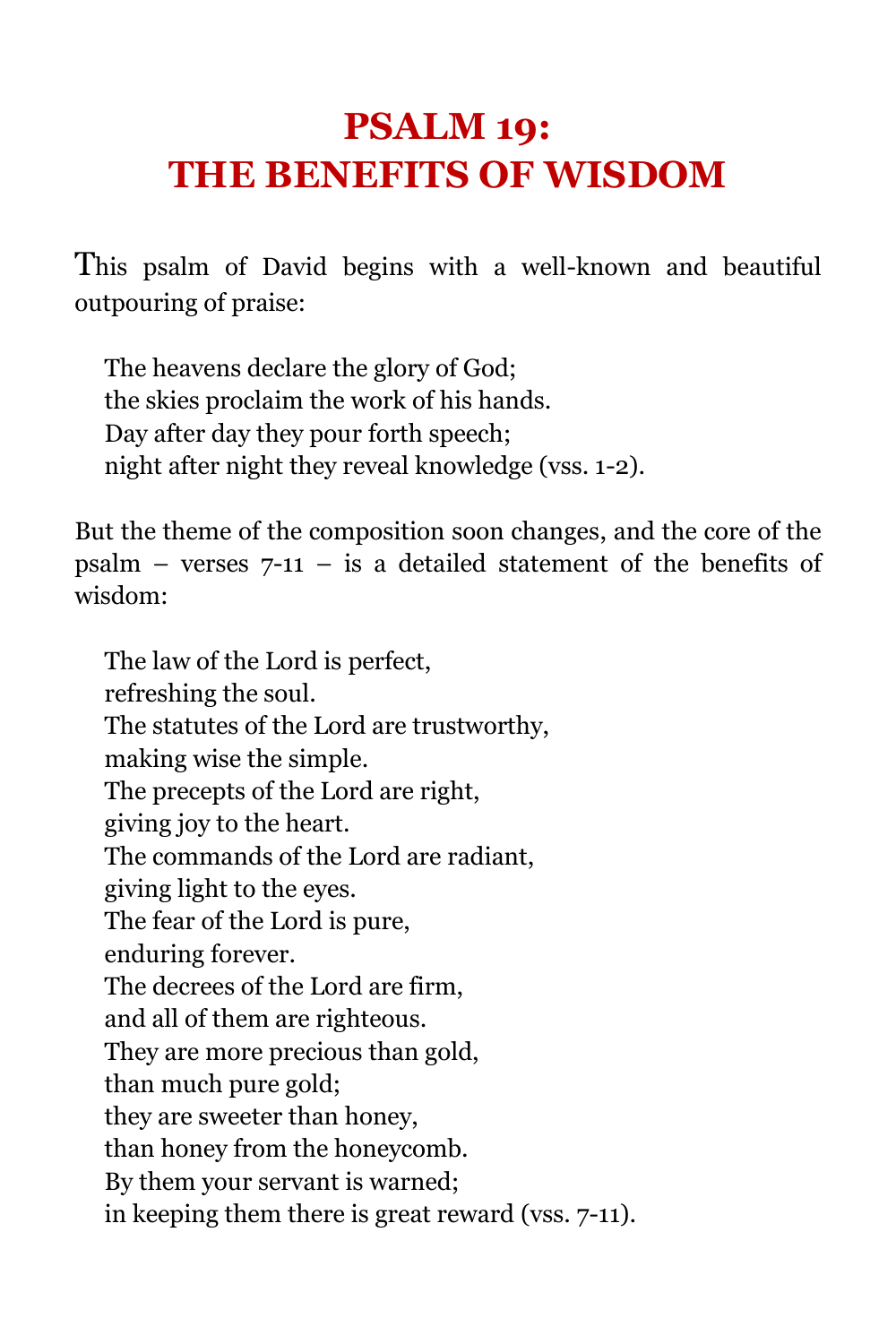In these verses, the way of God is characterized by six terms – as his "law," "statutes," "precepts," "commands," "fear," and "decrees." Some of these terms are used of specific types of commands in the Old Testament, but their use can also overlap in many cases. The word "fear" which might seem out of place in the list is actually central to much wisdom literature. The "fear of the Lord" is more than just a response to God's power. Like commands and precepts, it has to be learned (Psalm 34:11) and is directly associated with learning God's word (Psalms 112:1; 119:33-38, 57-66; etc.) and with wisdom itself (Proverbs 1:7, 29; 2:5; 8:13; 9:10; 15:33; etc.).

As is often typical of wisdom literature, following these aspects of God's instruction is said to bring rewards "refreshing the soul," "making wise the simple," "giving joy to the heart," etc. The benefit of "giving light to the eyes" is particularly important, as in many ancient cultures the expression meant not only to "enlighten" intellectually, but also had the direct meaning of giving life itself. In ancient Egypt the parallel expression was to "give breath to the nose," but in the Old Testament the expression "to give light to the eyes" was preferred.

The expression that God's decrees are "…sweeter than honey, than honey from the honeycomb" is not redundant, as most "honey" in the ancient Near East was made from date syrup and honey from the honeycombs of bees was considered to be a great luxury – the ultimate sweetness!

After extolling the benefits of God's ways, the psalm closes with three verses that convey important theological concepts not common in that day and age. In verse 12 David asks: "But who can discern their own errors? Forgive my hidden faults" – a prayer asking forgiveness for unwitting errors as well as those deep within the soul.

Verse 13 asks: "Keep your servant also from willful sins; may they not rule over me," highlighting the type of disobedience that is committed in weakness despite our knowledge of its wrongness.

Finally, verse 14 asks: "May these words of my mouth and this meditation of my heart be pleasing in your sight, Lord" – stressing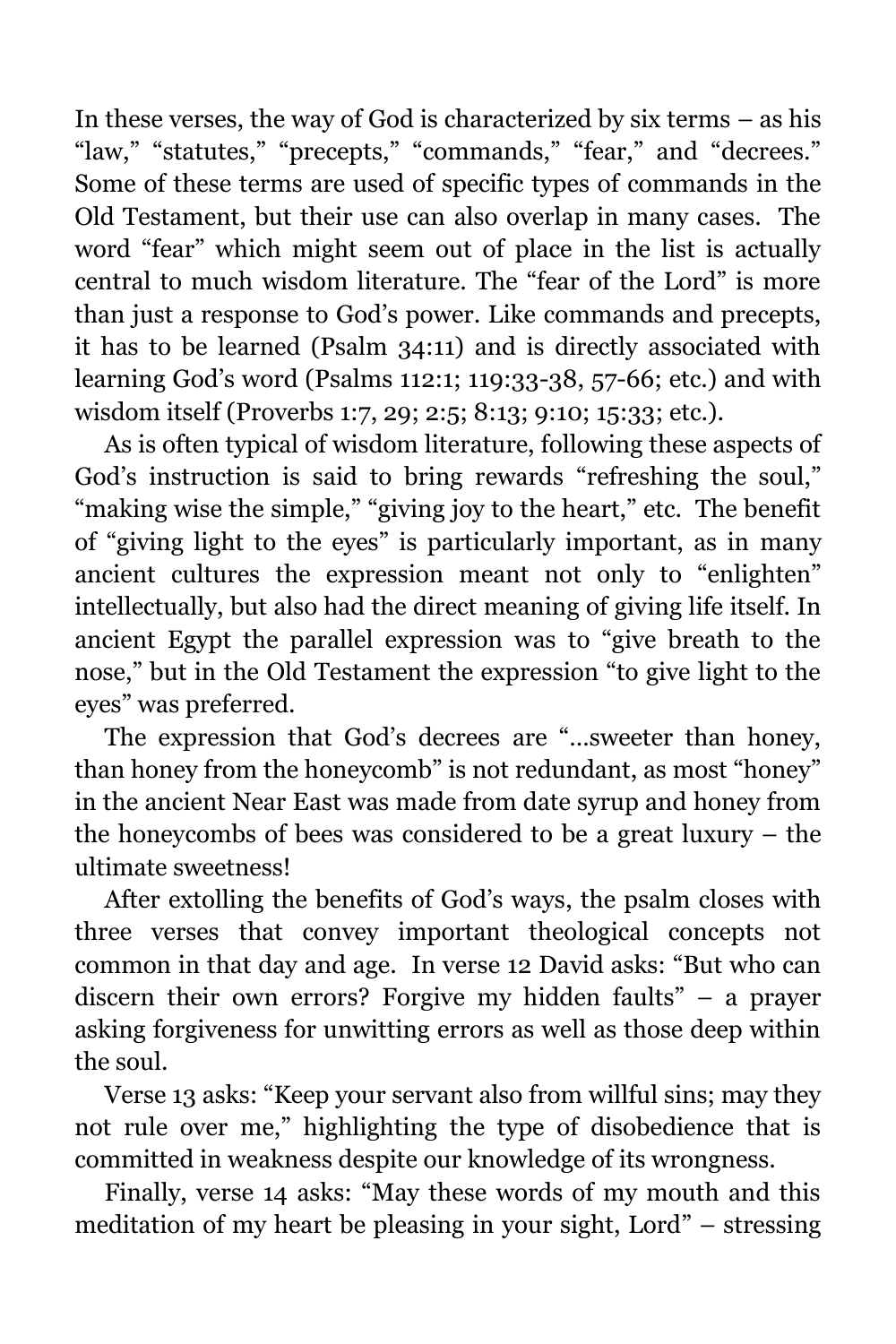both our outward expression and inward thoughts and calling on God as the One who both helps protect us from error and forgives us when we do fail.

So Psalm 19 contains, as do many of the psalms, a number of different types of material. It begins with praise and ends with prayer, but its core is clearly that of a song of wisdom – a theme with which both prayer and praise naturally interact.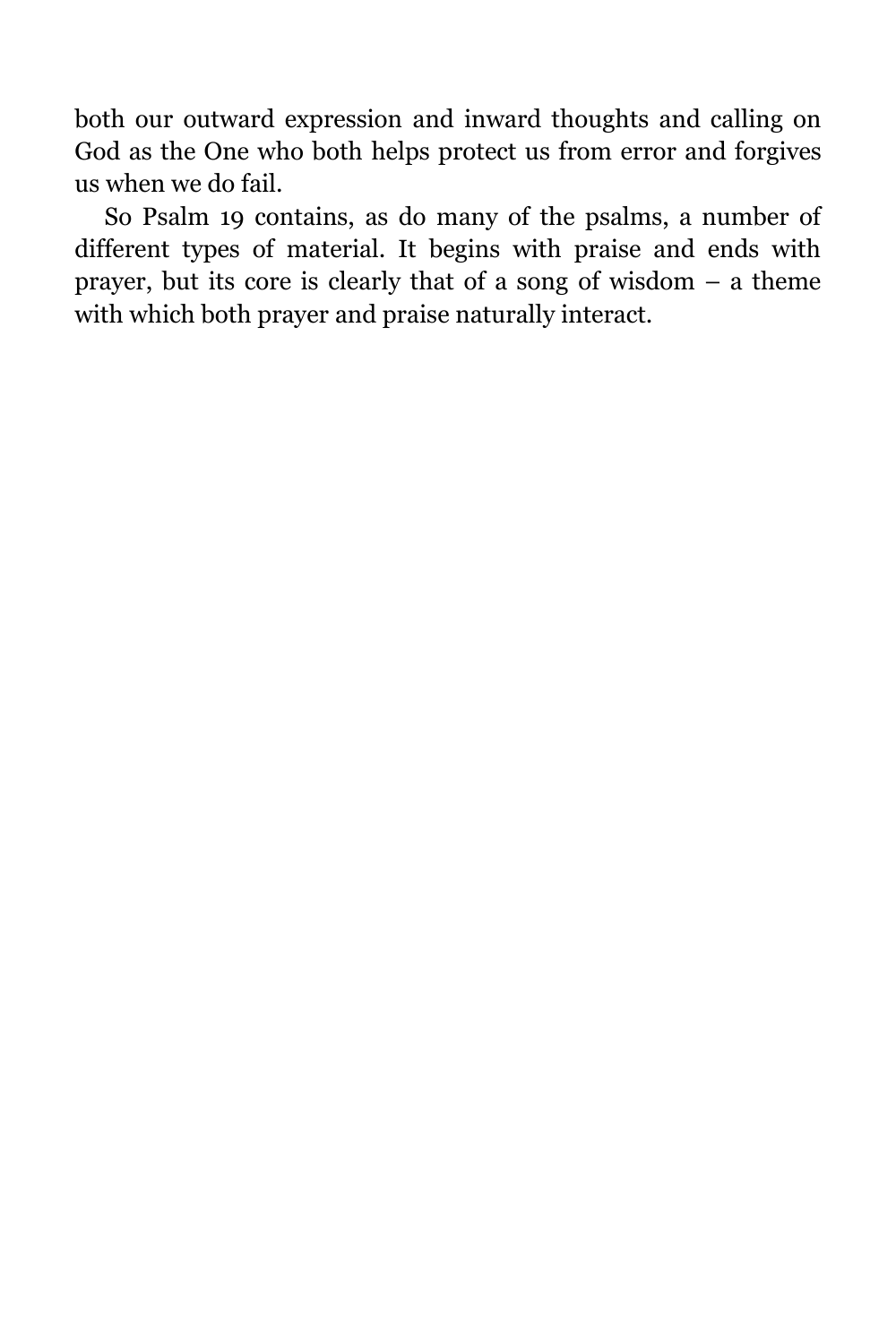## <span id="page-20-0"></span>**PSALM 34: PROVERBIAL WISDOM**

This psalm has an interesting background. According to the superscription, it was composed by David after he had fled from Saul to the court of the neighboring king, Achish, where David acted as though he were insane in order to escape probable extradition (1 Samuel 21:10). This psalm is said to have been written by David in gratitude for his escape, but its form is also worth noticing. The psalm begins like a psalm of praise:

I will extol the Lord at all times; his praise will always be on my lips. I will glory in the Lord; let the afflicted hear and rejoice. Glorify the Lord with me; let us exalt his name together (vss. 1-3).

But the composition soon changes to one stressing wisdom. Verses 4-10 expound the benefits of righteousness, and verse 11 is typical of the introduction to ancient books of wisdom in addressing its audience as a teacher would speak to students: "Come, my children, listen to me; I will teach you the fear of the Lord." The following verses take the form of the short wisdom sayings found in the book of Proverbs:

Whoever of you loves life and desires to see many good days, keep your tongue from evil and your lips from telling lies (vss. 12-13).

Turn from evil and do good; seek peace and pursue it (vs. 14).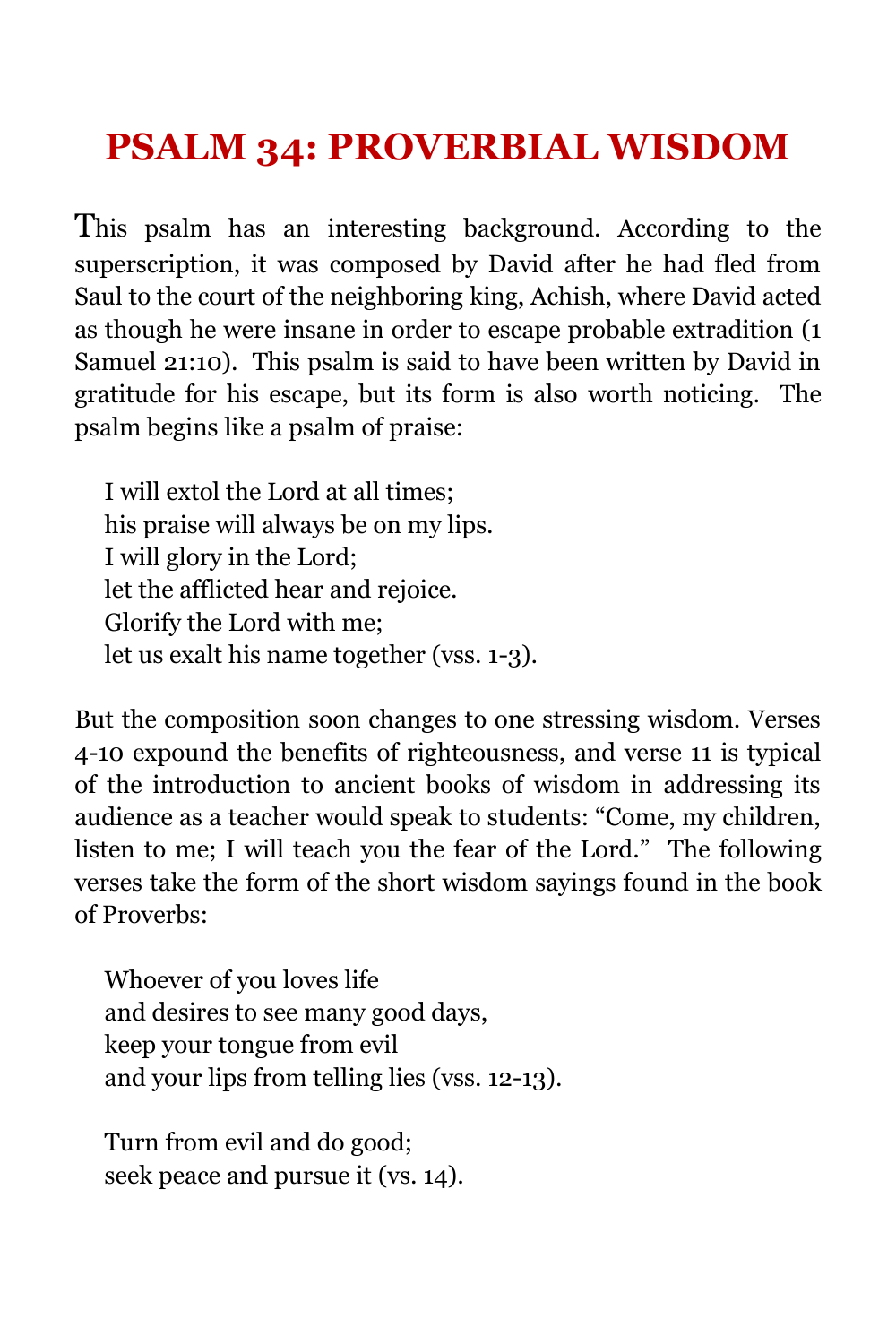The eyes of the Lord are on the righteous, and his ears are attentive to their cry; but the face of the Lord is against those who do evil, to blot out their name from the earth (vss. 15-16).

The righteous cry out, and the Lord hears them; he delivers them from all their troubles. The Lord is close to the brokenhearted and saves those who are crushed in spirit (vss. 17-18).

Here, David uses three types of parallels found in wisdom literature: "synthetic parallelism" which repeats or expands what has been stated in the first line (vss. 12-13); "synonymous parallelism" which restates the idea of the first line in a different way (vs. 14); and "antithetical parallelism" in which two ideas or outcomes are contrasted (vss. 15-16).

So these are true proverbs in true proverb formats, but the author weaves them seamlessly into the composition of the psalm. We do not know why some psalms insert proverb-like material and other wisdom psalms do not, though the intended nature of the compositions is clear.

But more important than the format of these verses is their message. Verses 12-16 were quoted in their entirety by the apostle Peter in his first epistle (1 Peter 3:10-12), where he builds a whole lesson around them prefaced by the command: "Do not repay evil with evil or insult with insult. On the contrary, repay evil with blessing, because to this you were called *so that you may inherit a blessing*" (1 Peter 3:9, emphasis added).

Peter's point is an encouraging one. He explains the meaning of David's words to show that if we follow the right way, seeking peace and pursuing it, we are fulfilling our calling to inherit the blessing God wishes to give us  $-$  a blessing that not only applies to the future, but also to the present. We see this in the fact that Peter's paraphrase of David's words in Psalm 34:12 carries the meaning of "a life worth living, a life which makes a person glad to live each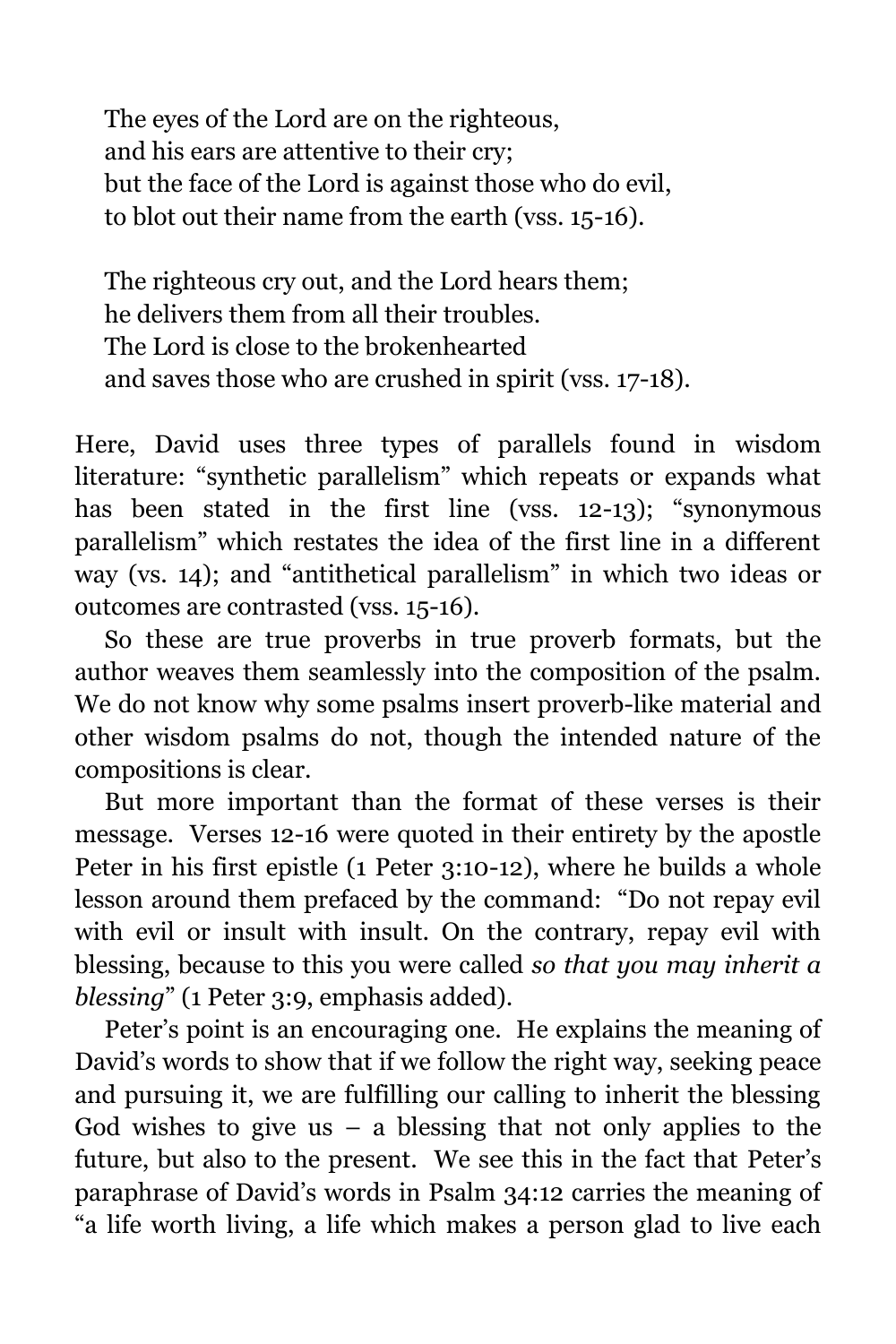day." That is the essence of the proverbial wisdom found in this and other psalms – seeking the right way leads to a life of blessings now as well as later.

We all know this at one level, but on those days when "nothing goes right" and the world around us seems crazy – even in extreme cases like the day David wrote Psalm 34, when he had to feign insanity in order to survive – we can remember the bad things pass and we still have a life and a future.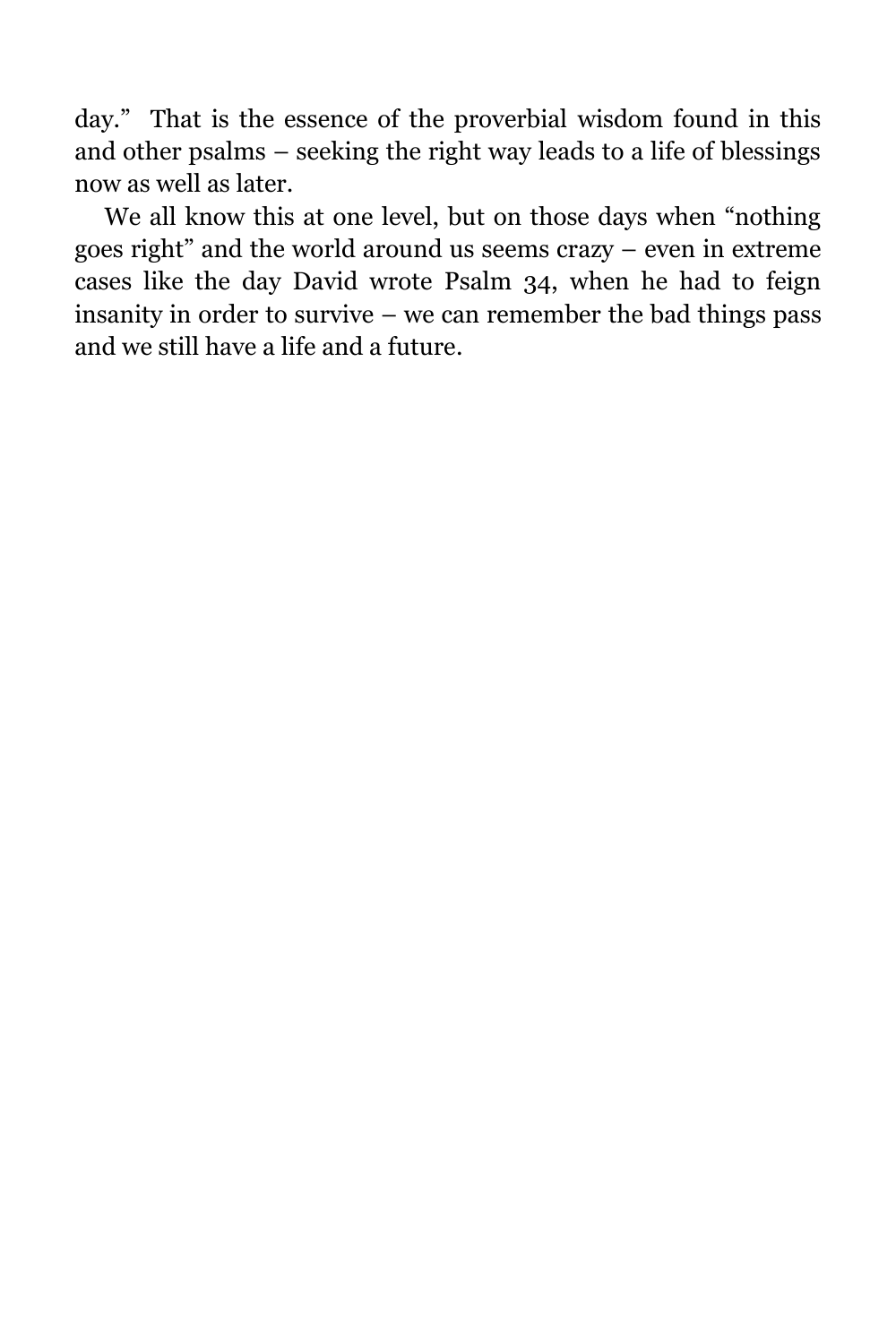### <span id="page-23-0"></span>**PSALM 37: WHAT WE WANT IN LIFE**

Psalm 37 is a skillfully composed "acrostic" poem, the stanzas of which begin with the successive letters of the Hebrew alphabet. At the practical level, David seems to have composed the psalm as an old man (vs. 25), looking back over his life at "what works" and "what doesn't work." The psalm repeatedly contrasts the ways of the righteous and those of the wicked, often by means of short proverb-like statements. For example, "those who are evil will be destroyed, but those who hope in the Lord will inherit the land" (vs. 9), "Better the little that the righteous have than the wealth of many wicked" (vs. 16).

One of the most remarkable aspects of this psalm is found in its first seven verses. The psalm begins by reminding us of the fate of those who try to obtain their wants in wrong ways: "Do not fret because of those who are evil or be envious of those who do wrong; for like the grass they will soon wither" (vss. 1-2). But David then points to the potential for fulfillment of all our right desires:

Trust in the Lord and do good; dwell in the land and enjoy safe pasture. Take delight in the Lord, and he will give you the desires of your heart. Commit your way to the Lord; trust in him and he will do this: He will make your righteous reward shine like the dawn, your vindication like the noonday sun (vss. 3-7).

First, David discusses our physical needs: "Trust in the Lord, and do good; dwell in the land and enjoy safe pasture" (vs. 3). Here, a life combining faith and good works ("trust" and "do good") puts us in position for God to care for our basic physical needs. Even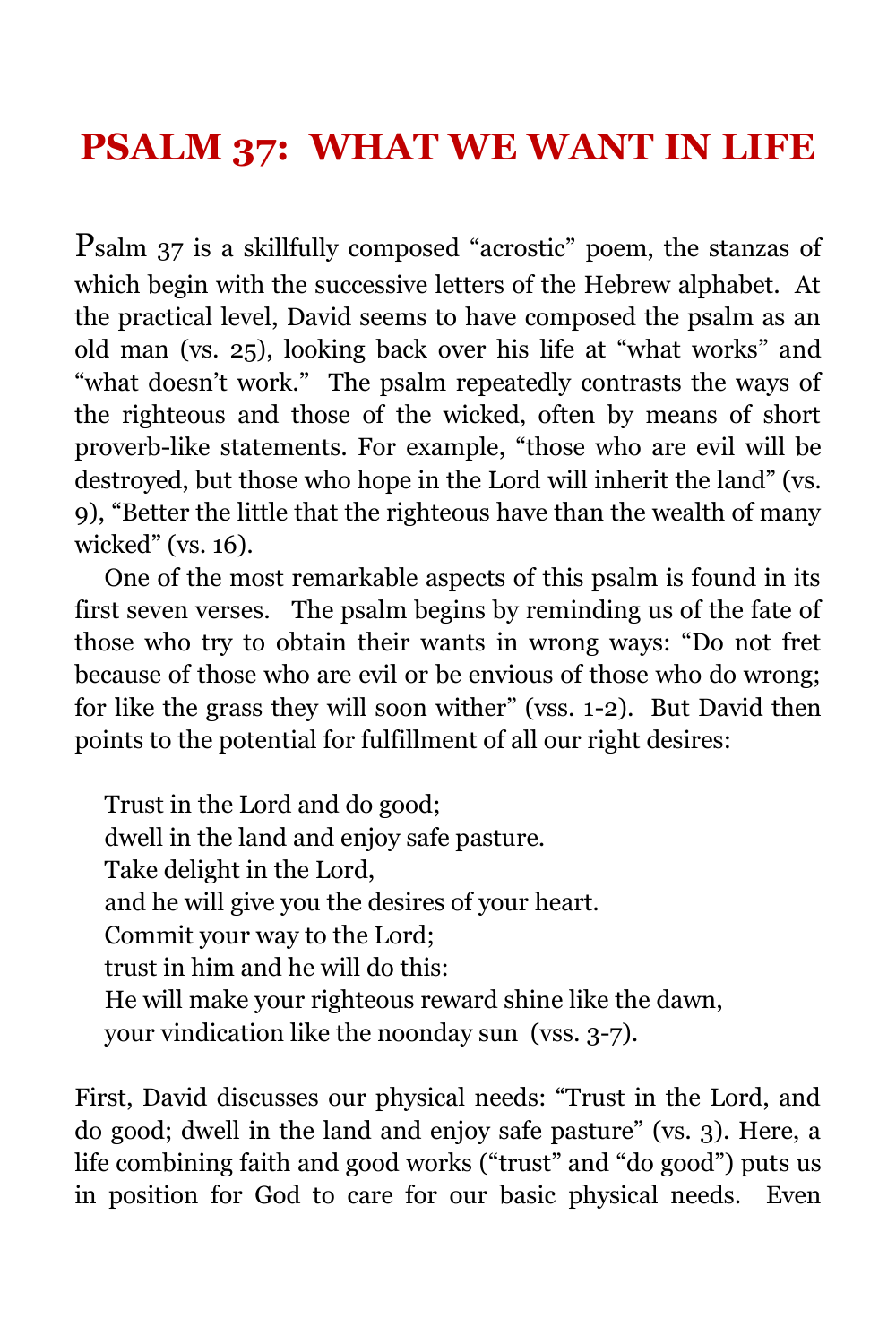though economic hardship sometimes happens to his people, God does supply the needs of those who walk with him (vs. 25).

Next, the psalmist covers the fulfillment of emotional needs for those whose devotion to God goes past the minimum level of obedience: "Take delight in the Lord, and he will give you the desires of your heart" (vs. 4). So often we find that as our perspective changes, we begin to "want" rightly and unselfishly in all areas of life — especially in our relationships with others — and our deepest emotional desires seem to be granted.

Then, David points to a total commitment to God: "Commit your way to the Lord; trust in him and he will do this: He will make your righteous reward shine like the dawn, your vindication like the noonday sun" (vss. 5-6). The word "commit" in this verse is a strong one which does not signify any kind of half-hearted application of our energy. The word is a form of the Hebrew *gol*, used for the concept of "rolling" as in a large, heavy stone (Genesis 29:3, 8; etc.). It implies a fully energetic moving or thrusting of our will – an allout effort toward God's way. This kind of commitment, David tells us, results in eventual fulfillment of even our highest spiritual goals.

In these few verses we see the fulfillment of everything we really want in this life and beyond: our physical needs, emotional desires, and ultimately our spiritual aspirations. David makes it clear that this three-level staircase of walking with God is no selfish investment program of giving more to get more. Rather, he paints a picture of the sincere development of our dedication and love for God and the resulting fulfillment of our needs and rightful desires that God delights to give us.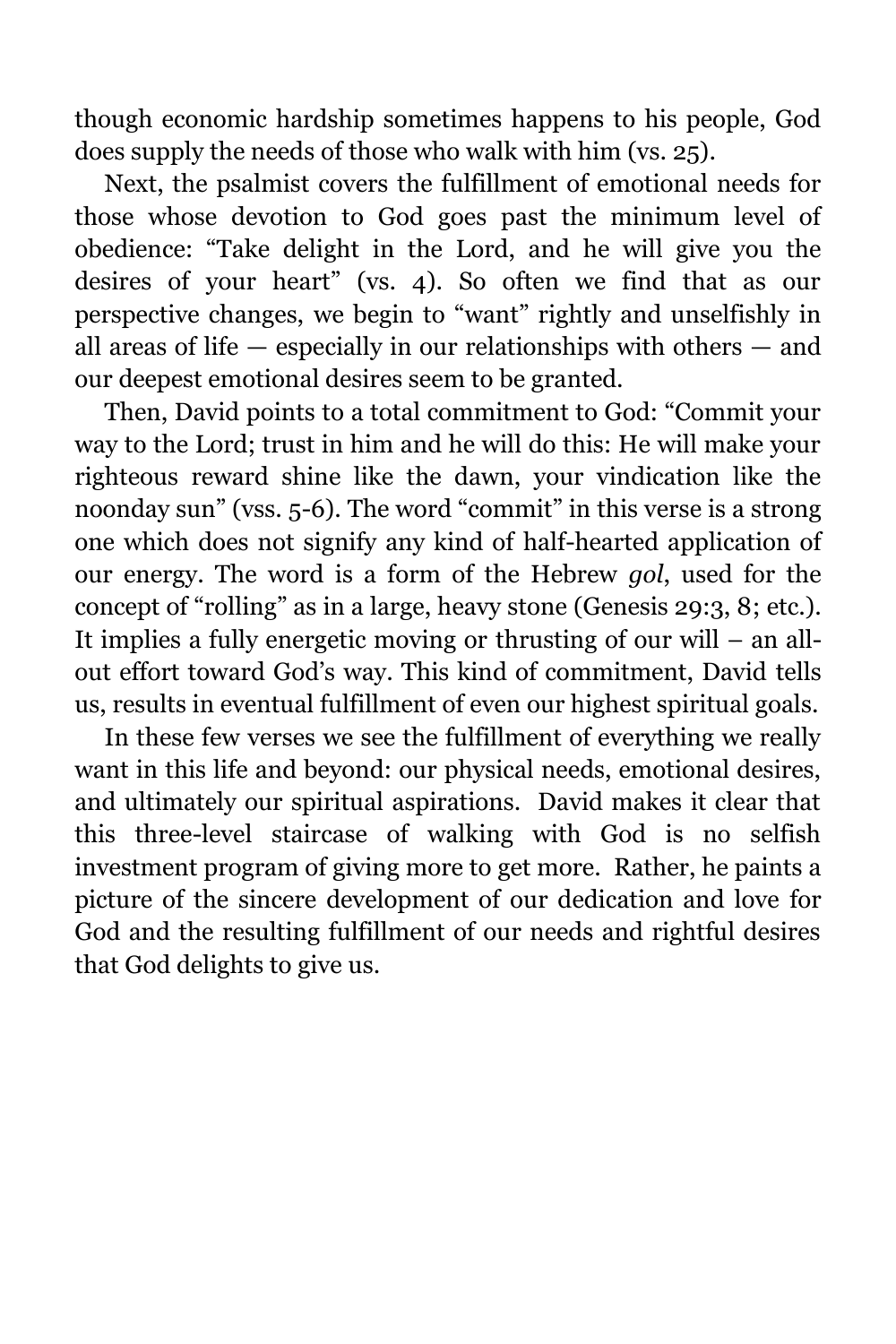<span id="page-25-0"></span>**PART TWO: PROTECTION**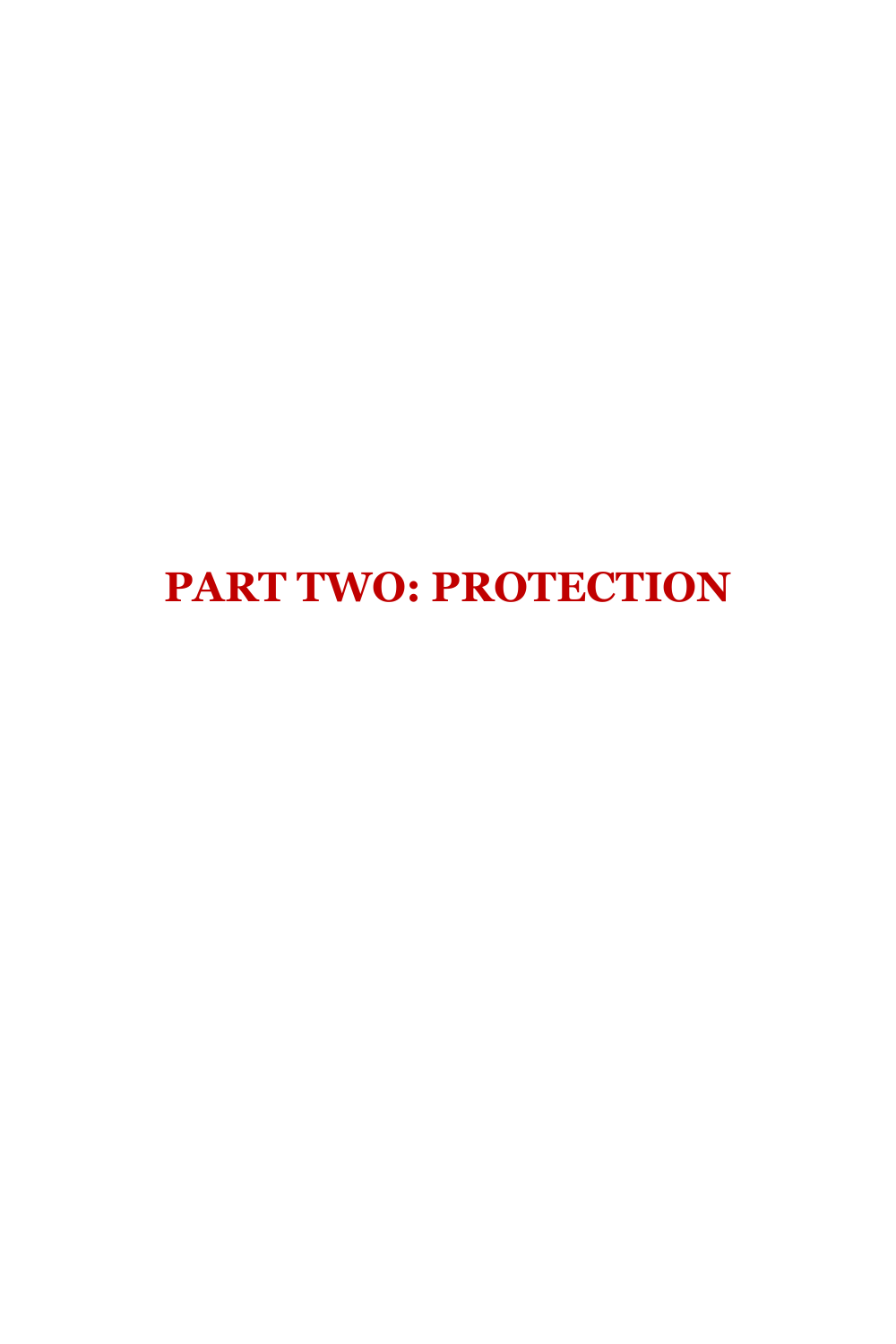## **PROTECTION IN THE PSALMS**

The theme of protection is one found frequently in the book of Psalms. As with all the themes or categories we might consider, there is a certain amount of overlap; we find psalms offering prayers for protection and others giving praise for protection received. But a good many psalms simply talk about the protection given by God to his people under difficult circumstances.

Among these compositions stressing protection are some of the best known and most frequently read psalms. Psalm  $23$  – "The Lord is My Shepherd" – is one of those compositions, of course. Although, as the chapter on that psalm shows, the shepherd motif is actually only half of what this famous psalm conveys, and the second half of the psalm is a little different from what most people presume.

Psalm 91, which begins "Whoever dwells in the shelter of the Most High will rest in the shadow of the Almighty" (Psalm 91:1), and Psalm 121 which begins "I lift up my eyes to the hills. From where does my help come?" (Psalm 121:1 ESV) are another two well-known and much-loved psalms of this type, though once again, as we will see, there is more to the structure and message of these compositions than is often realized.

In fact, all of the psalms considered in this section as examples of the theme of protection can be found to have aspects which casual reading can easily miss. Psalms of this type are often full of unexpected significance and meaning and are well worth our focused study.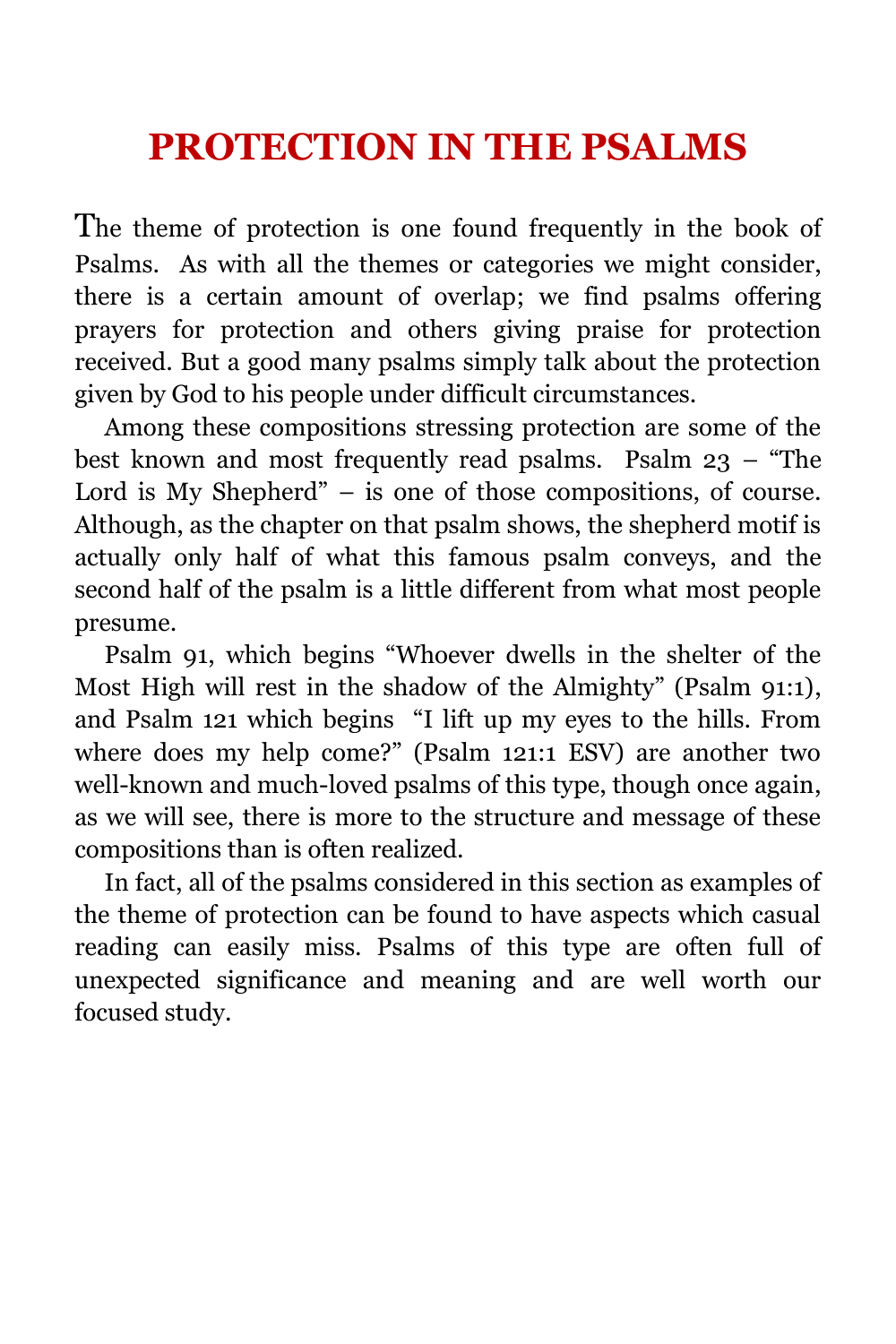## <span id="page-27-0"></span>**PSALM 17: IN THE SHADOW OF WINGS**

Psalm 17 has similarities to Psalm 16 (see Part Five), though it appears to have been composed under very different circumstances. While Psalm 16 clearly has a military setting, Psalm 17 seems to be a prayer for protection not from enemies of other nations, but from enemies among those David knew in his own life, from those who surrounded him daily.

Like Psalm 16, Psalm 17 begins with a short prayer: "Hear me, Lord, my plea is just; listen to my cry. Hear my prayer..." (vs.1). David pleads his innocence from anything that might have brought on his enemies' hatred, though he admits that walking in God's ways may have been held against him by those who wished to bribe or otherwise corrupt him (vss. 4-5). In response to these circumstances of the hatred of those around him, David calls for God's protection – first in a general way, and then through the use of a military metaphor:

I call on you, my God, for you will answer me; turn your ear to me and hear my prayer. Show me the wonders of your great love, you who save by your right hand those who take refuge in you from their foes … hide me in the shadow of your wings from the wicked who are out to destroy me, from my mortal enemies who surround me…. with your sword rescue me from the wicked (vss. 6-9, 13).

The plea for God to use his sword in protection is clearly a militarybased one, but it is easy to read over what David also says that has equal military significance. When the king says "… hide me in the shadow of your wings," we should not see it as the kind of "mother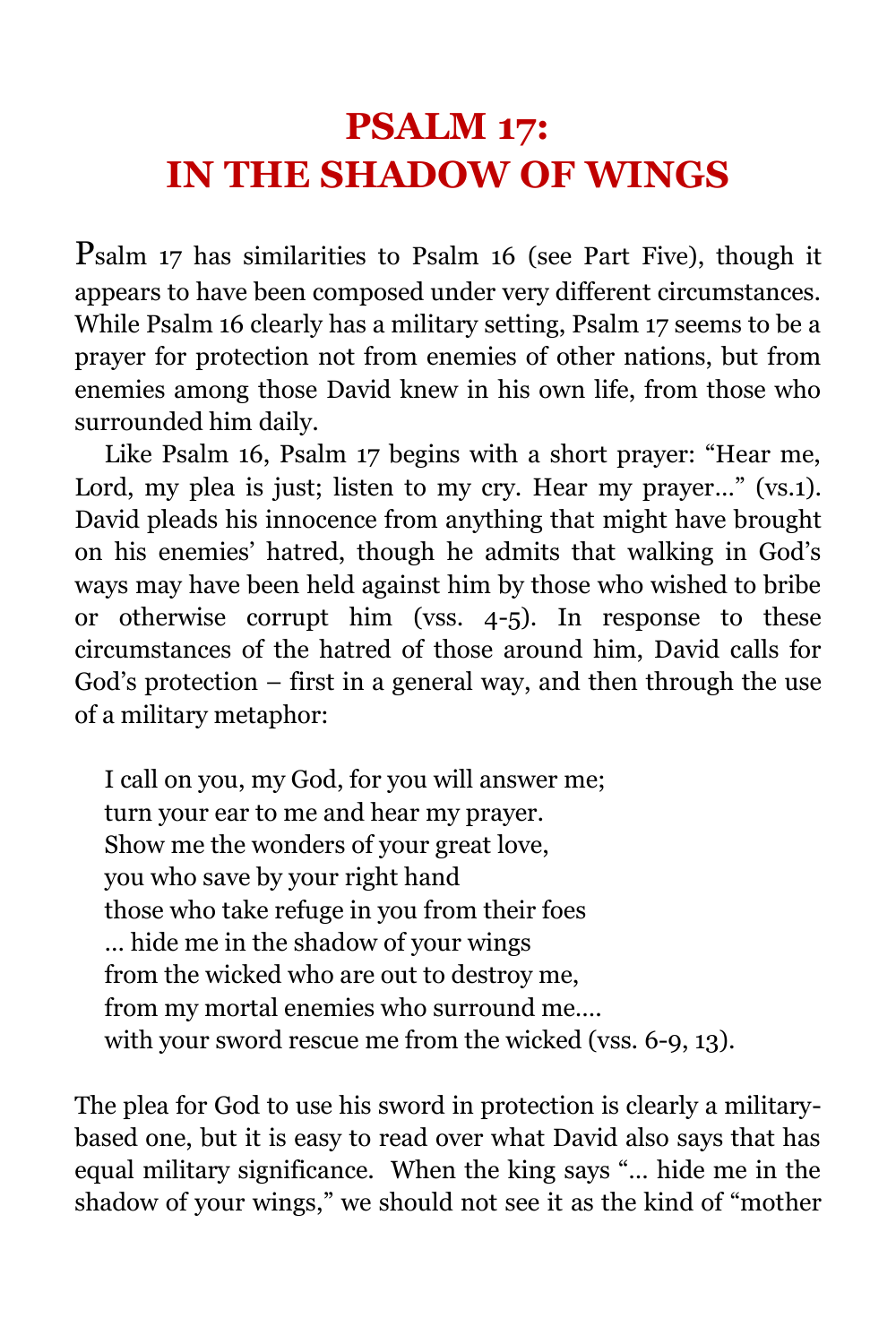hen and her chicks" analogy used in Psalm 91:4 and Matthew 23:37. In this case, it is almost certain that what David has in mind is the kind of protection the gods of Israel's neighbors were said to grant their kings.

In ancient Egypt, for example, wings represented divine protection, and the wings of one of the great sun gods were often depicted overshadowing the king in royal Egyptian art. Most ancient Egyptian depictions of warfare show the king riding into battle or fighting beneath the outstretched wings of the god who protected him. Other cultures followed this artistic lead, and we find the same motif used in literature and art in many of the nations around ancient Israel.

As we see in many other instances in the Psalms, David was not averse to using the analogies of the culture of the time, but he applied them to the One God who was his protection. In Psalm 17, by referring to the wings and sword of God, he refers to divine protection in both its defensive and offensive forms.

Finally, Psalm 17 closes with a thought that has a future afterlife aspect which applies to everyone who seeks God's help as David did: "As for me, I will be vindicated and will see your face; when I awake, I will be satisfied with seeing your likeness" (vs. 15).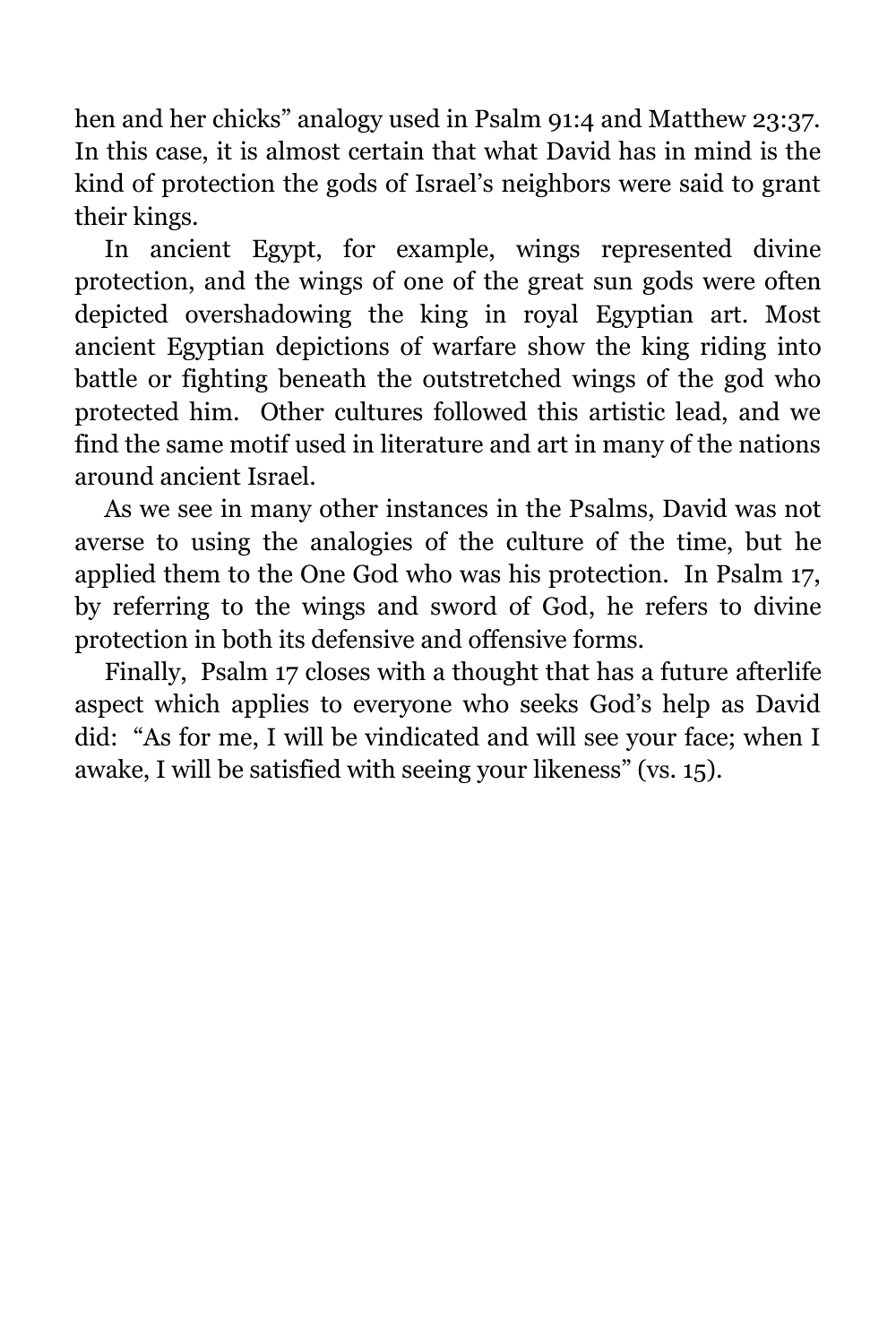## <span id="page-29-0"></span>**PSALM 23: THE SHEPHERD AND HOST**

Psalm 23 is undoubtedly the best-known and most loved of all the psalms, but its message is somewhat different from what many people assume. The psalm is actually composed of two parts, only the first of which relates to the concept of the shepherd. David begins the psalm: "The Lord is my shepherd" (vs. 1) and continues in verses 1-4 by developing the metaphor through the analogies of God's leading, guiding and pasturing – as a shepherd would his flock.

Those who know animals, as David did (1 Samuel 17:34-35), realize that sheep are almost entirely dependent on their shepherd not only to find water and pasture for them, but also to protect them. Verse 4 addresses this need and has brought comfort and encouragement to uncounted people in times of problems and great danger:

Even though I walk through the darkest valley, I will fear no evil, for you are with me; your rod and your staff, they comfort me (vs. 4).

The analogy of the rod and staff used here is directly appropriate to the shepherd, as David would have known well. The "rod" was a mace or club, often with a heavy stone or metal head, that was an effective weapon kept at the ready in the shepherd's belt, while the staff was not a spear or weapon *per se*, but a strong wooden staff that could be used to fend off marauding wild animals. The two objects represent respectively God's offensive and defensive protection for his people.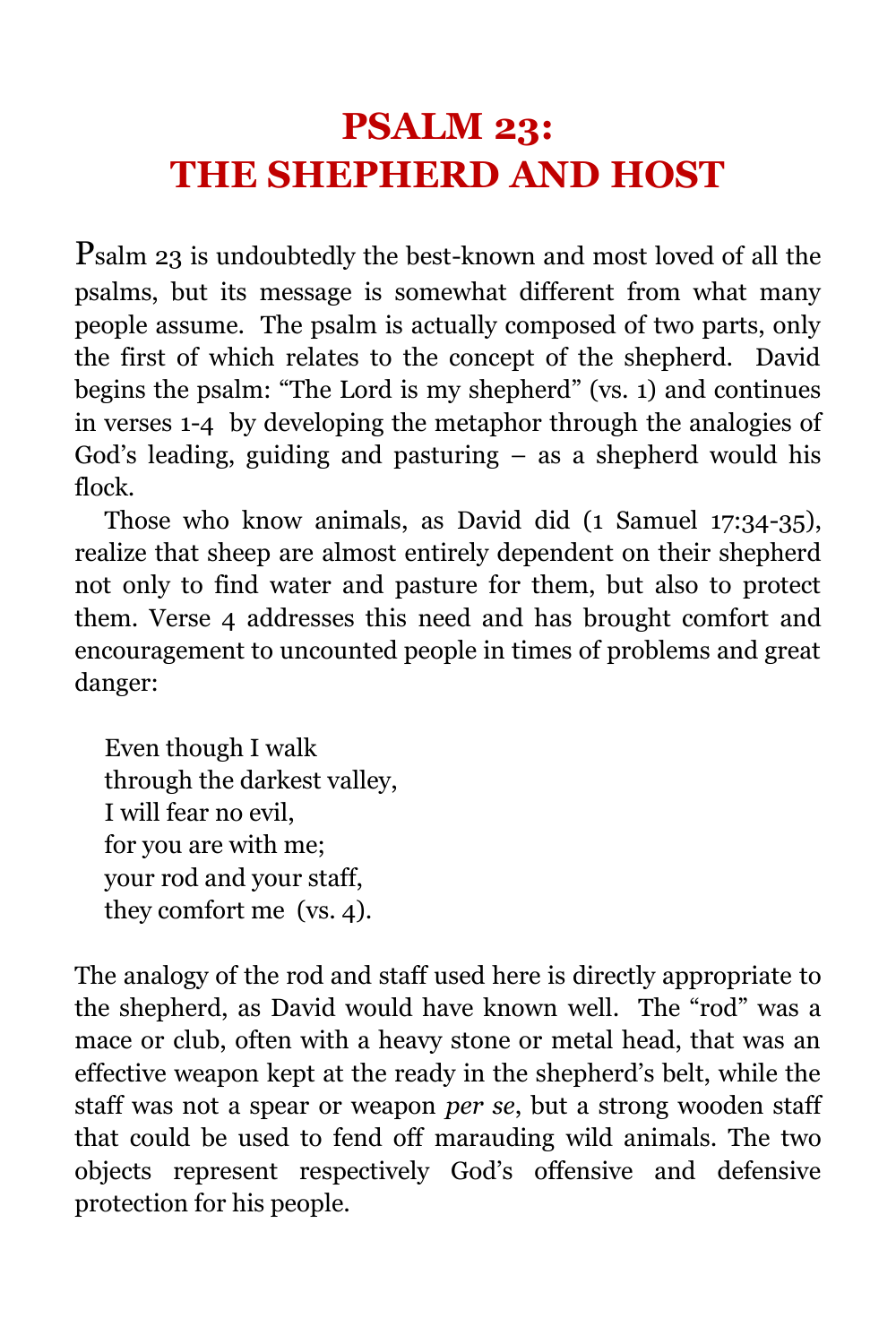The final verses (vss. 5-6) of this short psalm switch from the shepherd motif to another one – that of fellowship with God who is pictured as the Divine Host whose blessings are symbolized by the good things of a banquet:

You prepare a table before me in the presence of my enemies. You anoint my head with oil; my cup overflows. Surely your goodness and love will follow me all the days of my life, and I will dwell in the house of the Lord forever (vss. 5-6).

The closing words "I will dwell in the house of the Lord forever" have been used in countless memorial services and understood as speaking of the afterlife, but their original meaning may have been somewhat different.

The Hebrew Scriptures actually never use the term "house of the Lord" for God's heavenly dwelling, only for the earthly temple. In fact, the term "forever" that closes this psalm is literally "for length of days" – and connotes any extended or repeated time. The verse signifies that David looked forward to "dwelling in" or "returning to" the house of the Lord many times – a statement found in other psalms such as Psalm 27:4.

Although the concept of the afterlife is clearly seen in other psalms, Psalm 23 focuses, in fact, on God's care for his people (expressed symbolically as the care of a shepherd or a host) and our fellowship with God (expressed symbolically as being in his "house") continually.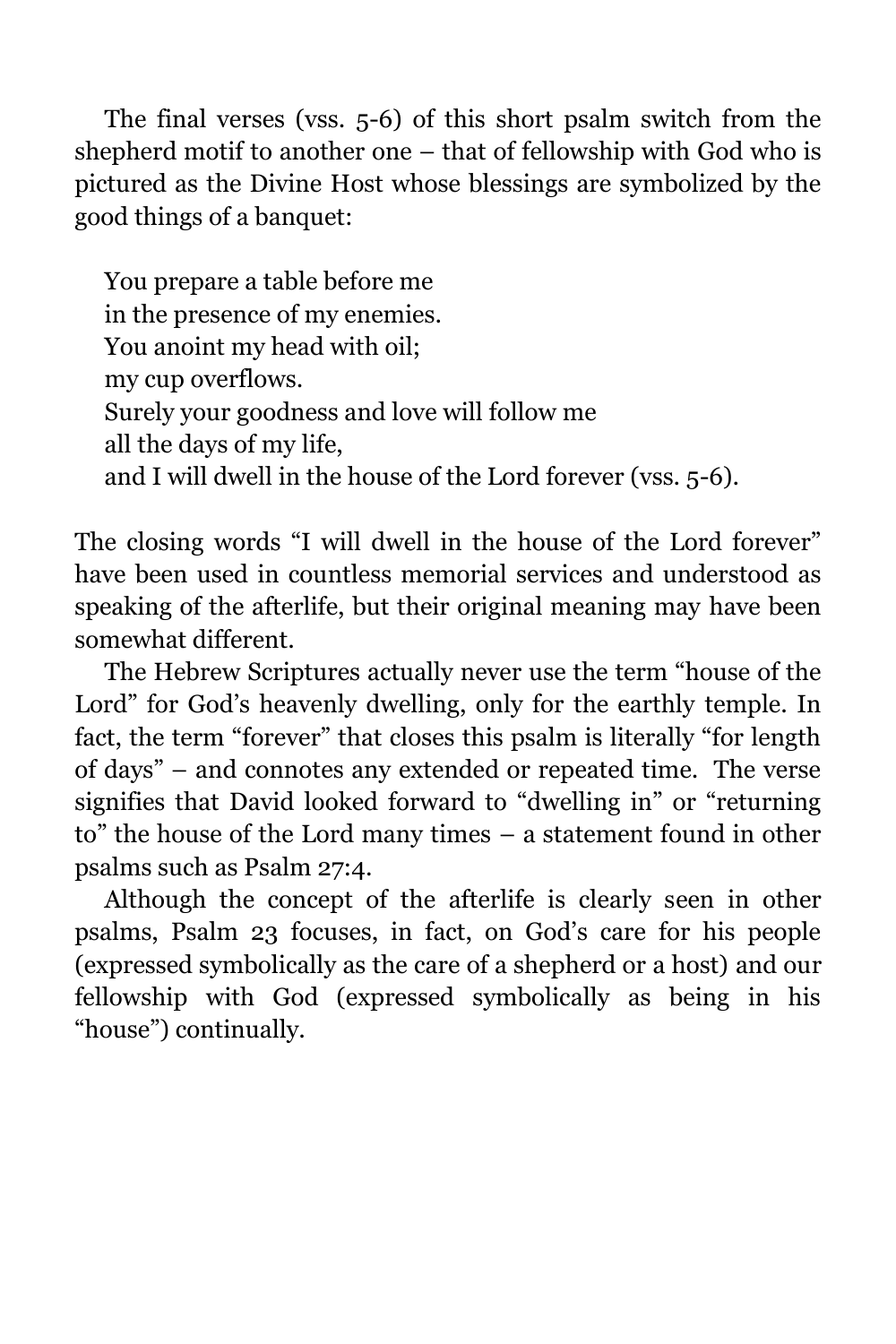## <span id="page-31-0"></span>**PSALM 91: THE DWELLER IN SECRET PLACES**

This psalm, which repeatedly changes person and often addresses the hearer directly, is unusual, but it is one of a type in which the blessings of protection are stated as a matter of fact rather than being requested in prayer or acknowledged in thanks. The theme is clear from the psalm's first verses:

Whoever dwells in the shelter of the Most High will rest in the shadow of the Almighty. I will say of the Lord, "He is my refuge and my fortress, my God, in whom I trust (vss. 1-2).

The Hebrew for the word "rest" used here means to "lodge" as a guest, so the idea of dwelling with God is repeated. The psalmist then affirms that those who do make a practice of dwelling in God's shelter will be saved from "snare" and "pestilence" (vs. 3) as types of both man-made and natural harm, respectively. Further, the psalm tells us, God's protection will be ongoing:

You will not fear the terror of night, nor the arrow that flies by day, nor the pestilence that stalks in the darkness, nor the plague that destroys at midday (vss. 5-6).

But this psalm makes it clear that God's protection will be a reaction to our action:

If you say, "The Lord is my refuge," and you make the Most High your dwelling, no harm will overtake you (vss. 9-10).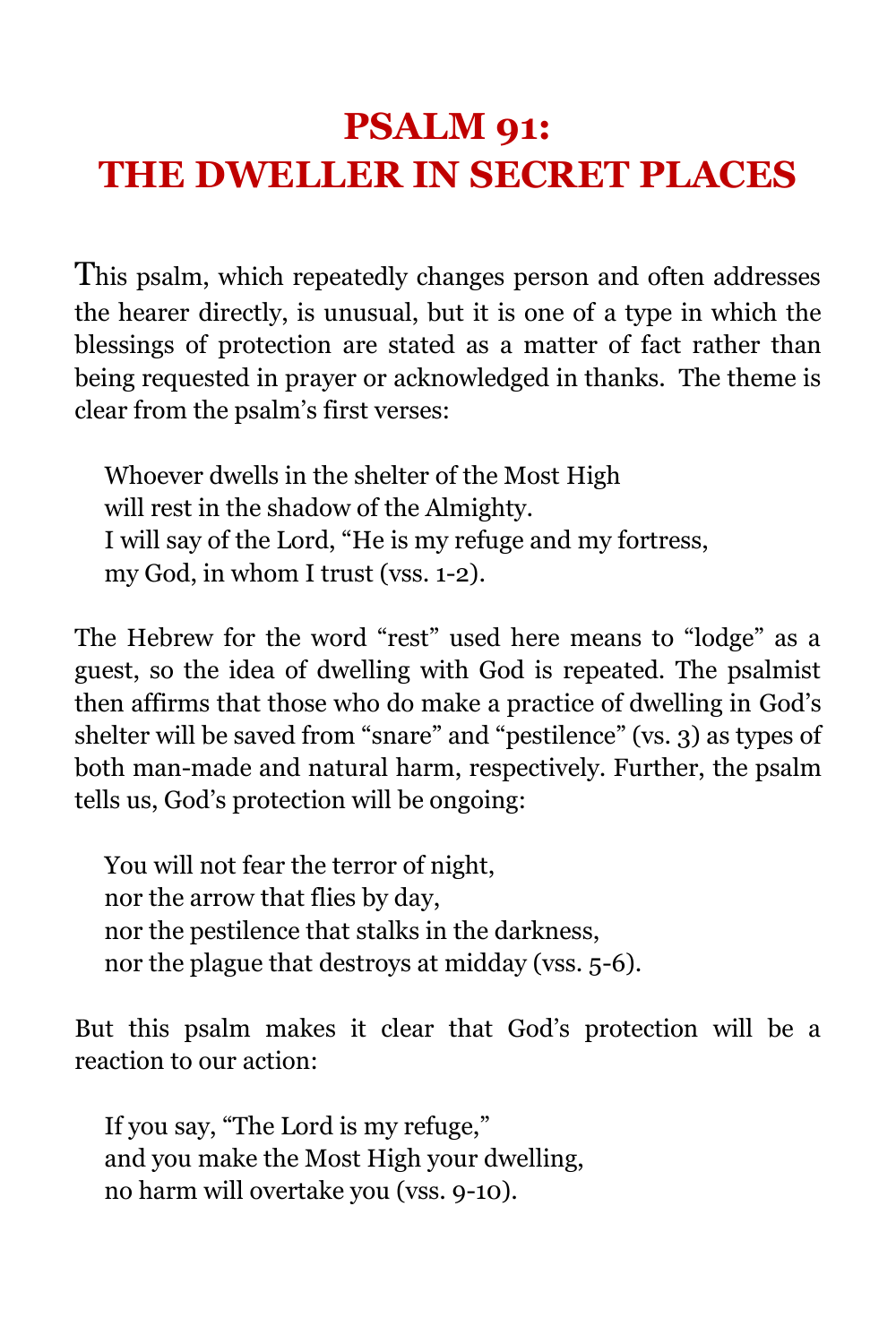These verses reiterate the importance of ongoing "dwelling" with God rather than calling to him only in time of need. They are followed by two verses that we know from another context – the wilderness temptation of Jesus (Matthew 4:1-11):

For he will command his angels concerning you to guard you in all your ways; they will lift you up in their hands, so that you will not strike your foot against a stone (vss. 11-12).

Interestingly, although it is anonymous a number of scholars have attributed this psalm to Moses who wrote the immediately preceding Psalm 90. Much of the vocabulary of Psalm 91 is similar to that of Deuteronomy, and some of its references do seem to possibly be from a wilderness setting. If Psalm 91 was, in fact, a wilderness psalm, it is perhaps of particular interest that verses 11- 12 were quoted by Satan as a test to tempt Christ in the wilderness. Christ also rebuked the devil by quoting other Mosaic verses from Deuteronomy.

In any event, verses 11-12 are the only reference in the Old Testament to guardian angels, and we should remember that belief in angels was unique to biblical religion. The nations surrounding ancient Israel believed in gods and in demons, but only Israel understood angels as being the messengers and servants of the One God.

The psalm ends in affirmation of the principle of human action and divine reaction:

"Because he loves me," says the Lord, "I will rescue him; I will protect him, for he acknowledges my name. He will call on me, and I will answer him; I will be with him in trouble, I will deliver him and honor him. With long life I will satisfy him and show him my salvation" (vss. 14-16).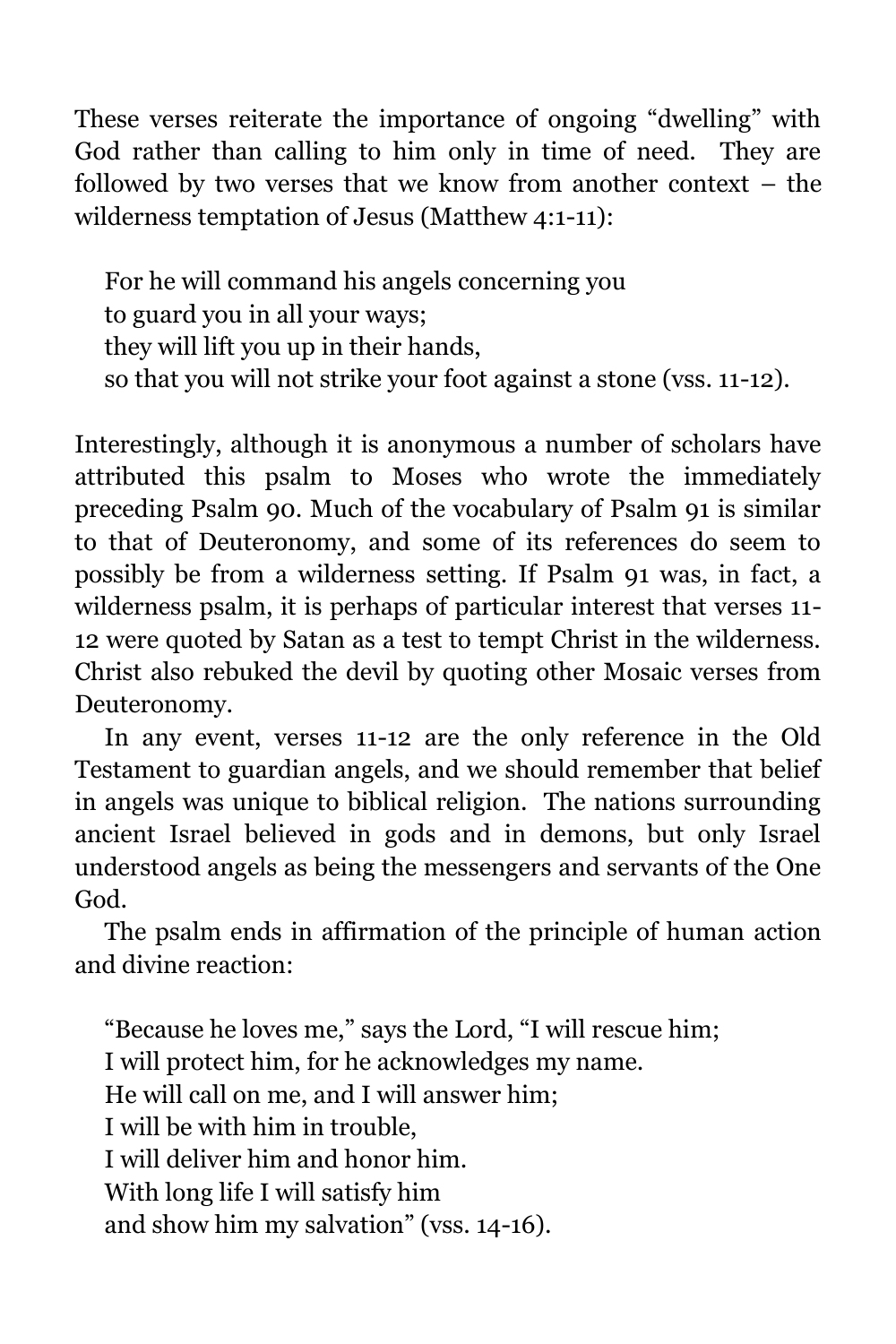Notice that these verses confirm an initial relationship with God ("Because he loves me,' says the Lord" – vs. 14) as necessary for God's hearing the prayer of need when it is offered ("I will rescue him" – vs. 15). This is in contrast to the situation with the unrighteous (vs. 8), and so Psalm 91 further emphasizes the principle of the two ways of life seen in Psalm 1 and in so many of the other psalms.

As we know (and as the preceding Psalm 90 clearly shows), following God does not guarantee protection from every evil of this life. So Psalm 91 ultimately refers to the eternal safety and security of those who dwell with God – though a great many Christians have, of course, found that these promises often are applied to us in this life also. The decision of when and how to apply the promise of protection rests with God, but the fact that the promise is there can be a comfort to us all.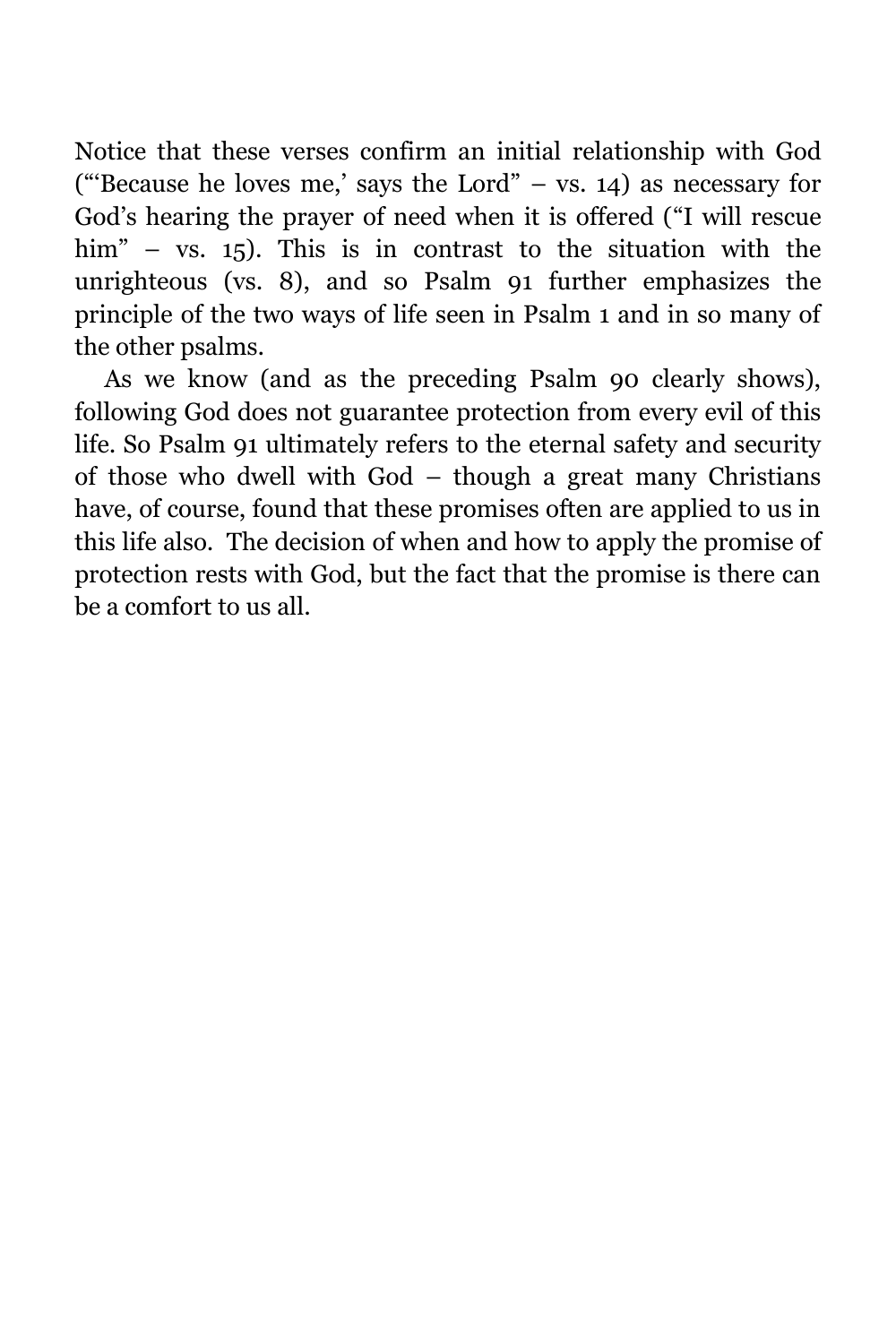## <span id="page-34-0"></span>**PSALM 121: ASCENDING MOUNTAINS**

Psalm 121 is one of the fifteen compositions in the book of Psalms called songs of "ascents" (Psalms 120–134). But although it mentions hills or mountains, it is not about scaling towering mountain peaks. Nevertheless, the idea of ascending a mountain can help us understand this well-loved psalm.

The hills or mountains mentioned in the psalm's first line are those on which Jerusalem is built (as we see in Psalm 87:1 where "mountain" is literally "mountain range"). Pilgrims traveling from the lowlands to Jerusalem for the annual religious festivals had to take the roads that rose up into the hill country  $-$  a journey that could often be difficult or dangerous in that age. Thus, pilgrims preparing for the festivals might well look up to the hills and ask how they would successfully make the journey. This psalm gives the positive answer:

I lift up my eyes to the mountains – where does my help come from? My help comes from the Lord, the Maker of heaven and earth (vss. 1-2).

The details of God's protection are specific to this situation of "ascent," as if it were the dangerous ascent of an actual mountain summit:

He will not let your foot slip – he who watches over you will not slumber; indeed, he who watches over Israel will neither slumber nor sleep (vss. 3-4).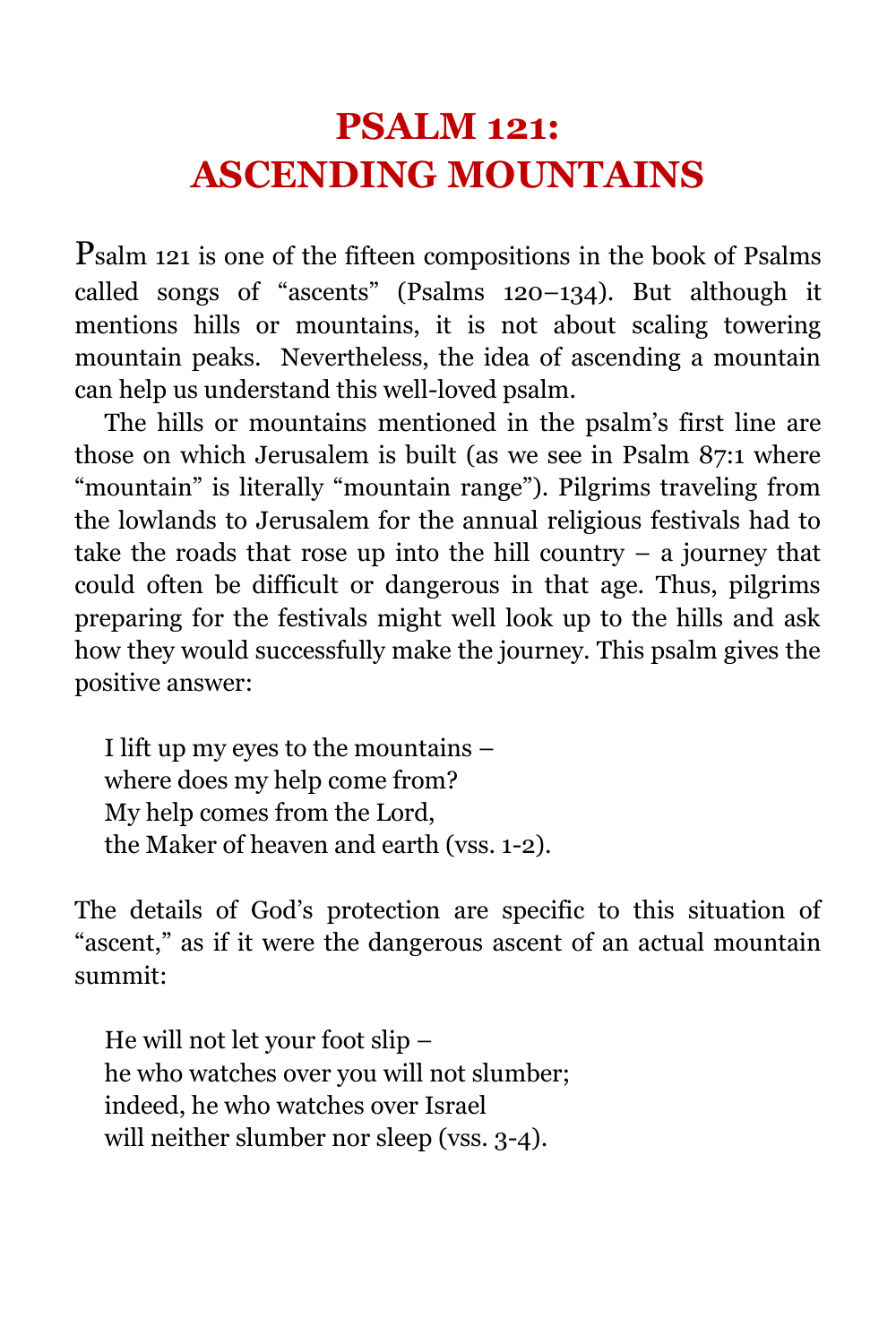The stress is on God's ongoing protection throughout the ascent which would normally take several days:

The Lord watches over you – the Lord is your shade at your right hand; the sun will not harm you by day, nor the moon by night (vss. 5-6).

In the desert climate of ancient Israel, heatstroke and dehydration could certainly be potential problems on the journey of ascent, but the fact that protection from the moon is also mentioned shows the promised protection is not from the actual sun and moon, but metaphorically that of ongoing protection – through day and night.

The Lord will keep you from all harm he will watch over your life; the Lord will watch over your coming and going both now and forevermore (vss. 7-8).

So the psalm ends with a clear promise of protection both "coming and going" – on both the ascent and descent stages of the journey. It was doubtless recited by those preparing to go to the "pilgrim festivals" (Deuteronomy 16:16) and returning from them, and it remains a beautiful expression of trust in God's care for us today – whenever the road ahead is difficult or dangerous.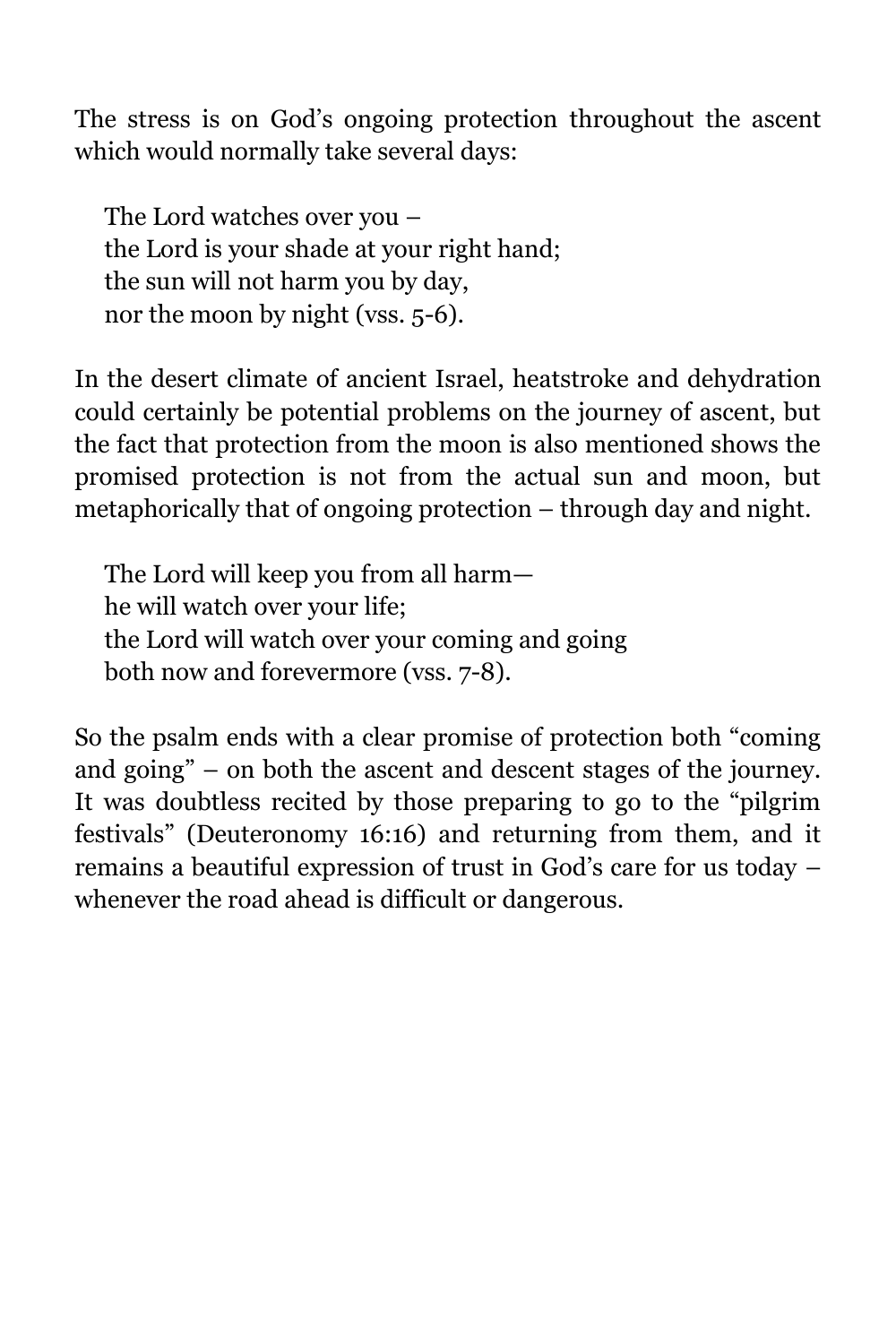# **PART THREE: PRAISE**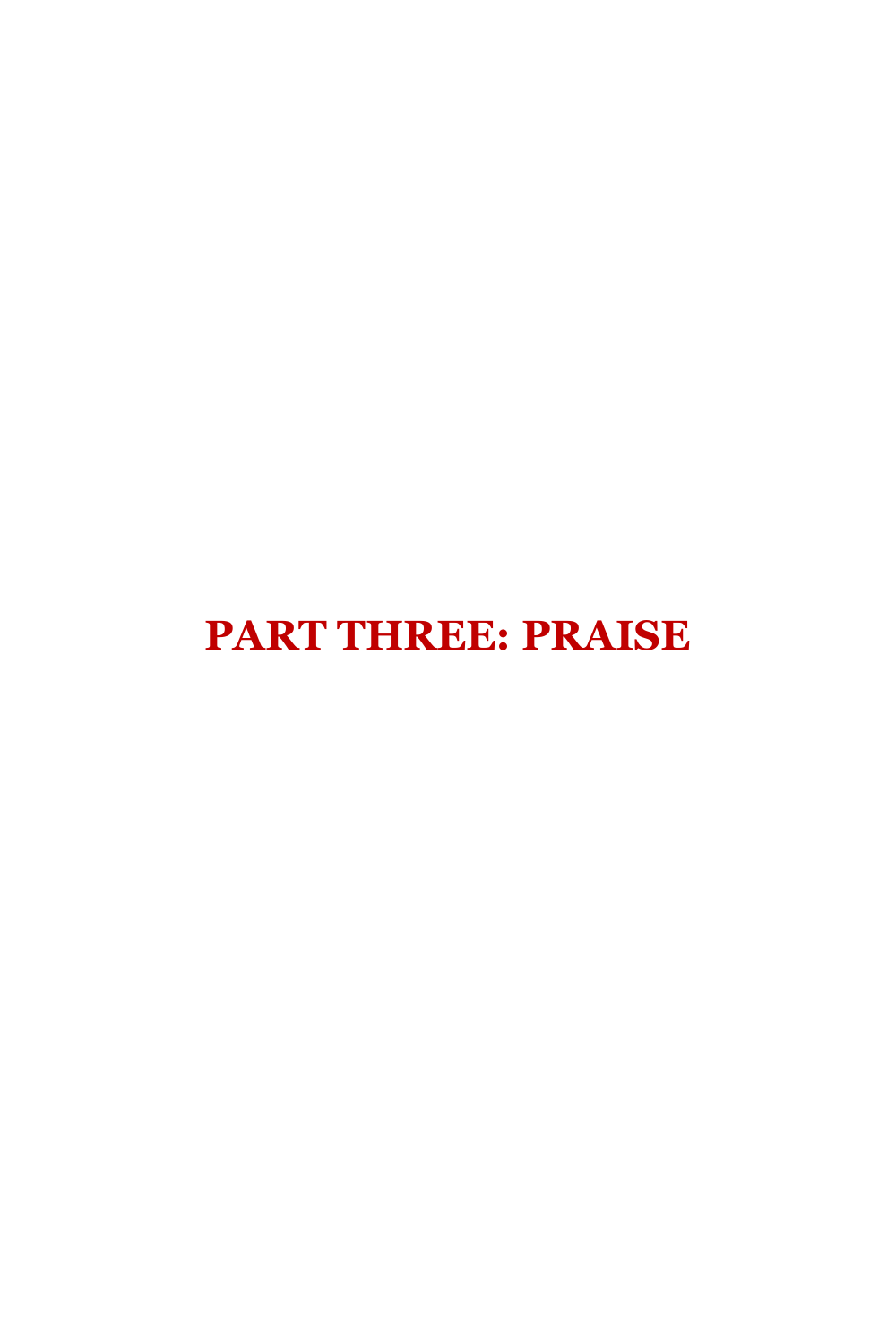#### **PRAISE IN THE PSALMS**

Songs of praise are the most numerous of all the types of psalms. Although some of the deeply moving prayer psalms may be better known, those emphasizing praise actually form the core of the book. When we count all the psalms containing at least some praise material, compositions of this type outnumber all other types combined.

The psalms of praise are often sung or chanted in formal worship settings today, but we can learn much from them in our own personal study. They are among the most encouraging words found in the Bible. This is especially true of the psalms attributed to David which show the king offering praise when things were going well, when things were not going well, and even when things were terrible! These psalms, often more than any other type of biblical literature, can help us to keep things in perspective. Equally important, the psalms of praise teach us about other forms of interaction with God – especially prayer, as we will see.

There is one thing that we must understand in looking at these psalms closely. The psalms of praise are often very similar to types of literature found in the other ancient nations of the biblical world. We will show clear examples of this and why we need not think that the psalms were simply copied from Israel's pagan neighbors. Many of the psalms of praise do follow the literary forms, ideas and expressions of the world in which they were set, but they also contain a great amount of very different material that makes them not only unique, but also of the greatest value for our study today.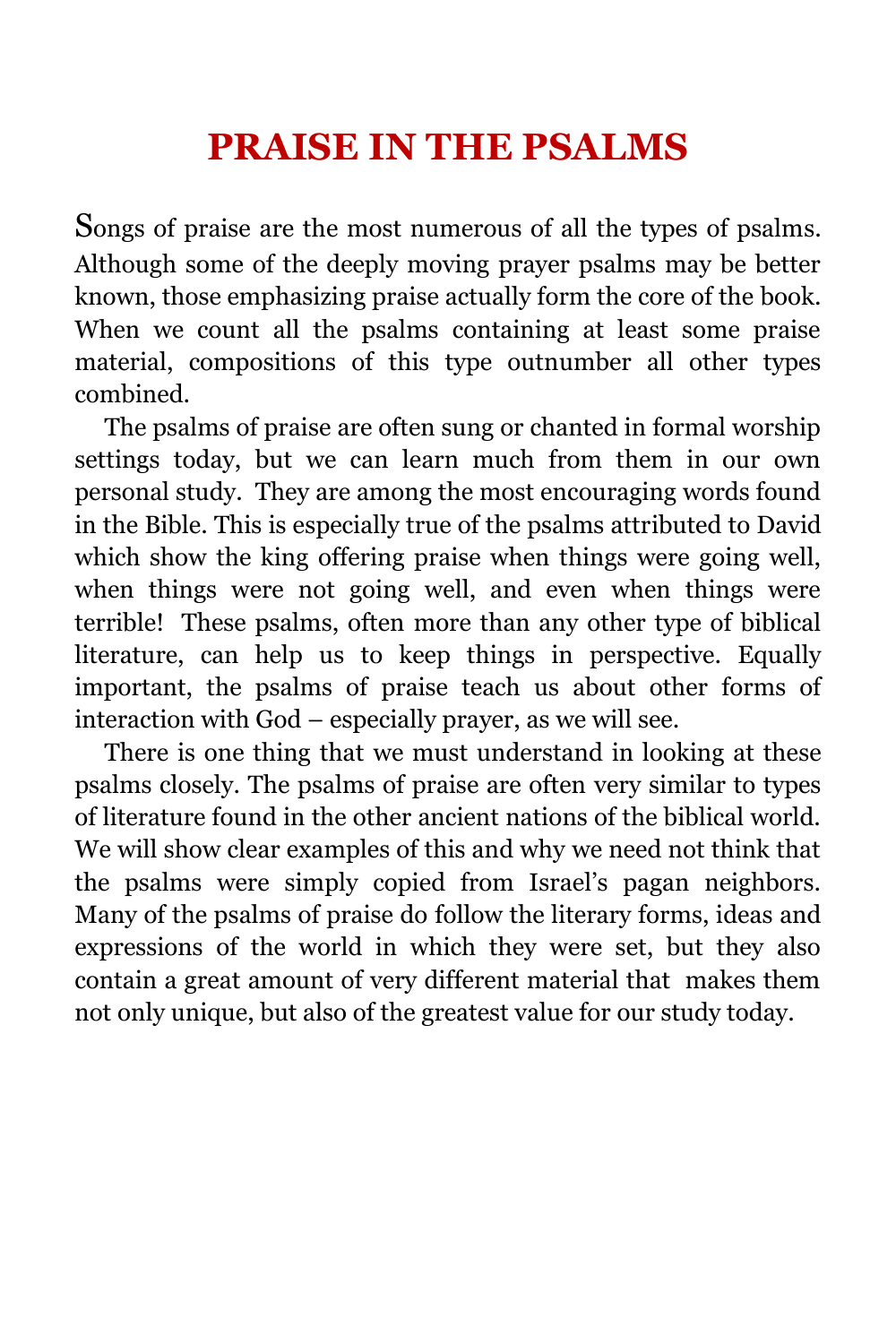# **PSALM 18: A ROCK, A FORTRESS, AND THUNDERING CLOUDS**

Psalm 18 is an extended psalm of praise by David, thanking God for rescuing him from his enemies, including King Saul, who wished to kill him. Using military symbolism, as David so often does, the first verses of the psalm summarize this situation:

I love you, Lord, my strength. The Lord is my rock, my fortress and my deliverer; my God is my rock, in whom I take refuge, my shield and the horn of my salvation, my stronghold. I called to the Lord, who is worthy of praise, and I have been saved from my enemies (vss. 1-3).

The psalm then begins to describe, in highly poetic terms, God's rescue of David.

He parted the heavens and came down; dark clouds were under his feet. He mounted the cherubim and flew; he soared on the wings of the wind. He made darkness his covering, his canopy around him the dark rain clouds of the sky. Out of the brightness of his presence clouds advanced, with hailstones and bolts of lightning. The Lord thundered from heaven; the voice of the Most High resounded. He shot his arrows and scattered the enemy, with great bolts of lightning he routed them (vss. 6-14).

In this account of God's saving activity, there is a high degree of similarity between the poetic images David used and those used to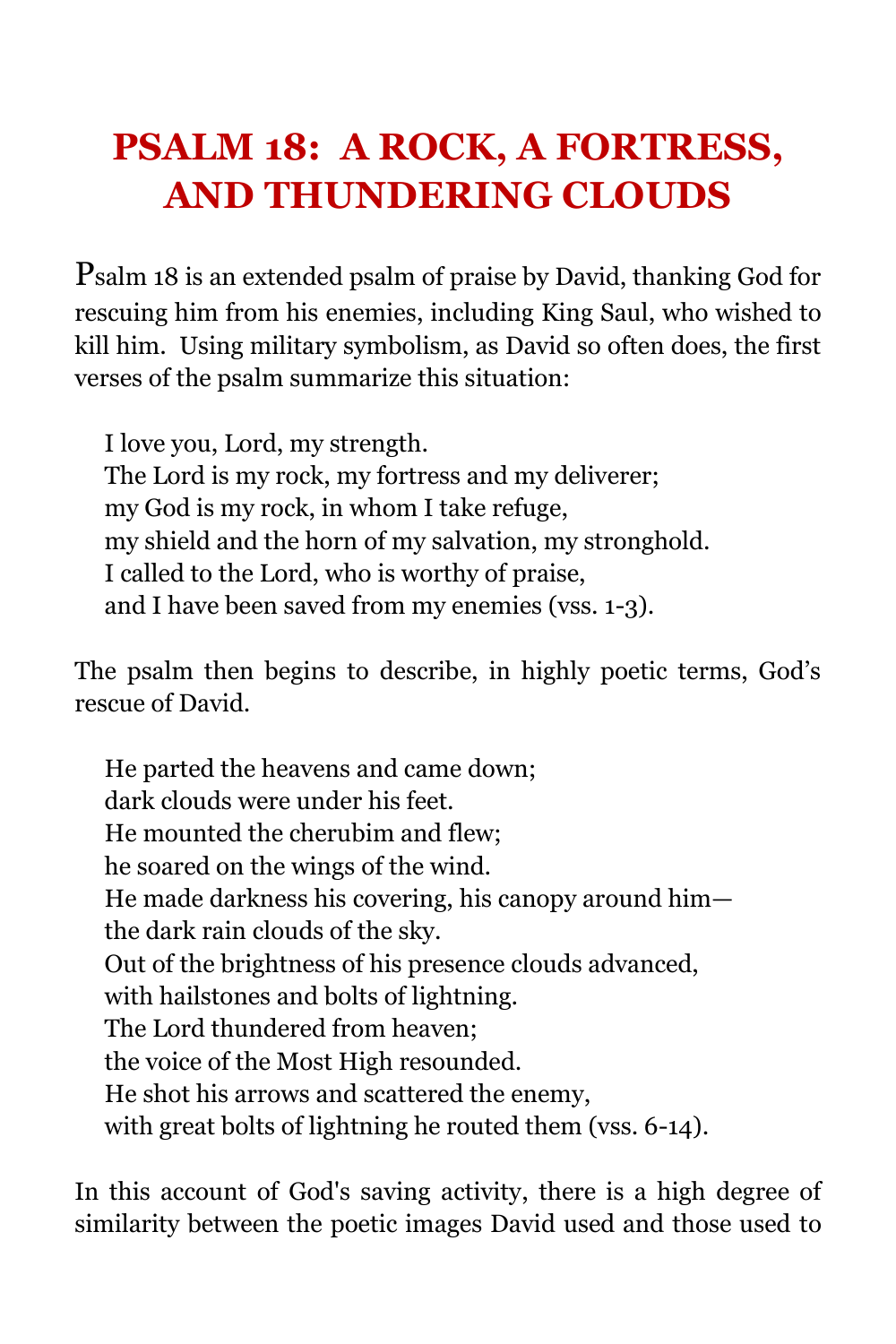portray the god Baal in the literatures of the cultures surrounding Israel at the time. Baal (meaning "lord") could actually refer to a number of forms of a Semitic storm and fertility god venerated throughout the region, and the worship of any Baal was counted as an abomination in the Bible. But among Baal's titles were "Almighty," "Lord of the Earth," and "Rider of the Clouds," and he was regarded as a mighty warrior who fought with thunder and lightning. These titles and images associated with Baal are also found in other psalms, but they do not demonstrate some kind of mixing of biblical and pagan Canaanite religion. Baal was not the only god of the surrounding pagan cultures. There were, in fact, dozens – and their followers all used terms and verbal pictures to describe and praise their gods.

Although David used the same kind of language associated with the gods of his day when praising the God of Israel, we find a great difference. The psalms utilize language associated with other gods, but for a very different purpose. Psalm 18 and its related psalms ascribe all of the qualities and powers associated with other deities of that day to God alone. It is as if these psalms tell us, "Yes, these things are symbols of divine power, but that power belongs to the one true God," as verse 31 shows: "For who is God besides the Lord? And who is the Rock except our God?"

Verses 16-24 return to David's immediate situation and seem to affirm David's innocence, but we should not discount a possible messianic reference in these verses (see Part Six), and the latter part of the psalm contains a number of intriguing and colorful statements such as: "To the faithful you show yourself faithful, to the blameless you show yourself blameless, to the pure you show yourself pure, but to the devious you show yourself shrewd" (vss. 25-26), which can be profitable to think about.

Finally, Psalm 18 closes with a joyful exaltation – praise regarding David's deliverance from Saul and his other enemies: "You exalted me above my foes; from a violent man you rescued me, therefore I will praise you" (vss. 48-49).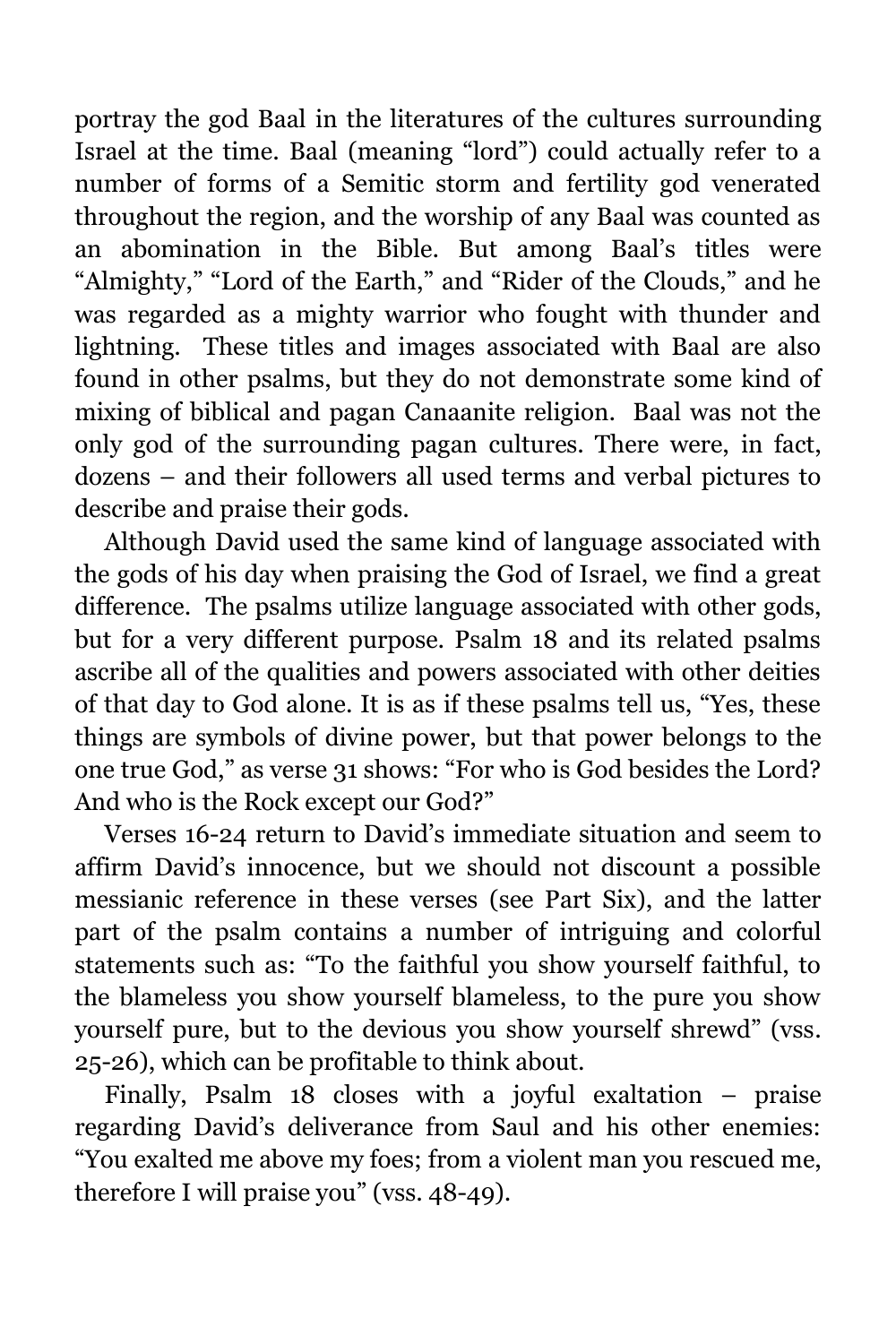## **PSALM 65: GATES OF THE MORNING AND EVENING**

Psalm 65 is a beautiful psalm of praise which begins "Praise awaits you, our God, in Zion."

The psalm continues with two distinct lines of thought giving different reasons for praise. First, in verses 1-4 the focus is on God's blessings – including answered prayer (vs. 2), forgiveness (vs. 3), and physical blessings (vs. 4). Next, the psalm enumerates God's deeds – including his creative (vs. 6), ruling (vs. 7), and sustaining (vss. 9-13) works.

But tucked in, as it were, among these words of praise is verse 8 – a verse that paints a word picture easy to miss in many translations. The NIV simply states "where morning dawns, where evening fades, you call forth songs of joy," but a few translations successfully capture the image doubtless called up in the minds of the original hearers of this psalm: "you make the *gateways* of the morning and the evening shout for joy" (Psalm 65:8 NRSV).

What are these "gates"? In many parts of the ancient Near East, in the cultures surrounding ancient Israel such as Babylon and Egypt, the sun was believed to rise from the underworld each day through gates which opened on the eastern horizon. At night, the sun then sank back into the depths of the earth through gates of the evening in the west.

For the cultures that held this kind of belief, the gates of the evening and morning were places of great significance controlled by the gods, but they were essentially part of the underworld and as such they were places of darkness, foreboding, and closeness to death.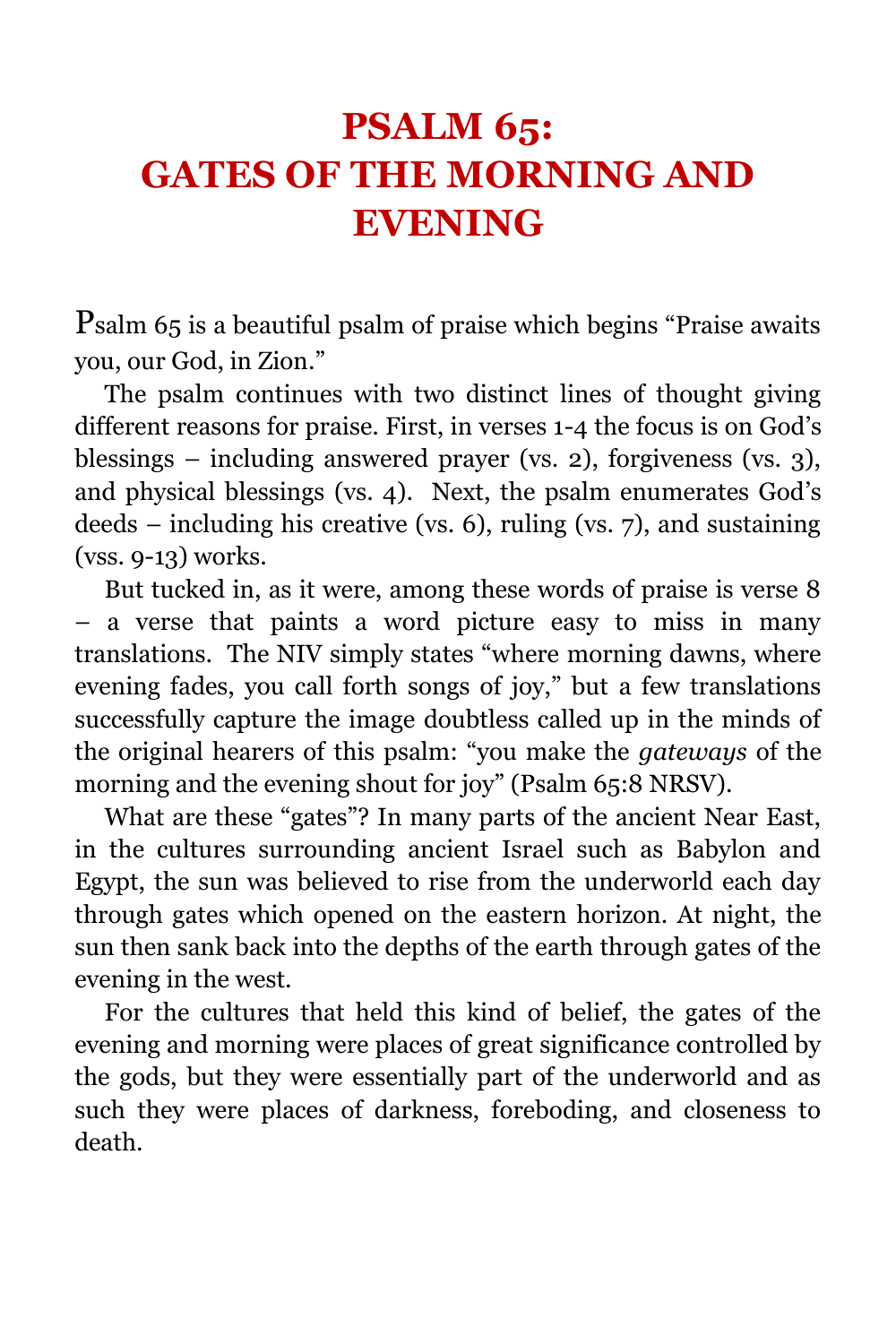The biblical writers rejected this view and characterized the morning and evening as times of joy – times in which the one true God demonstrated his power and his care for his creation (Psalm 30:5; 42:8; 49:14; 141:2; etc.). Psalm 65:8 captures this perspective in a single verse, showing that each morning's "gate" was a sign of the hope of life and each evening's "gate" a time for rejoicing in the life God had given.

Today we may smile at the conceptions held by ancient pagan peoples, but we should be equally impressed with the enlightened nature of the biblical view. Psalm 65:8 and similar verses shun the darkened ideas of ignorance that surrounded ancient Israel and remind us that every morning and evening is a cause for joy. It's a message we should remember as we go from day to day and one we can apply in two small ways.

First, Psalm 92:1-2 tells us: "It is good to praise the Lord ... proclaiming your love in the morning and your faithfulness at night," yet it is easy to forget to do this joyfully at the sleepy and tired ends of the day when joy is so often replaced by the hurry of preparing for the day or the winding-down at its end. Psalm 65:8 is a colorful reminder to include real joy in our morning and evening prayer.

Second, despite the problems or the simple ongoing strain that we may be facing in our lives, Psalm 65:8 calls us to consider ourselves as gatekeepers: to think of each morning and evening as an opportunity to reflect joy to others. They can sometimes be the hardest times to let our light shine, but remembering this simple verse can make a difference in helping us treat the morning and the evening as the times of joy they were intended to be.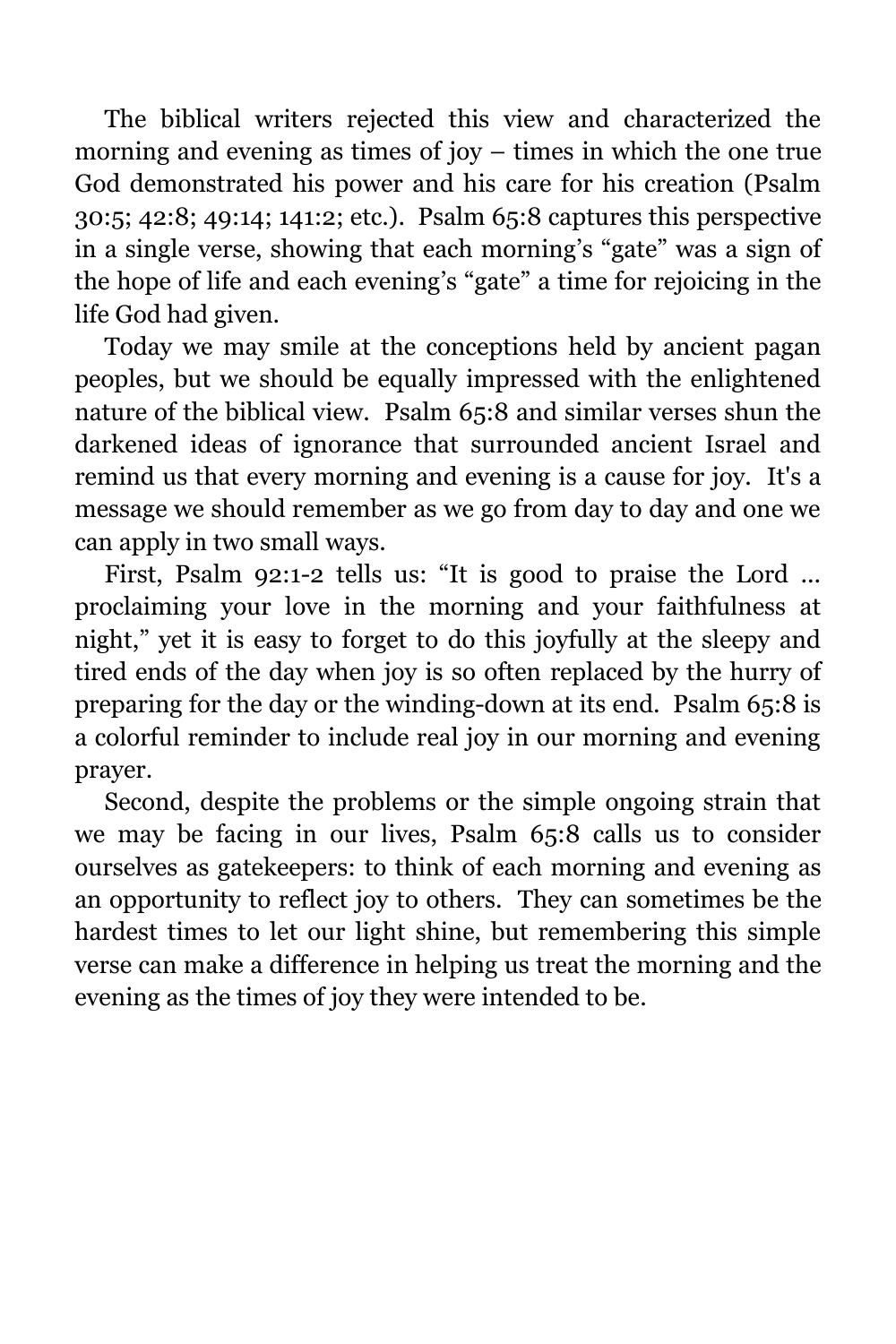# **PSALM 104: AN EGYPTIAN HYMN OF PRAISE?**

This psalm has been extensively studied, as it has been found that there are a great number of similarities between it and the famous "Hymn to the Aten" – the sun god of the Egyptian pharaoh Akhenaten – dating to the fourteenth century B.C. Some scholars have gone so far as to say the psalm is based on the earlier hymn, as the similarities are often striking. Here are just three of the dozens of parallels between the two compositions:

*Hymn to the Aten*: How many are your deeds … You made the earth … you alone, all peoples, herds, and flocks.

*Psalm 104:* How many are your works, Lord! In wisdom you made them all; the earth is full of your creatures.

*Hymn to the Aten:* You set every man in his place, you supply their needs; everyone has his food.

**Psalm 104:** All creatures look to you to give them their food at the proper time.

**Hymn to the Aten**: When you have dawned they live, when you set they die;

**Psalm 104:** When you open your hand, they are satisfied... when you take away their breath, they die.

At first sight, it would appear that Psalm 104 follows the Egyptian hymn closely, but the order of the material in the psalm is often quite different to that in the Aten hymn, and there is a great deal of material in each composition that is not in the other one. We can also find similarities between Psalm 104 and other Egyptian compositions, so it seems more likely that the psalm follows common patterns and expressions found in Egyptian hymns (and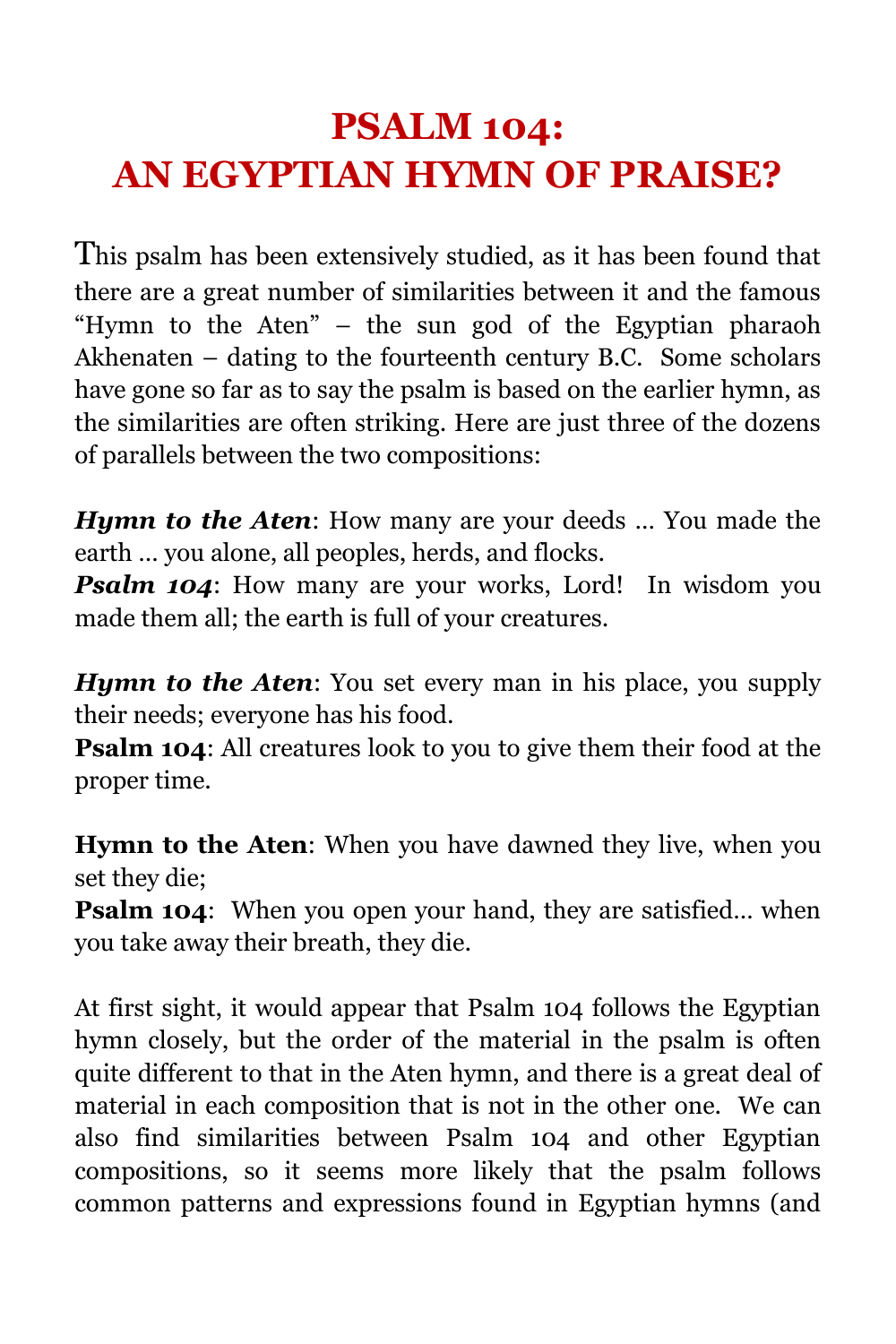some from other ancient cultures), rather than having any actual dependency on the Aten hymn.

More importantly, the Hebrew psalm contains many philosophical and theological concepts that are quite alien to the Egyptian hymn. Psalm 104:2 states: "The Lord wraps himself in light as with a garment," while Atenism taught that the god Aten was light itself.

In the same way, verse 4 of the psalm states: "He makes winds his messengers, flames of fire his servants," and we see the same pattern that the God of Israel rules above his creation, using its elements as he desires rather than being a personification of them.

Verses 6-9 of the psalm talk of the earth being covered by "the watery depths," but this is speaking of the waters of the original creation (Genesis 1:1), not the biblical flood of Noah. In the mythologies of most ancient Near Eastern cultures, the world was created out of a watery beginning.

Many verses in the psalm discuss aspects of the physical creation, some of which were based on knowledge of distant lands. For example, verse 32 tells us God is one who: "looks at the earth, and it trembles, who touches the mountains, and they smoke," and while earthquakes are well known in Israel and its surrounding region, there were no active volcanoes in that area.

Although the greater part of Psalm 104 details aspects of the creation, the description is clearly set within a context of praise. Every created thing and every natural process is ascribed to God, and just as the psalm opens with the words: "Praise the Lord, my soul" (vs. 1), it ends on the same note, though doubled to heighten its emphasis: "Praise the Lord, my soul. Praise the Lord" (vs. 35).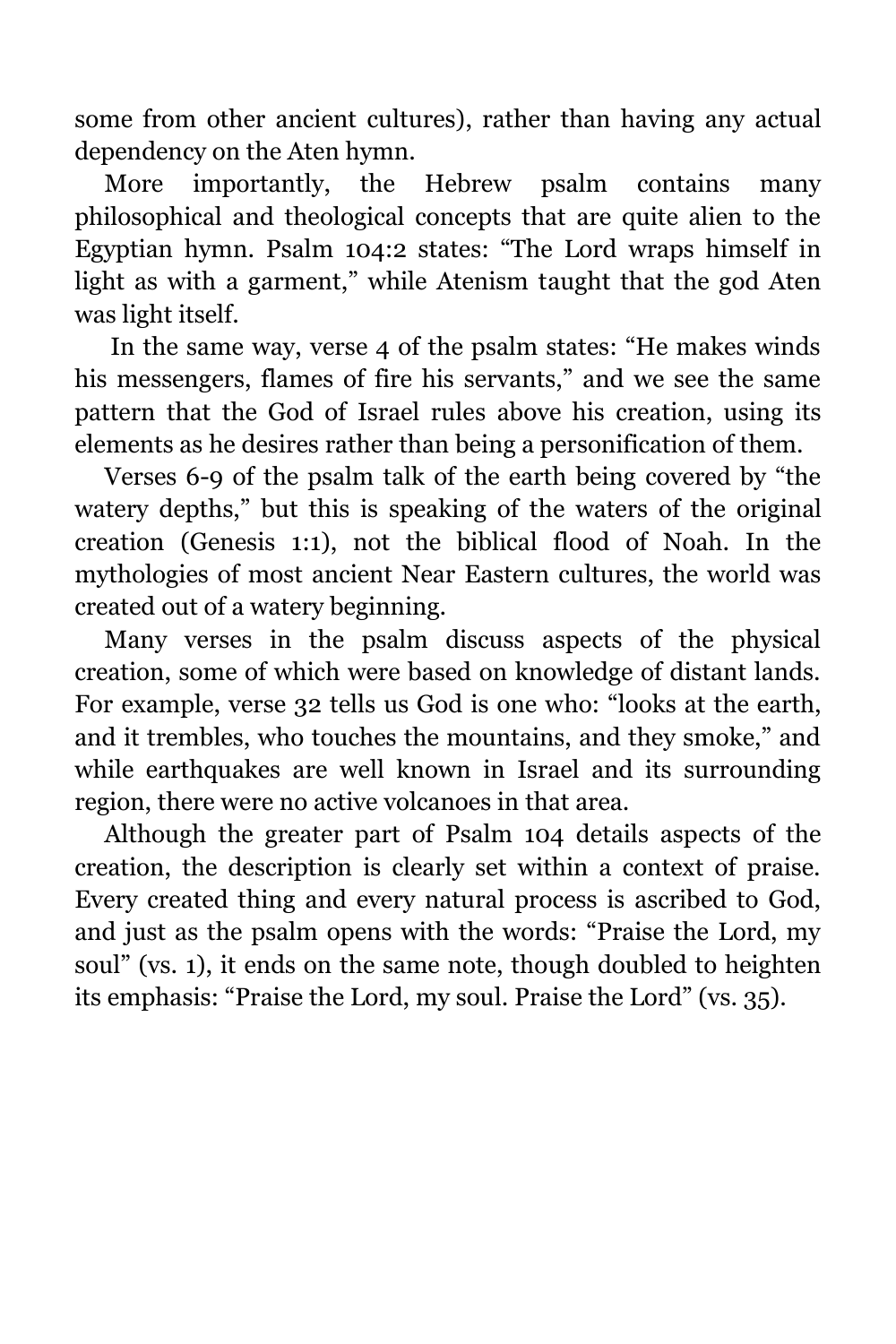#### **PSALM 103: SEVEN BLESSINGS**

This psalm, which is ascribed to David, is a superlative poem of praise. Beginning "Praise the Lord, my soul; all my inmost being, praise his holy name" (Psalm 103:1), the psalm continues by listing specific blessings given by God:

Praise the Lord, my soul, and forget not all his benefits who forgives all your sins and heals all your diseases, who redeems your life from the pit and crowns you with love and compassion, who satisfies your desires with good things so that your youth is renewed like the eagle's (vss. 2-5).

David's list of blessings is an extensive one on which we can profitably meditate in our own lives. The list of blessings may seem to be a random one, but it probably has significance in the fact that seven specific gifts from God are enumerated: 1) forgiveness, 2) healing, 3) redemption, 4) love, 5) compassion, 6) satisfied desires, 7) renewed youth.

The fact that seven blessings are mentioned in these verses is probably significant in that the number seven was symbolic of totality or completion in Hebrew culture (seven days of the week, seven annual festivals, etc.), so the seven blessings that are listed are doubtless meant to connote the idea of the totality of all blessings, though in reality other gifts are possible, of course.

The psalm continues, in fact, to mention other gifts of God. For example, verse 6 tells us "The Lord works righteousness and justice for all the oppressed," but much of the rest of the psalm elaborates on one or more of the seven blessings – as with the gifts of forgiveness and compassion: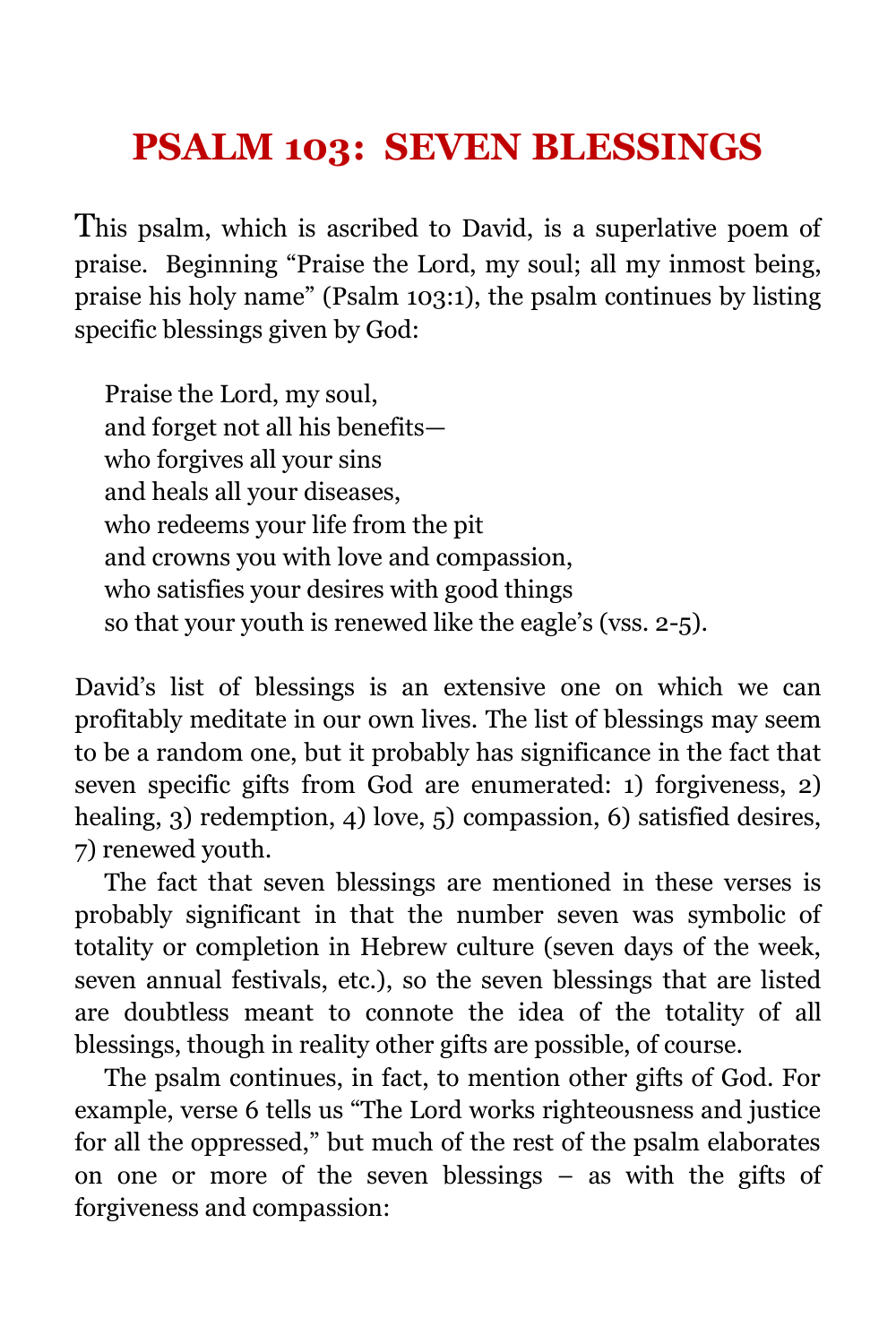The Lord is compassionate and gracious, slow to anger, abounding in love. He will not always accuse, nor will he harbor his anger forever; he does not treat us as our sins deserve or repay us according to our iniquities. For as high as the heavens are above the earth, so great is his love for those who fear him; as far as the east is from the west, so far has he removed our transgressions from us. As a father has compassion on his children, so the Lord has compassion on those who fear him; for he knows how we are formed, he remembers that we are dust (vss. 8-14).

The stress on God's compassionate care for humanity is heightened by the way in which David shows God is truly conscious of human vulnerability and mortality (vss. 14-16), and the psalm then shows God's particular care for his people:

the Lord's love is with those who fear him, and his righteousness with their children's children (vs. 17).

It is a view of human life and of history itself that far transcends that held by the nations surrounding ancient Israel and one that ultimately forms the basis of David's praise in this psalm – which ends as it began:

Praise the Lord, all his heavenly hosts, you his servants who do his will. Praise the Lord, all his works everywhere in his dominion. Praise the Lord, my soul (vss. 21-22).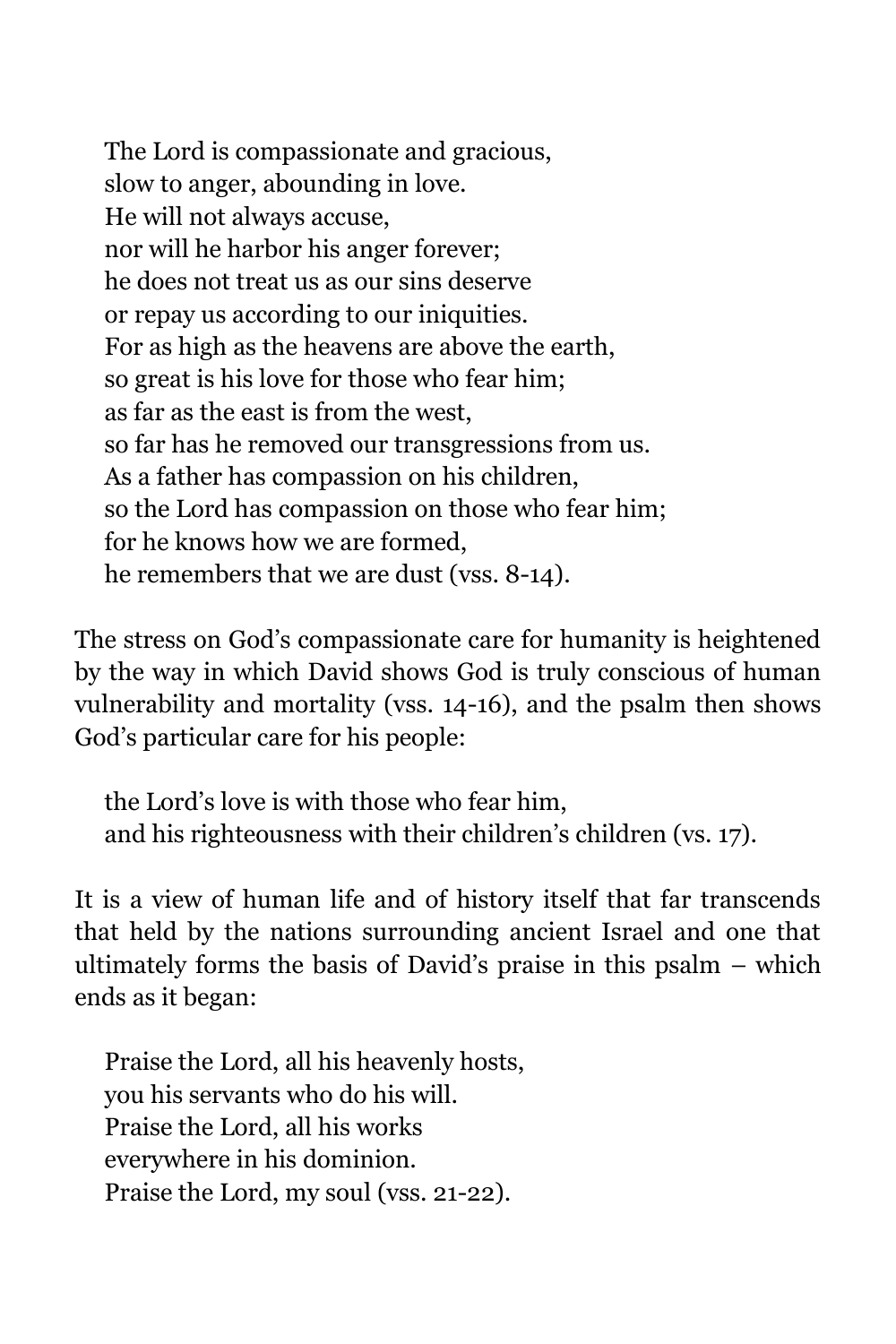# **PSALM 63: PATTERNS OF PRAISE**

Sometimes we see rather vague printed prayers of praise produced to be used by Christians, and while these may be helpful in some circumstances, despite their generic nature, how unlike the praises of David they are! There is nothing vague or generic in the praises the king offered to God. If we learn anything from the psalms of praise composed by David, it is that he constantly tied his praise to actual events and concrete concepts. Psalm 63 is an excellent example of this.

The superscription to this psalm tells us it is "A psalm of David. When he was in the Desert of Judah." The first verse of the composition positions it in that concrete and immediate setting, and David uses the situation poetically to reflect his relationship with God, as he often does:

You, God, are my God, earnestly I seek you; I thirst for you, my whole being longs for you, in a dry and parched land where there is no water (vs. 1).

Then, as the psalm progresses, David praises God repeatedly for specific things using a formula he employs in many of his compositions: "Because you do X, I will praise you in way Y." Notice these clear examples from Psalm 63:

Because your love is better than life … I will praise you as long as I live (vss. 3b-4a).

Because you are my help, I sing in the shadow of your wings (vs. 7).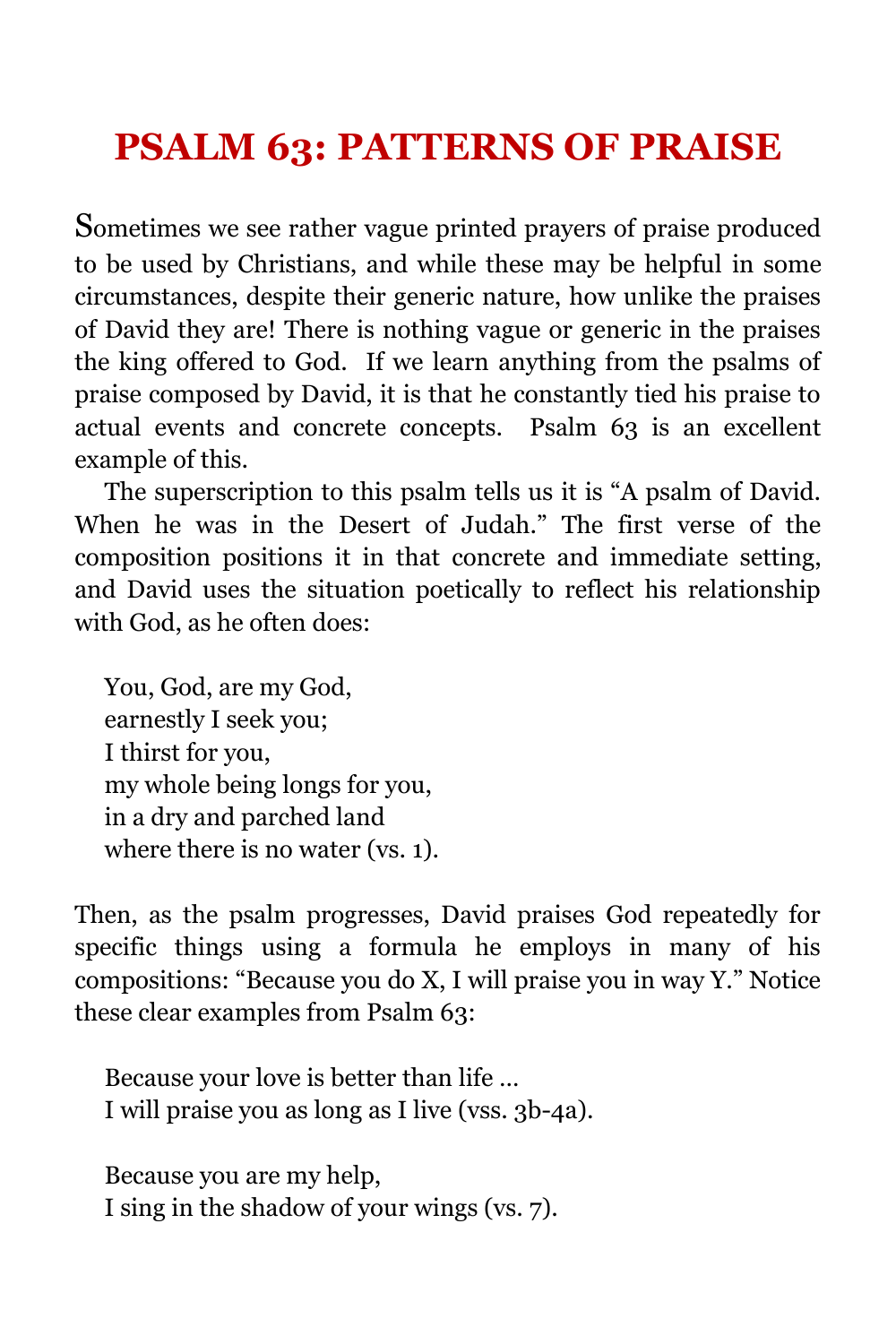I cling to you; [because] your right hand upholds me (vs. 8, note the reversed order, but the same pattern – in this case "I will … because you …").

If we look for it, we will find this pattern frequently in David's compositions, but it is only one of the many patterns of praise we can find in the book of Psalms. David offers praise for things God has done in the past or present, and for things God will do in the future; he offers praise for things God has done for him, and for others; for things asked for, and for things received that were not even asked for. There are, in fact, dozens of ways we can find David offering thanks and praise and dozens of different responses David offers in return for God's graciousness and help.

This is one of the major reasons the praises we read in the Psalms seem so fresh and real – they are based on real events and living responses. David's praises are never generic, and there is a lesson in that for us. As the Bible's true "master of praise," there is much we can learn from David. Looking for the patterns we can find in his psalms and enriching our own praise through them is one of those many worthwhile lessons.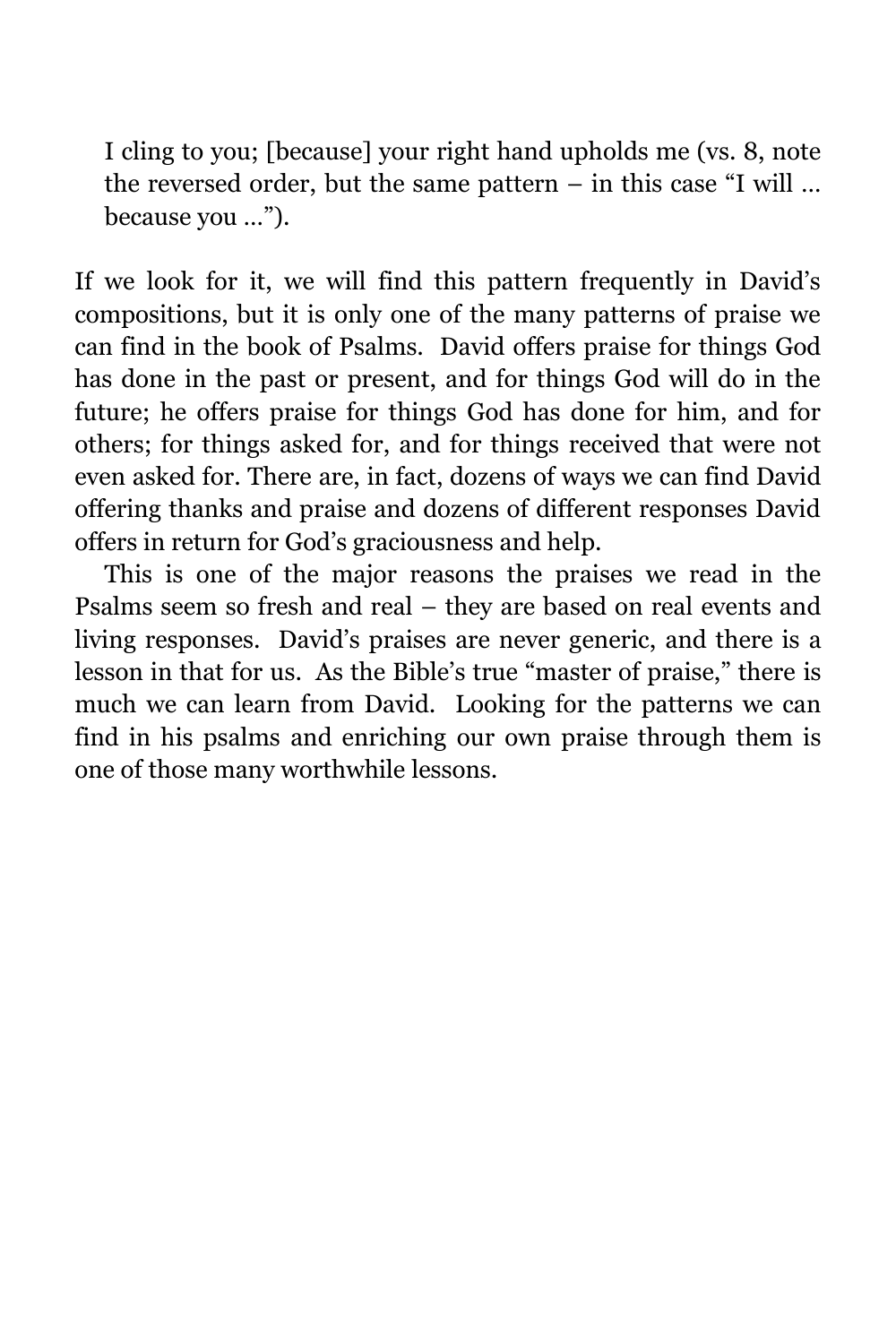# **PART FOUR: PRAYER**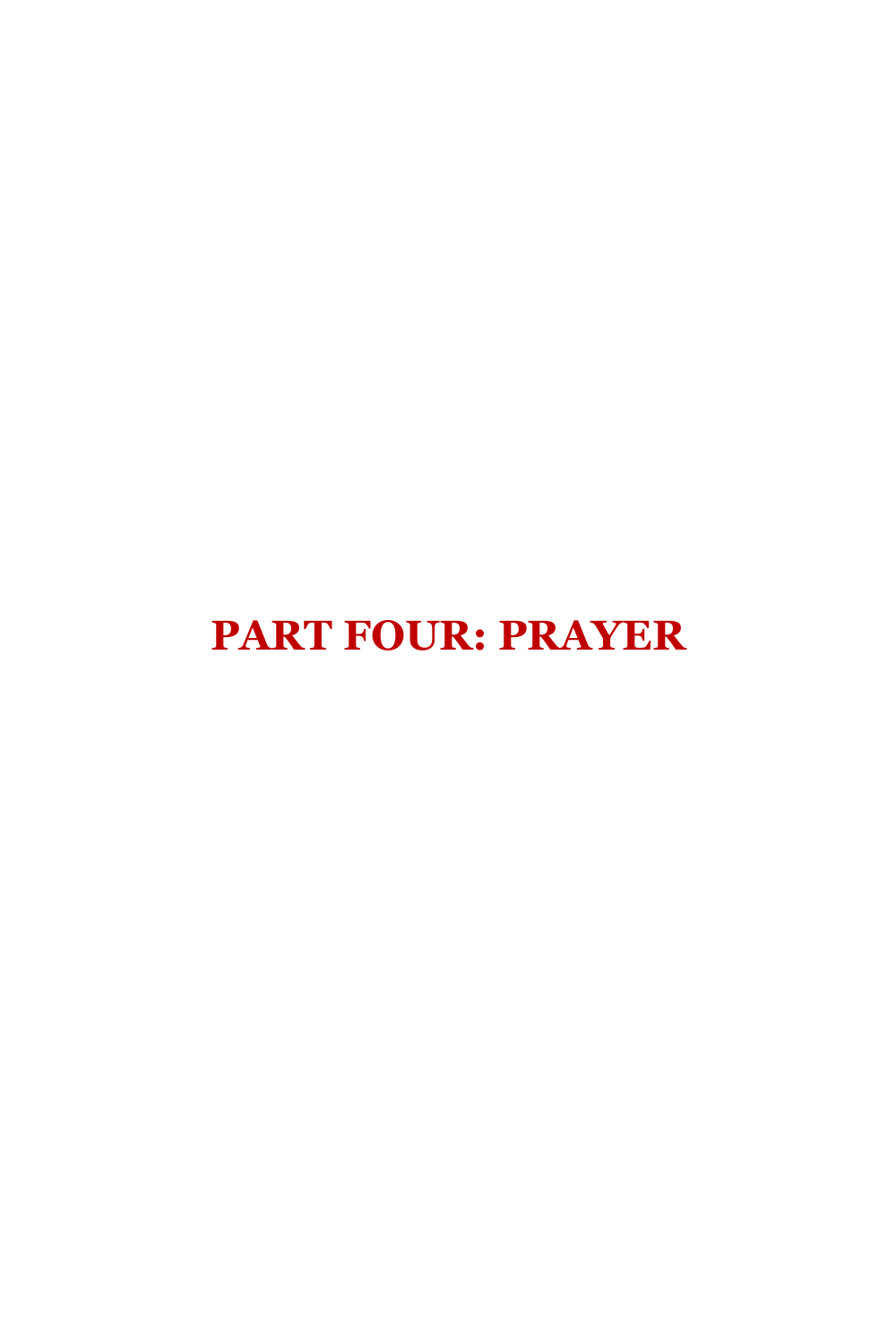#### **PRAYER IN THE PSALMS**

For most of us, the word "prayer" simply means communicating with God in some way, but for our study of the Psalms it helps to define the word a little more clearly.

The English word "prayer" is derived from a word meaning to "ask," "beg," or "request," but the most frequently found Hebrew word for prayer in the Psalms is *tephillah,* which comes from the root *pallel* meaning to judge or clarify. The word often carries the meaning of judging or defining oneself, and this idea of "getting oneself in perspective" in one's approach to God is often just as important as the concept of asking for something.

In the Psalms we find clear examples of both of these aspects of prayer. On the one hand we find prayers of sincere pleading, asking for things that are vitally needed – as in Psalm 39:12: "Hear my prayer, Lord, listen to my cry for help; do not be deaf to my weeping." On the other hand, we find many examples in which the psalmist clearly wishes to clarify and enhance his relationship with God – as in Psalm 139:23: "Search me, God, and know my heart; test me and know my anxious thoughts."

There are other aspects of prayer, of course – such as confession, thanksgiving, and intercession for others. Also, as we will see, in addition to being a theme of the Psalms in its own right, praise is an especially important part of prayer.

Multiple aspects of prayer can often be found in the same composition, and it is important for understanding psalms of this type to look for the different kinds of prayer as we read and try to discover what is in the psalmist's mind. It is then that we will see most deeply into these psalms – realizing that prayer is so much more than just asking – and profit from them the most.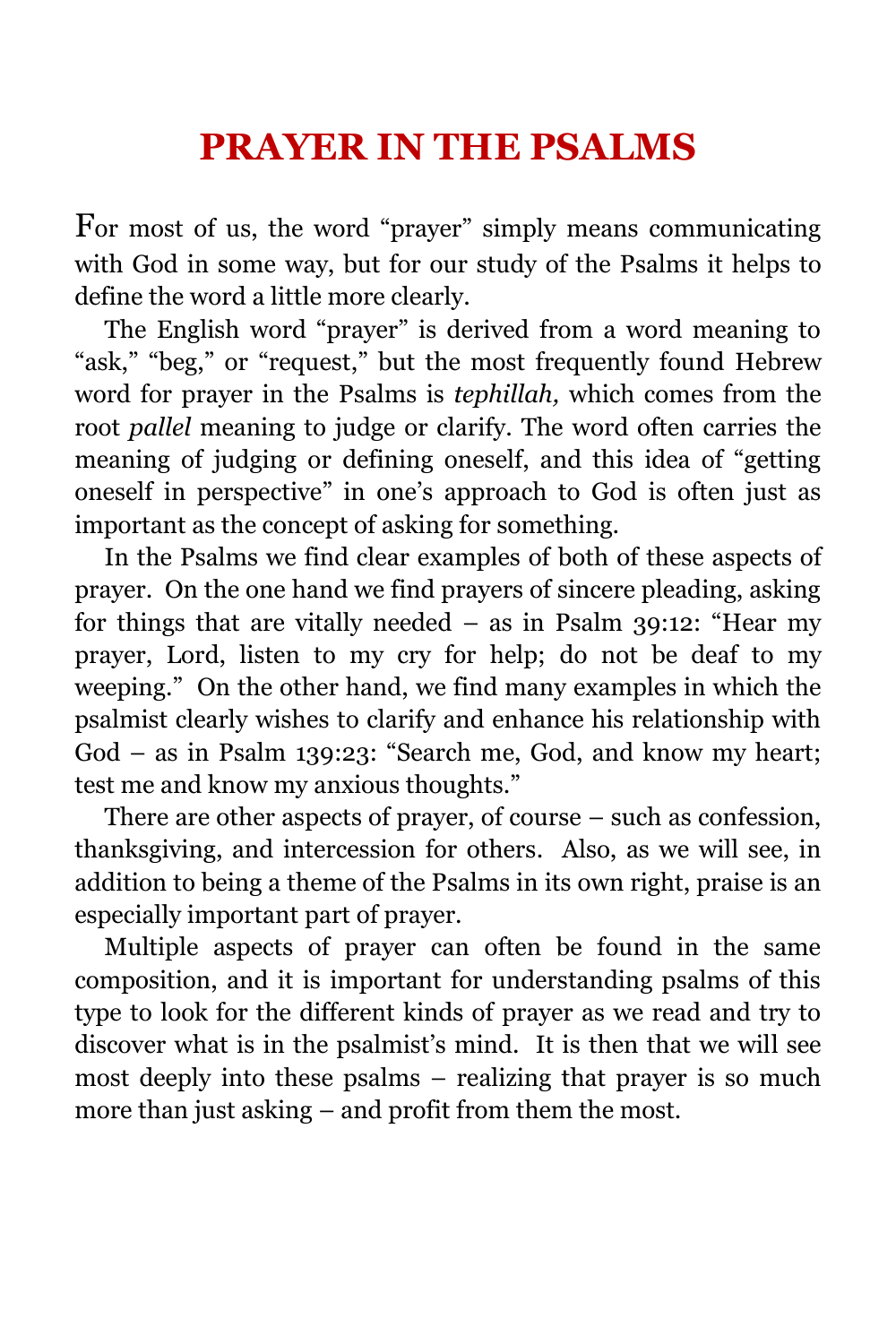#### **PSALM 9: PRAISE BEFORE PRAYER**

If we glance at Psalm 9 quickly, we may see it as being mainly a psalm of praise – and that certainly is a major aspect of this composition, but it is not the only one. Psalm 9 is just as much a psalm of prayer and is a striking example of the concept of "praise prefacing prayer."

Notice how David begins the psalm by giving a summary  $-$  a table of contents, as it were – of the points he will make in its first half (vss. 1-12):

I will give thanks to you, Lord, with all my heart;

I will tell of all your wonderful deeds.

I will be glad and rejoice in you;

I will sing the praises of your name, O Most High (vss. 1-2).

Here, David separates four ways of expressing praise: giving thanks, reiterating God's deeds, rejoicing in God, giving praise. When we look carefully, we find that David follows this "table of contents" closely. In verses 3-6 he lists the things for which he is thankful that God has done for him personally ("For you have upheld my right and my cause"), in verses 7-8 he lists a number of God's great deeds that apply to all people ("He rules the world in righteousness, and judges the peoples with equity"), in verses 9-10 he gives reasons to be glad and rejoice in God ("Those who know your name trust in you, for you, LORD, have never forsaken those who seek you"), and finally, in verses 11-12 he offers praise ("Sing the praises of the LORD, enthroned in Zion").

This is a clear example of the way David often organized his psalms with the expression of an opening thought that is then elaborated throughout the rest of the psalm. The fact that he breaks his address to God into four specific and different types of praise provides a great lesson for us. Is our praise often flat and "single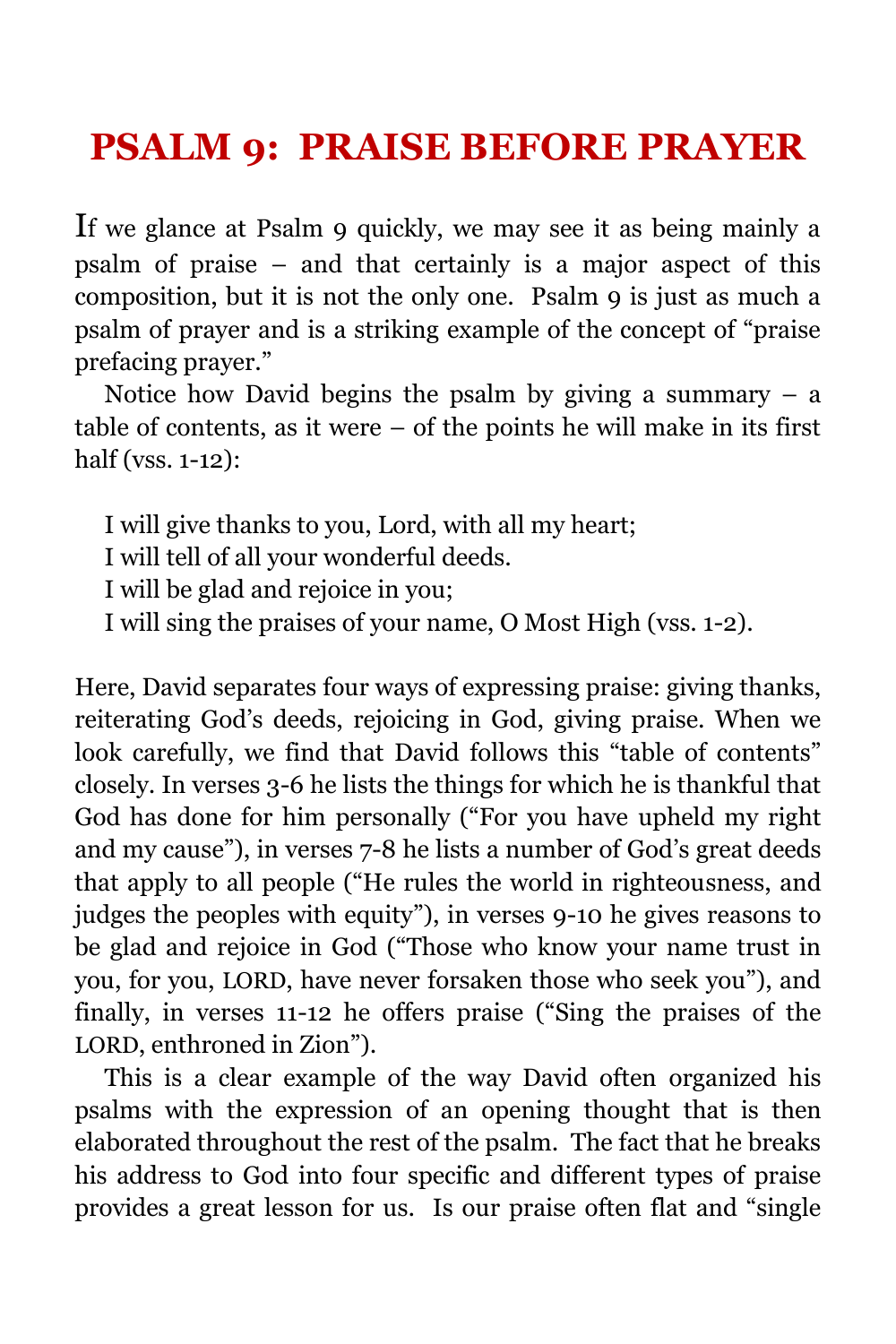track," or are we learning to aim for the richness of wide-ranging praise that David exhibits in so many of his psalms?

At the midpoint of this psalm – in verse  $13$  – David turns to his own situation and the danger he was experiencing at the time he composed the psalm:

Lord, see how my enemies persecute me! Have mercy and lift me up from the gates of death, that I may declare your praises in the gates of Daughter Zion, and there rejoice in your salvation (vss. 13-14).

The second half of the psalm (vss. 13-20) is, in fact, a prayer for help, but notice how David frames his request in a very particular way. Not only do we see him prefacing his prayer with praise that is a full fifty percent of what he has to say, but even when he gets to his plea for help, the request itself is made within the context of praise: "Have mercy and lift me up … *that I may declare your praises*" (vs. 13, emphasis added).

Look for this pattern as you read the psalms and you will see it repeatedly. David seldom simply calls out for help. Often he approaches God with reverent praise and presents his requests in that context. Ultimately, his psalms of request are just as much about praising God as they are asking for God's help, though the help is clearly needed.

Perhaps there is a lesson in this for us. How do we approach God with our own requests? David could never be accused of simply bringing a "shopping list" of needs to God's throne, and we can learn a great deal about ourselves by looking at how our own requests are presented. Psalm 9 shows us that a request presented in praise is more than just a petition, it is a request for God's love made within the expression of our love for God.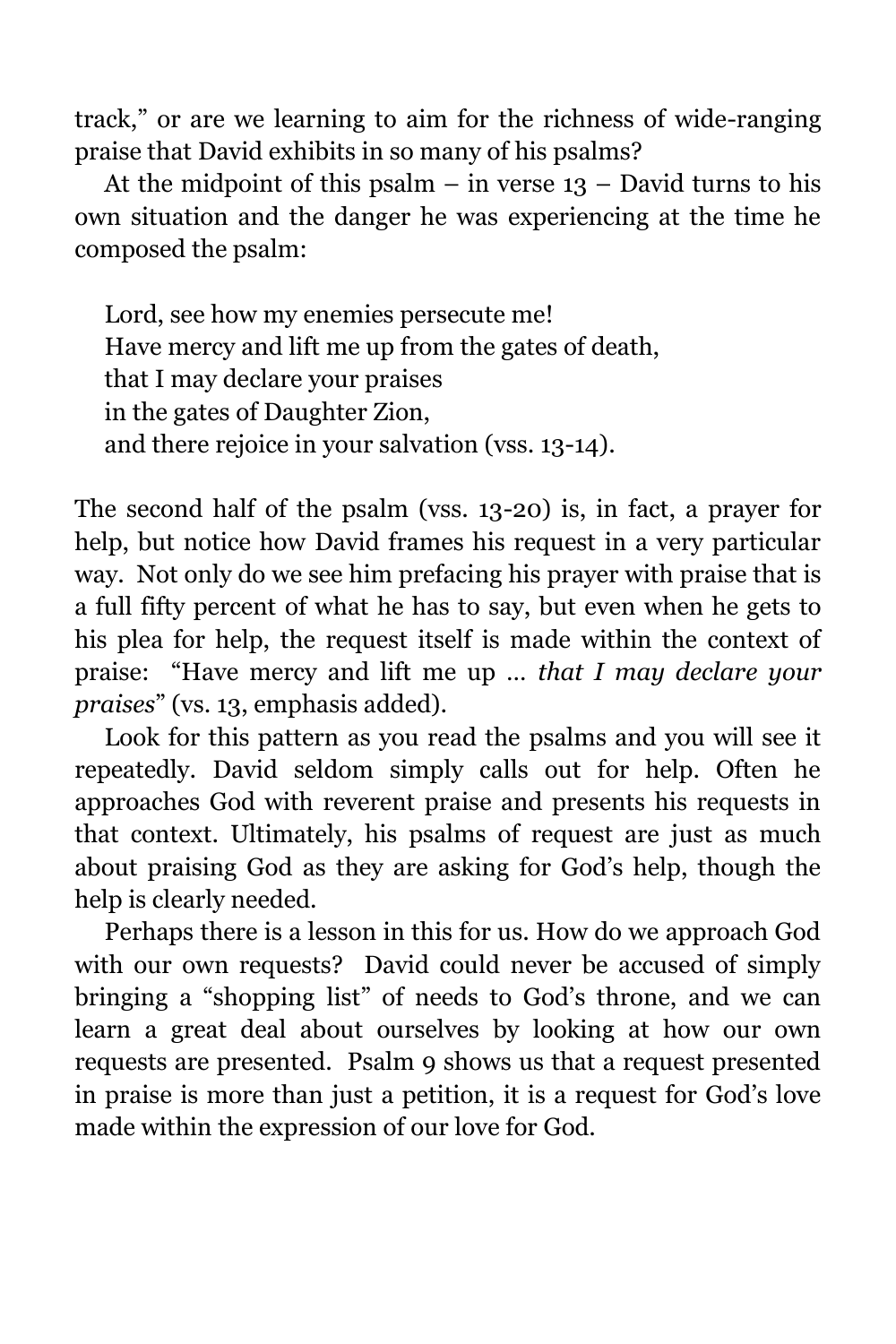# **PSALM 25: A WIDER CIRCLE OF PRAYER**

Psalm 25 is one of David's compositions that includes prayer, praise and wisdom in the course of its twenty-two verses, but prayer begins and ends the psalm and is its underlying theme. In the NIV the psalm begins "In you, LORD my God I put my trust," but this obscures the prayer that is clear in the Hebrew and which is more closely followed by almost all other translations: "To you, O LORD, I lift up my soul" (vs.1 ESV, NKJV, etc.). The prayer continues: "I trust in you; do not let me be put to shame, nor let my enemies triumph over me" (vs. 2 NIV).

Clearly, this psalm was composed under difficult circumstances, but the following verses are instructive in showing us David's attitude in such times:

Show me your ways, LORD, teach me your paths. Guide me in your truth and teach me, for you are God my Savior, and my hope is in you all day long ... Do not remember the sins of my youth and my rebellious ways; according to your love remember me, for you, LORD, are good (vss. 4-7).

One of the great lessons of this psalm is seen in these verses – that we should continue to seek God in difficult times not only in prayer for help, but also in prayer for guidance and to see his way more clearly. In fact, verses 12-14 are of the type found in wisdom psalms, such as Psalm 19, in which the idea of fearing God is tied to learning God's ways: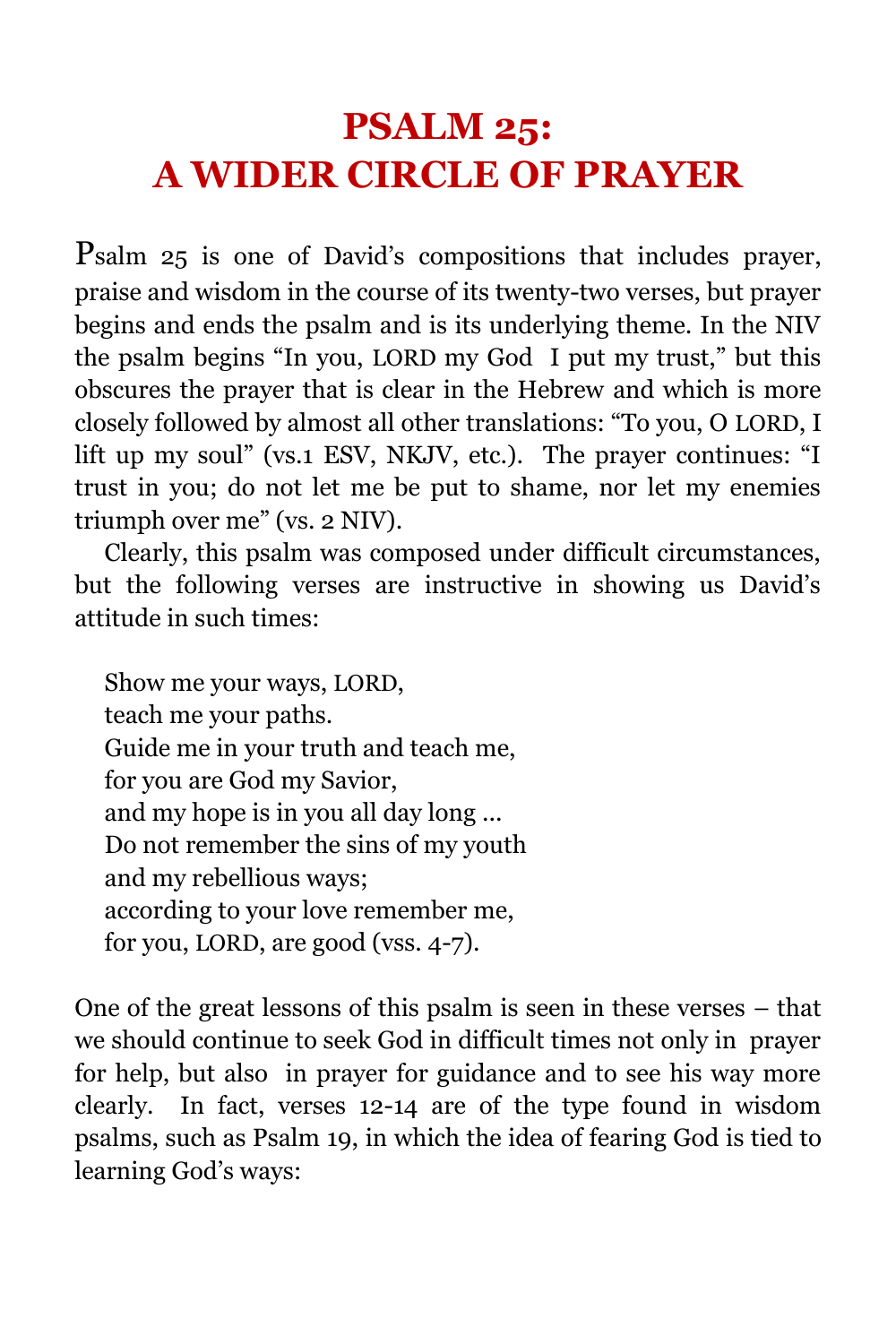Who, then, are those who fear the Lord? He will instruct them in the ways they should choose…. The Lord confides in those who fear him; he makes his covenant known to them (vss. 12, 14).

The psalmist then returns to the theme of prayer, asking God's help in two specific areas:

Look on my affliction and my distress and take away all my sins. See how numerous are my enemies and how fiercely they hate me! (vss. 18-19).

The king knew well that in some cases our troubles are self-caused (Psalm 51:3, Proverbs 16:7), and his prayer is one both for forgiveness and for relief from the dangers he faced. Naturally, this is not always the case, but David speaks of his sins repeatedly in this psalm (vss. 7, 11, 18), and he apparently saw a connection between his need for forgiveness and help in this situation.

Notice that in praying for forgiveness and help in this psalm, David refers not only to his own sins, but also to those of others who need forgiveness as well. He widens the scope of the psalm by saying that God "instructs sinners in his ways" (vs. 8), and he widens the circle of his prayer as he closes the psalm with the specific plea: "Deliver Israel, O God, from all their troubles!" (vs. 22).

The lesson in this plea should stay with us after we read this psalm. Although it is particularly natural to focus our prayers on ourselves in prayers for forgiveness, there is no better time to pray for the forgiveness of others than when we are conscious of our own failings. The words of David in Psalm 25 provide a glimpse into David's inner feelings in a difficult time – words that asked not only for mercy on himself, but also for God's mercy on others.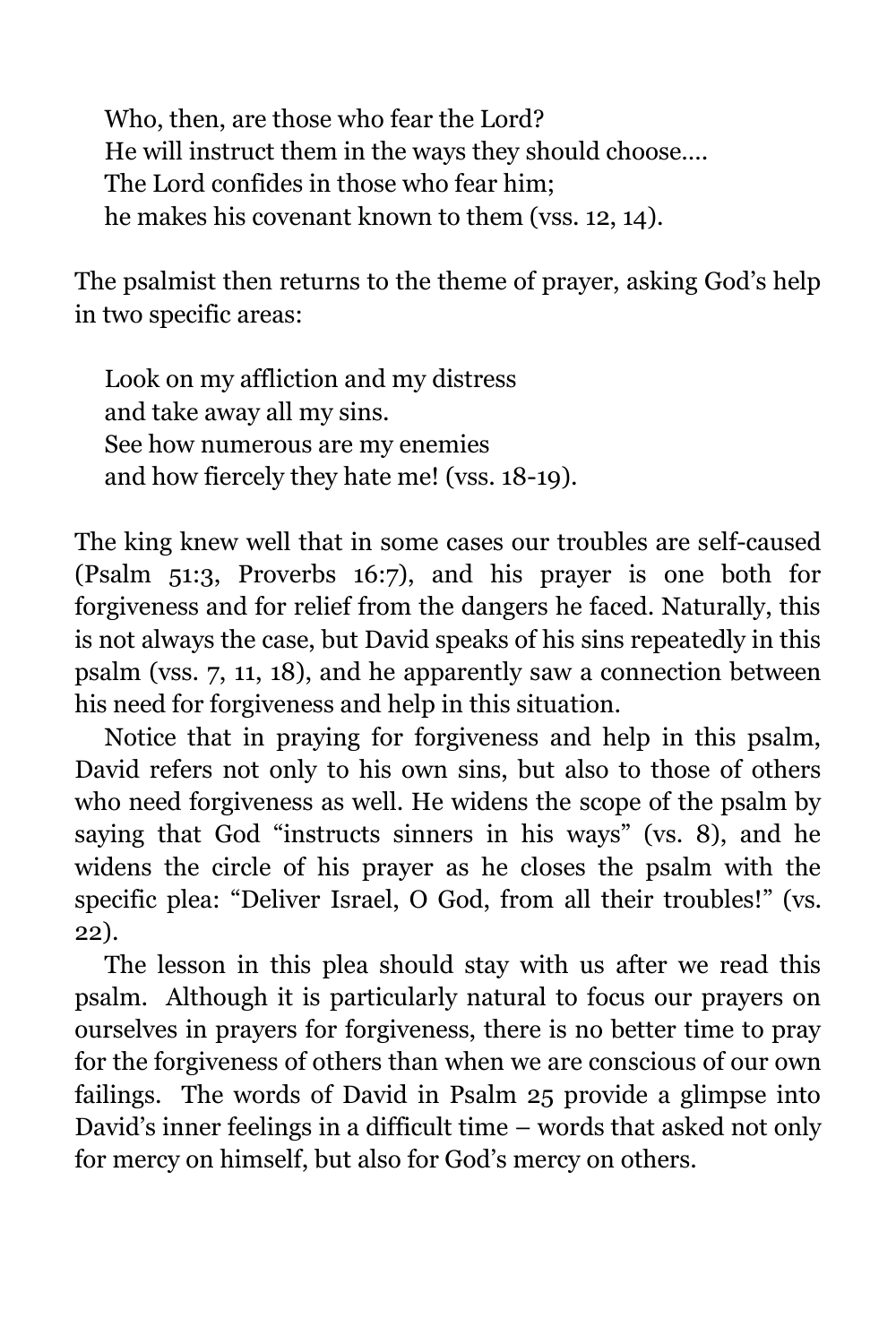## **PSALM 51: A PSALM OF REPENTANCE**

Psalm 51 has been called the greatest chapter on repentance in the whole Bible, and we need only read the psalm to see exactly what is meant by true and heartfelt sorrow after sin. The moving psalm was written by the repentant David after the prophet Nathan accused the king of his adultery with Bathsheba and the murder of her husband Uriah (2 Samuel 11).

In the cultures that surrounded Israel in the ancient Near East, worshipers did not usually pray for the forgiveness and removal of sin, but rather that the deity they had offended in some way would be appeased. Prayers for forgiveness in such cultures often stressed the righteousness of the person praying and the fact that he or she claimed not to know that wrong had been committed. At the other extreme, prayer was sometimes made for forgiveness from every type of sin so that whatever had been done wrong might be covered.

By contrast, David "owns" his sin – he takes full personal responsibility for his misdeeds and makes heartfelt confession for exactly what he has done:

Have mercy on me, O God, according to your unfailing love; according to your great compassion blot out my transgressions. Wash away all my iniquity and cleanse me from my sin. For I know my transgressions, and my sin is always before me (vss. 1-3).

David also prays from the realization of a larger perspective in which he admits his sin was something that was done against God himself: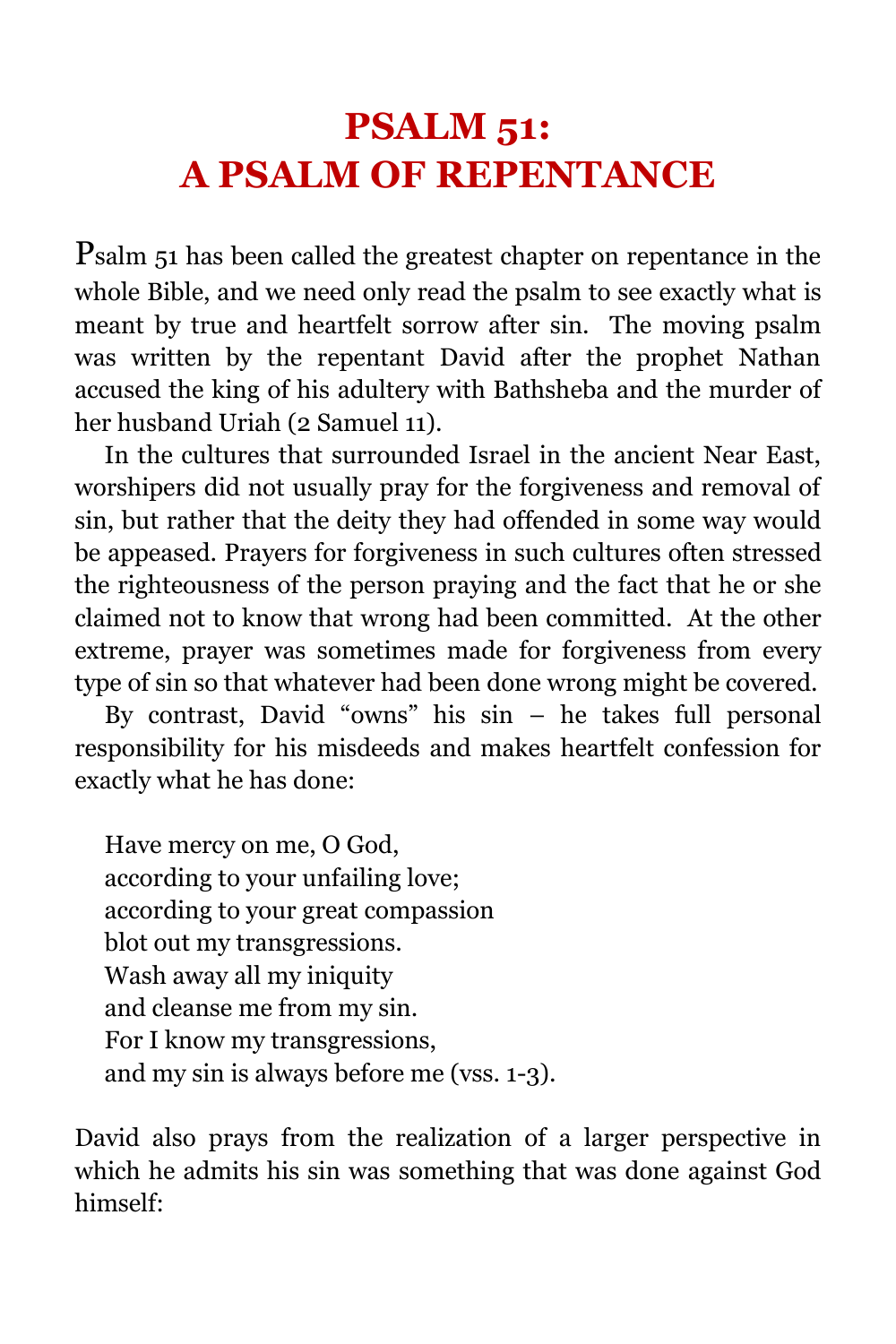Against you, you only, have I sinned and done what is evil in your sight; so you are right in your verdict and justified when you judge (vs. 4).

These verses do not mean that David felt he had not sinned against Bathsheba and her husband, but that he acknowledged the source of the laws he had broken, and that judgment ("your verdict") ultimately belonged to God. But David also appealed to God as the God of forgiveness as well as justice:

Cleanse me with hyssop, and I will be clean; wash me, and I will be whiter than snow… Hide your face from my sins and blot out all my iniquity (vss. 7, 9).

In these poetic lines David mentions "hyssop" (probably either the herb today called oregano or marjoram) which was used in rituals of purification (Leviticus 14:4-6, etc.) as well as removal of sins by washing them away, overlooking them, and blotting them out (in the manner that unwanted text was scraped away from the surface of ancient parchments). But the appeal for cleansing is far from being only outward:

Create in me a pure heart, O God, and renew a steadfast spirit within me. Do not cast me from your presence or take your Holy Spirit from me. Restore to me the joy of your salvation and grant me a willing spirit (vss. 10-12).

These words show the vast difference between the common ancient prayers of forgiveness that primarily sought only reconciliation with an offended deity – in which purification and forgiveness were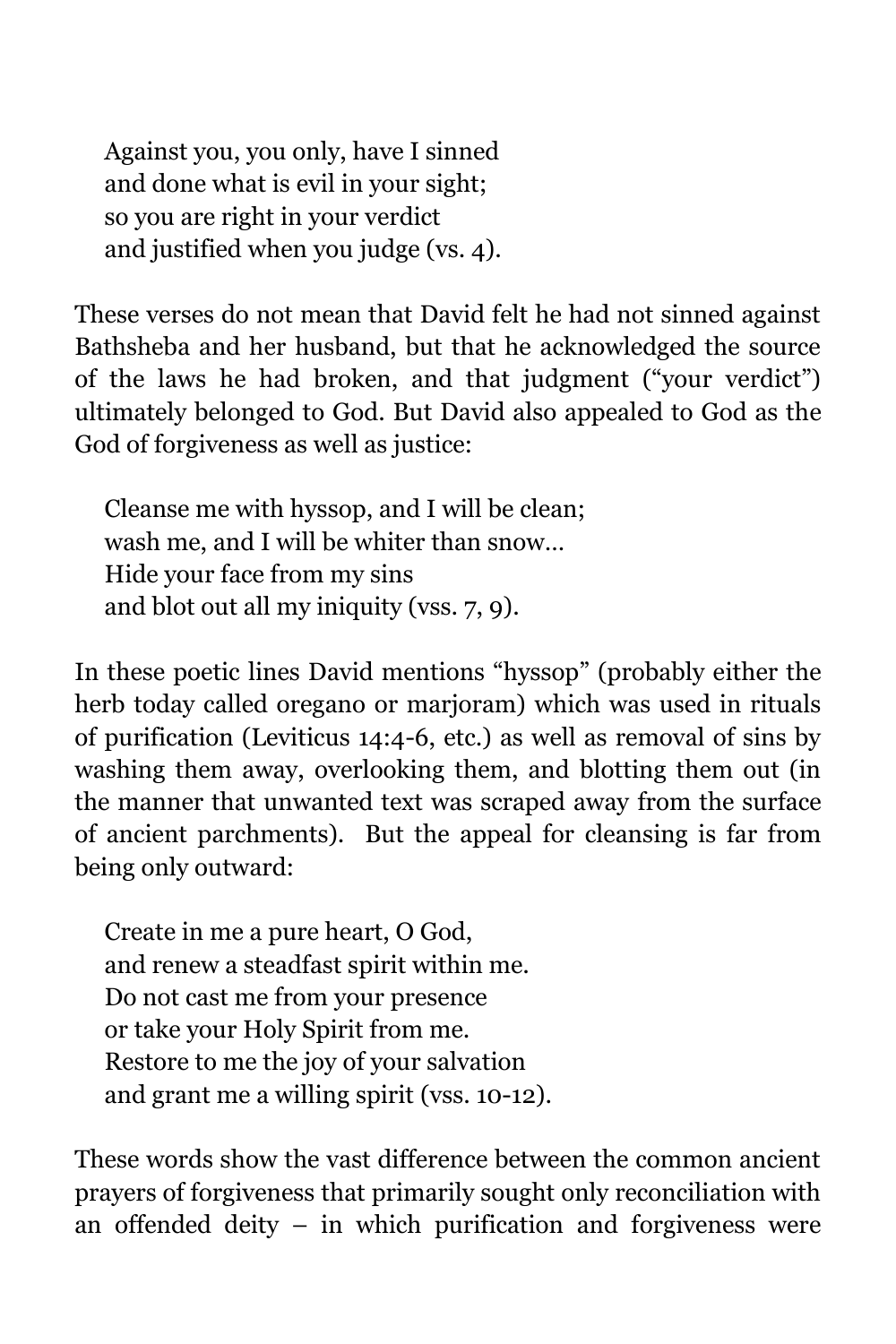regarded as all that was needed – and David's attitude of asking for personal inward change. The verses are remarkable in that they stress inner change and renewal. The request that God not take his Spirit from David is unique in the Hebrew Bible and completely unknown in the prayers of other nations to their gods.

Finally, David ends his psalm with words that are as theologically profound and personally meaningful today as they were three thousand years ago:

You do not delight in sacrifice, or I would bring it; you do not take pleasure in burnt offerings. My sacrifice, O God, is a broken spirit; a broken and contrite heart you, God, will not despise (vss. 16-17).

David's prayer of repentance combines the essential elements of any such prayer: admitting wrong, a plea for forgiveness, a plea for change and restoration, an expression of trust in God's mercy. It is a prayer which has undoubtedly been spoken by countless believing individuals who have acknowledged and confessed their wrongdoing. It is a prayer that will not ever grow old until the world itself is changed (Revelation 22:3).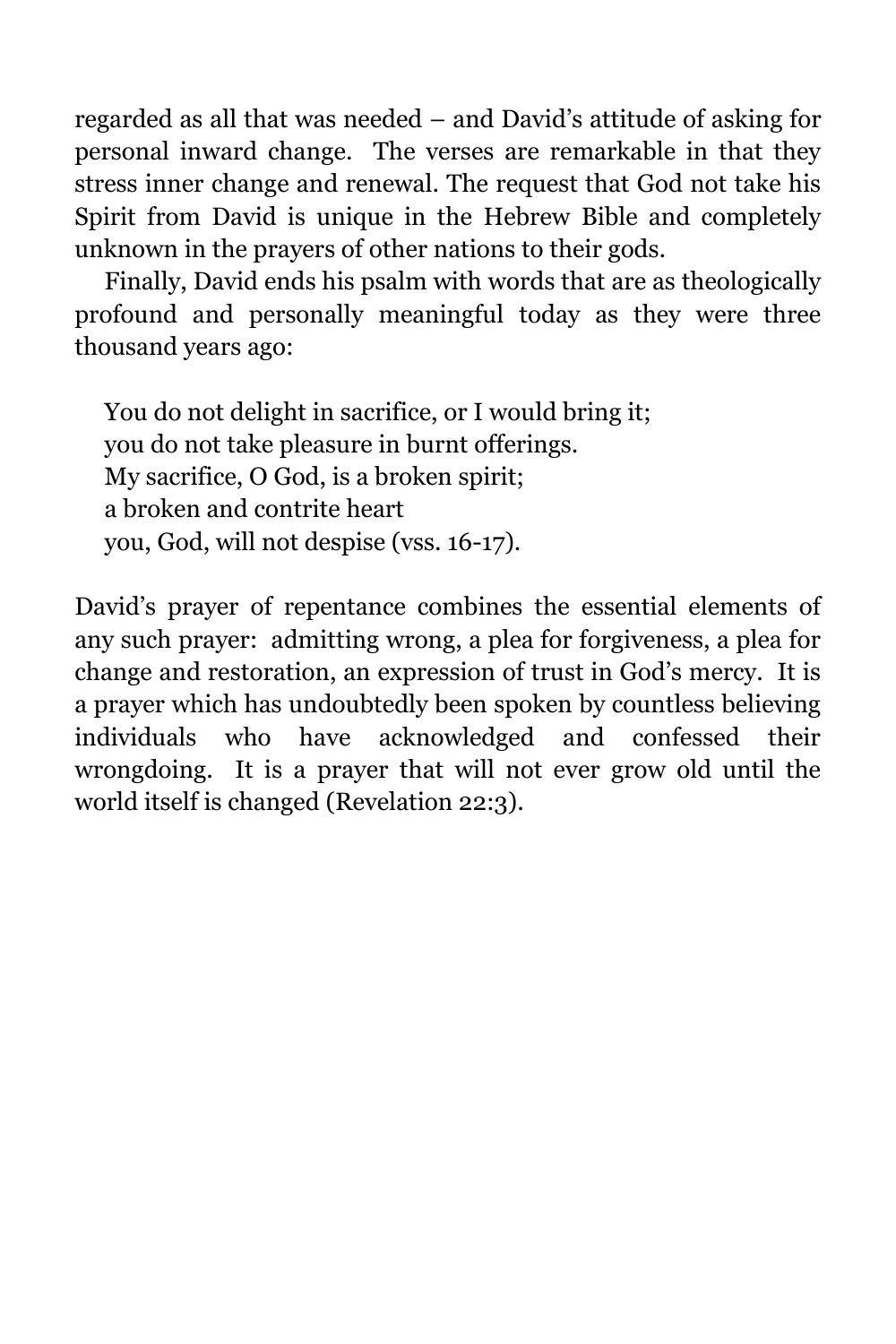## **PSALM 55: A PRAYER OF TRUST**

This psalm of David is a plea for God's help under dire circumstances. "Listen to my prayer, O God," he begins, "do not ignore my plea," because:

My thoughts trouble me and I am distraught because of what my enemy is saying, because of the threats of the wicked; for they bring down suffering on me and assail me in their anger (vss. 2b-3).

The prayer here appears to be for help in dealing with the emotional pain and physical danger present in the threats perpetrated by the king's enemies – threats that were evidently extremely serious (vss. 4-5). But the situation seems to be both widespread and particular, both general and personal. First David tells us:

I see violence and strife in the city. Day and night they prowl about on its walls; malice and abuse are within it. Destructive forces are at work in the city; threats and lies never leave its streets (vss. 9b-11).

But then he complains that:

If an enemy were insulting me, I could endure it; if a foe were rising against me, I could hide. But it is you, a man like myself, my companion, my close friend (vss. 12-13 and see vss. 20-21).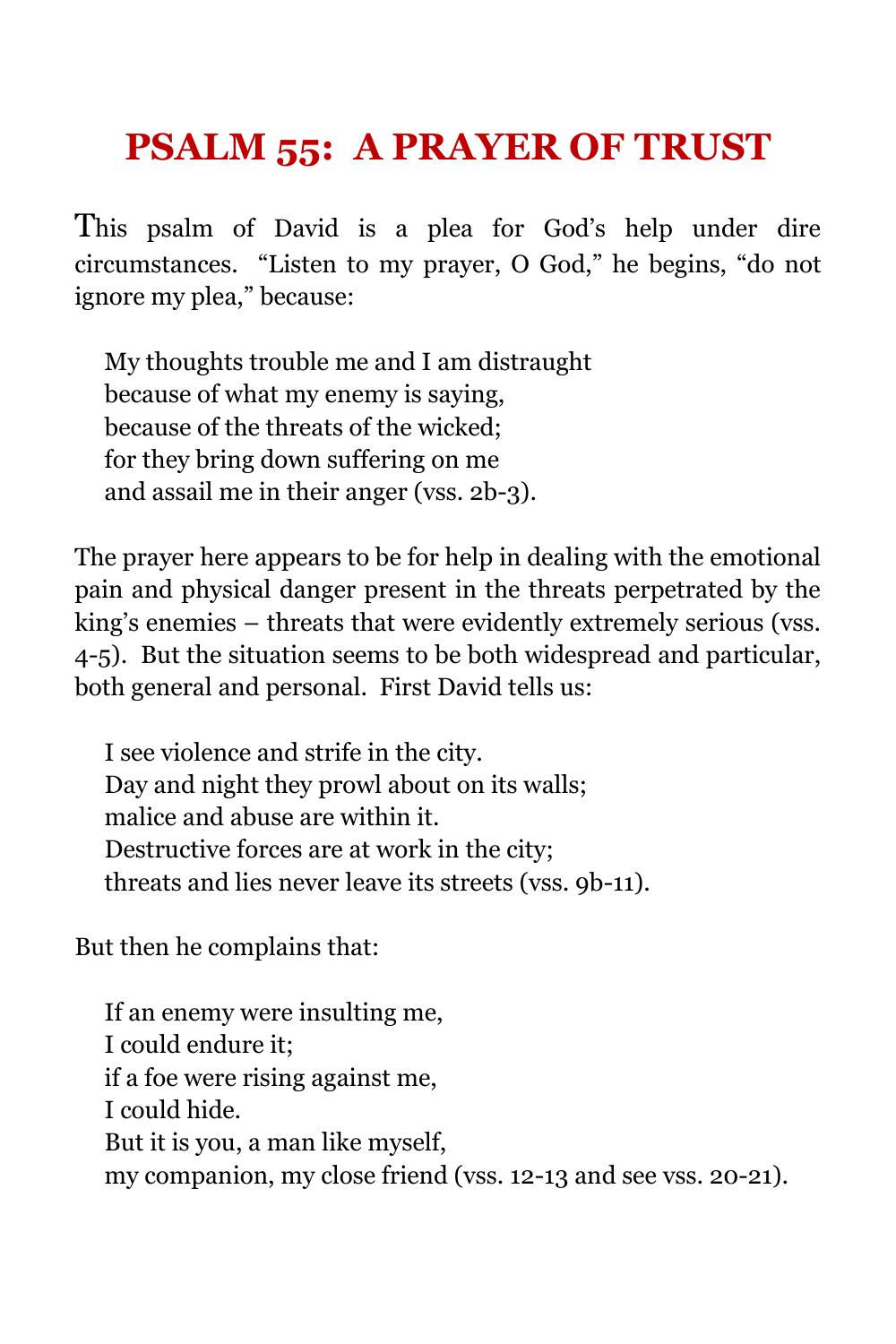David's reaction to these things is partly one which we all experience:

I said, "Oh, that I had the wings of a dove! I would fly away and be at rest. I would flee far away and stay in the desert; I would hurry to my place of shelter, far from the tempest and storm" (vss. 6-8).

But he overrides this human reaction with his trust in God's help:

As for me, I call to God, and the Lord saves me. Evening, morning and noon I cry out in distress, and he hears my voice. He rescues me unharmed from the battle waged against me, even though many oppose me (vss. 16-18).

He tells us that he calls on God "evening, morning, and noon" – the times of the three temple sacrifices when offerings were made to God. But the sense of the words is one of ongoing, continuous supplication, and David calls on all who suffer in the same way to do the same:

Cast your cares on the LORD and he will sustain you; he will never let the righteous be shaken (vs. 22).

This advice, and Psalm 55 itself, is sometimes said to be a retrospect based on different problems that had occurred at different times, but there is nothing in the composition that would not fit with the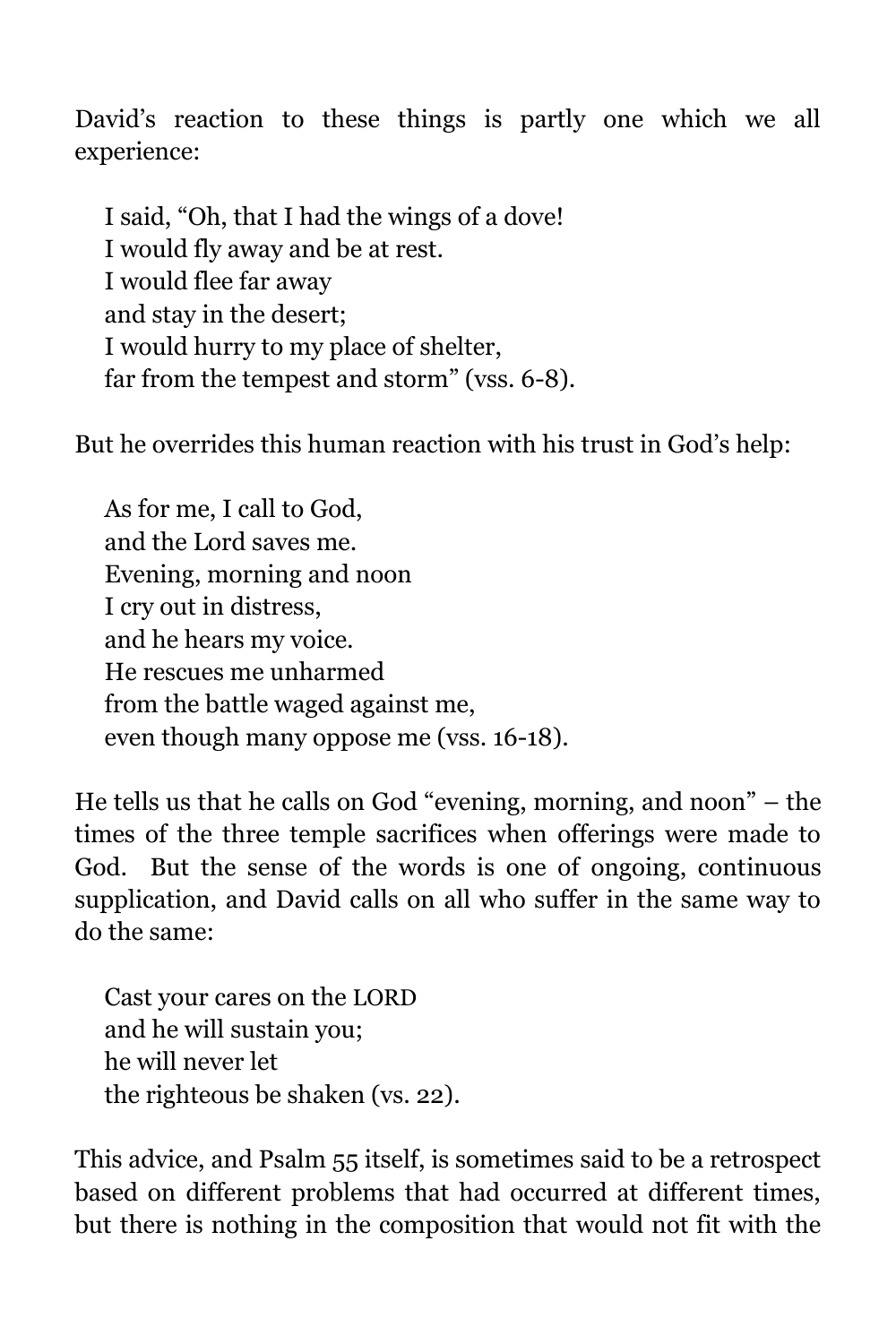occasion when the king was betrayed by his counselor Ahitophel and other friends at the time of David's son Absalom's rebellion (see 2 Samuel 15:12; 16:20-21; 17:23; and see also Psalm 41:9).

This situation would explain the intense personal suffering David appears to be under in this psalm – the kind of suffering that can only come from the betrayal or conscious hurt committed by family members or the closest friends. Nevertheless, David's prayer is one of ultimate trust even in such circumstances, and it is a prayer that was answered through God's intervention (2 Samuel 17:14).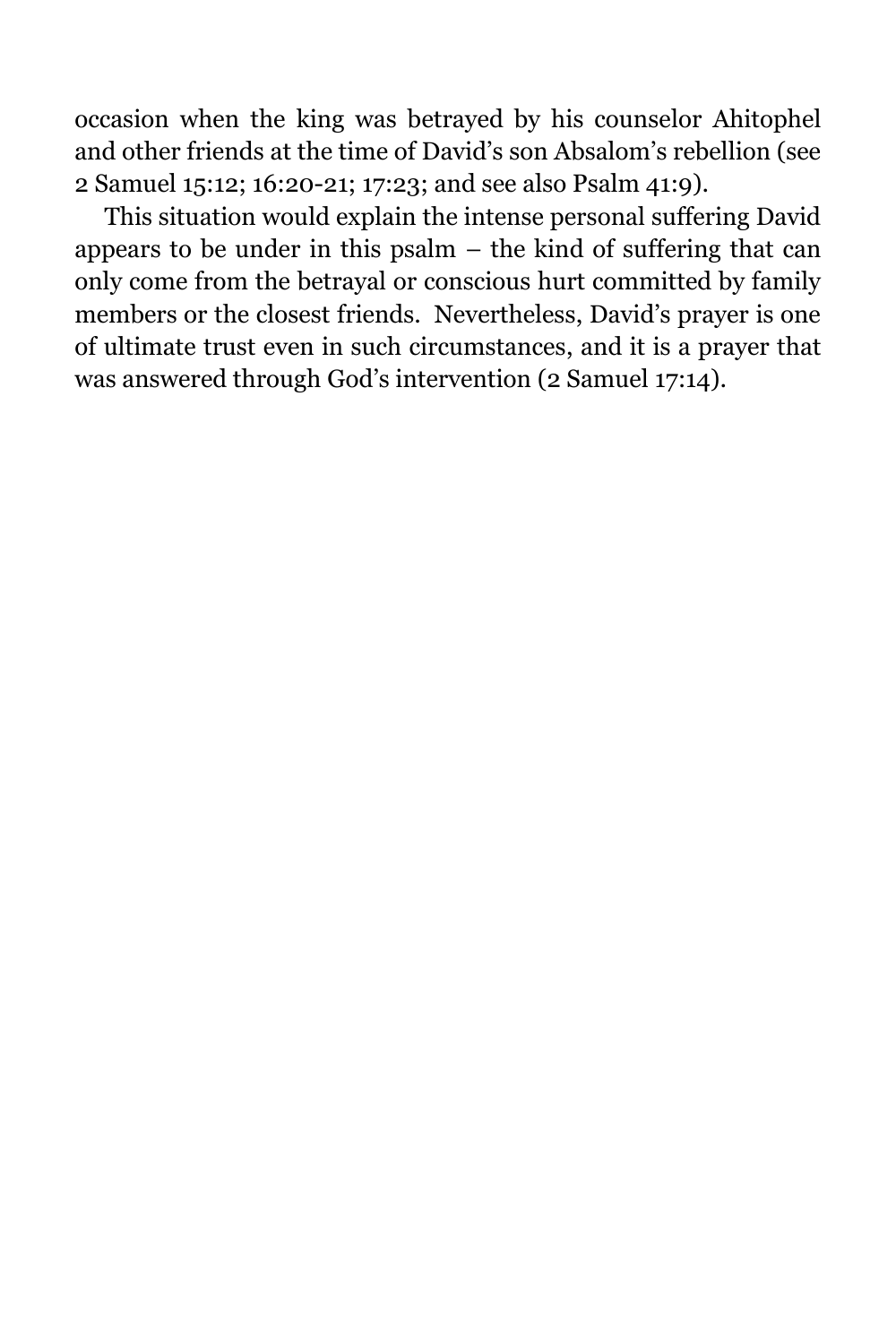#### **PSALM 139: TO THE GOD WHO SEES ALL**

Psalm 139 shows that the requests we make in prayer need not always be long. The composition looks like a psalm of praise, but it is really a short, two verse prayer with an extended twenty-two verse introduction!

Rather than beginning with a request or the statement of a problem, as most prayer psalms do, David begins Psalm 139 with the thought that God has "searched" the king and knows him (vs. 1), and states that "You know when I sit and when I rise; you perceive my thoughts from afar" (vs. 2). Few of the gods of the nations around Israel were believed to see "everything." But even where this might have been the case, there is something unique about the degree to which David ascribes true and complete omniscience to the God of Israel – stating that even "Before a word is on my tongue you, Lord, know it completely" (vs. 4). It is a level of omniscience that the psalmist himself can hardly comprehend: "Such knowledge is too wonderful for me, too lofty for me to attain" (vs. 6).

In the following verses the psalm moves from God's omniscience to the idea that he is also omnipresent – able to be present everywhere. This is certainly a singular concept in the ancient world. While the chief gods of other cultures were sometimes said to be able to act throughout the world, their presence was actually limited. The sun god moved from this world to the underworld each night, and many texts speak of gods whose reach did not extend to distant areas controlled by other deities. This is very different from the idea that God is everywhere that we find in Psalm 139:

Where can I go from your Spirit? Where can I flee from your presence? If I go up to the heavens, you are there; if I make my bed in the depths, you are there.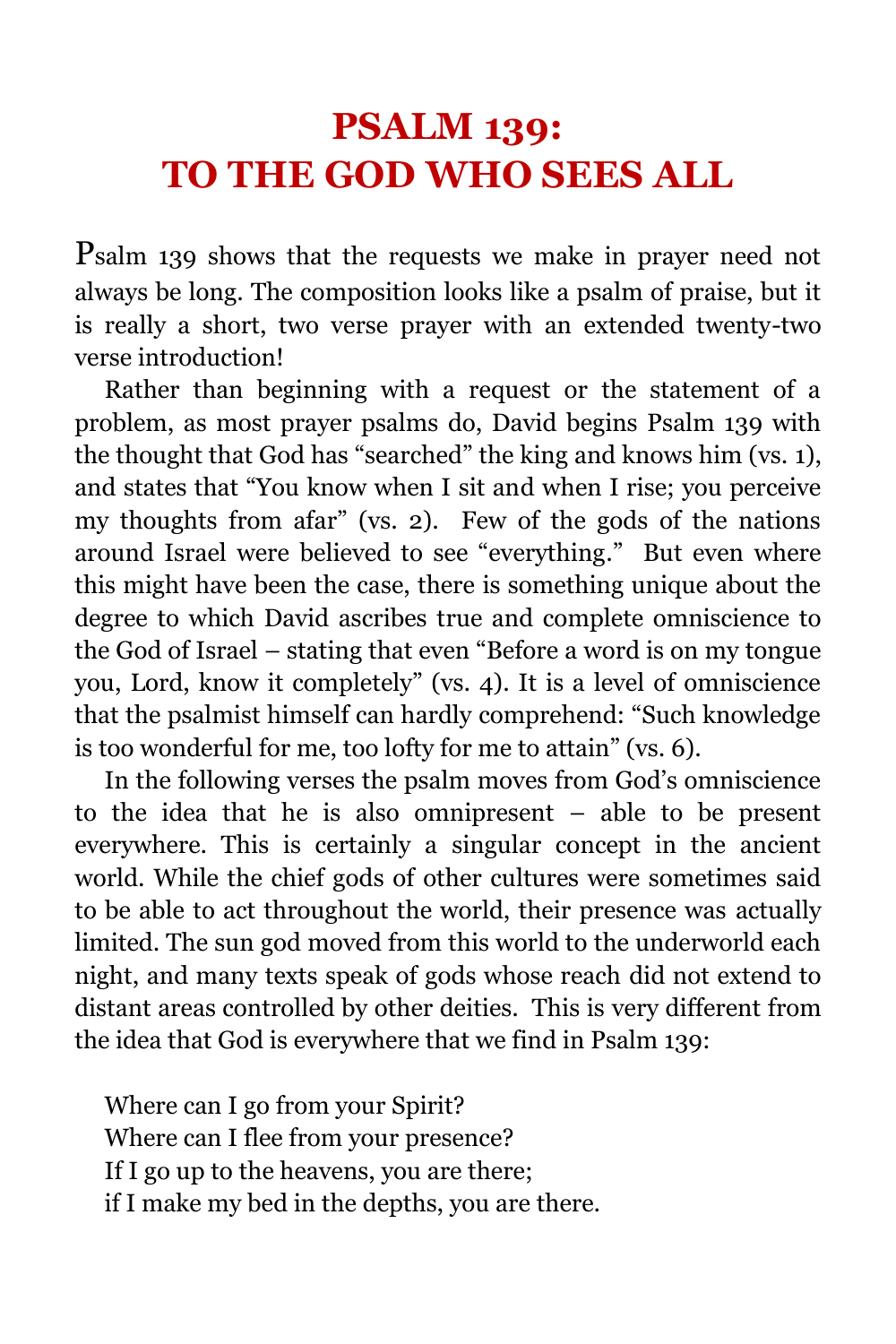If I rise on the wings of the dawn, if I settle on the far side of the sea, even there your hand will guide me, your right hand will hold me fast (vss. 7-10).

The uniqueness of this understanding has sometimes caused it to be doubted, but the concept is also clear in other areas of the Hebrew Bible (1 Kings 8:27; Proverbs 15:3; Jeremiah 23:24; etc.).

The psalmist then continues by considering the omnipotence of God – his incredible power:

For you created my inmost being; you knit me together in my mother's womb. I praise you because I am fearfully and wonderfully made; your works are wonderful (vss. 13-14).

Taken together, the portrait of God painted by David is unique in the ancient world. No other ancient god is so fully described as omniscient, omnipresent and omnipotent. Certainly some aspects of these qualities are claimed for various ancient deities to one degree or another (see Psalm 104), but no other ancient text comes close to saying what this psalm affirms.

Notice where this amazing portrayal of the nature of God leads in Psalm 139. Although it would be purely a psalm of praise if it had stopped at this point, David ends the composition with a short prayer that gives context to what he has said. He applies the knowledge of God's characteristics and power directly to his own relationship with God:

Search me, God, and know my heart; test me and know my anxious thoughts. See if there is any offensive way in me, and lead me in the way everlasting (vss. 23-24).

In this psalm, David calls on the One who is everywhere, who has all power, and who sees everything – from the depths of the earth to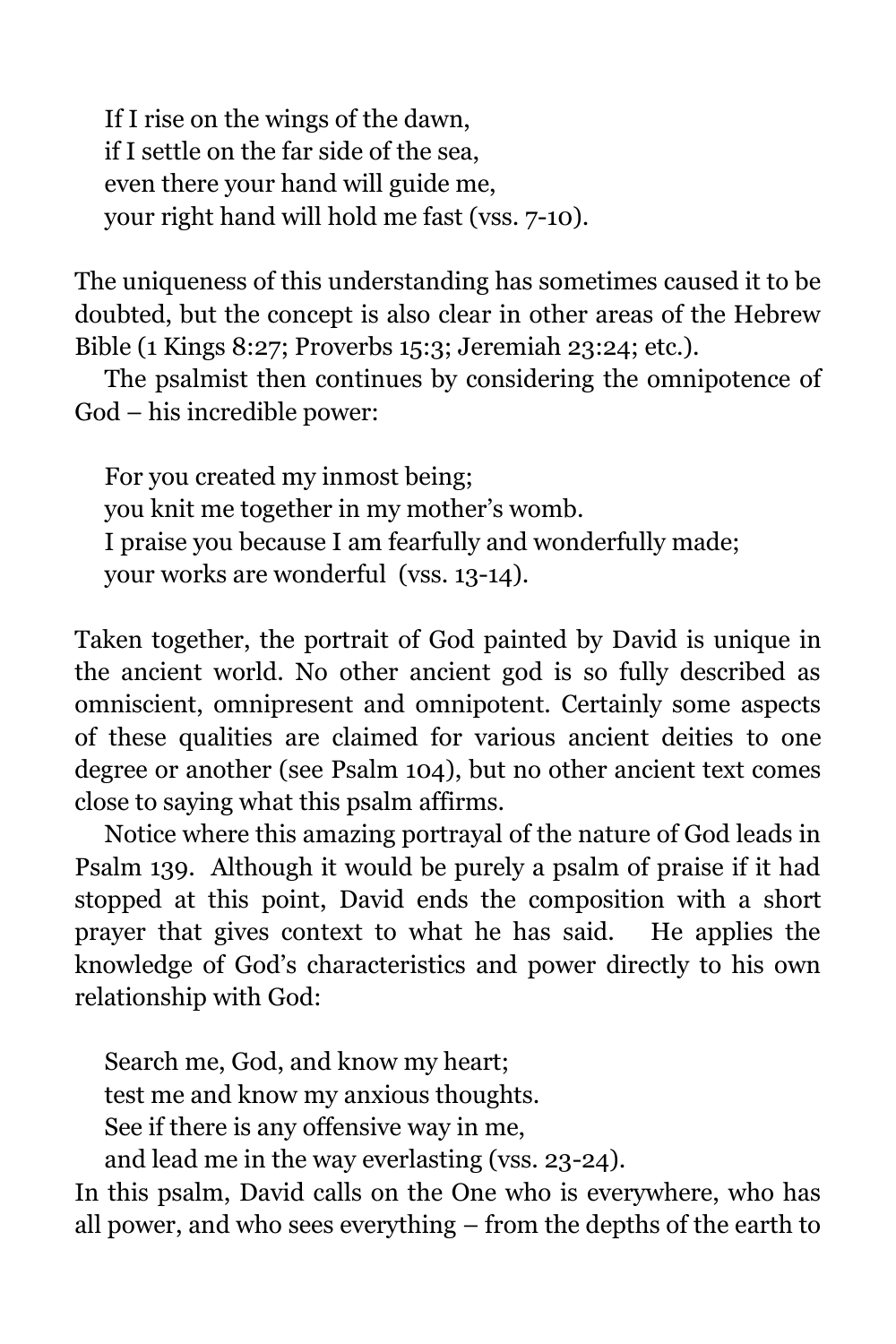the child being formed in the mother's womb – to see and to reveal the very depths of his own heart. Perhaps the psalmist's highest praise in this amazing psalm is his realization that God can see things within David's mind and heart that he cannot see himself. It is a prayer of deep humility and the ultimate request for change, as David asks the God who sees everything to reveal and cleanse him from any unseen and unknown instances of lack of faith ("my anxious thoughts") or obedience ("any offensive way").

So Psalm 139 is not only a song of praise extolling God's ultimate awareness, presence, and power with a short prayer appended. It is among the most theologically profound of all the psalms and also one of the most personal, as it shows the extent to which God knows us completely and desires us to know ourselves.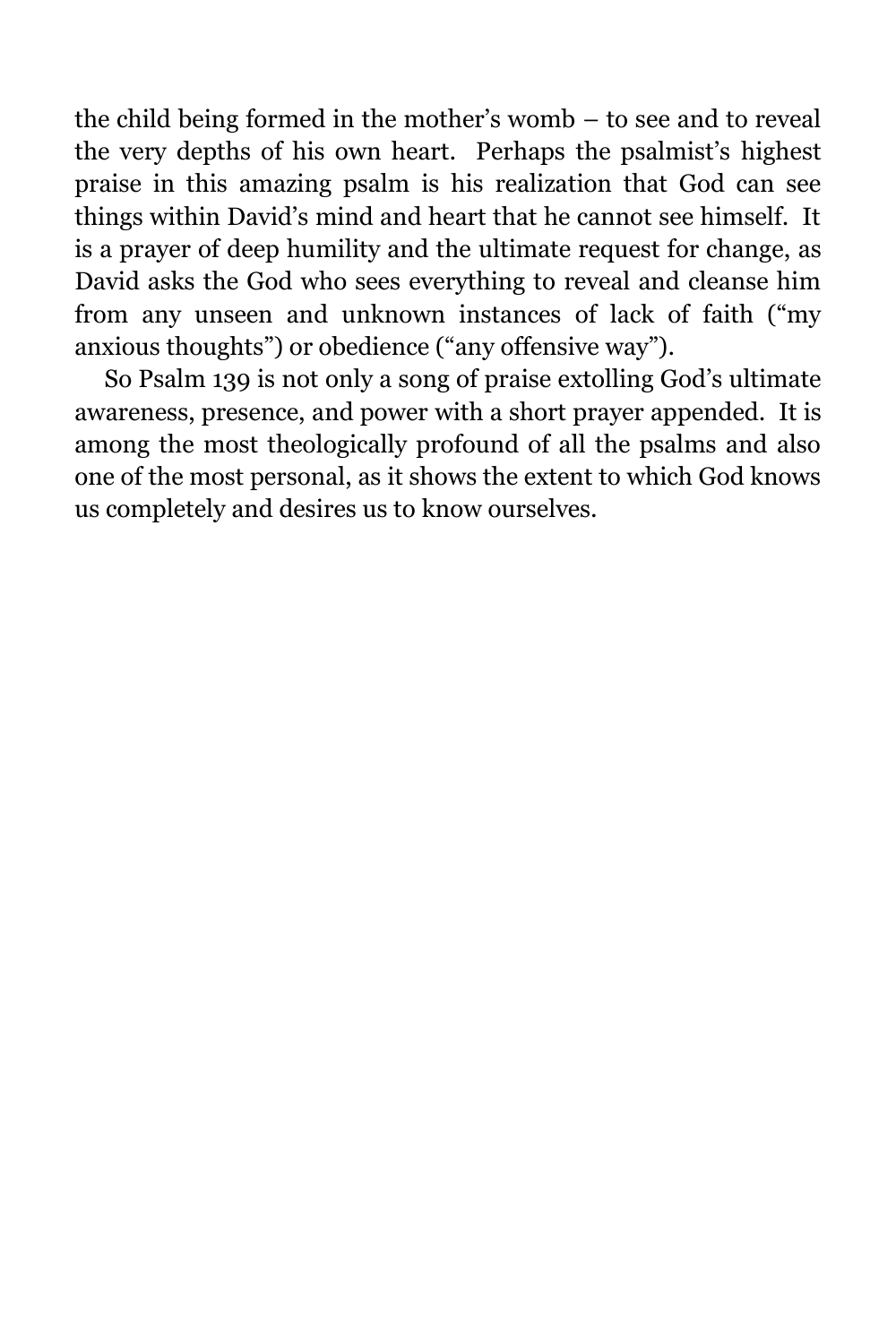# **PART FIVE: KINGSHIP**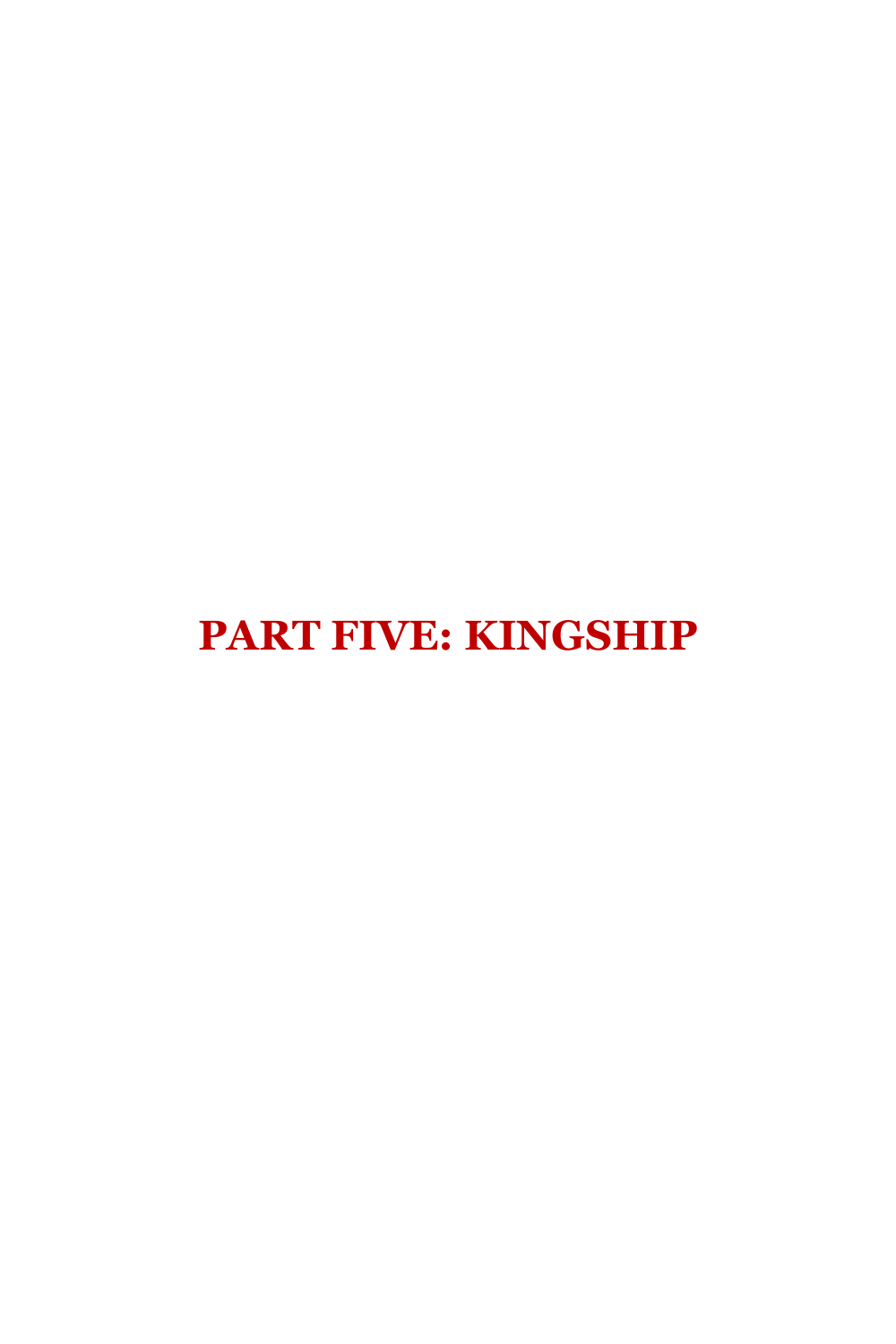#### **KINGSHIP IN THE PSALMS**

A number of the psalms have been characterized as "royal" psalms or psalms of kingship, though different criteria have been used to define psalms of this type. The earliest scholars to categorize these compositions suggested that the royal psalms dealt with the spiritual role of kings in the worship of God, though more recently the definition has been widened to include psalms which were composed to celebrate various aspects of the king's life – such as royal weddings (Psalm 45), psalms dealing with aspects of the king's rule (Psalm 72), and even psalms concerning the royal city of Jerusalem (Psalms 46, 48, 87, and 122).

As we study the kingship psalms we need to differentiate between what is being said of the human, secular king and the Divine King – God himself. The human king is clearly the subject in some psalms (as in Psalm 45), and in others God is praised and worshiped as King (for example, Psalms 47, 93, 96-99).

But in many other cases the royal psalms may alternate between the human king and the Divine King as their subject – requiring us to read them carefully. This is particularly true because the human king is often referred to as the "anointed" one of God (because monarchs were anointed with oil at their coronation – for example, 1 Kings 1:39), and the Hebrew word for "anointed" is *massiach* or "messiah."

In this sense the human king was a "messiah," and the royal psalms may speak almost in the same breath of him or of the much greater promised Messiah (Genesis 49:10). Christians believe, of course, that the references clearly applying to the promised kingly Messiah ultimately point to Jesus Christ, the King of Kings, who will reign forever (Revelation 11:15; 19:16).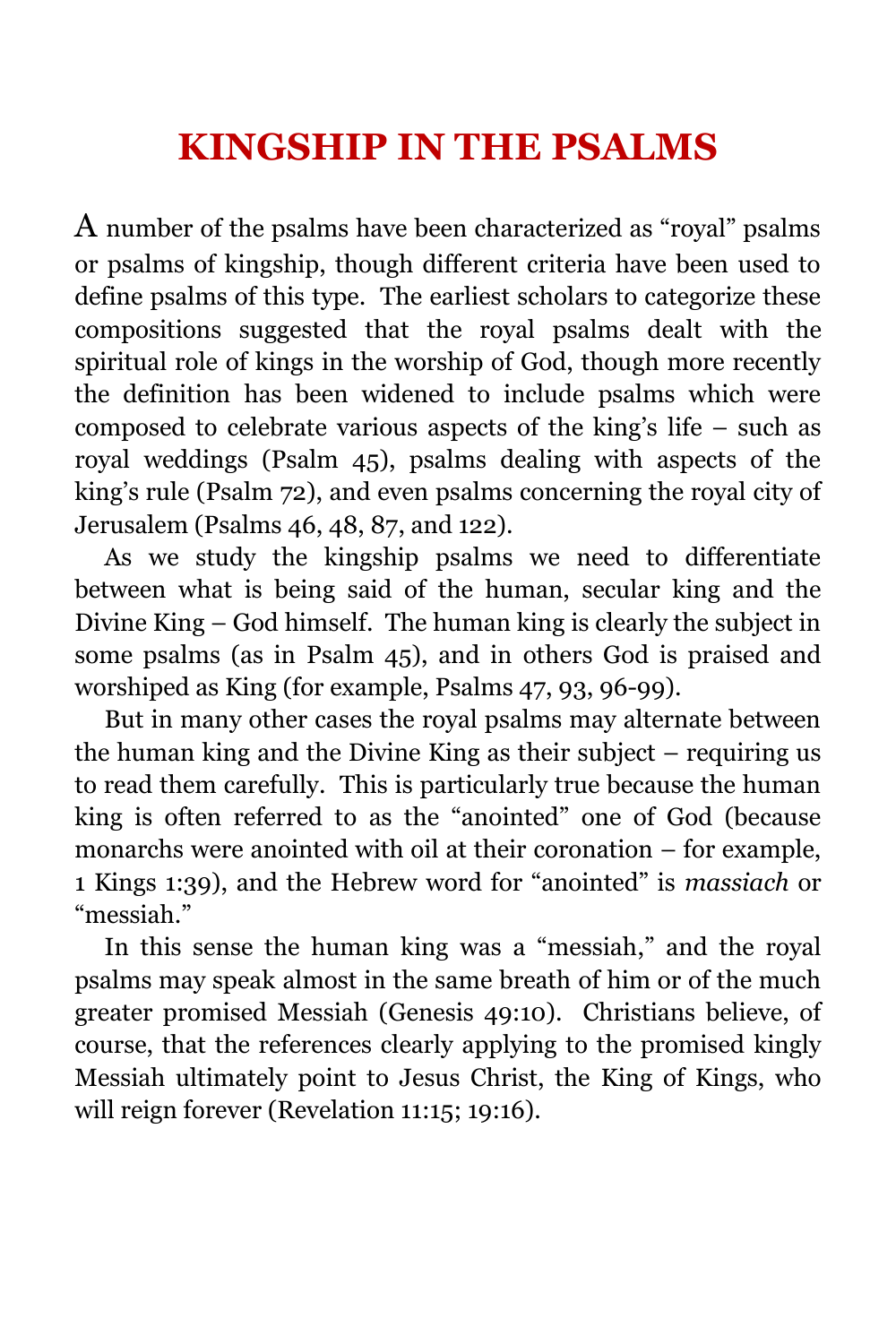## **PSALM 45: A ROYAL WEDDING SONG**

Psalm 45 is unlike most other psalms. It was clearly composed (probably by the Sons of Korah) in preparation for an unnamed king's marriage. The king's bride is from elsewhere (vs. 10) and apparently from the city of Tyre (vs. 12). This has led to the suggestion that the psalm may have been written for King Ahab and his wife Jezebel (who was from the Tyrian region, 1 Kings 16: 31), but that couple's ungodliness makes them unlikely candidates for a psalm preserved in the Bible. It seems far more likely that the princess of Tyre was a bride of Solomon, who took many foreign wives, or of David who also had multiple wives, although of those who are named we do not find any with a Phoenician name.

The psalm begins with the introduction: "My heart is stirred by a noble theme as I recite my verses for the king" (vs. 1) and continues with two sections of equal length praising the king and his bride. In the stanza dedicated to the king the psalmist compliments the monarch (vs. 2) and then urges him:

Gird your sword on your side, you mighty one; clothe yourself with splendor and majesty. In your majesty ride forth victoriously in the cause of truth, humility and justice; let your right hand achieve awesome deeds. Let your sharp arrows pierce the hearts of the king's enemies; let the nations fall beneath your feet (vss. 3-5).

All of this could perhaps be said of the royal human bridegroom, but as the verses continue we see increasing flashes of what must be messianic references. This becomes clear in the final verses apparently dedicated to the Divine King: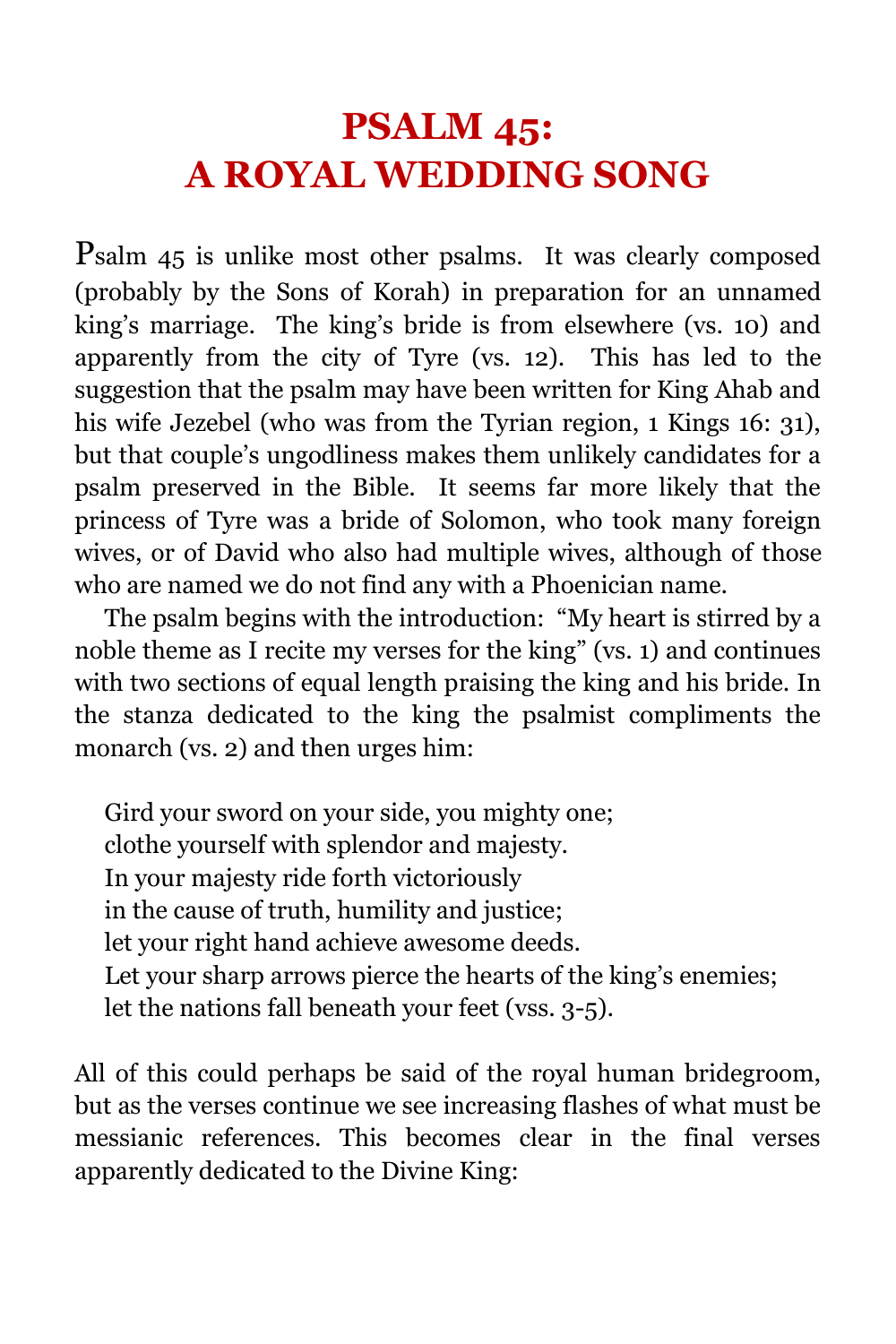Your throne, O God, will last for ever and ever; a scepter of justice will be the scepter of your kingdom. You love righteousness and hate wickedness; therefore God, your God, has set you above your companions by anointing you with the oil of joy (vss. 6-7).

Here, the psalmist's words obviously rise to a messianic significance far beyond the rule of the human king, and these verses were quoted directly in the New Testament book of Hebrews as referring to Jesus Christ (Hebrews 1:8-9).

The psalm transitions to its second half with the line "at your right hand is the royal bride in gold of Ophir" (vs. 9), and the bride is then encouraged to forget her distant home (vs. 10) and to "Let the king be enthralled by your beauty" (vs.11). A high point of the psalm is reached with the declaration "In embroidered garments she is led to the king" (vs. 14), and the bride herself is promised "Your sons will take the place of your fathers; you will make them princes throughout the land" (vs.16).

So Psalm 45 is both a beautiful marriage song in its own right, and one with clear messianic allusions. The idea of the "bride" of the Messiah is only glimpsed occasionally in the Hebrew Bible, but it is manifest in the New Testament where the marriage of Christ and the Church is specifically celebrated (Revelation 19:7; etc.).

Psalm 45 is also a clear example of the way in which many of the royal psalms have verses with messianic significance embedded within them. We should watch for these verses as they can occur unexpectedly, but if we look out for them we will see them  $-$  like flashes of light suddenly reflected from a jeweled crown.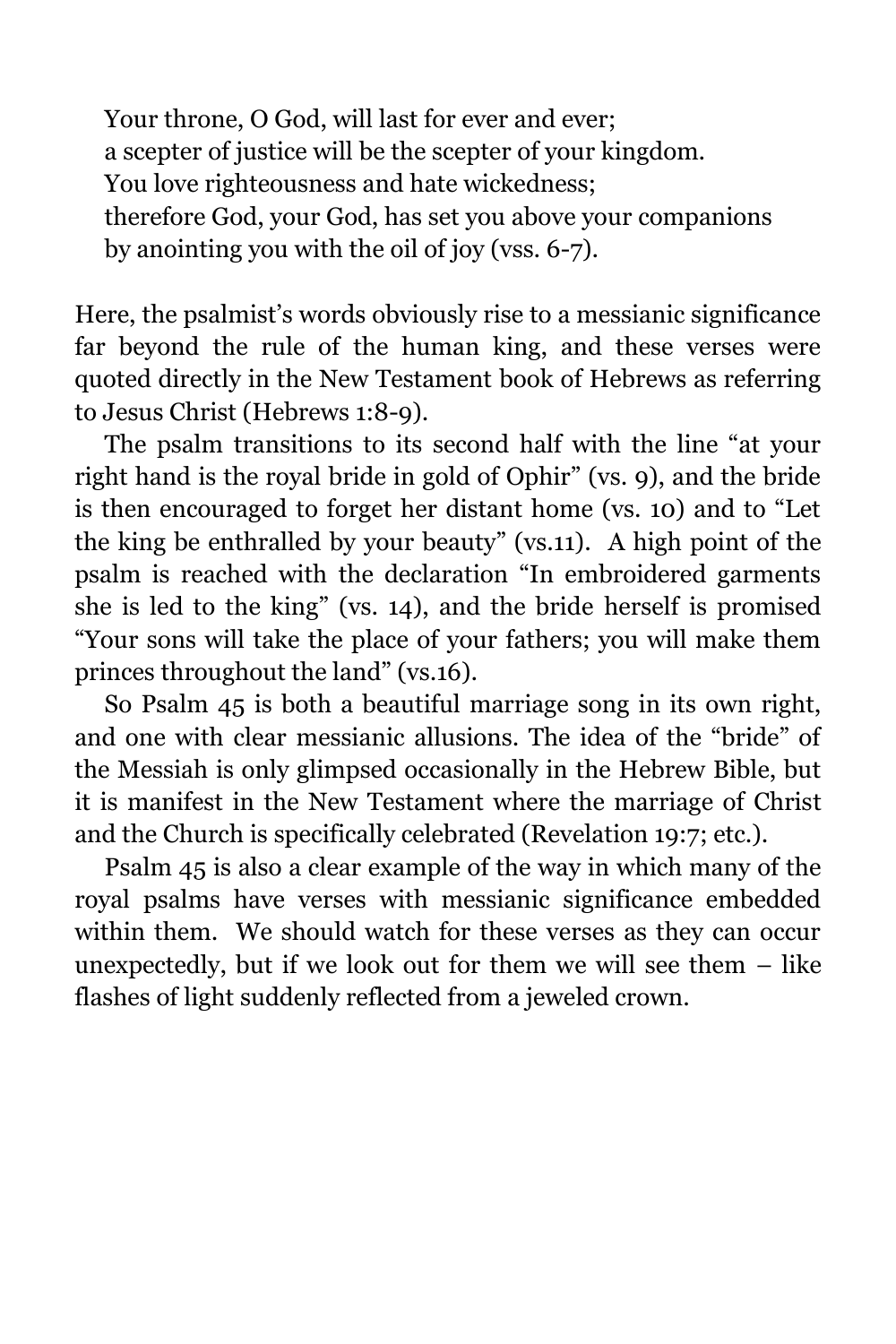#### **PSALM 16: AT THE KING'S RIGHT HAND**

This psalm begins with a short prayer of the type a warrior might well offer before battle: "Keep me safe, my God, for in you I take refuge" (Psalm 16:1). But the rest of the psalm is a song of praise and thanksgiving, presumably composed after the battle was over.

David develops the theme of giving praise after surviving conflict by saying "you make my lot secure" (vs. 5) and "I will praise the Lord, who counsels me" (vs. 7), before making an interesting statement:

I keep my eyes always on the Lord. With him at my right hand, I will not be shaken (vs. 8).

It is easy to read over this statement without noticing the military metaphor that forms a large part of what David is giving thanks for. When the warrior king says "With him at my right hand, I will not be shaken," it is far more than a pleasant poetic expression.

In the time of David a well-armed warrior would usually hold his primary weapon – whether a sword, spear or sling – in his right hand and his shield in his left hand. The warrior the king placed at his right hand had his own shield next to the king and had the privilege of protecting the king's exposed side in the line of battle. To be the king's "right hand man" was not just a statement of usefulness or proximity to the king, but an affirmation of the fact that one was trusted completely – with the life of the king himself.

So when David places God in this role, he can confidently affirm "With him at my right hand, I will not be shaken" (vs. 8), and the force of the metaphor is seen in the fact that the Hebrew word translated "shaken" can also be translated "slip" or to "lose one's footing." David knew that with God at his "right hand," he not only was protected from the blows of the enemy, but also, as long as he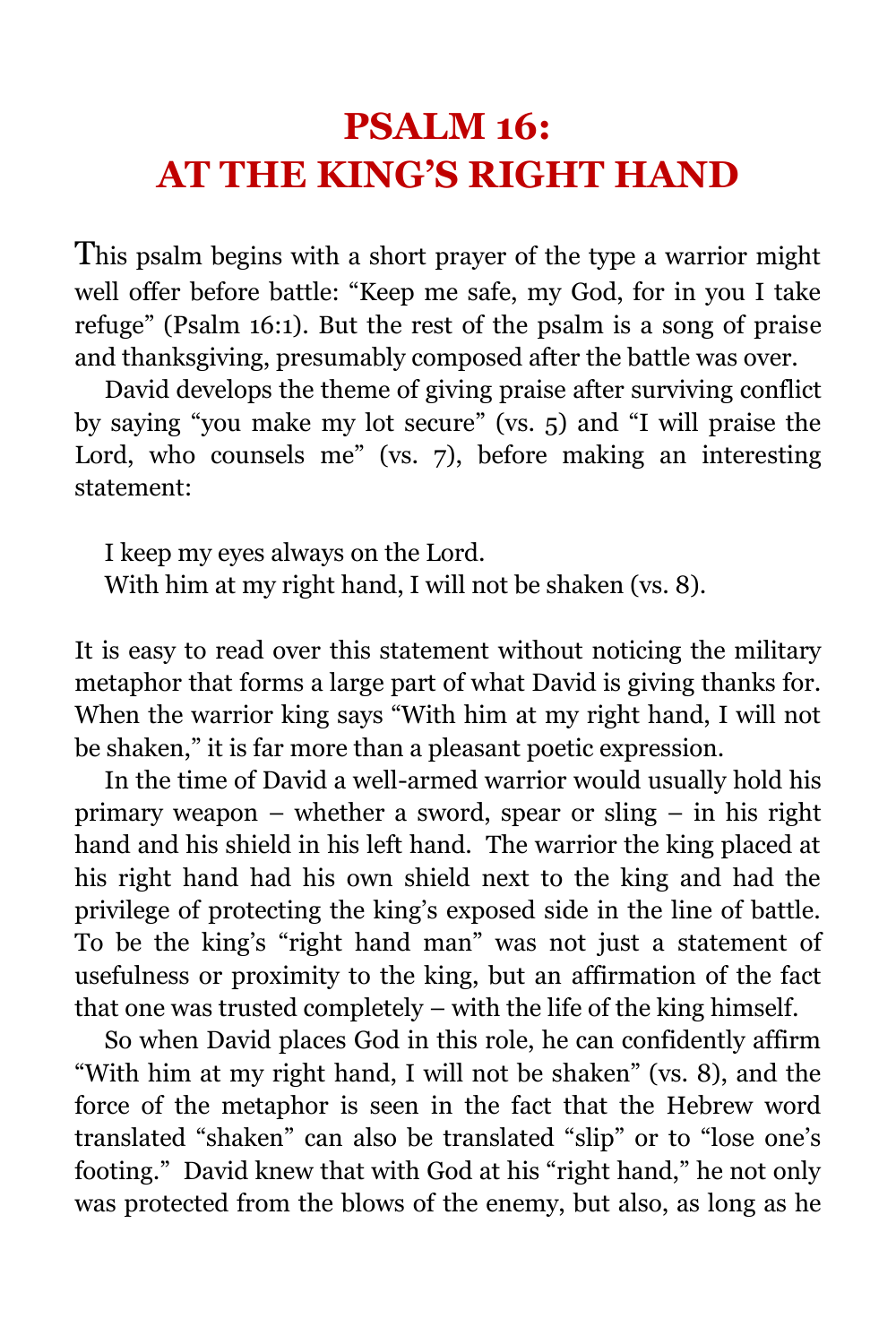kept himself in this position with God, he had God's protection from stumbling and falling. The metaphor is a military one, but the spiritual application is obvious (see also Psalm 109:31).

As with so many other psalms, Psalm 16 then transitions to a prophetic aspect which we know, from our own perspective, refers to the messianic King of David's line:

Therefore my heart is glad and my tongue rejoices; my body also will rest secure, because you will not abandon me to the realm of the dead, nor will you let your faithful one see decay. You make known to me the path of life; you will fill me with joy in your presence, with eternal pleasures at your right hand (vss. 9-11).

These verses speak not only of David himself, but also, prophetically, of the death and resurrection of the Son of David, Jesus Christ (Acts 2:27). But we should not miss the way in which David skillfully ends his psalm with a reversal of the metaphor he has used, in that he shows the joys of eternity in terms of serving in the same trusted and intimate position – at God's right hand.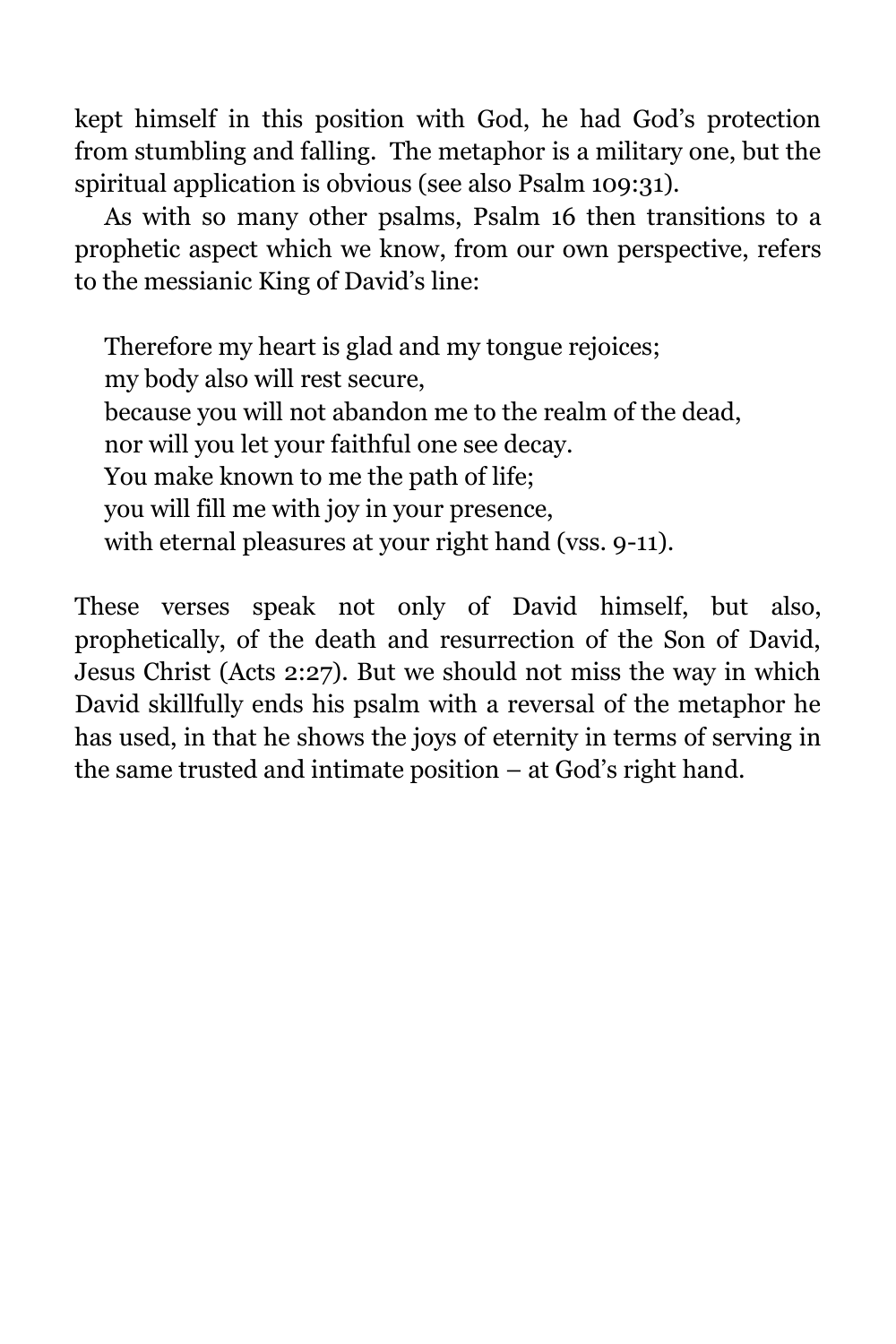#### **PSALM 2: ONCE AND FUTURE KINGS**

The second psalm introduces two specific characters in David's songs. First we see David himself as king – as "the Lord's anointed." As we have seen, kings were consecrated for their office by an anointing with oil (for example, 1 Kings 1:39), and so David often refers to himself in this way.

In Psalm 2 he complains that "The kings of the earth rise up and the rulers band together against the Lord and against his anointed" (vs. 2). We do not know the details of this situation, but David clearly was living under threat from other rulers – probably from neighboring nations that Israel attempted to control for its own safety (vs. 3). But David saw his own position as linked closely to the rule of God, and this psalm shows the king's unflinching trust in God's support.

The psalm continues by reporting God's words, perhaps revealed through a priest or prophet: "I have installed my king on Zion, my holy mountain" (vs. 6), and although this statement could certainly apply to David himself, beginning in this verse or in verse 7, the psalm transitions to talk of a far greater King than David:

I will proclaim the Lord's decree: He said to me, "You are my son; today I have become your father. Ask me, and I will make the nations your inheritance, the ends of the earth your possession. You will break them with a rod of iron; you will dash them to pieces like pottery" (vss. 7-9).

This is clearly a Messianic prophecy as statements such as "I will make the nations your inheritance, the ends of the earth your possession" obviously could not apply to David himself. In verse 9 we are told this messianic King would break the nations with a rod of iron and dash them to pieces like pottery. This is a fascinating reference which we can only fully understand in terms of the culture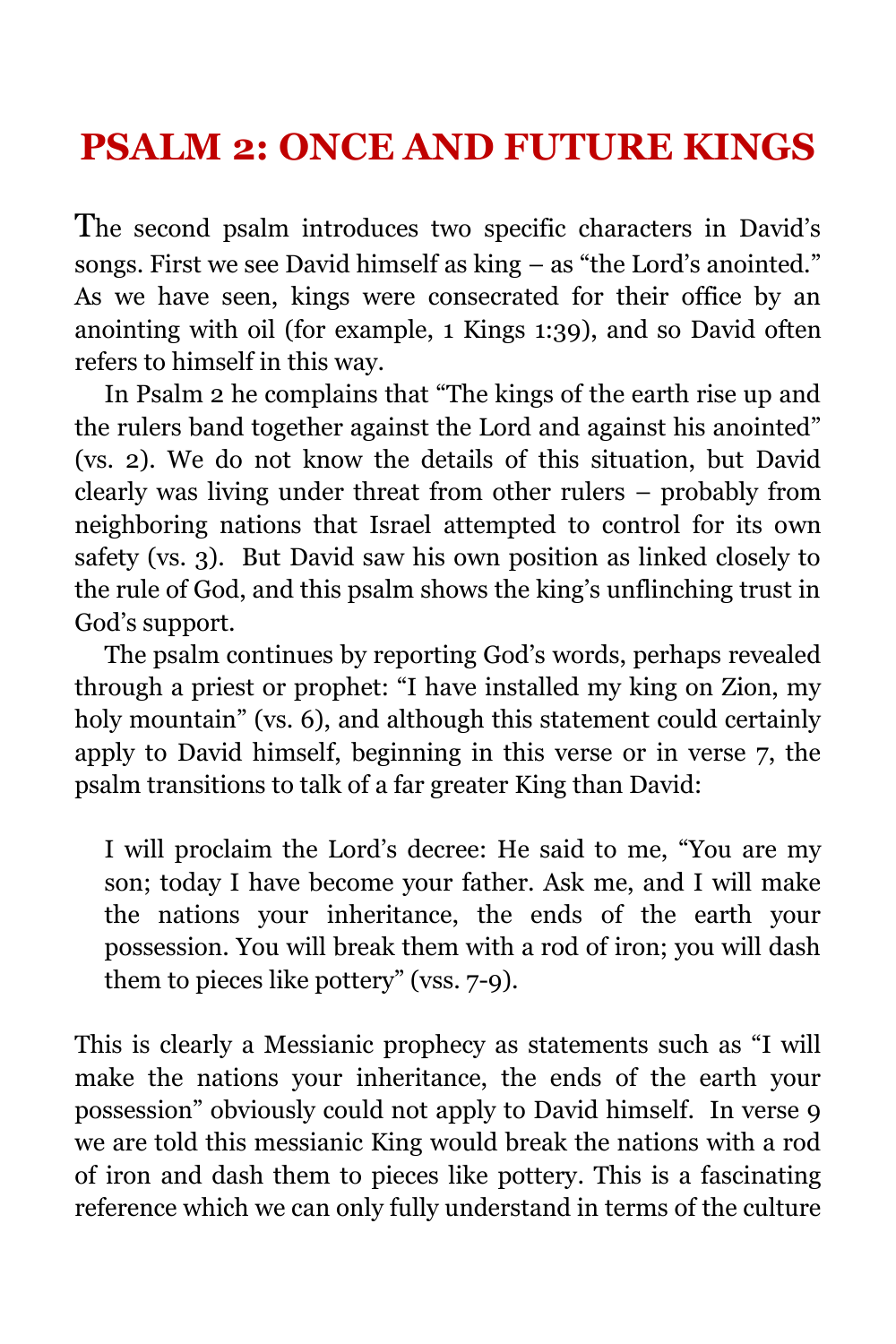of David's time. The kings of the ancient Near East whose nations surrounded and often threatened Israel frequently conducted what is called an "execration ritual" in which the names of enemy nations were written on pottery jars, then the king would smash the jars with a mace or club in order to symbolically destroy his enemies.

While we may think the expression "break them with a rod of iron" refers to the king's harsh rule, it suggests instead the idea of breaking the enemies' power to harm the people of Israel, and that must be what is meant here or the reference to smashing pottery would be meaningless.

So David's second psalm introduces him as the king of Israel at that time and also introduces the great future King who eventually would break human powers of destruction and rule over the whole earth. Biblically the two kings are interconnected as the Scriptures show that the Messiah would eventually come from the line of David (John 7:42) and would rule on David's throne (Psalm 89:3-4; Isaiah 9:7).

We understand the second psalm much better when we see that it "telescopes" time in order to convey David's certainty not only of God's protection and intervention in his own time, but also of God's eventual intervention and bringing about the destruction of evil on a worldwide scale. It is because of that certainty that even in a time of threat, David was confident to end the psalm with the jubilant exclamation "Blessed are all who take refuge in him" (vs. 12).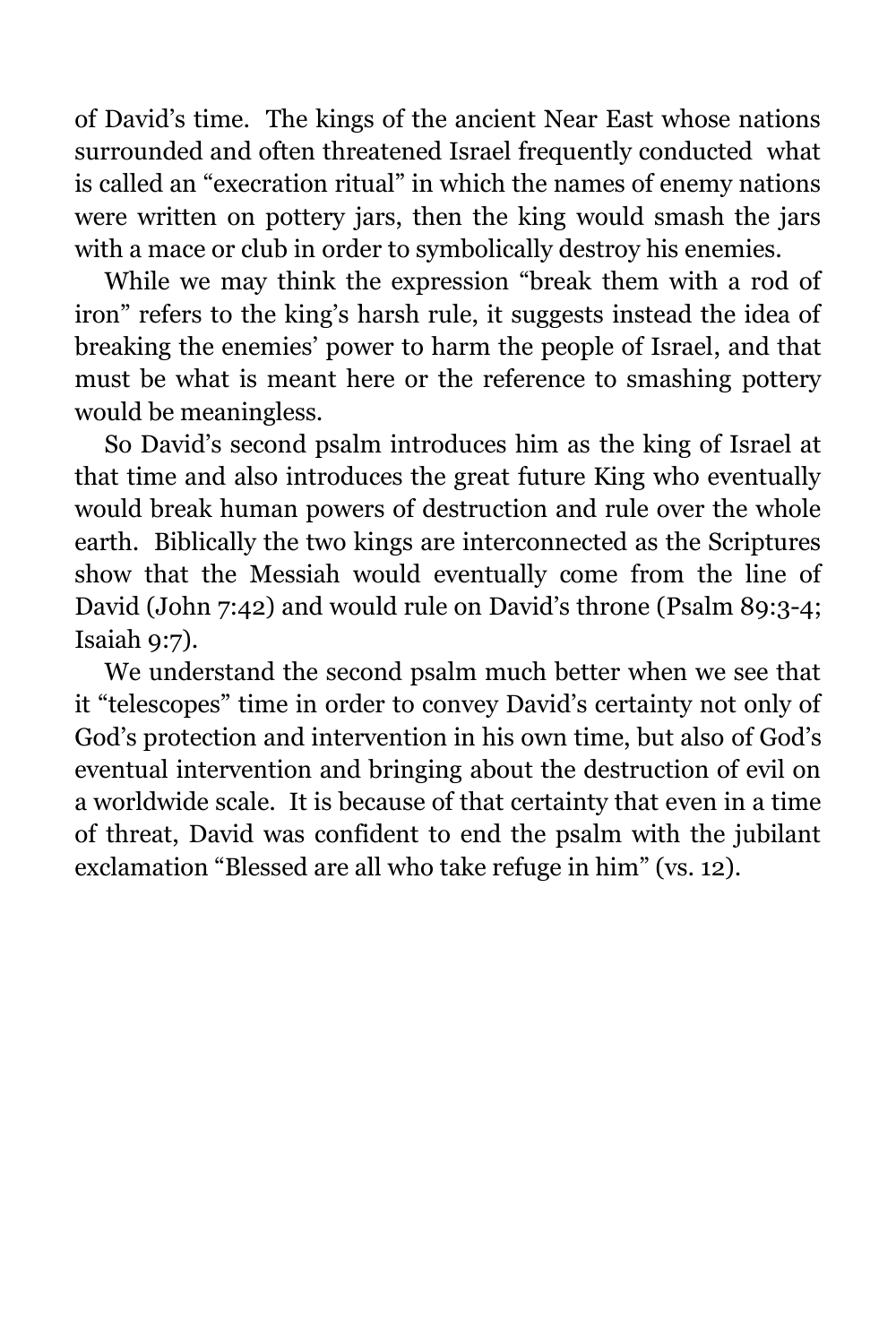# **PSALM 89: THE THRONE OF DAVID**

This majestic psalm is attributed to Ethan the Ezrahite, one of the leading musicians and wise men of David's reign. The psalm was evidently composed during a period of great trouble and contrasts that time of difficulty with the future prosperity and peace promised to David and his descendants (2 Samuel 7:12-17). The psalm begins with the affirmation of God's lasting love (vss. 1-2), which is mentioned as the basis of the covenant made with David:

You said, "I have made a covenant with my chosen one,

I have sworn to David my servant,

I will establish your line forever

and make your throne firm through all generations" (vss. 3-4).

The psalmist then elaborates on the faithfulness of God as seen in his perpetual rule over nature and the upholding of creation (vss. 9-14). The rule of God is stressed over the "surging sea"– a symbol of uncontrolled chaos in the ancient world (vs. 9); over Rahab – a sea monster personifying chaos (vs. 10); over the whole heaven and earth in general (vs. 11); and then specifically over Tabor and Hermon – two towering mountains signifying the north and south of Israel, and thus the whole land (vs. 12).

The psalm then returns to its monarchial theme and God's promises to David:

to your faithful people you said: "I have bestowed strength on a warrior; I have raised up a young man from among the people. I have found David my servant; with my sacred oil I have anointed him. My hand will sustain him; surely my arm will strengthen him (vss. 19-21).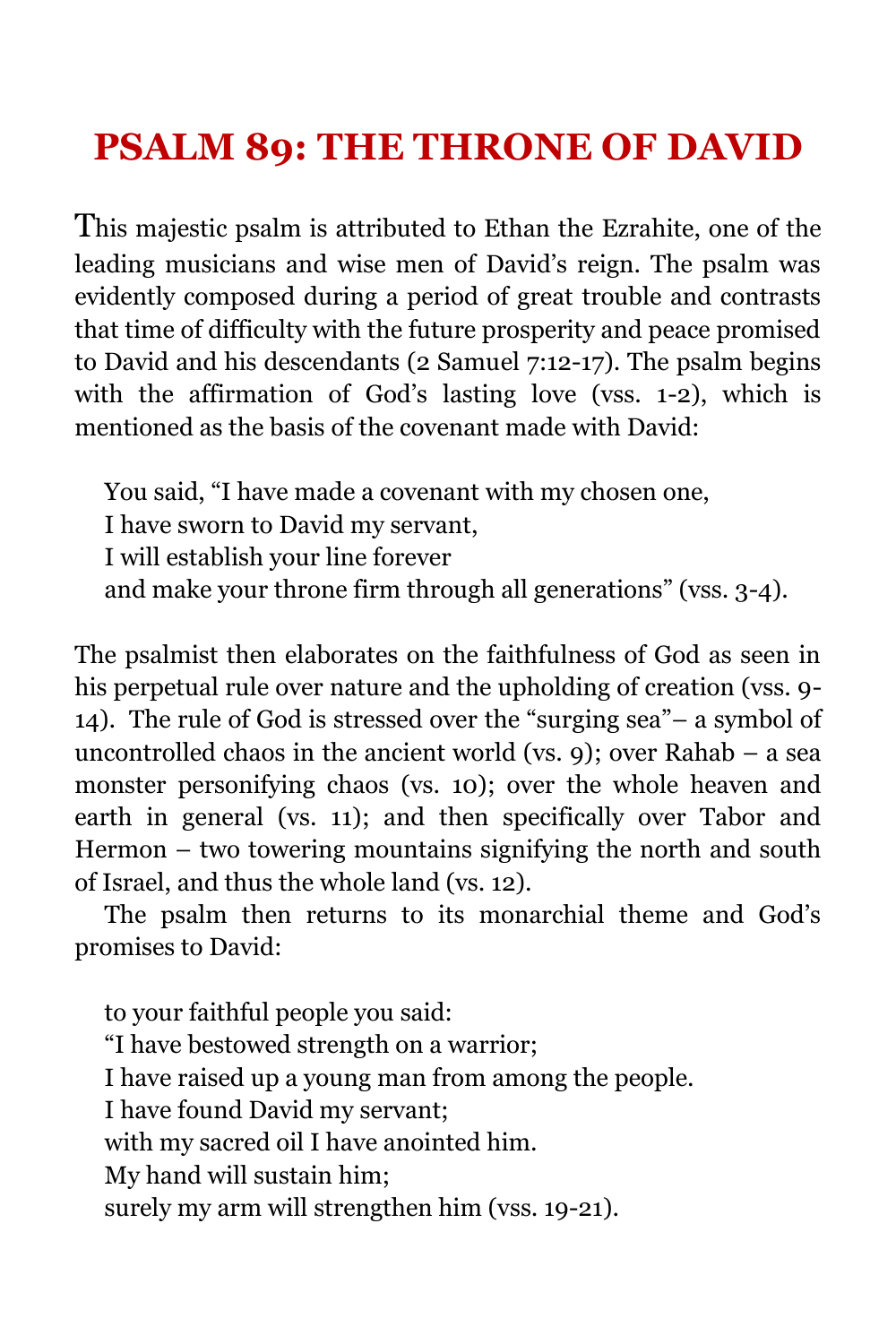Some of these words were referenced by the apostle Paul in Acts 13:22: "I have found David son of Jesse, a man after my own heart; he will do everything I want him to do" (a composite of Psalm 89:20 and 1 Samuel 13:14), so the application of verses 19-21 to David himself is without doubt. But they may well still have a messianic aspect, as we see in the verses that follow:

And I will appoint him to be my firstborn, the most exalted of the kings of the earth. I will maintain my love to him forever, and my covenant with him will never fail. I will establish his line forever, his throne as long as the heavens endure (vss. 27-29).

Clearly, these verses could not literally apply to David or his physical descendants and must have reference to the person of the promised Messiah who would be of the line of David and able to provide a never-ending presence on the Davidic throne. This duality of application both to David and his descendants and to the promised Messiah is common in the royal psalms and something which we must keep in mind as we read them. Importantly, we must recognize that the intended application may switch back and forth as the psalm progresses. Psalm 89 continues (vss. 30-34) by speaking of the punishment that would come on David's descendants if they were not faithful to God – something that could not apply to the Messiah of God; but the messianic application becomes clear again in the immediately following verses:

Once for all, I have sworn by my holiness and I will not lie to David that his line will continue forever and his throne endure before me like the sun; it will be established forever like the moon, the faithful witness in the sky (vss. 35-37).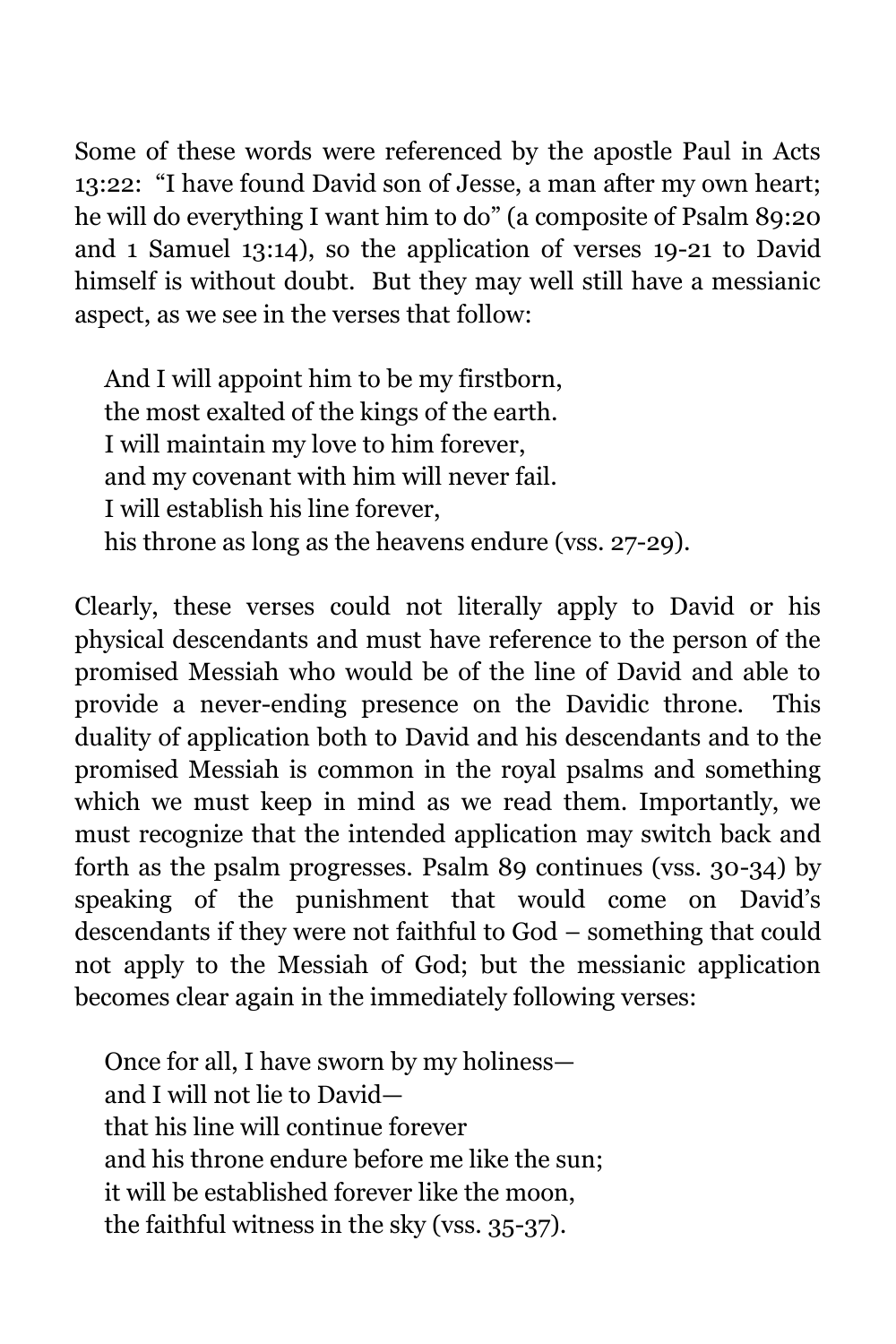The fluctuating nature of the prophecies in these compositions – from human to divine to human application – is a feature of the royal psalms that we will see again in Part Six of this book dealing with prophecy in the psalms.

But Psalm 89 is a good example of how we must not focus only on the prophetic nature of these kingly compositions. It is also a wonderful example of the faithfulness of God – as we see in some of the psalm's most meaningful and encouraging lines:

You, LORD, are mighty, and your faithfulness surrounds you … nor will I ever betray my faithfulness (vss. 8, 33).

Fittingly, this psalm ends not with one, but with two Amen's  $-$  a literary device for "doubly" confirming what was written.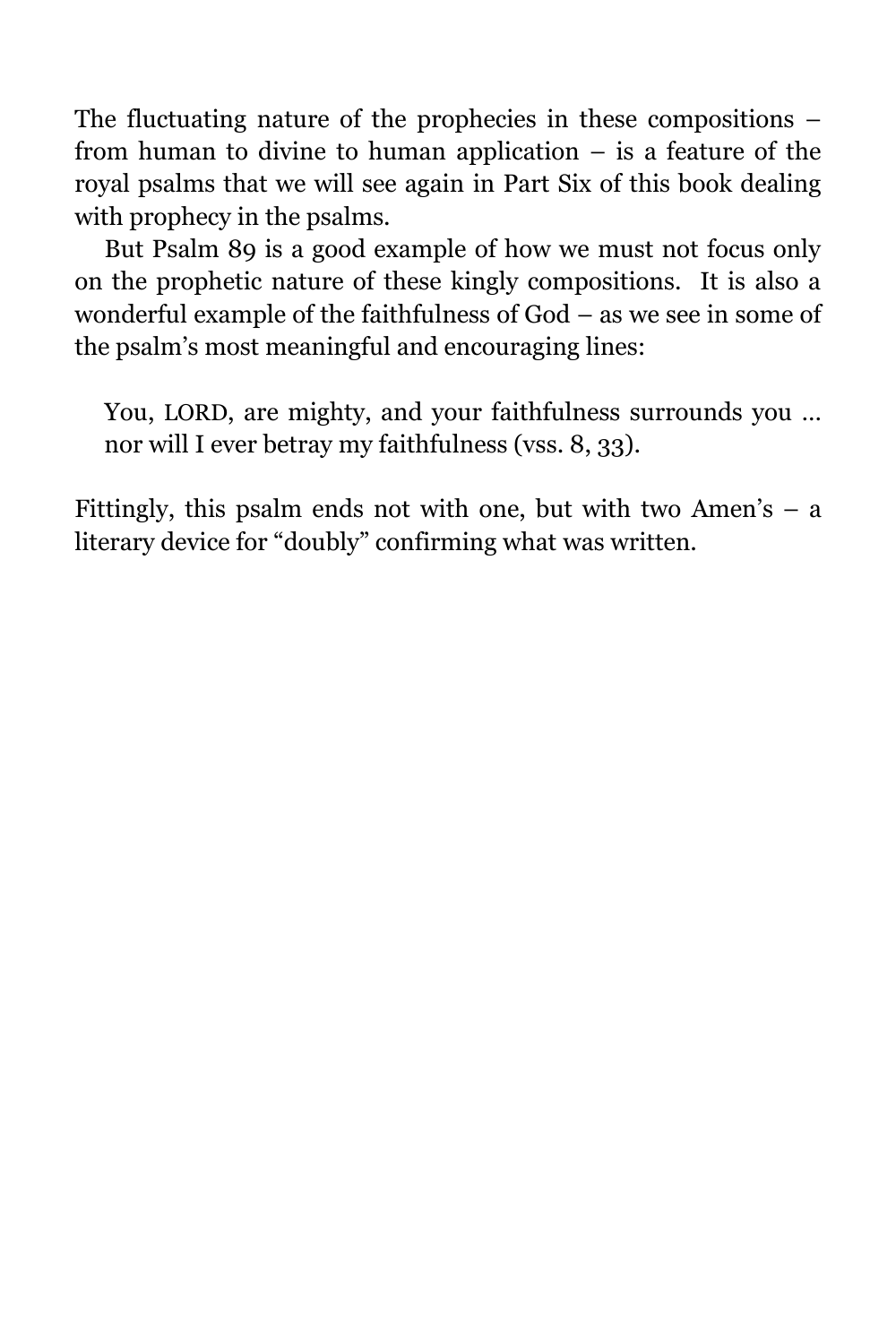**PART SIX: PROPHECY**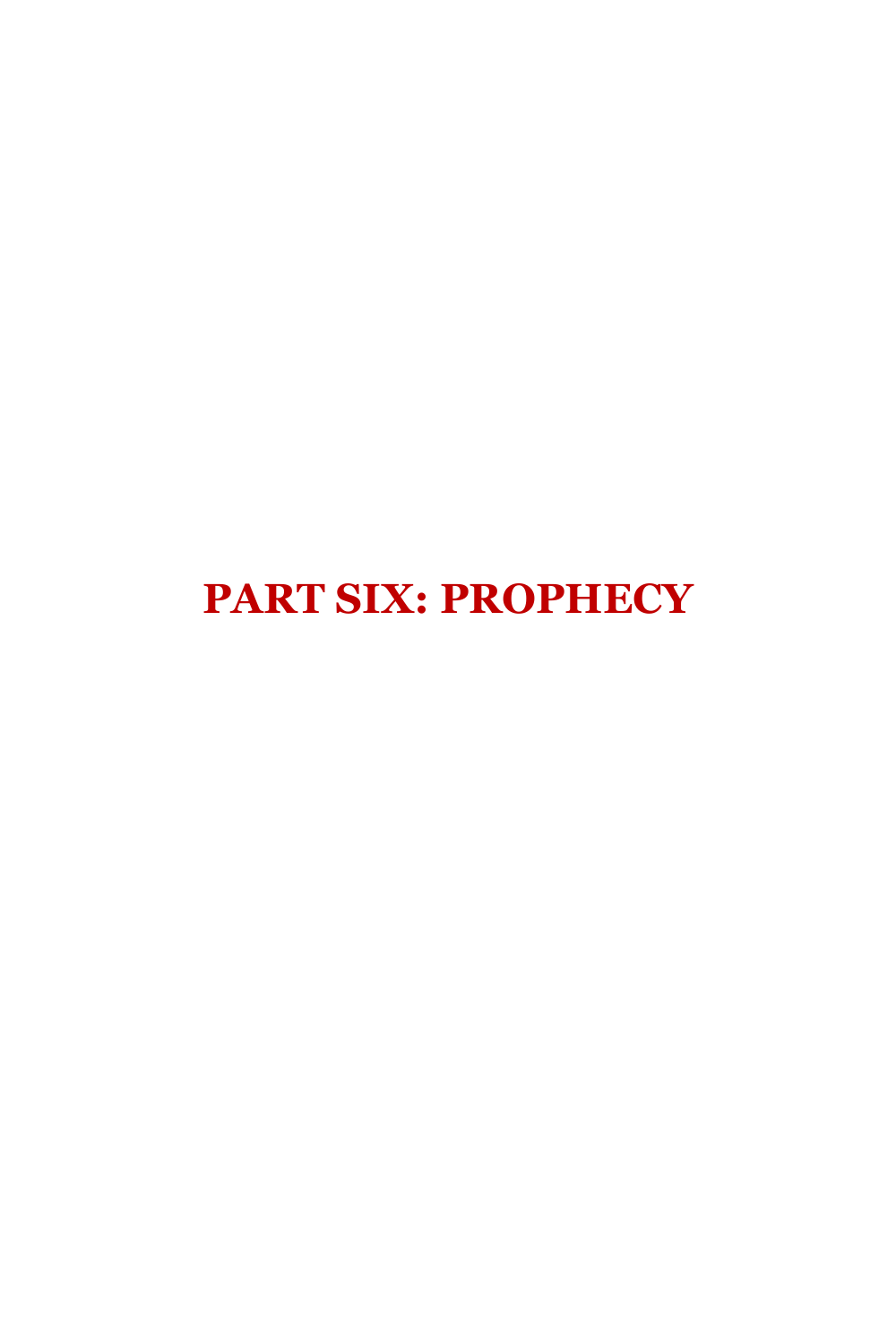### **PROPHECY IN THE PSALMS**

It often surprises first-time readers of the book of Psalms how many prophetic statements the psalms contain. This is especially true of the compositions ascribed to King David – who the New Testament specifically calls a prophet (Acts 2:30).

Prophets did not exclusively foretell the future and were essentially spokespersons for God conveying many kinds of messages, but there is no shortage of material in the Psalms that does relate to some fulfillment far in the future from when they were written. Some of those prophecies relate to the nation of Israel, some to the descendants of the king, and a great many to the promised Messiah we began to discuss in the previous section.

While there are no psalms that could be described as wholly prophetic in nature, some have individual verses of future significance and others have a great many such verses. In this section we consider some examples of psalms of the latter type – compositions with a good deal of prophetic information.

Some of these psalms contain material which is among the clearest and most firmly verified of all the Bible's prophecies. As we will see, Psalm 22 provides an example of this. Anyone who has read the New Testament accounts of the crucifixion of Jesus Christ can see the obvious parallels between this psalm and what the Christian writers record. In fact, the authors of the Gospels – especially Matthew – often highlight their accounts with direct quotations from this psalm.

But the prophecies found in other psalms are often no less remarkable in what they foretell and in how those things can be seen to have come to pass. The Davidic psalms contain many such "flashes" of prophetic "light" and it is clear that David was privileged to function as one of the greatest prophets in terms of the details found in the inspired words given to him.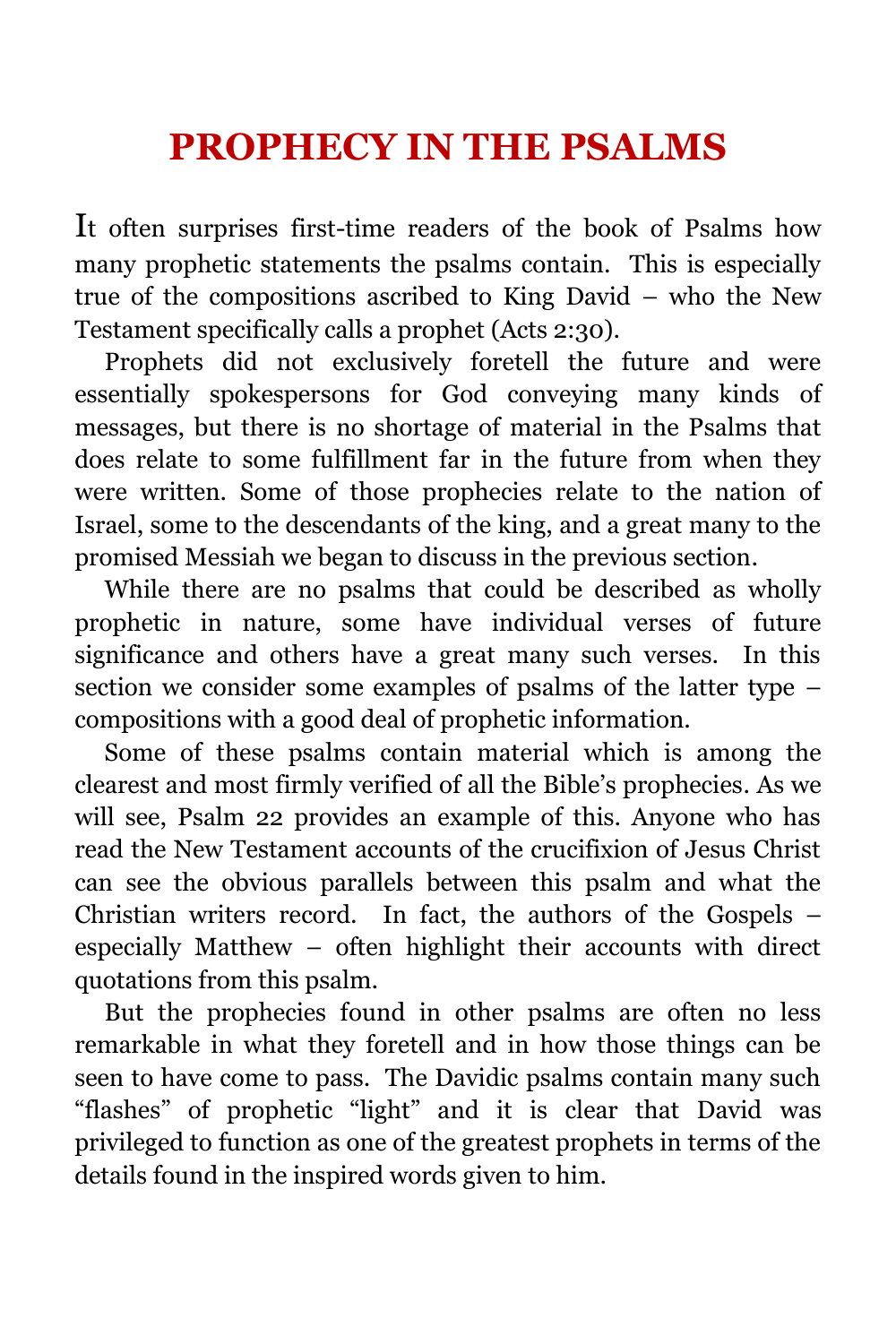# <span id="page-76-0"></span>**PSALM 22: THE MESSIAH'S DEATH FORETOLD**

Of all the prophecies found in the Bible, perhaps the most amazing are those found in the twenty-second psalm. The clearly prophetic details of the death of the individual spoken of in Psalm 22 match the New Testament accounts of the crucifixion of Christ found in the Four Gospels to such a degree that they remain a central part of Christian faith in the death and resurrection of Jesus.

Skeptics have often attempted to negate the prophetic aspects of this psalm, which was composed approximately one thousand years before the life of Christ, but the reality of its foretelling cannot be ascribed to sheer coincidence.

Certainly parts of Psalm 22 may have had a preliminary application to events in the life of David himself, but many of its details – such as the dividing of the individual's clothes, the casting of lots for them, and the piercing of his hands and feet – obviously did not.

In the same way, it is clear that the crucifixion of Jesus was witnessed by a great many individuals, and it is unrealistic in the extreme to suggest that the early Christians simply said that all the details mentioned in Psalm 22 occurred at the death of Jesus when many individuals could have contradicted them if that were not the case.

Here are just some of the statements found in Psalm 22 alongside their parallels in the gospel accounts of Jesus' crucifixion. A number of other correspondences can be seen by reading the psalm in its entirety, but consider the following selected examples:

**Psalm 22:1** My God, my God, why have you forsaken me? **Matthew 27:46** About the ninth hour Jesus cried…"My God, My God, why have you forsaken me?"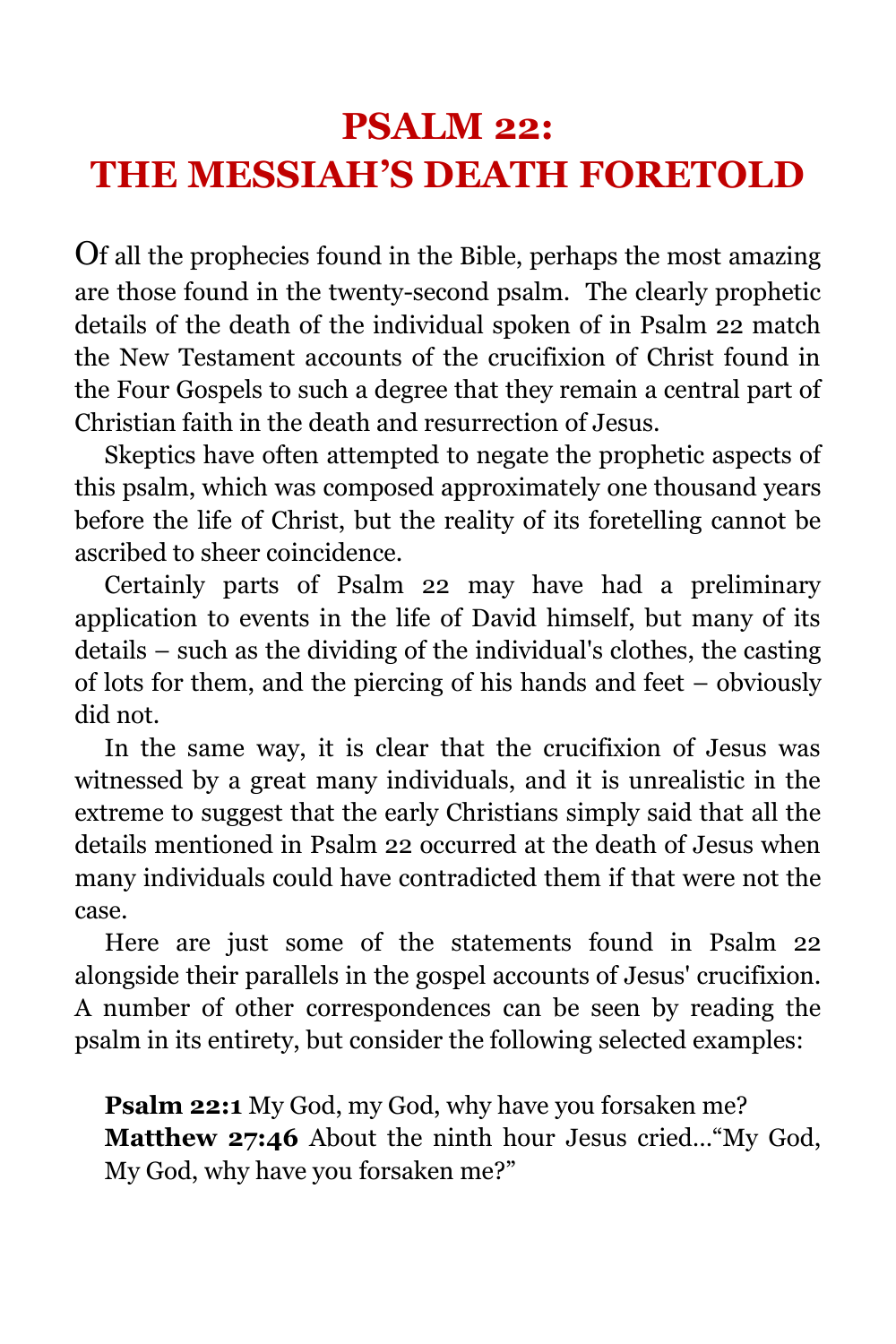**Psalm 22:7** All who see me mock me.

**Matthew 27:41** In the same way the chief priests, the teachers of the law and the elders mocked him.

**Psalm 22:7** ...they hurl insults, shaking their heads.

**Matthew 27:39** Those who passed by hurled insults at him, shaking their heads.

**Psalm 22:8** "He trusts in the LORD," they say, "let the Lord rescue him. Let him deliver him."

**Matthew 27:43** He trusts in God. Let God rescue him now if he wants him.

**Psalm 22:14** I am poured out like water.

**John 19:34** …pierced Jesus' side with a spear, bringing a sudden flow of blood and water.

**Psalm 22:15** My mouth is dried up like a potsherd, and my tongue sticks to the roof of my mouth.

**John 19:28** Later... so that Scripture would be fulfilled, Jesus said, "I am thirsty."

**Psalm 22:16** ...they pierce my hands and my feet. **John 19:23-24a** …the soldiers crucified Jesus.

**Psalm 22:18** They divide my clothes among them and cast lots for my garment.

**John 19:23-24a** When the soldiers crucified Jesus, they took his clothes, dividing them into four shares, one for each of them, with the undergarment remaining ... "Let's not tear it," they said, "Let's decide by lot who gets it."

Psalm 22 does not end with the death of the one it describes, however. The psalm continues by speaking of a time beyond the death of that clearly messianic individual: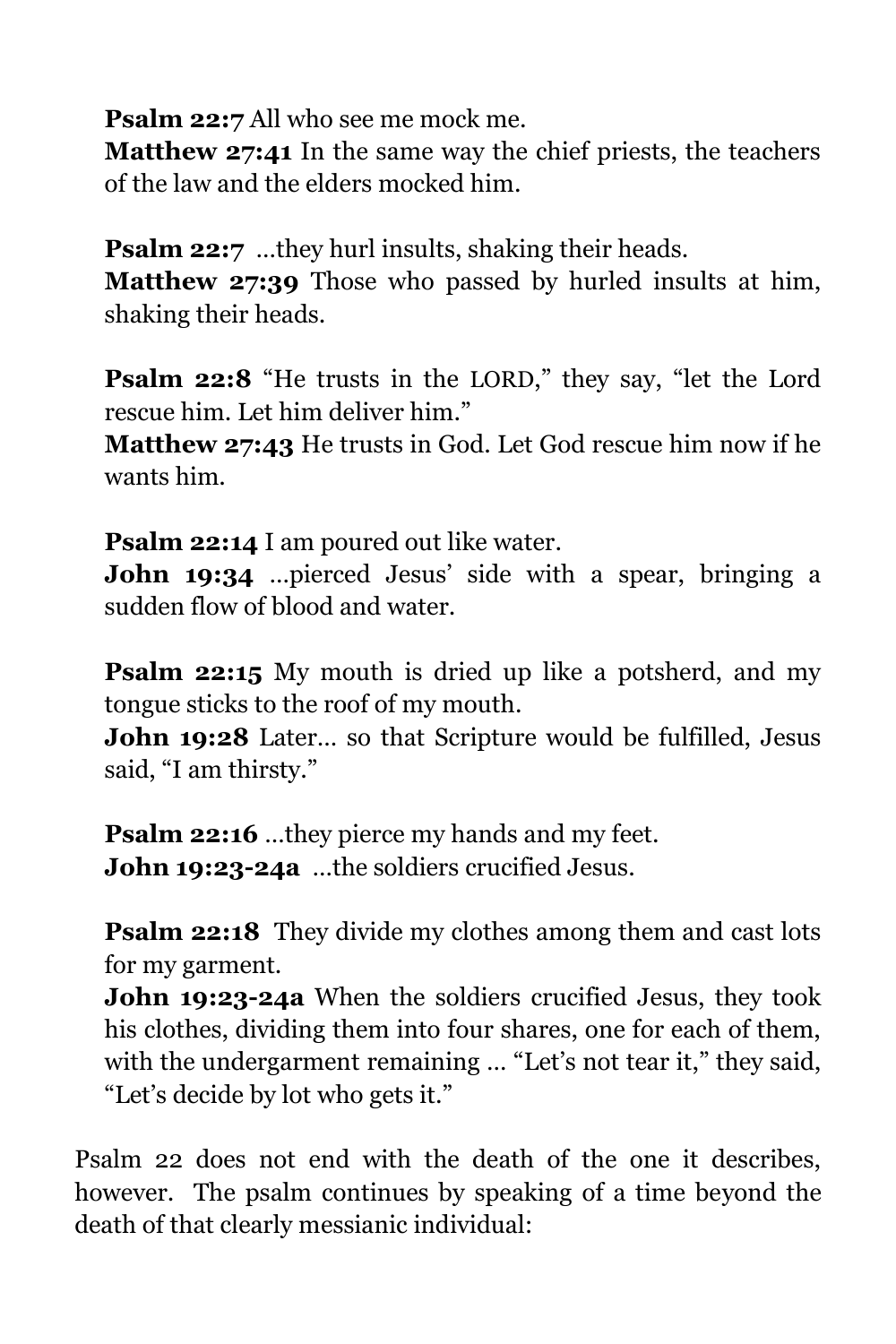All the ends of the earth will remember and turn to the Lord, and all the families of the nations will bow down before him, for dominion belongs to the Lord and he rules over the nations. All the rich of the earth will feast and worship; all who go down to the dust will kneel before him those who cannot keep themselves alive. Posterity will serve him; future generations will be told about the LORD. They will proclaim his righteousness, declaring to a people yet unborn: He has done it! (vss. 27-31).

Notice especially the closing words of the psalm: "He has done it!" These words, referring to the future culmination of the purposes of God beyond the suffering and death of the promised Messiah, were also closely echoed in the final words of Jesus on the cross: "It is finished!" (John 19:30).

When we understand the messianic nature of Psalm 22, we can also understand the seemingly strange words of Jesus: "My God, my God, why have you forsaken me?" (Mark 15:34 ESV). Jewish rabbis utilized the principle of referring to a scriptural passage by means of a few of its words, knowing that their hearers would mentally supply the rest of the passage. We see Jesus using this method of teaching and reference (called *remez*, meaning "a hint") frequently (Matthew 21:15; etc.). When Jesus quoted the opening verse of Psalm 22 "My God, my God, why have you forsaken me?" every biblically literate Jew present at the crucifixion would have been reminded of the prophecies made in that psalm – the many details that matched Jesus' crucifixion – simply by his quoting its opening verse. This was the final proof Jesus offered that he was, indeed, the One who was prophesied.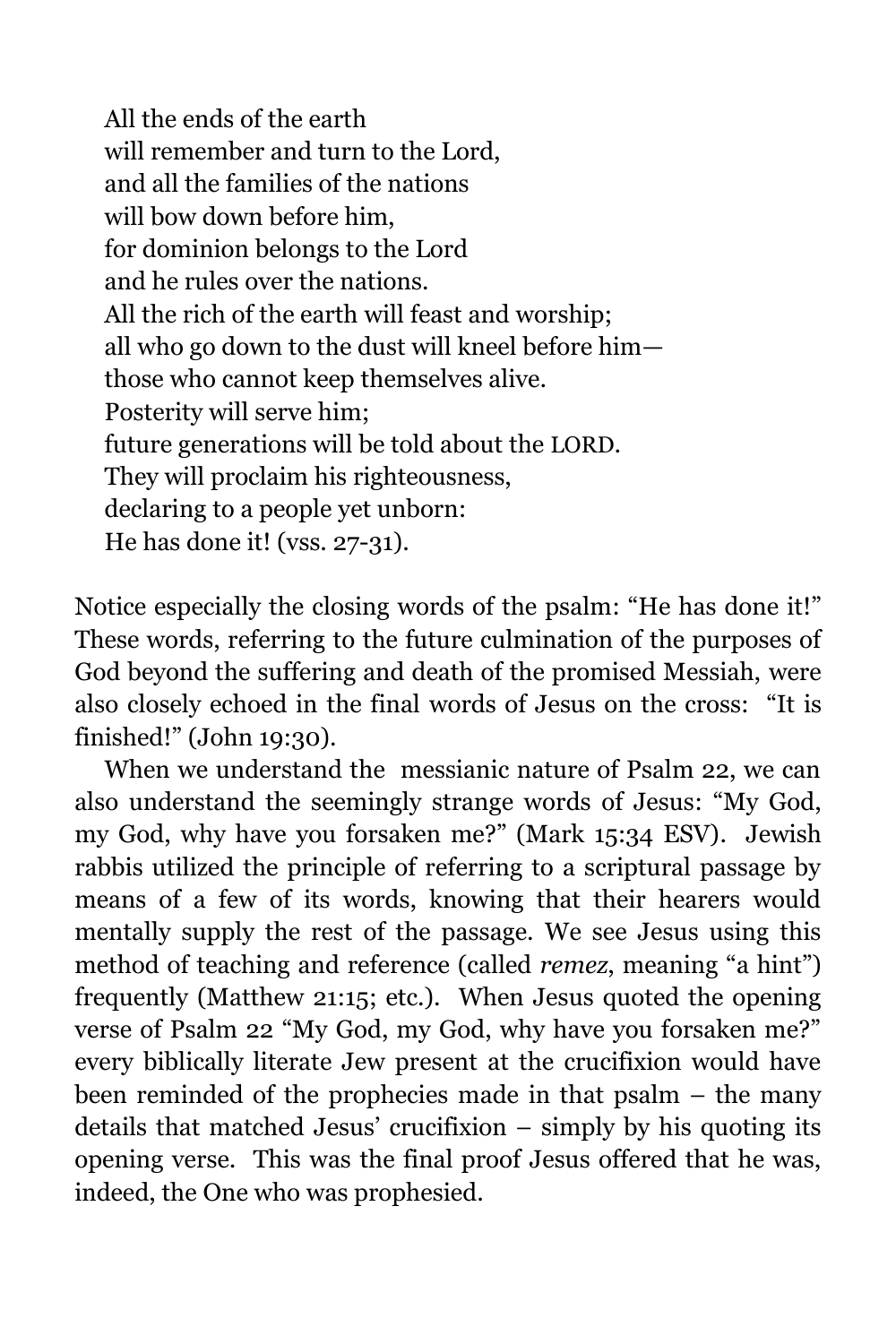### <span id="page-79-0"></span>**PSALM 69: A PSALM OF SUFFERING**

This psalm is attributed to David, but the final verses (vss. 33, 35- 36) talk of Judah as a captive people and of the hope of rebuilding the cities of Judah, so these verses were probably added later if the core of the psalm was composed by David himself.

Psalm 69 is a moving prayer, parts of which seem to apply to trials of the king or of the nation of Israel, but parts of which are clearly messianic. As a result, along with Psalm 22, this is one of the most frequently quoted psalms in the New Testament.

The psalm begins with a cry of need voiced symbolically: "Save me, O God, for the waters have come up to my neck" (vs. 1), and some of what follows could apply to David, but not to the Messiah:

Lord … may those who hope in you not be disgraced because of me; God of Israel, may those who seek you not be put to shame because of me (vs. 6).

But within a few lines we find statements which clearly are prophetic of the Messiah. In the New Testament, verse 9: "for zeal for your house consumes me," is used specifically of Christ after his cleansing of the temple (John 2:17), and the psalm reaches a prophetic crescendo in verses 19-21:

You know how I am scorned, disgraced and shamed; all my enemies are before you. Scorn has broken my heart and has left me helpless; I looked for sympathy, but there was none, for comforters, but I found none. They put gall in my food and gave me vinegar for my thirst (vss. 19-21).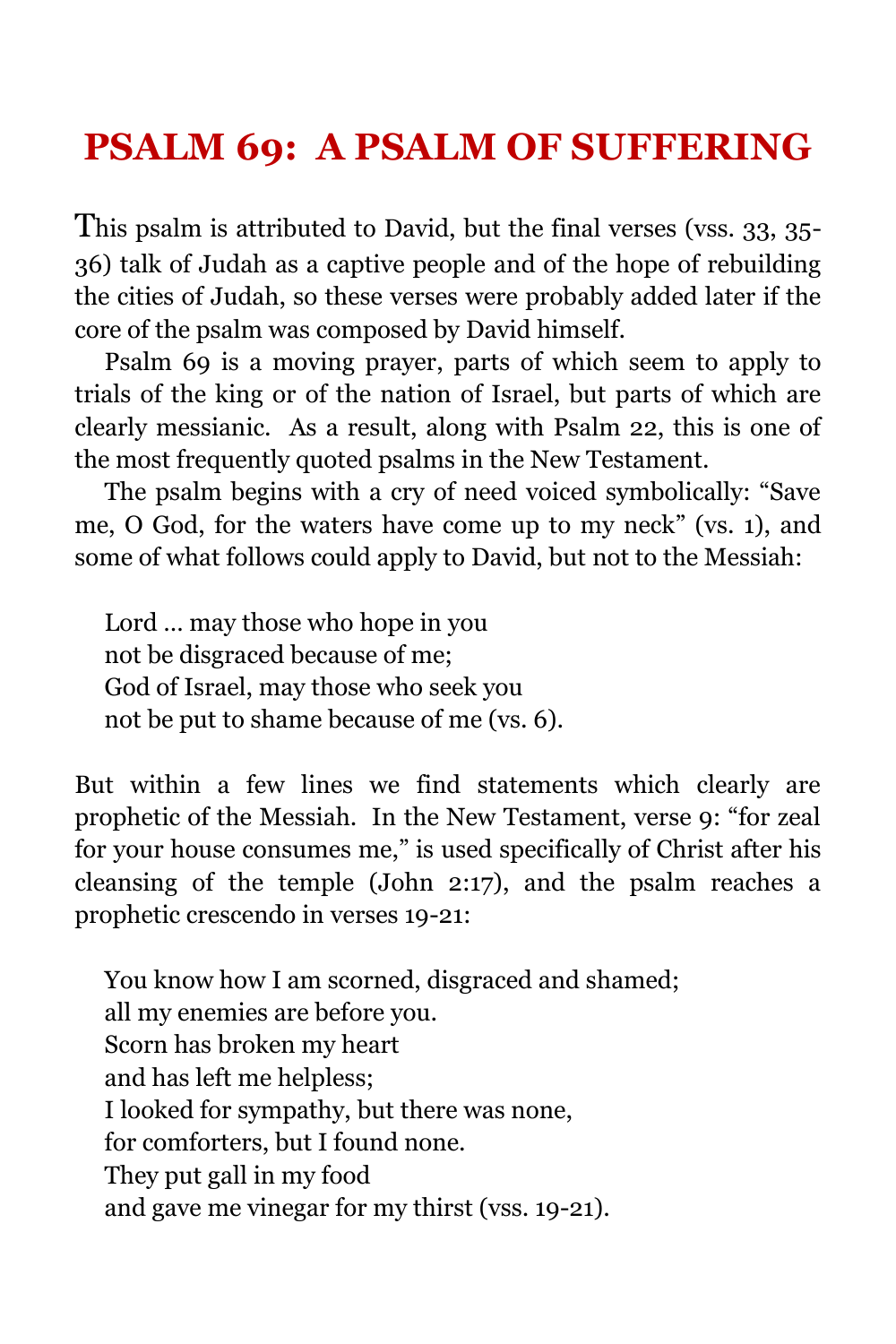These lines capture the anguish of the psalm as a whole, and also provide an amazingly specific prophecy that was fulfilled, of course, in the crucifixion of Jesus when he was given vinegar and gall to drink (Matthew 27:48).

Yet this composition is also a good example of how prophetic material ebbs and flows throughout the individual psalms. In the lines following this specific prophecy, Psalm 69 continues by condemning those who torment the speaker and seek his destruction. The psalmist prays for retribution on them:

Charge them with crime upon crime; do not let them share in your salvation. May they be blotted out of the book of life and not be listed with the righteous (vss. 27-28).

How unlike the response of Christ these words are when they are compared to his prayer for those who gave him vinegar and gall (Matthew 27:34) and who crucified and mocked him: "Jesus said, "Father, forgive them, for they do not know what they are doing" (Luke 23:34). It is difficult to reconcile such different approaches, and we can only presume the psalm gives the response that was deserved by those who tortured and executed the innocent Messiah, while his words on the cross gave the response that, like God's grace itself, was not deserved.

Psalm 69 contains a few other prophetic verses. Verse 25, for example, tells us "May their place be deserted; let there be no one to dwell in their tents," a verse that was specifically quoted (along with Psalm 109:8) by the apostle Peter as applying to Christ's betrayers and Judas in particular (Acts 1:20).

But unlike Psalm 22 and Psalm 118, which contain a large number of focused messianic verses, Psalm 69 represents a more frequently encountered type of psalm – where many verses could apply to events at its time of writing, but occasional flashes of future prophetic significance also occur.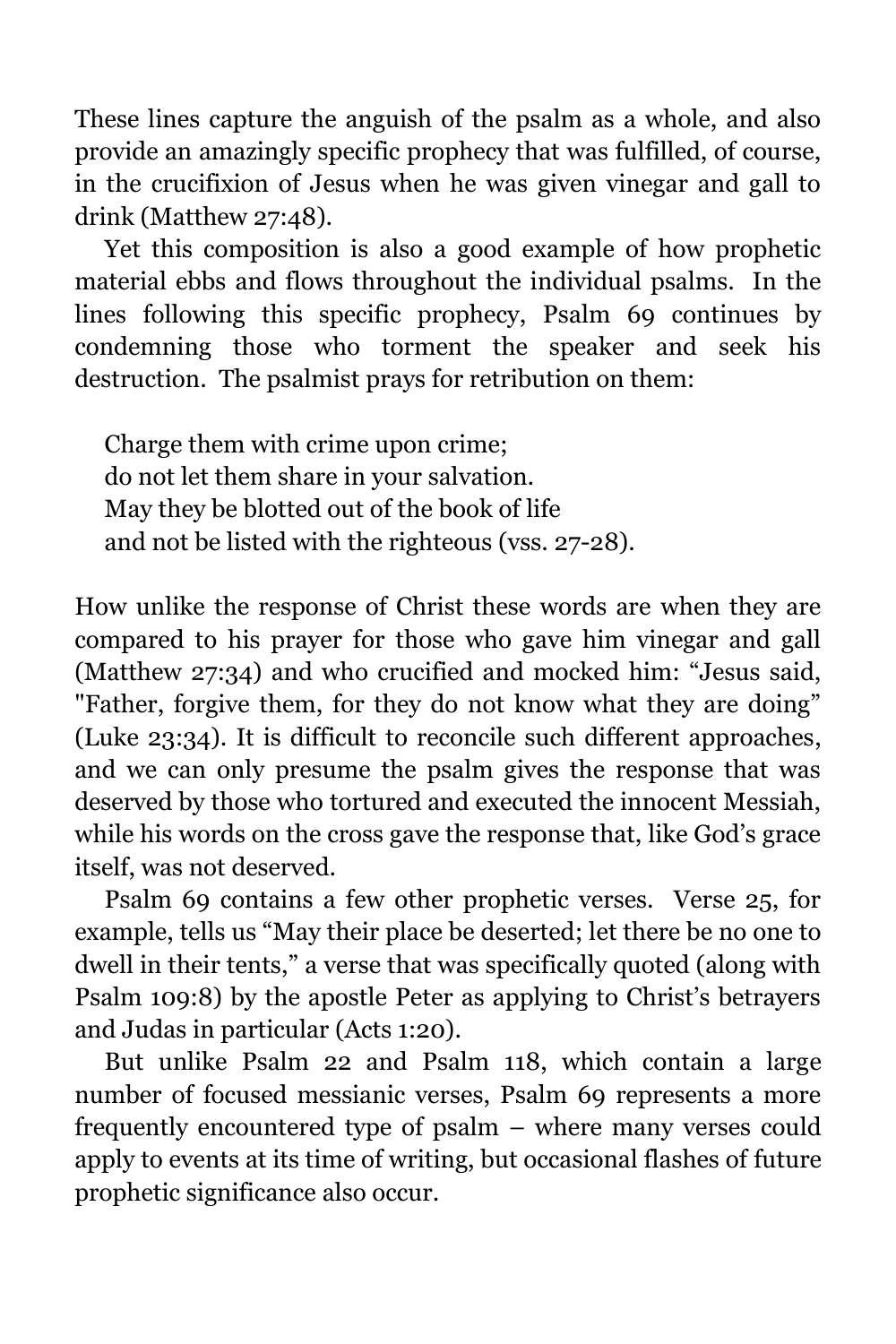By bringing together the prophetic material from Psalm 22 and that scattered throughout the other psalms, such as Psalm 69, we see an amazing set of scriptures that cannot be applied to their time of writing and which foretell details of far future events regarding the suffering role of the Messiah. Such details remain inexplicable in terms of a purely human origin of these psalms.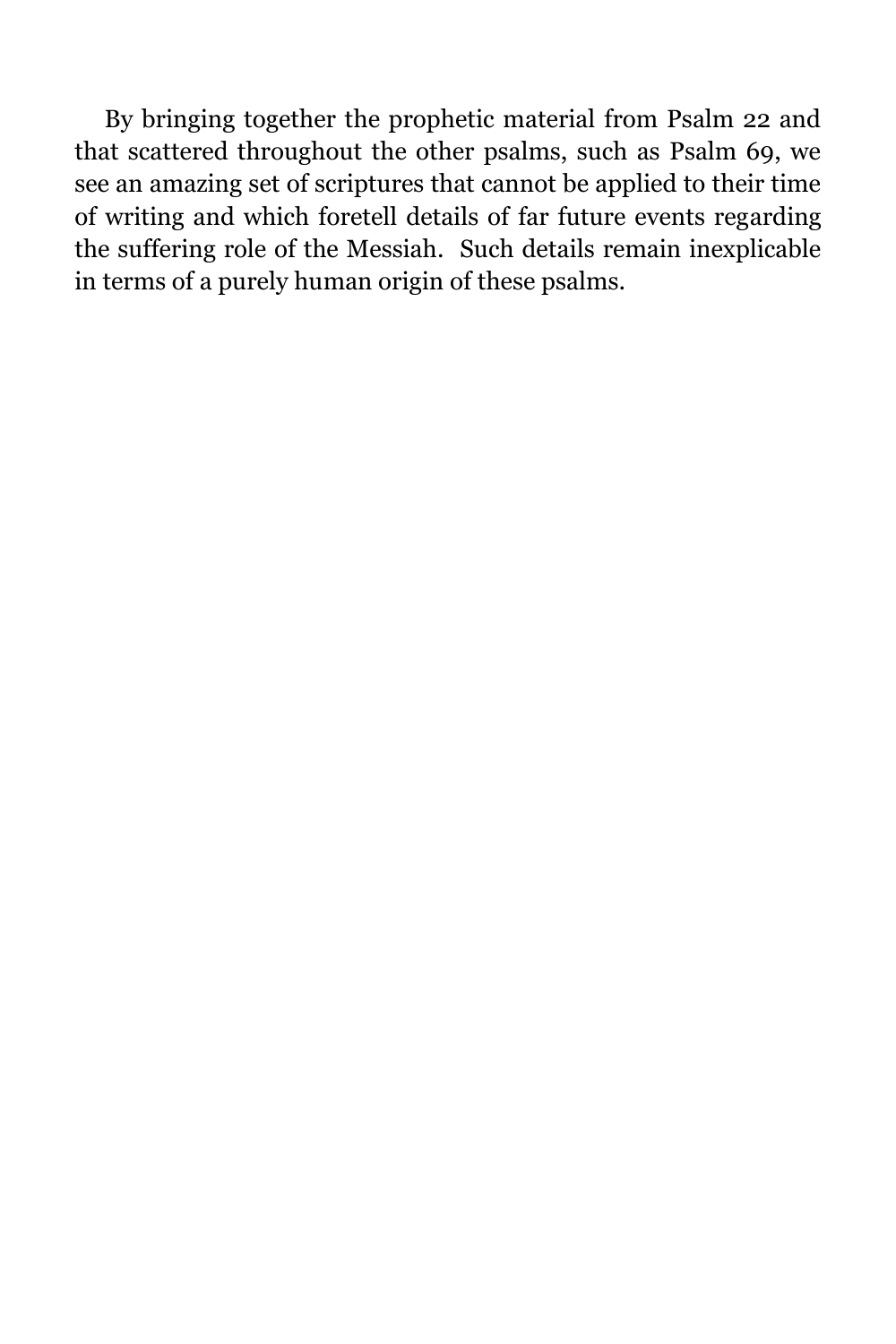## <span id="page-82-0"></span>**PSALM 110: AN ETERNAL KING AND PRIEST**

Psalm 110 is the most quoted psalm in the New Testament, and the first verse alone is quoted some twenty-five times there. The psalm is only seven verses long, but it holds a vast amount of prophetic significance. So important is this little psalm that Martin Luther wrote 120 pages of commentary on it!

The psalm is unusual in that the whole composition is spoken not by the author, but by God, and it begins with a single line that is the clearest picture in the Old Testament of God, whom we know as the Father, speaking to the pre-incarnate Son, who became Jesus the Messiah: "The LORD says to my lord …" This was the verse Jesus used to confound the Pharisees by asking them:

"What do you think about the Messiah? Whose son is he?" "The son of David," they replied. He said to them, "How is it then that David, speaking by the Spirit, calls him 'Lord'? For he says, 'The Lord said to my Lord …' "If then David calls him 'Lord,' how can he be his son?" No one could say a word in reply, and from that day on no one dared to ask him any more questions" (Matthew 22:42-46).

After the opening line, Psalm 110 is divided into two sections which speak prophetically of a messianic Priest-King – a single individual who fulfills both roles. Verses 1b-3 tell us of the promised divine King and verse 4 of the promised divine Priest.

The first section speaks of the promised King very much as Psalm 2 also does, but here we have a coronation scene, and the king is told: "Sit at my right hand until I make your enemies a footstool for your feet. The LORD will extend your mighty scepter from Zion, saying, 'Rule in the midst of your enemies!'" (vss. 1-2).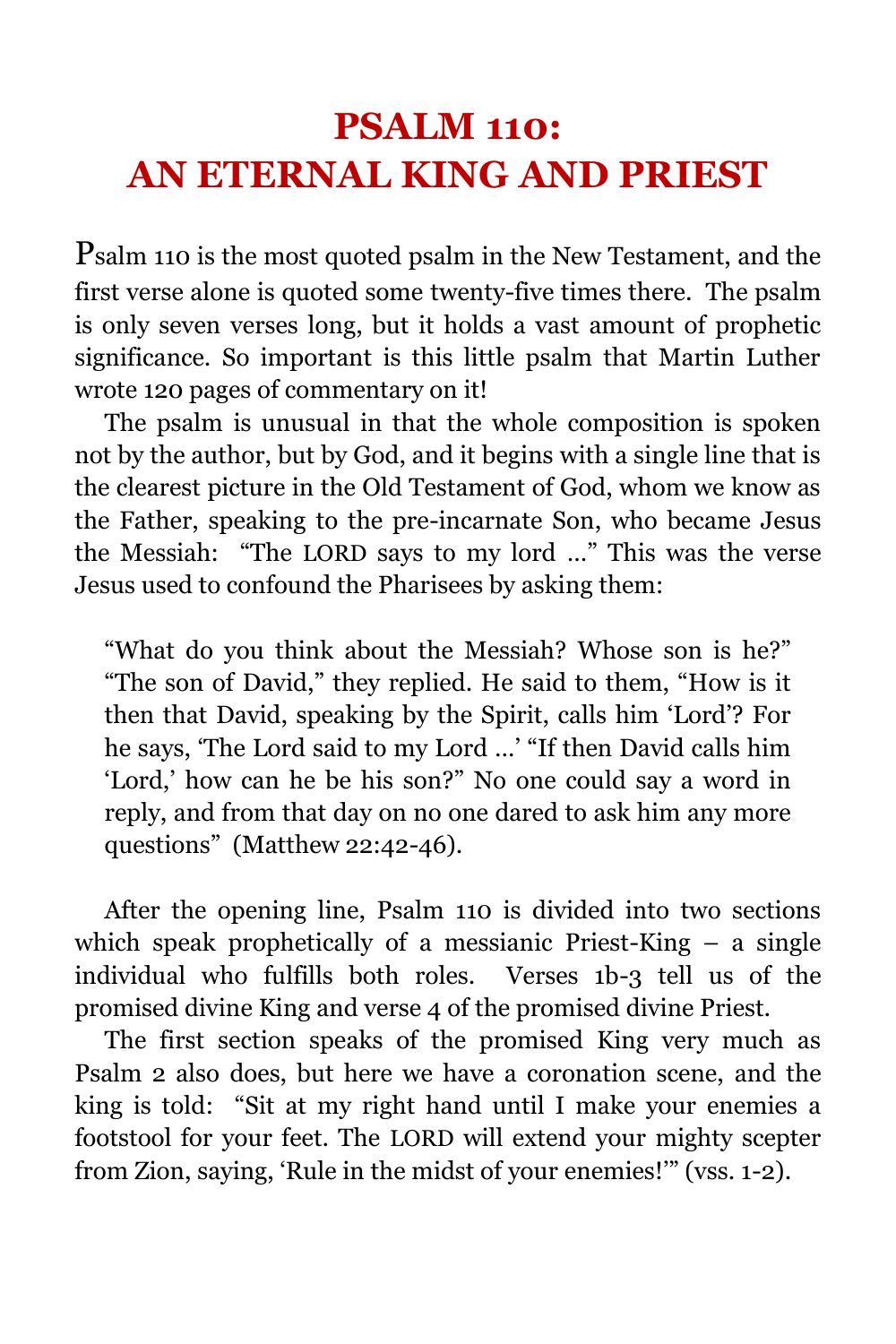In the second section the divine Priest is compared to Melchizedek, the mysterious King and Priest of Salem to whom Abraham paid a tithe (Genesis 14:18-20). This is the One who Hebrews 7:3 confirms was "without father or mother, without genealogy, without beginning of days or end of life, resembling the Son of God, … a priest forever" – clearly the pre-incarnate Christ. In fact, many scholars have pointed out that the whole of the important central section of the New Testament book of Hebrews (chapters 5-10) is based on this psalm's description of the divine Priest-King.

In its closing verses, using symbolic defensive-offensive military language of the kind we saw in Psalm 2, this psalm gives divine promises that God will destroy the enemies of the Priest-King:

The Lord is at your right hand; he will crush kings on the day of his wrath. He will judge the nations … (vss. 5-6).

Finally, Psalm 110 ends in a seemingly unexpected way:

He will drink from a brook along the way, and so he will lift his head high (vs. 7).

Some have felt that these final verses transition to speak of David himself, but "He will judge the nations" appears to be clearly messianic in nature. Verse 7 seems to simply use a military metaphor for a battle-weary warrior being refreshed before continuing the fight, indicating that the destruction of the promised Priest-King's enemies will continue until it is complete.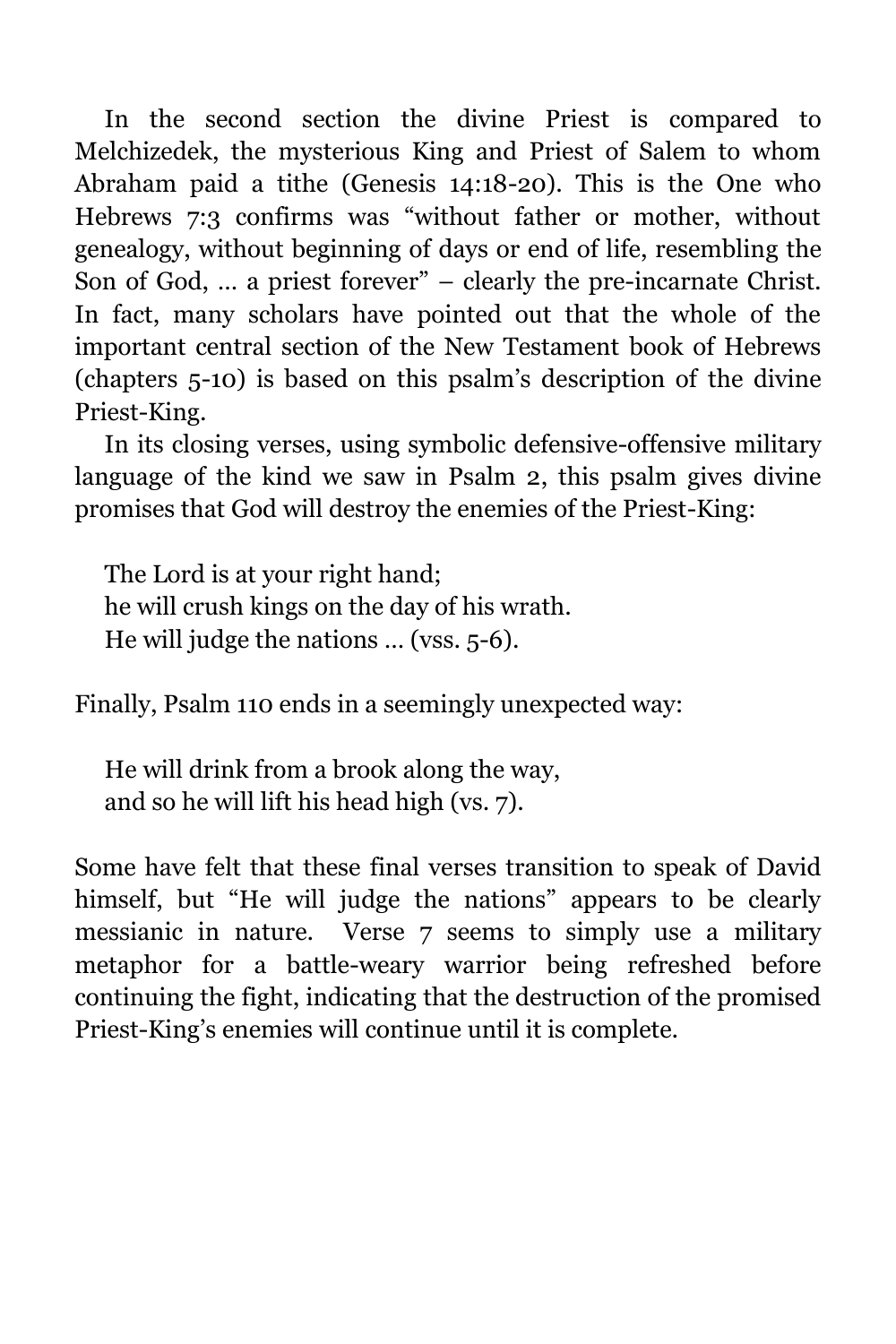## <span id="page-84-0"></span>**PSALM 118: A PSALM OF SALVATION**

This "orphan" psalm has no superscription providing any clue as to its authorship, though its continued use of the first person, its general style, and its references that seem to require the speaker to be a king, all suggest that it is very possibly a composition of David.

The psalm begins and ends with the short verse of praise: "Give thanks to the Lord, for he is good; his love endures forever" (vss. 1, 29). The psalm also includes what seems to be a clear example of responses spoken by the congregation in the repetition of one of its phrases by different groups of individuals (vss. 2-4).

Psalm 118 then continues by expressing problems and dangers that were encountered by the speaker (or possibly the nation as a whole) and positive affirmations of God's help through these difficulties – including the well-known "The LORD is with me; I will not be afraid. What can mere mortals do to me?" (vs. 6).

Beginning in verse 17 the words of the psalm appear to become increasingly prophetic, and verse 22 is of great importance regarding the promised Messiah: "The stone the builders rejected has become the cornerstone" (vs. 22).

The New Testament unequivocally applies this verse to Jesus Christ. It was used in this way by Jesus himself during his ministry, because he was rejected by his own people (Matthew 21:42), and by the apostle Peter after the Resurrection (Acts 4:11) to show that Christ had become the cornerstone of God's new temple or house – the Church.

But the most specific prophetic aspect of Psalm 118 is found in the following verses which have a very clear application to events at the culmination of the ministry of Jesus Christ:

Open for me the gates of the righteous; I will enter and give thanks to the Lord.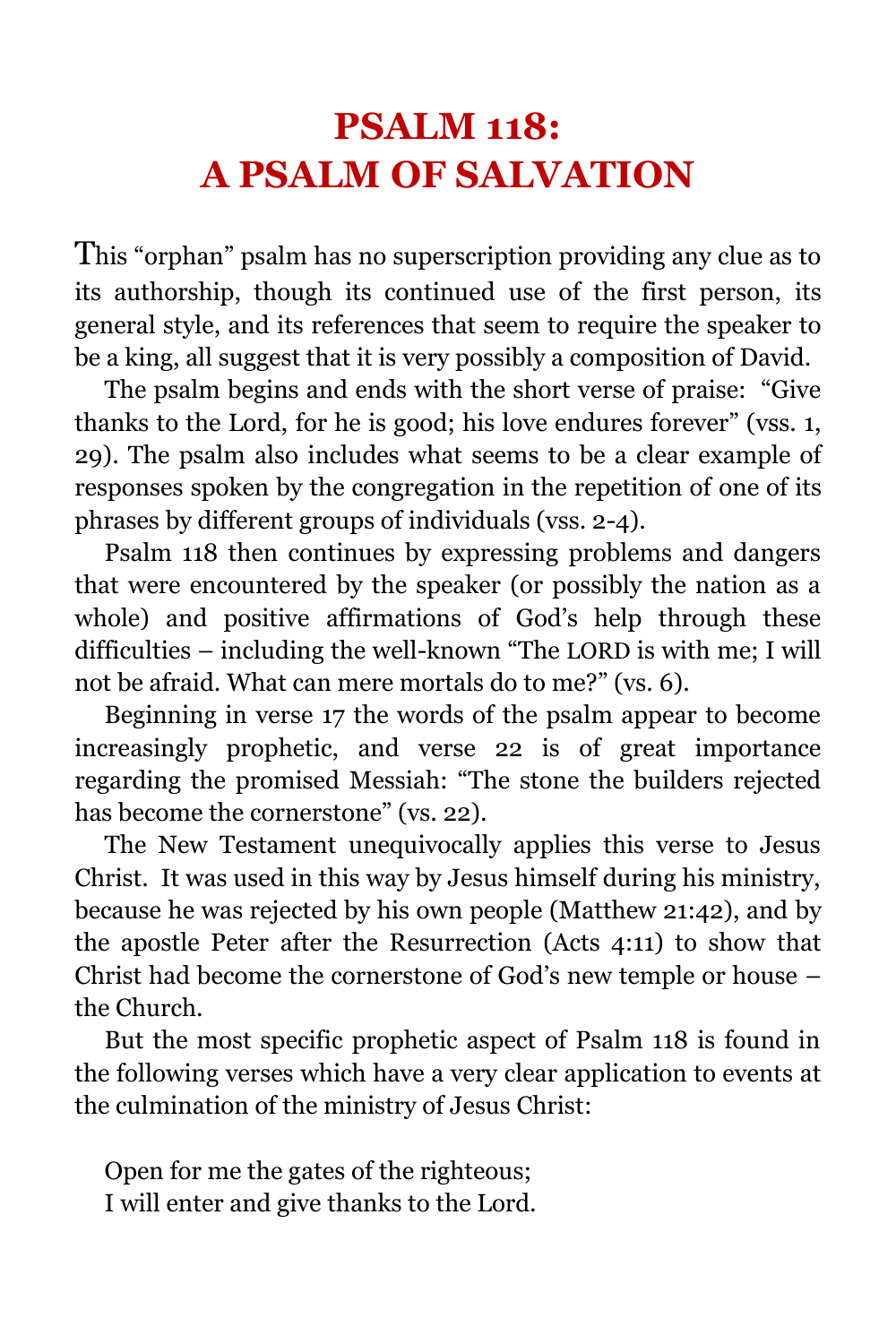This is the gate of the LORD through which the righteous may enter (vss. 19-20).

LORD, save us! LORD, grant us success! Blessed is he who comes in the name of the LORD. From the house of the LORD we bless you. The LORD is God, and he has made his light shine on us. With boughs in hand, join in the festal procession up to the horns of the altar (vss. 25-27).

These verses foreshadowed Jesus' triumphal entry into Jerusalem as he went up to the temple in the week before his betrayal and death (Matthew 21:8-9). "Blessed is he who comes in the name of the Lord" was sung by the crowds who spread palm branches before him and who came "with boughs in hand" to "join in the festal procession" (Matthew 21:8).

The word "Hosanna!" shouted by the people during that procession (Matthew 21:9) is found in Psalm  $118:25$  – "Save us" from the Hebrew *hosh`iana*, and written as *hosanna* in the Greek of the New Testament. As is so often the case with the prophetic material of the psalms, even a single word may have a world of prophetic significance within it.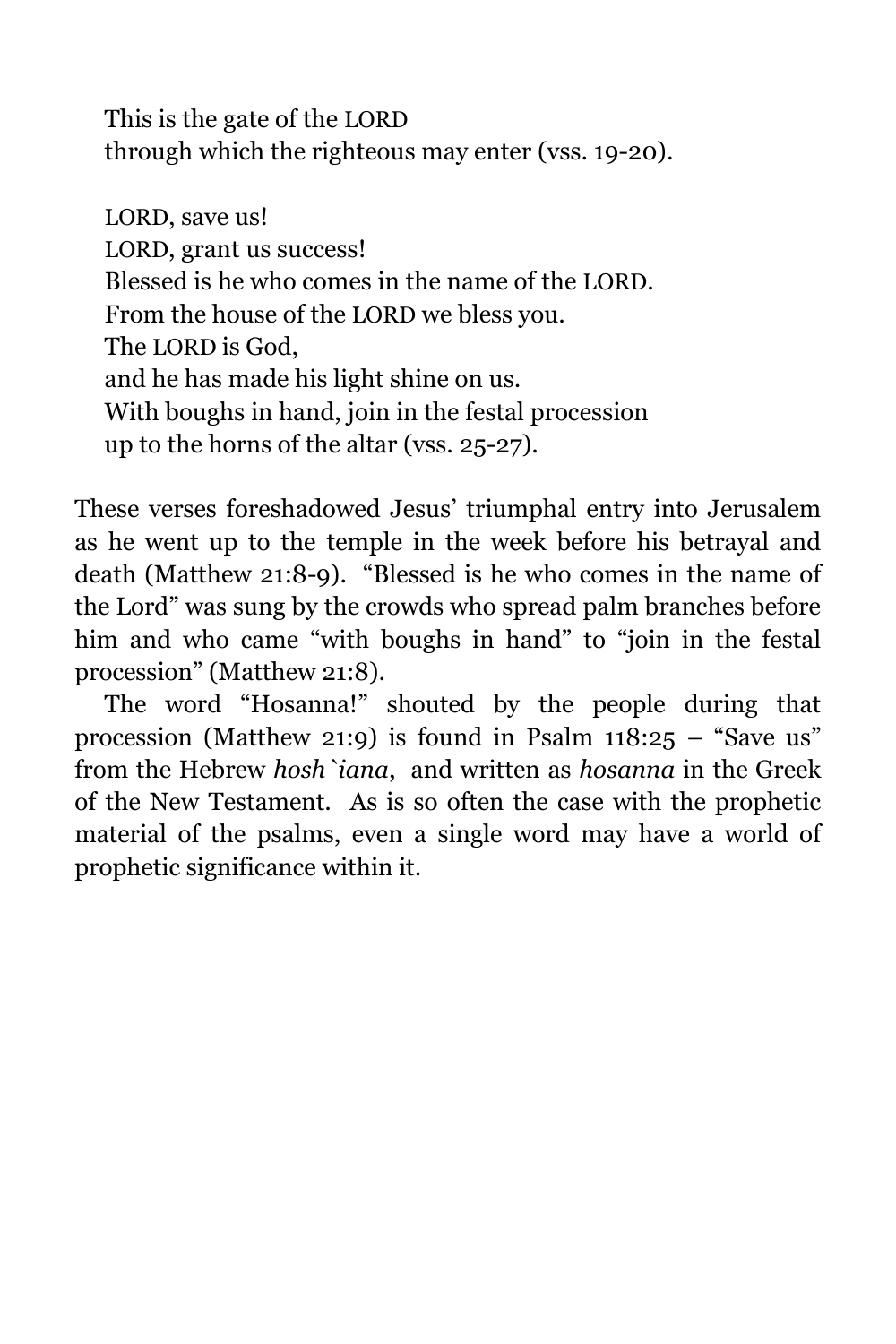# **APPENDIX 1: UNDERSTANDING THE PSALMS OF VENGEANCE**

"*Appoint someone evil to oppose my enemy; let an accuser stand at his right hand. When he is tried, let him be found guilty, and may his prayers condemn him. May his days be few; may another take his place of leadership. May his children be fatherless and his wife a widow. May his children be wandering beggars; may they be driven from their ruined homes. May a creditor seize all he has; may strangers plunder the fruits of his labor. May no one extend kindness to him or take pity on his fatherless children. May his descendants be cut off, their names blotted out from the next generation*" (Psalm 109:1, 6-13).

The so-called imprecatory psalms have a way of getting our attention. Their name comes from the verb "imprecate" which means "to invoke a curse upon," as these compositions invoke judgment, punishment or curses on – and may even express hatred for – the individuals or groups they are directed against.

The psalms given this label include 5, 10, 17, 28, 31, 35, 40, 58, 59, 69, 70, 79, 83, 109, 129, 137, 139, and 140, though some of these compositions only contain a few verses of an imprecatory nature. But the extreme nature of the curses these psalms call down seems to be at total odds with Christ's command that we love our enemies (Matthew 5:44). How are we to understand them then, as inspired compositions within the Bible as a whole?

#### **Problematic Explanations**

Apologists have tried to explain these psalms in various ways. The most common rationale for the assumed disparity between the curses of the imprecatory psalms and Christian attitudes is that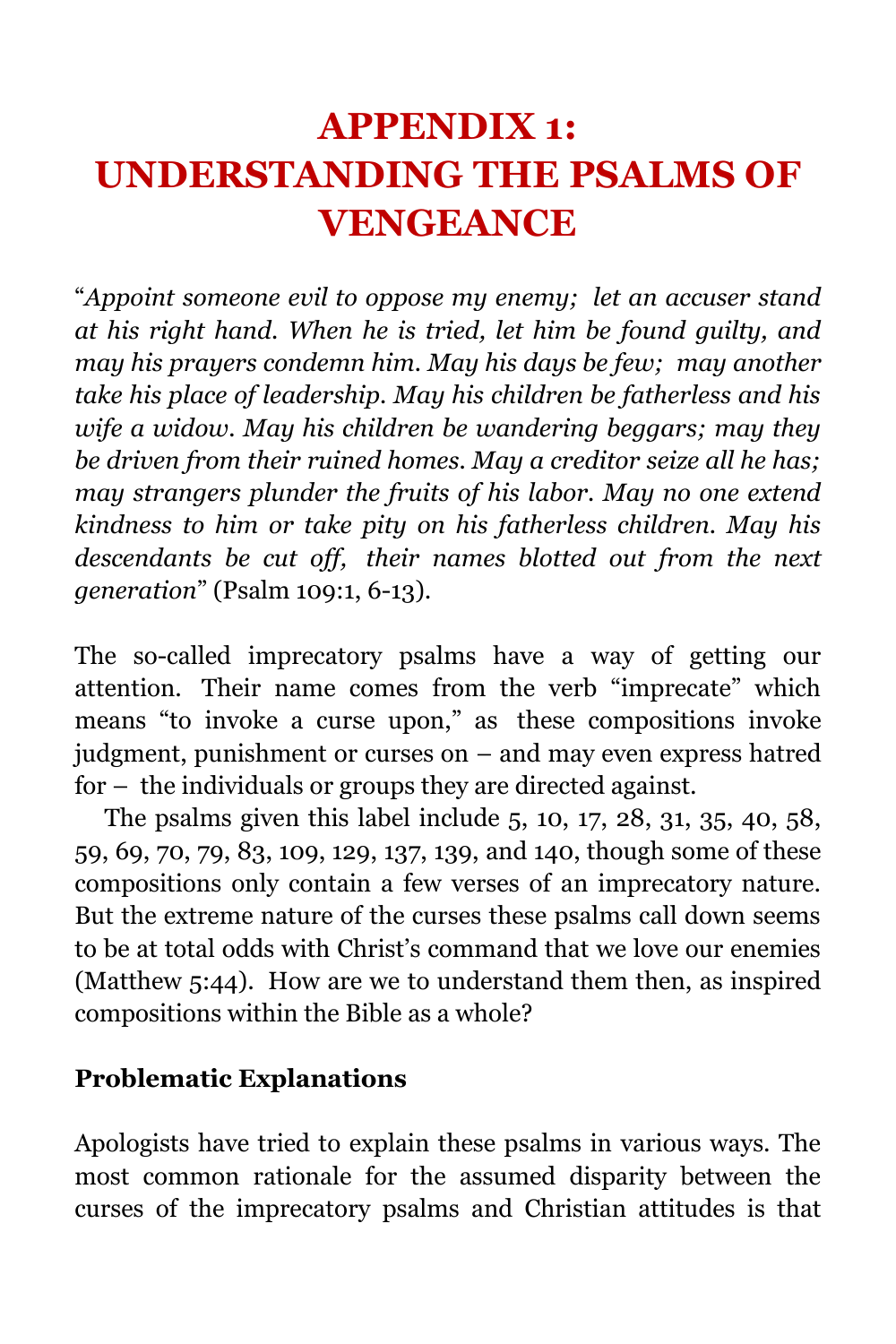psalms of this type belong to an "Old Covenant" dispensation and that they reflect a sub-Christian ethical standard that was replaced with the teachings of Christ. But this view fails to take into account the fact that Christ himself frequently quoted the imprecatory psalms (for example, Psalm 69 – quoted in Matthew 27:24; John 2:17; John 15:25; etc.), and the apostle Paul states that certain individuals should be "accursed" in a very similar manner (Galatians 1:8-9, etc.).

Another view is that the psalmist was simply stating what would happen to the wicked rather than wishing evil on them, and that these psalms were spoken in the "indicative mood," explaining the punishment that would occur, and not in the "imperative mood," commanding or requesting the punishment. But that theory does not fit the wording of a number of the psalms which make clear requests to God to destroy the offending individual or enemy.

Various other approaches suggest that the curses found in these psalms were "cathartic" for emotional or ritual cleansing or for release of frustration (we might say "blowing off steam") or even just quoting other people's words, but these and similar explanations are all unconvincing in trying to avoid the simple reality that the imprecatory psalms seem to be in direct contradiction to an attitude of forgiveness.

### **Ancient Legalities**

There are two much more likely possibilities for understanding the imprecatory psalms. The first centers on the fact that in a great many of these compositions, there seems to be a background of some kind of accusation. For example, in Psalm 109 the curses (quoted at the beginning of this appendix) are preceded with the statement:

"people who are wicked and deceitful have opened their mouths against me; they have spoken against me with lying tongues. With words of hatred they surround me; they attack me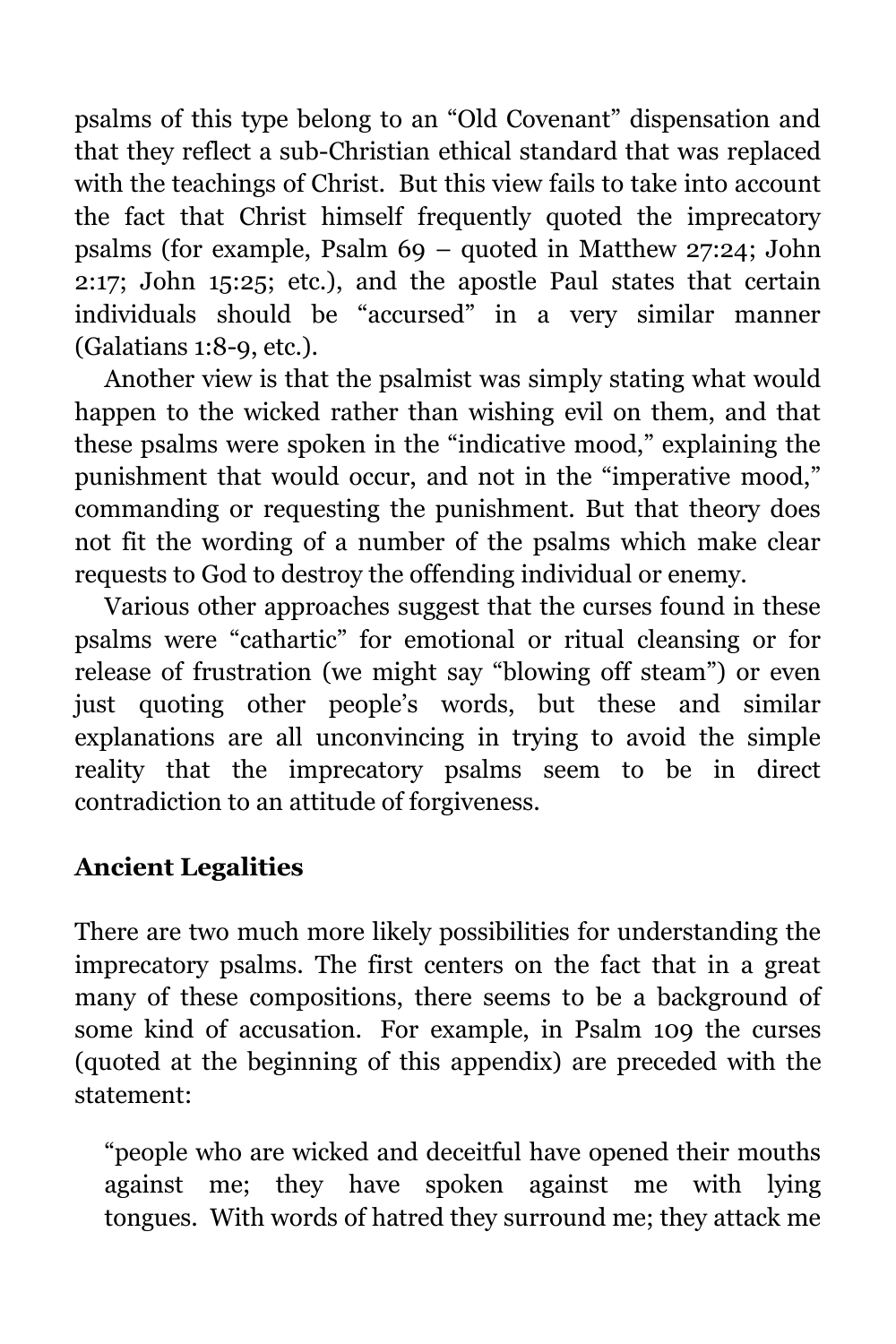without cause. In return for my friendship they accuse me" (Psalm 109:2-4 and see vs. 31).

In the same way, after reciting the curses of this psalm, the psalmist exclaims: "May this be the Lord's payment to my accusers, to those who speak evil of me" (Psalm 109:20).

It is known that in many cultures of the ancient Near East curses were invoked on those who acted as false witnesses. If the imprecatory psalms follow this pattern, we should see their curses as the "legal boilerplate" of the day rather than as personal expressions of hatred or vengeance. This view is an attractive one in that many of the psalms are known to utilize the specific religious and social vocabulary of their time.

### **Two Sides of the Same Truth**

But although this understanding of the nature of the imprecatory psalms makes very good sense, there is also another and perhaps even better explanation for them – that their curses are exactly what they seem to be and that this need not, in fact, contradict the Christian ethic of forgiveness.

Viewed this way, the curses of the Old Testament reflect the psalmist's firm belief in both God's justice and his intolerance for sin. Taking this view, the biblical scholar Walter Kaiser wrote:

To be sure, the attacks which provoked these prayers were not from personal enemies; rather, they were rightfully seen as attacks against God and especially his representatives in the promised line of the Messiah (*Hard Sayings of the Old Testament*, Downers Grove, IL, 1988, p. 172).

This approach certainly fits a great many of the facts we have. In Psalm 109 – the example we have used throughout this appendix  $$ the psalmist stresses that the attacks on him were not from enemies, but from friends who had falsely turned on him (Psalm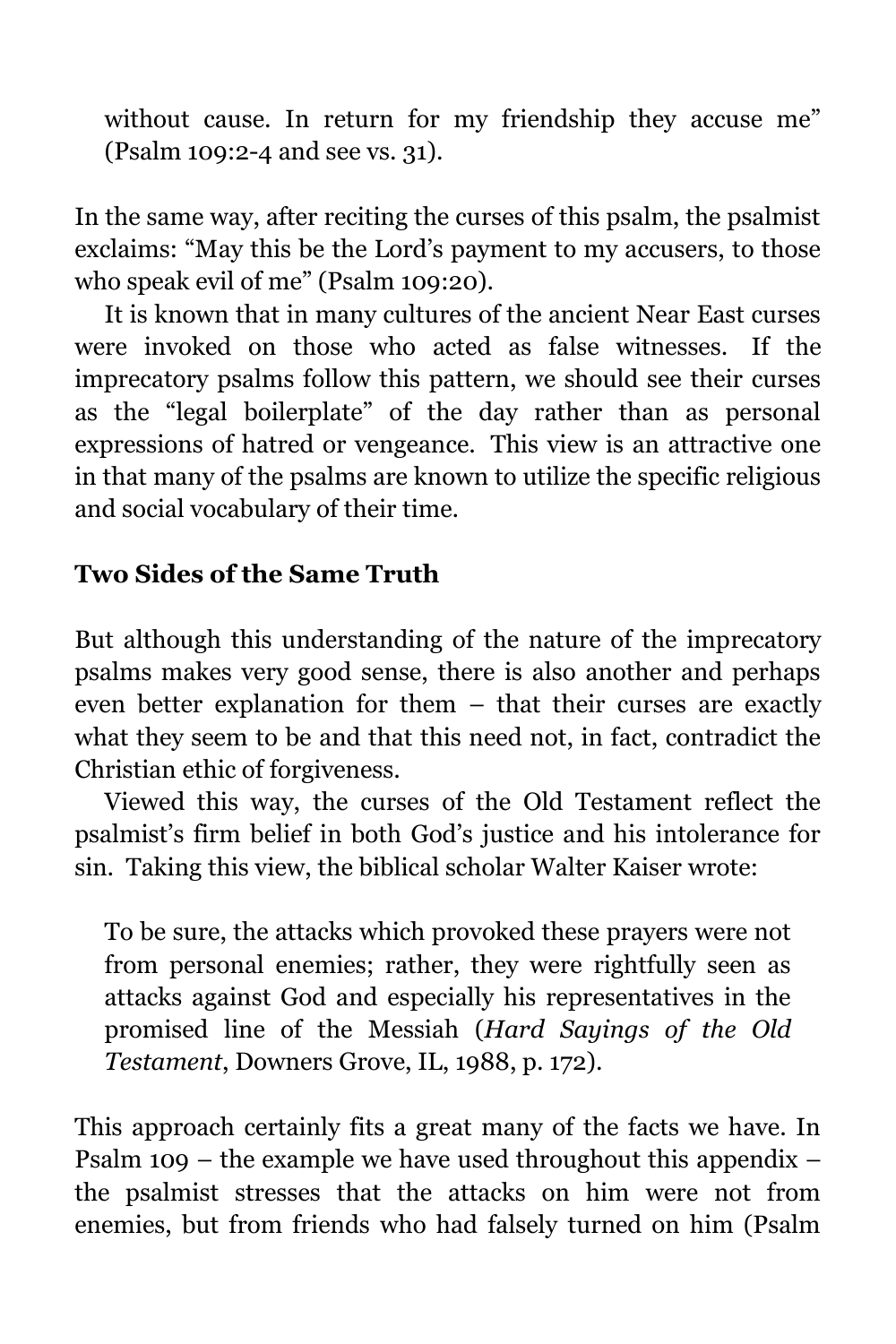109:3-5). This is a common theme that the attackers who had turned on the anointed king equally displayed wickedness in their rebellion against God: "Declare them guilty, O God! Let their intrigues be their downfall. Banish them for their many sins, for they have rebelled against you" (Psalm 5:10).

When we attempt, as Christians, to forgivingly love the sinner while hating the sin, this is very different from the situation in which David is, under inspiration, looking at the sin from the perspective of God's judgment. That there is nothing "unchristian " about this is seen in the fact that Christ himself essentially did the same thing in declaring "woe" on the scribes and Pharisees (Matthew 23:13-39) or on the inhabitants of Capernaum (Matthew 10:15), and that Paul quoted the imprecatory Psalm 69:22-23 in Romans 11:9-10, and he himself also leveled imprecation against certain individuals.

In his book *Reflections on the Psalms* (London and New York, 1958, p. 33), C. S. Lewis wrote: "The ferocious parts of the Psalms serve as a reminder that there is in the world such a thing as wickedness and that . . . is hateful to God." This is perhaps the most realistic way to look at the imprecatory psalms – that they describe hatred for extreme sin and its practitioners at the level in which the two are not separated, which is completely different from the Christian approach of looking at individuals from the perspective of God's love and willingness to forgive and thus separating the sinner from the sin.

Both approaches look at sin from God's perspective, but one view – seen in the words of Christ and Paul as well as those of David – is based on God's judgment, and the other (also seen in the words of Christ and Paul as well as those of David) is based on God's mercy. As has often been said, we must not ever presume that one aspect of God's character obliterates any other. The imprecatory psalms represent the justice of God's ways just as the scriptural call to forgiveness represents his mercy.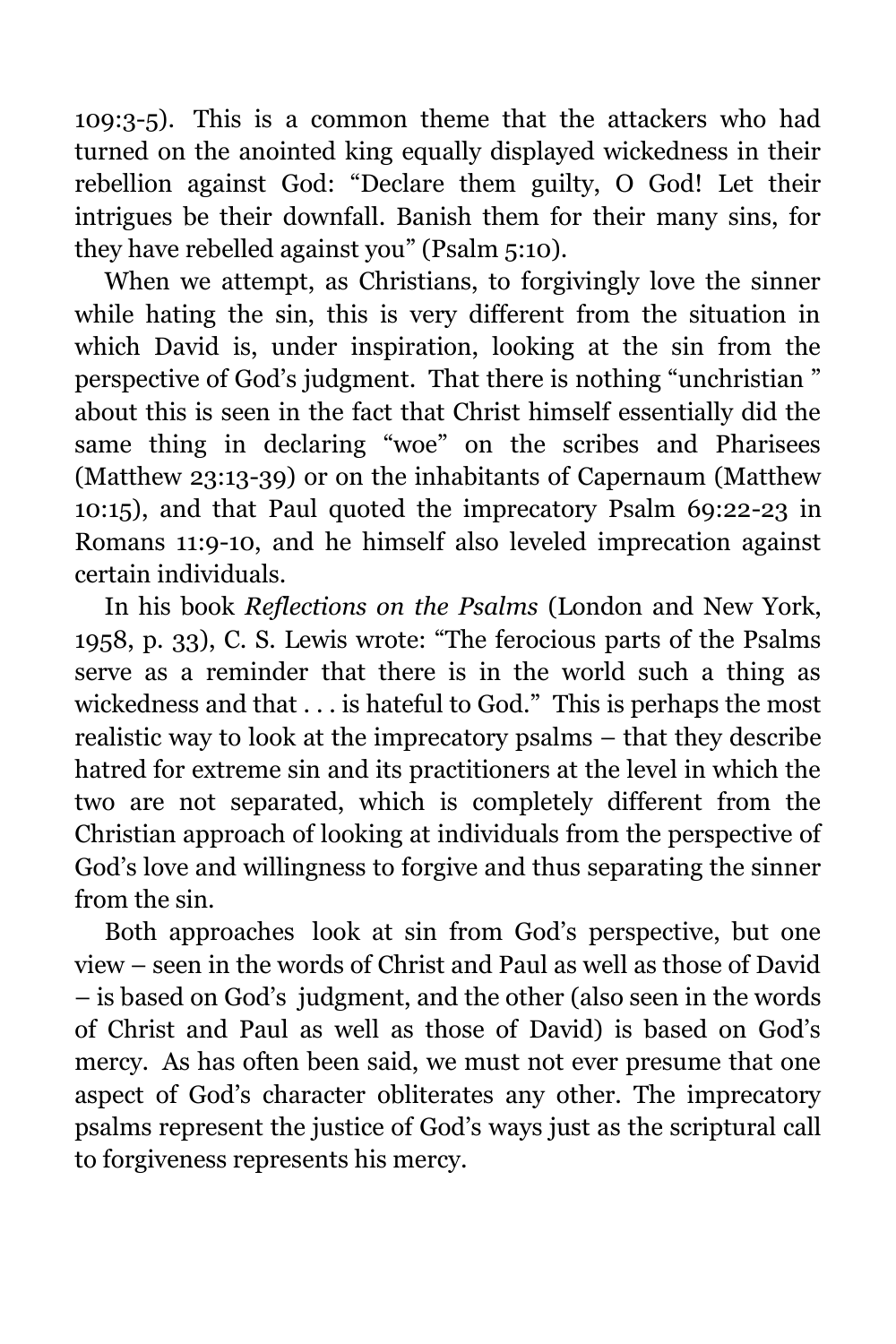# **APPENDIX 2: THE MUSICAL NATURE OF THE PSALMS**

Many of the psalms mention musical instruments (Psalm 150, etc.) or musical directions (Psalms 4, 9, 49, etc.), making it clear that most, if not all, of the psalms were originally intended to be sung. Some are clearly songs of worship or hymns of praise while others are prayers or statements of faith set to music. In many cases the music came first, and we find psalms labeled "to [be sung to] the tune of Doe of the Morning" (Psalm 22) or some other tune that was evidently well-known in ancient Israel.

In the original Hebrew of the Old Testament the collected psalms are called the *Tehillim*, meaning "Praises," but our word "Psalms" comes from the Greek word *psalmoi* in the Septuagint translation, where it referred to the music of stringed instruments such as the harp, lyre, and lute, and to compositions which were sung to the accompaniment of such stringed instruments.

Some psalms are called by the Hebrew name *shir* ("song") or *tehillah* ("song of praise"), and a large number are designated *mizmor*. This last word appears in the superscriptions of fiftyseven psalms, thirty-five of which are said to be "*mizmor* of David." Because the term may be related to the Hebrew word "to prune," as in pruning a grapevine or other plant (Isaiah 5:6), some scholars think it refers to a stringed instrument being plucked in the way a vine shoot is plucked by the fingers of a vinedresser. But the linguistic similarity of *mizmor* to the related Akkadian (Mesopotamian) word *zamaru*, "to sing," may indicate that *mizmor* was a term for a song or for a song accompanied by stringed instruments.

The structure of many psalms also indicates that various parts or refrains may have been divided among singers. This style of singing, which is called "antiphonal," involves two individuals or groups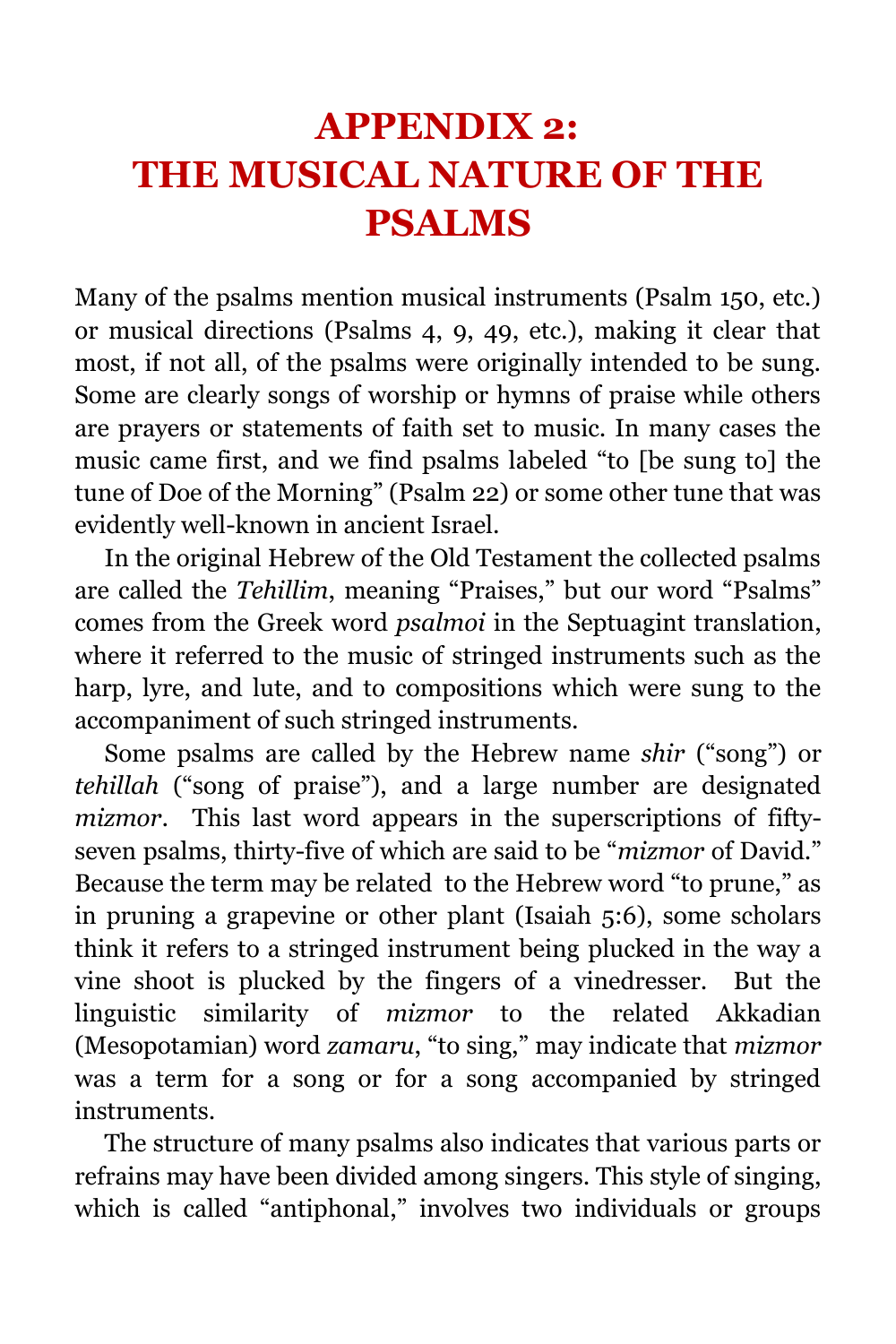singing alternate musical phrases. Other psalms may have been sung in a "responsorial" manner, in which the singer or group sang the main body of the psalm, and the congregation sang or chanted set responses (for example, Psalm 118:2-4) or expressions such as *Hallelujah!* ("Praise God") or *Amen* ("May it be so").

The following Hebrew terms are mainly of uncertain meaning and are often left untranslated in many versions of the Old Testament. The meanings given below represent what are thought to be the most likely possibilities.

**Aijeleth-Shahar**: Probably a tune – "The Day Dawns."

**Alamoth**: The root of this Hebrew word refers to young women. In the Psalms the term possibly means a tune to be sung or played at a high pitch or a tune for female singers.

**Al-Taschith**: Probably a tune – "Do Not Destroy."

**Gittith**: This word may mean "A Tune from Gath" or "A Song of the Grape Harvest," but it could also refer to a kind of instrument or a musical term.

**Higgaion**: This word may mean a "soliloquy" or "meditation." It could possibly represent a murmuring harp tone or a deep sound or tone. The KJV translates the word as a "solemn sound," but more recent translations usually opt for the sound of a harp or lyre.

**Mahalath**: Probably a tune – "The Great Dancing and Shouting" – but the term could represent a musical instrument, a style of playing, or a type of dance. It is the name of one of Esau's wives in Genesis 28:9 and one of Rehoboam's wives in 2 Chronicles 11:18.

**Maskil**: The word means "prudent" and this term is believed to refer to a contemplative, instructive, or wisdom psalm, or a contemplative style of music.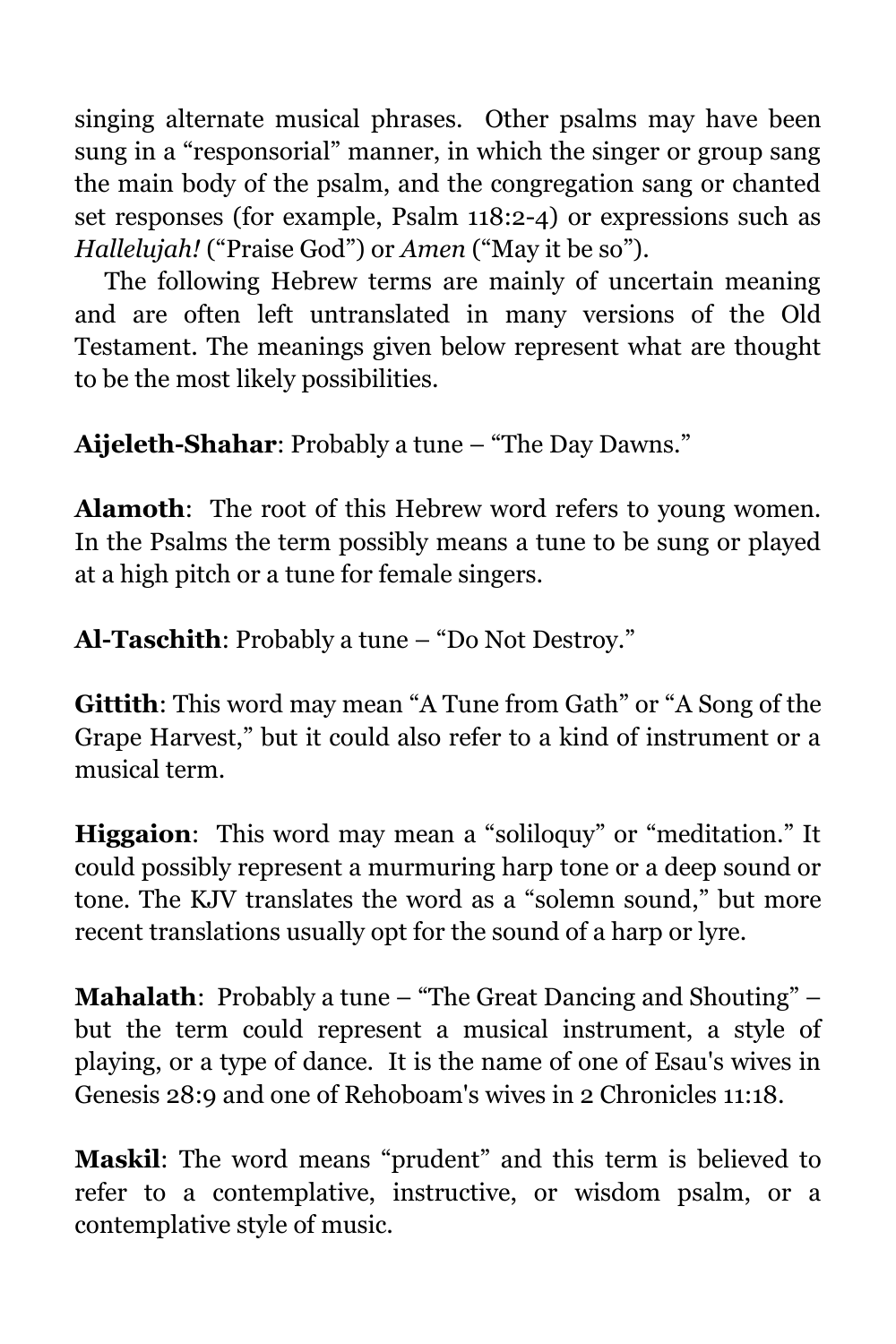**Michtam**: Literally "engraved," from the Hebrew word *katam*, "to cut in or engrave." The word could refer to psalms speaking of truth as something permanently written, though some scholars feel it may refer to a plaintive style of music.

**Muth-labben**: May refer to a tune called "The Death of the Son" (as the NIV translates it) or "The Death of a Hero," but the word may also have been used as a musical term.

**Neginoth**: (singular form Neginah): "strikings" or "smitings."

**Nehiloth**: Probably a tune – "Concerning Inheritances" or "The Great Inheritance."

**Selah**: This term appears 71 times in the book of Psalms (and also three times in the book of Habakkuk –  $3:3, 9, 13$ ) which is far more often than all the occurrences of "Amen" and "Hallelujah!" combined. But its meaning remains uncertain. It seems most likely that it signifies a pause in the song, or a "thought-link" instructing the hearer to look back at what has been said and to note its connection to what follows. When the term occurs at the end of a psalm, that psalm seems to be linked to the following one.

**Sheminith**: "The eight" or "eighth" may be a musical term meaning a musical instrument – possibly a lyre – of eight strings. The word also appears in 1 Chronicles 15:21.

**Shiggaion:** Seems to mean "a loud cry," but its use in the Psalms is unclear. It may refer to a dirge or a song with irregular or rapid changes of rhythm.

**Shoshannim:** "Lilies," seems to relate to the Passover and Spring Holy Days of the Hebrew calendar.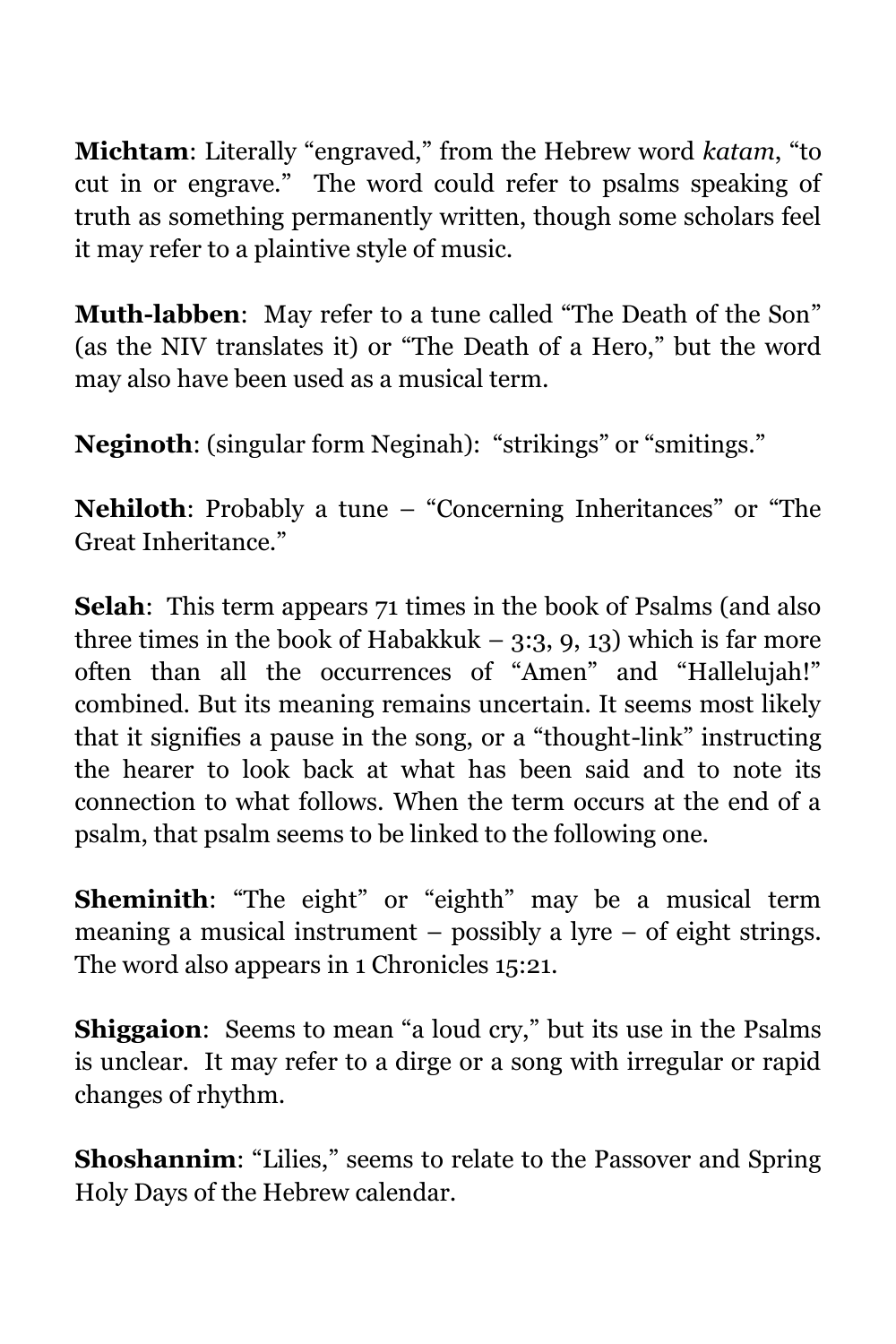### **INDEX OF PSALMS DISCUSSED IN DETAIL**

[Psalm 1: Two Ways](#page-14-0) of Life [Psalm 2: Once and Future Kings](#page-69-0) [Psalm 9: Praise before Prayer](#page-50-0) [Psalm 16: At the King's Right Hand](#page-67-0) [Psalm 17: In the Shadow of Wings](#page-27-0) Psalm 18: A Rock,a [Fortress, and Thundering Clouds](#page-38-0) [Psalm 19: The Benefits of Wisdom](#page-17-0) [Psalm 22: The Messiah's Death Foretold](#page-76-0) [Psalm 23: The Shepherd and Host](#page-29-0) [Psalm 25: A Wider Circle of Prayer](#page-52-0) [Psalm 34: Proverbial Wisdom](#page-20-0) [Psalm 37: What We Want in Life](#page-23-0) [Psalm 45: A Royal Wedding Song](#page-65-0) [Psalm 51: A Psalm of Repentance](#page-54-0) [Psalm 55: A Prayer of Trust](#page-57-0) [Psalm 63: Patterns of Praise](#page-46-0) [Psalm 65: Gates of the Morning and Evening](#page-40-0) [Psalm 69: A Psalm of Suffering](#page-79-0) [Psalm 89: The Throne of David](#page-71-0) [Psalm 91: The Dweller in Secret Places](#page-31-0) [Psalm 103: Seven Blessings](#page-44-0) [Psalm 104: An Egyptian Hymn of Praise?](#page-42-0) [Psalm 110: An Eternal King and Priest](#page-82-0) [Psalm 118: A Psalm of Salvation](#page-84-0) [Psalm 121: Ascending Mountains](#page-34-0) [Psalm 139: To the God Who Sees All](#page-60-0)